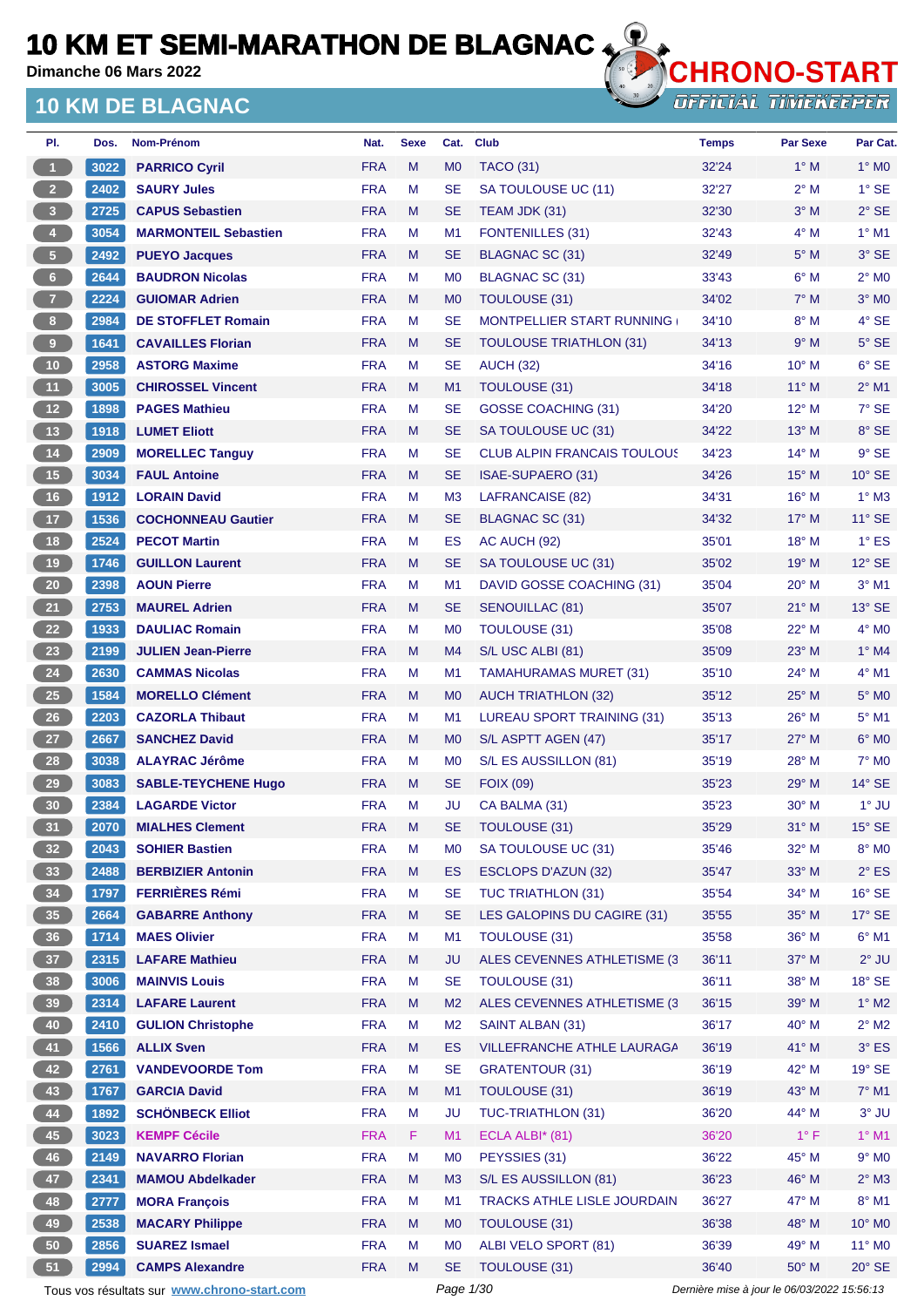**Dimanche 06 Mars 2022**

## **10 KM DE BLAGNAC**



| PI.             | Dos.                 | <b>Nom-Prénom</b>               | Nat.       | <b>Sexe</b> | Cat.           | <b>Club</b>                         | <b>Temps</b> | <b>Par Sexe</b> | Par Cat.                    |
|-----------------|----------------------|---------------------------------|------------|-------------|----------------|-------------------------------------|--------------|-----------------|-----------------------------|
| 52              | 1997                 | <b>DI MURRO Libero</b>          | <b>FRA</b> | M           | M <sub>2</sub> | <b>DALOU (09)</b>                   | 36'41        | $51^\circ$ M    | $3^\circ$ M2                |
| 53              | 3077                 | <b>THIBAULT Clement</b>         | <b>FRA</b> | M           | ES             | TOULOUSE (31)                       | 36'45        | $52^{\circ}$ M  | $4^{\circ}$ ES              |
| 54              | 2333                 | <b>BOYER Benjamin</b>           | <b>FRA</b> | M           | <b>SE</b>      | <b>CORNEBARRIEU (31)</b>            | 36'45        | $53^\circ$ M    | $21^\circ$ SE               |
| 55              | 2429                 | <b>STRATTA Florian</b>          | <b>FRA</b> | м           | <b>SE</b>      | <b>S/L ALES AGGLOMERATION TERI</b>  | 36'46        | $54^{\circ}$ M  | $22^{\circ}$ SE             |
| 56              | 3145                 | <b>GUILLET Olivier</b>          | <b>FRA</b> | M           | M <sub>1</sub> | VILLENEUVE LES BOUBE (31)           | 36'48        | $55^{\circ}$ M  | $9°$ M1                     |
| 57              | 1973                 | <b>RAZAT Arnaud</b>             | <b>FRA</b> | М           | <b>SE</b>      | SA TOULOUSE UC (31)                 | 36'50        | $56^{\circ}$ M  | $23^\circ$ SE               |
| 58              | 2749                 | <b>BONNEMORT Stephane</b>       | <b>FRA</b> | M           | M <sub>1</sub> | TARAHUMARAS (31)                    | 36'51        | $57^\circ$ M    | $10^{\circ}$ M1             |
| 59              | 2393                 | <b>TAHIRI Chakib</b>            | <b>FRA</b> | м           | M <sub>0</sub> | DRISS COACHING 82 (82)              | 36'52        | $58^{\circ}$ M  | $12^{\circ}$ M <sub>0</sub> |
| 60              | 2426                 | <b>GUYOMAR Cervin</b>           | <b>FRA</b> | M           | <b>SE</b>      | <b>TRIATHLON TOULOUSE METROP</b>    | 36'54        | 59° M           | 24° SE                      |
| 61              | 2324                 | <b>GERMAIN Jean David</b>       | <b>FRA</b> | М           | M1             | VILLEMOUSTAUSSOU (11)               | 37'11        | $60^{\circ}$ M  | $11^{\circ}$ M1             |
| 62              | 2557                 | <b>BOURREAU TIREL Guillaume</b> | <b>FRA</b> | м           | <b>SE</b>      | SA TOULOUSE UC (31)                 | 37'12        | $61^\circ$ M    | $25^\circ$ SE               |
| 63              | 2120                 | <b>LALANNE Arthur</b>           | <b>FRA</b> | M           | <b>SE</b>      | TOULOUSE (31)                       | 37'12        | $62^{\circ}$ M  | $26^\circ$ SE               |
| 64              | 2804                 | <b>MARCHE Anthony</b>           | <b>FRA</b> | M           | <b>SE</b>      | <b>CLUB NAUTIQUE DE LIBOURNE (:</b> | 37'13        | $63^\circ$ M    | $27^\circ$ SE               |
| 65              | 3033                 | <b>AUDOUIN Noam</b>             | <b>FRA</b> | М           | ES             | SA TOULOUSE UC (31)                 | 37'14        | 64° M           | $5^{\circ}$ ES              |
| 66              | 2913                 | <b>KOSYDAR Armand</b>           | <b>FRA</b> | M           | <b>SE</b>      | <b>TRIATHLON TOULOUSE METROP</b>    | 37'18        | $65^\circ$ M    | $28^\circ$ SE               |
| 67              | 3039                 | <b>COLOMBO Mathieu</b>          | <b>FRA</b> | м           | <b>SE</b>      | SAINT-CERE ATHLETISME CLUB          | 37'20        | $66^{\circ}$ M  | $29^{\circ}$ SE             |
| 68              | 2746                 | <b>GALAUP Bertrand</b>          | <b>FRA</b> | M           | <b>SE</b>      | <b>ASSOCIATION SPORTIVE AYGUE</b>   | 37'20        | $67^\circ$ M    | $30^\circ$ SE               |
| 69              | 2654                 | <b>HEINRICH Lucas</b>           | <b>FRA</b> | М           | JU             | <b>AVENIR AIRE SUR ADOUR (32)</b>   | 37'21        | $68^{\circ}$ M  | $4^\circ$ JU                |
| 70              | 2707                 | <b>SHAH Dawlat</b>              | <b>AFG</b> | м           | ES             | <b>TOULOUSE (31)</b>                | 37'21        | $69^\circ$ M    | $6^{\circ}$ ES              |
| 71              | 3205                 | <b>AHMADI Mabbobullah</b>       | <b>FRA</b> | М           | <b>SE</b>      | <b>MONTANS</b>                      | 37'22        | $70^\circ$ M    | 31° SE                      |
| 72              | 1633                 | <b>LECELLIER Adrien</b>         | <b>FRA</b> | M           | <b>SE</b>      | PORTET ATHLETIC CLUB (31)           | 37'22        | $71^\circ$ M    | $32^\circ$ SE               |
| 73              | 1601                 | <b>TIPHAIGNE Romain</b>         | <b>FRA</b> | м           | ES             | <b>TOURNEFEUILLE (31)</b>           | 37'23        | $72^{\circ}$ M  | $7^\circ$ ES                |
| 74              | 1890                 | <b>POINT Pierre</b>             | <b>FRA</b> | M           | <b>SE</b>      | AUSSONNE (31)                       | 37'24        | 73° M           | $33^\circ$ SE               |
| 75              | 2412                 | <b>CARTANA Jeremy</b>           | <b>FRA</b> | M           | M <sub>0</sub> | S/L ATHLE 632 PLAISANCE DU TC       | 37'24        | 74° M           | $13^\circ$ M <sub>0</sub>   |
| 76              | 2347                 | <b>BARTHEZ Olivier</b>          | <b>FRA</b> | M           | M <sub>0</sub> | ASSOCIATION MULTISPORTS MC          | 37'25        | $75^\circ$ M    | 14° MO                      |
| $\overline{77}$ | 2733                 | <b>RICHET Mathieu</b>           | <b>FRA</b> | М           | <b>SE</b>      | S/L ESA WITRY (31)                  | 37'25        | $76^{\circ}$ M  | $34^\circ$ SE               |
| 78              | 2820                 | <b>ABADIE Paul</b>              | <b>FRA</b> | M           | <b>SE</b>      | SA TOULOUSE UC (31)                 | 37'26        | $77^\circ$ M    | $35^\circ$ SE               |
| 79              | 2793                 | <b>ROCHETTE Rémy</b>            | <b>FRA</b> | М           | <b>SE</b>      | FROUZINS (31)                       | 37'27        | 78° M           | $36^\circ$ SE               |
| 80              | 2768                 | <b>AUBRETON Mathieu</b>         | <b>FRA</b> | M           | M <sub>0</sub> | <b>FOULAYRONNES (47)</b>            | 37'28        | $79^\circ$ M    | $15^\circ$ MO               |
| 81              | 2113                 | <b>LUCEAU Jean-Michel</b>       | <b>FRA</b> | M           | M1             | CA BALMA (31)                       | 37'29        | $80^\circ$ M    | $12^{\circ}$ M1             |
| 82)             | $\vert$ 2812 $\vert$ | <b>BEYT Joris</b>               | <b>FRA</b> | M           | <b>SE</b>      | BLAGNAC SC (31)                     | 37'31        | 81° M           | 37° SE                      |
| 83              | <b>2200</b>          | <b>LE FLECH Ghislain</b>        | <b>FRA</b> | M           | M <sub>2</sub> | <b>UCR SAINT JUSTIN (40)</b>        | 37'32        | $82^{\circ}$ M  | $4^\circ$ M2                |
| 84              | 2677                 | <b>PESCHOUD Clément</b>         | <b>FRA</b> | M           | <b>SE</b>      | CYCLO CLUB CASTANET SECTIO          | 37'33        | 83° M           | 38° SE                      |
| 85              | 1613                 | <b>THIRIET Yann</b>             | <b>FRA</b> | M           | <b>SE</b>      | PORTET ATHLETIC CLUB (31)           | 37'34        | 84° M           | 39° SE                      |
| 86              | 1617                 | <b>PIRARD Jérémy</b>            | <b>FRA</b> | Μ           | <b>SE</b>      | <b>FRELONS ATHLETIQUES (31)</b>     | 37'37        | 85° M           | $40^\circ$ SE               |
| 87              | 2795                 | <b>FRIEDRICH Corentin</b>       | <b>FRA</b> | М           | <b>SE</b>      | <b>TOULOUSE TRIATHLON (31)</b>      | 37'39        | 86° M           | 41° SE                      |
| 88              | 1677                 | <b>LAURETTE Valentin</b>        | <b>FRA</b> | Μ           | <b>SE</b>      | TOULOUSE (31)                       | 37'39        | 87° M           | $42^\circ$ SE               |
| 89              | 3065                 | <b>PROCESSE Jean Michel</b>     | <b>FRA</b> | M           | M <sub>2</sub> | BEAUZELLE (31)                      | 37'40        | 88° M           | $5^\circ$ M2                |
| 90 <sub>o</sub> | 2857                 | <b>BARTHE Nicolas</b>           | <b>FRA</b> | M           | M <sub>3</sub> | <b>ALBI TRIATHLON (81)</b>          | 37'41        | 89° M           | $3^\circ$ M3                |
| 91              | 2163                 | <b>CROSNIER Aurelien</b>        | <b>FRA</b> | M           | M1             | SA TOULOUSE UC (31)                 | 37'42        | $90^\circ$ M    | 13° M1                      |
| 92              | 2098                 | <b>DJEBLI Abderrahim</b>        | <b>FRA</b> | Μ           | M4             | S/L ES AUSSILLON (81)               | 37'43        | $91^\circ$ M    | $2^\circ$ M4                |
| 93              | 3175                 | <b>MARRE Christophe</b>         | <b>FRA</b> | M           | M <sub>3</sub> | <b>MONTANS</b>                      | 37'44        | 92° M           | $4^\circ$ M3                |
| 94              | 1848                 | <b>SENAC Lyndsay</b>            | <b>CAN</b> | F           | M <sub>1</sub> | BLAGNAC SC (31)                     | 37'47        | $2^{\circ}$ F   | $2^{\circ}$ M1              |
| 95              | 1941                 | <b>BOISDRON Valentin</b>        | <b>FRA</b> | M           | <b>SE</b>      | TOULOUSE (31)                       | 37'57        | $93^\circ$ M    | 43° SE                      |
| 96              | 1646                 | <b>LORBER Christian</b>         | <b>FRA</b> | M           | M4             | <b>BLAGNAC SC (31)</b>              | 38'07        | 94° M           | $3^\circ$ M4                |
| 97              | 1764                 | <b>BAROLLO Jules</b>            | <b>FRA</b> | М           | JU             | AS MURET TRIATHLON (31)             | 38'08        | $95^\circ$ M    | $5^\circ$ JU                |
| 98              | 1822                 | <b>BOSSARD Yannael</b>          | <b>FRA</b> | Μ           | ES             | <b>BLAGNAC SC (31)</b>              | 38'08        | 96° M           | $8^{\circ}$ ES              |
| 99              | 2251                 | <b>MACHUT Hippolyte</b>         | <b>FRA</b> | M           | <b>SE</b>      | SA TOULOUSE UC (31)                 | 38'15        | $97^\circ$ M    | 44° SE                      |
| (100)           | 2062                 | <b>LIEBAUX Samuel</b>           | <b>FRA</b> | M           | M <sub>2</sub> | S/L ATHLE 632 TOURNEFEUILLE         | 38'20        | 98° M           | $6^\circ$ M2                |
| $101$           | 2454                 | <b>AVIGNON Florian</b>          | <b>FRA</b> | M           | <b>SE</b>      | MURET AC (31)                       | 38'21        | 99° M           | $45^{\circ}$ SE             |
| $(102)$         | 2325                 | <b>ZANDERIGO Romain</b>         | <b>FRA</b> | M           | M <sub>1</sub> | <b>GOSSE COACHING / TARAHUMAI</b>   | 38'27        | 100° M          | 14° M1                      |

Tous vos résultats sur **[www.chrono-start.com](https://www.chrono-start.com/)** Page 2/30 Page 2/30 Dernière mise à jour le 06/03/2022 15:56:13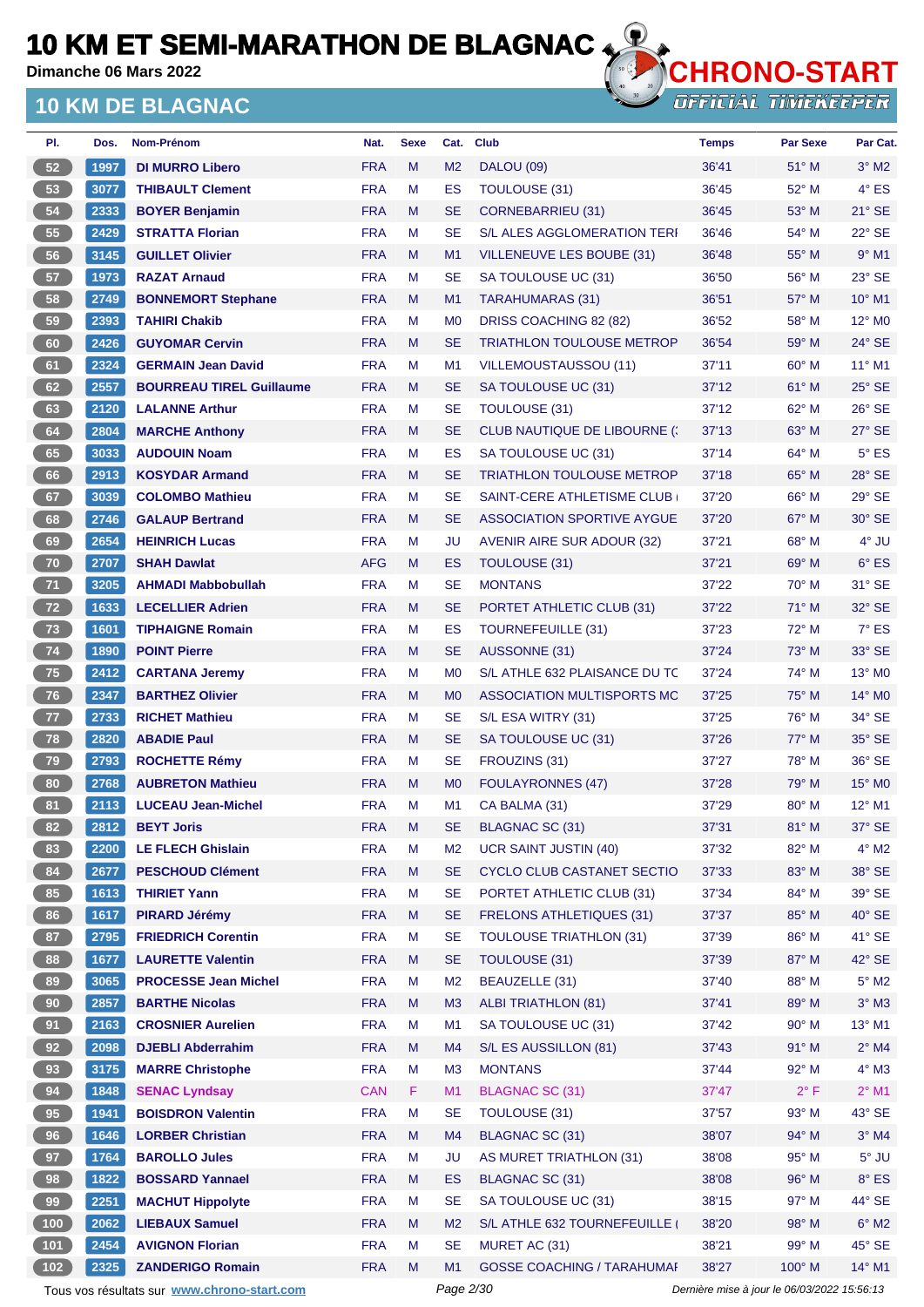**Dimanche 06 Mars 2022**

### **10 KM DE BLAGNAC**



**OFFICIAL TIMEKEEPER** 

| PI.                                            | Dos. | Nom-Prénom                    | Nat.       | <b>Sexe</b> | Cat.           | <b>Club</b>                       | <b>Temps</b> | Par Sexe        | Par Cat.        |
|------------------------------------------------|------|-------------------------------|------------|-------------|----------------|-----------------------------------|--------------|-----------------|-----------------|
| (103)                                          | 2020 | <b>LARTIGUE Pierre</b>        | <b>FRA</b> | M           | M <sub>0</sub> | AUZIELLE (31)                     | 38'28        | $101^\circ$ M   | $16^{\circ}$ MO |
| 104                                            | 1567 | <b>ALLIX David</b>            | <b>FRA</b> | M           | M <sub>4</sub> | <b>VILLEFRANCHE ATHLE LAURAGA</b> | 38'28        | $102^{\circ}$ M | $4^\circ$ M4    |
| (105)                                          | 2235 | <b>ZOLADEK Cedric</b>         | <b>FRA</b> | M           | <b>SE</b>      | <b>TOULOUSE (31)</b>              | 38'32        | $103^\circ$ M   | 46° SE          |
| $\boxed{106}$                                  | 2421 | <b>GARCIA Laurent</b>         | <b>FRA</b> | М           | <b>SE</b>      | S/L ATHLE 632 TOURNEFEUILLE (     | 38'34        | $104^\circ$ M   | 47° SE          |
| 107                                            | 1979 | <b>LARROUTIS Laurent</b>      | <b>FRA</b> | M           | M <sub>3</sub> | SA TOULOUSE UC (31)               | 38'34        | $105^\circ$ M   | $5^\circ$ M3    |
| 108                                            | 2612 | <b>BIDART Marie-Helene</b>    | <b>FRA</b> | F           | M1             | SA TOULOUSE UC (31)               | 38'34        | 3° F            | $3°$ M1         |
| (109                                           | 2624 | <b>DELHOUME Florian</b>       | <b>FRA</b> | M           | <b>SE</b>      | ATHLETIC CLUB AUTERIVAIN (31)     | 38'35        | $106^\circ$ M   | 48° SE          |
| (110)                                          | 2539 | <b>MERCADAL Vincent</b>       | <b>FRA</b> | М           | <b>SE</b>      | S/L ANGLET OLYMPIQUE (64)         | 38'39        | 107° M          | 49° SE          |
| (111)                                          | 2497 | <b>AUTRET Laurent</b>         | <b>FRA</b> | M           | M <sub>1</sub> | DURAN (32)                        | 38'41        | $108^\circ$ M   | $15^{\circ}$ M1 |
| 112                                            | 1629 | <b>TRAP Jeremy</b>            | <b>FRA</b> | М           | M <sub>0</sub> | <b>AUCH TRIHATLON (32)</b>        | 38'47        | $109^\circ$ M   | 17° M0          |
| (113)                                          | 2789 | <b>MELLE Julien</b>           | <b>FRA</b> | M           | M1             | TOULOUSE (31)                     | 38'51        | $110^\circ$ M   | 16° M1          |
| (114)                                          | 1581 | <b>DESPAS Romain</b>          | <b>FRA</b> | М           | M <sub>0</sub> | LARRAZET (82)                     | 38'55        | $111^\circ$ M   | 18° M0          |
| (115)                                          | 2237 | <b>BOURON William</b>         | <b>FRA</b> | M           | M <sub>0</sub> | PUILBOREAU (17)                   | 38'57        | $112^{\circ}$ M | $19^\circ$ MO   |
| (116)                                          | 3182 | <b>PRUVOST Valentin</b>       | <b>FRA</b> | М           | ES             | <b>TOULOUSE</b>                   | 39'01        | $113^\circ$ M   | $9°$ ES         |
| (117)                                          | 2922 | <b>FELIERS Leo</b>            | <b>FRA</b> | M           | ES             | TOULOUSE TRIATHLON METROP         | 39'02        | $114^\circ$ M   | $10^{\circ}$ ES |
| $118$                                          | 2242 | <b>VERA Jean-Christophe</b>   | <b>FRA</b> | М           | <b>SE</b>      | PORTET-SUR-GARONNE (31)           | 39'03        | $115^\circ$ M   | $50^\circ$ SE   |
| (119)                                          | 3004 | <b>RAMBAUD Augustin</b>       | <b>FRA</b> | M           | <b>ES</b>      | TOULOUSE (31)                     | 39'04        | $116^\circ$ M   | $11^{\circ}$ ES |
| 120                                            | 2578 | <b>DIRAN Remi</b>             | <b>FRA</b> | М           | M <sub>0</sub> | <b>TREBES (11)</b>                | 39'04        | $117^\circ$ M   | $20^\circ$ MO   |
| (121)                                          | 2929 | ** Anonymat du Participant ** | <b>FRA</b> | M           | M <sub>0</sub> | <b>TOULOUSE (31)</b>              | 39'05        | 118° M          | 21° MO          |
| $122$                                          | 1777 | <b>MOTYL Bastien</b>          | <b>FRA</b> | М           | <b>SE</b>      | SAINT JEAN (31)                   | 39'06        | $119^\circ$ M   | $51^\circ$ SE   |
| (123)                                          | 2918 | <b>FAVRE Christophe</b>       | <b>FRA</b> | M           | M1             | <b>RAZENGUES (32)</b>             | 39'07        | $120^\circ$ M   | 17° M1          |
| $\boxed{124}$                                  | 1600 | <b>RIVIÈRE Caroline</b>       | <b>FRA</b> | F           | M1             | <b>CLUB SIMON (32)</b>            | 39'08        | 4° F            | $4°$ M1         |
| (125)                                          | 1599 | <b>DURAND Simon</b>           | <b>FRA</b> | M           | M1             | CLUB SIMON (32)                   | 39'09        | $121^\circ$ M   | $18^{\circ}$ M1 |
| $126$                                          | 2499 | <b>BRUGEL Thomas</b>          | <b>FRA</b> | М           | <b>CA</b>      | S/L ATHLE 632 PLAISANCE DU TC     | 39'11        | $122^{\circ}$ M | 1° CA           |
| 127                                            | 2178 | <b>VALERO Quentin</b>         | <b>FRA</b> | M           | <b>SE</b>      | BLAGNAC (31)                      | 39'11        | $123^\circ$ M   | 52° SE          |
| 128                                            | 2558 | <b>PLANTIER Nelly</b>         | <b>FRA</b> | F           | M <sub>0</sub> | <b>EYRES MONCUBE (40)</b>         | 39'12        | $5^{\circ}$ F   | $1^\circ$ MO    |
| 129                                            | 2042 | <b>CALMEJANE Jerome</b>       | <b>FRA</b> | M           | <b>SE</b>      | SAINT CLAR DE RIVIERE (91)        | 39'13        | $124^\circ$ M   | 53° SE          |
| $130$                                          | 2535 | <b>MOILLARD Emmanuelle</b>    | <b>FRA</b> | F           | <b>SE</b>      | SA TOULOUSE UC (31)               | 39'16        | $6^{\circ}$ F   | $1°$ SE         |
| (131)                                          | 1982 | <b>RODGER Martin</b>          | <b>FRA</b> | M           | <b>SE</b>      | <b>TOULOUSE TRIATHLON (31)</b>    | 39'19        | $125^\circ$ M   | 54° SE          |
| $\begin{array}{c} \boxed{132} \end{array}$     | 1647 | <b>BERTRAND Christophe</b>    | <b>FRA</b> | М           | M <sub>3</sub> | S/L CA BRIVE (32)                 | 39'27        | $126^\circ$ M   | $6^\circ$ M3    |
| (133)                                          | 1948 | <b>DUFOUR Thomas</b>          | <b>FRA</b> | М           | <b>SE</b>      | <b>TOULOUSE (31)</b>              | 39'27        | $127^\circ$ M   | 55° SE          |
| $134$                                          | 1505 | <b>DELFAU Boris</b>           | <b>FRA</b> | M           | M <sub>2</sub> | <b>TEAM BOUCONNE (31)</b>         | 39'28        | 128° M          | $7^\circ$ M2    |
| (135)                                          | 1828 | <b>FRIARD Maxime</b>          | <b>FRA</b> | M           | ES             | <b>COLOMIERS (31)</b>             | 39'29        | 129° M          | $12^\circ$ ES   |
| $\begin{array}{c} \n \text{136}\n \end{array}$ | 2250 | <b>SORIANO Hugo</b>           | <b>FRA</b> | M           | <b>SE</b>      | TOULOUSE (31)                     | 39'29        | $130^\circ$ M   | 56° SE          |
| (137)                                          | 2986 | <b>AZOUGHLI Saïd</b>          | <b>FRA</b> | M           | M1             | <b>US COLOMIERS (31)</b>          | 39'31        | $131^\circ$ M   | 19° M1          |
| (138)                                          | 2305 | <b>DELBOUYS Vincent</b>       | <b>FRA</b> | М           | M <sub>0</sub> | <b>TOULOUSE TRIATHLON (31)</b>    | 39'33        | 132° M          | 22° MO          |
| (139)                                          | 2485 | <b>THÉLU Victor</b>           | <b>FRA</b> | Μ           | <b>SE</b>      | TOULOUSE (31)                     | 39'34        | $133^\circ$ M   | 57° SE          |
| $\begin{array}{c} \hline 140 \end{array}$      | 2832 | <b>DURAND Regis</b>           | <b>FRA</b> | M           | M4             | <b>TEAM PAPYCOACH (11)</b>        | 39'34        | 134° M          | $5^\circ$ M4    |
| (141)                                          | 1662 | <b>POINSOT Marie</b>          | <b>FRA</b> | F           | <b>SE</b>      | SA TOULOUSE UC (31)               | 39'36        | $7^\circ$ F     | $2^{\circ}$ SE  |
| $142$                                          | 2561 | <b>BAYE Jeremy</b>            | <b>FRA</b> | M           | M <sub>0</sub> | CA BALMA (31)                     | 39'38        | 135° M          | 23° MO          |
| (143)                                          | 2286 | <b>ELARICH Imad</b>           | <b>FRA</b> | M           | <b>SE</b>      | US COLOMIERS (31)                 | 39'38        | 136° M          | $58^\circ$ SE   |
| $\begin{array}{c} \hline 144 \end{array}$      | 2400 | <b>RUBIO Bernadette</b>       | <b>FRA</b> | F           | <b>SE</b>      | CA VILLENAVE D'ORNON (33)         | 39'41        | $8^{\circ}$ F   | $3^\circ$ SE    |
| (145)                                          | 1864 | <b>LEFEVRE Andréas</b>        | <b>FRA</b> | M           | <b>SE</b>      | PORTET ATHLETIC CLUB (31)         | 39'41        | 137° M          | 59° SE          |
| (146)                                          | 1688 | <b>MALRIC Thomas</b>          | <b>FRA</b> | M           | <b>SE</b>      | <b>TOULOUSE TRIATHLON (31)</b>    | 39'43        | 138° M          | $60^\circ$ SE   |
| (147)                                          | 2870 | <b>DUCROUX Paul</b>           | <b>FRA</b> | M           | <b>JU</b>      | S/L ATHLE 632 TOURNEFEUILLE       | 39'44        | 139° M          | $6^{\circ}$ JU  |
| $148$                                          | 3105 | <b>BRAGEUL David</b>          | <b>FRA</b> | M           | M1             | S/L ATHLE 632 TOURNEFEUILLE (     | 39'45        | $140^\circ$ M   | 20° M1          |
| (149)                                          | 1906 | <b>DJENDOUBI Djedil</b>       | <b>FRA</b> | M           | M3             | <b>ETOILE AUSSONNE (31)</b>       | 39'47        | $141^\circ$ M   | $7^\circ$ M3    |
| $150$                                          | 2486 | <b>MIRANDE Pierre-Adrien</b>  | <b>FRA</b> | M           | <b>SE</b>      | <b>TOULOUSE TRIATHLON METROP</b>  | 39'50        | 142° M          | $61^\circ$ SE   |
| (151)                                          | 2794 | <b>PERRUCHOUD Martin</b>      | <b>FRA</b> | M           | <b>SE</b>      | <b>TOURNEFEUILLE (31)</b>         | 39'52        | 143° M          | $62^\circ$ SE   |
| 152                                            | 2728 | <b>DELSARTE Néo</b>           | <b>FRA</b> | М           | <b>JU</b>      | <b>TOULOUSE (31)</b>              | 39'53        | 144° M          | 7° JU           |
| (153)                                          | 2434 | <b>DELUGIN Laurent</b>        | <b>FRA</b> | Μ           | M <sub>1</sub> | CA BALMA (31)                     | 39'56        | $145^\circ$ M   | $21^{\circ}$ M1 |
|                                                |      |                               |            |             |                |                                   |              |                 |                 |

Tous vos résultats sur **[www.chrono-start.com](https://www.chrono-start.com/)** Page 3/30 Page 3/30 Dernière mise à jour le 06/03/2022 15:56:13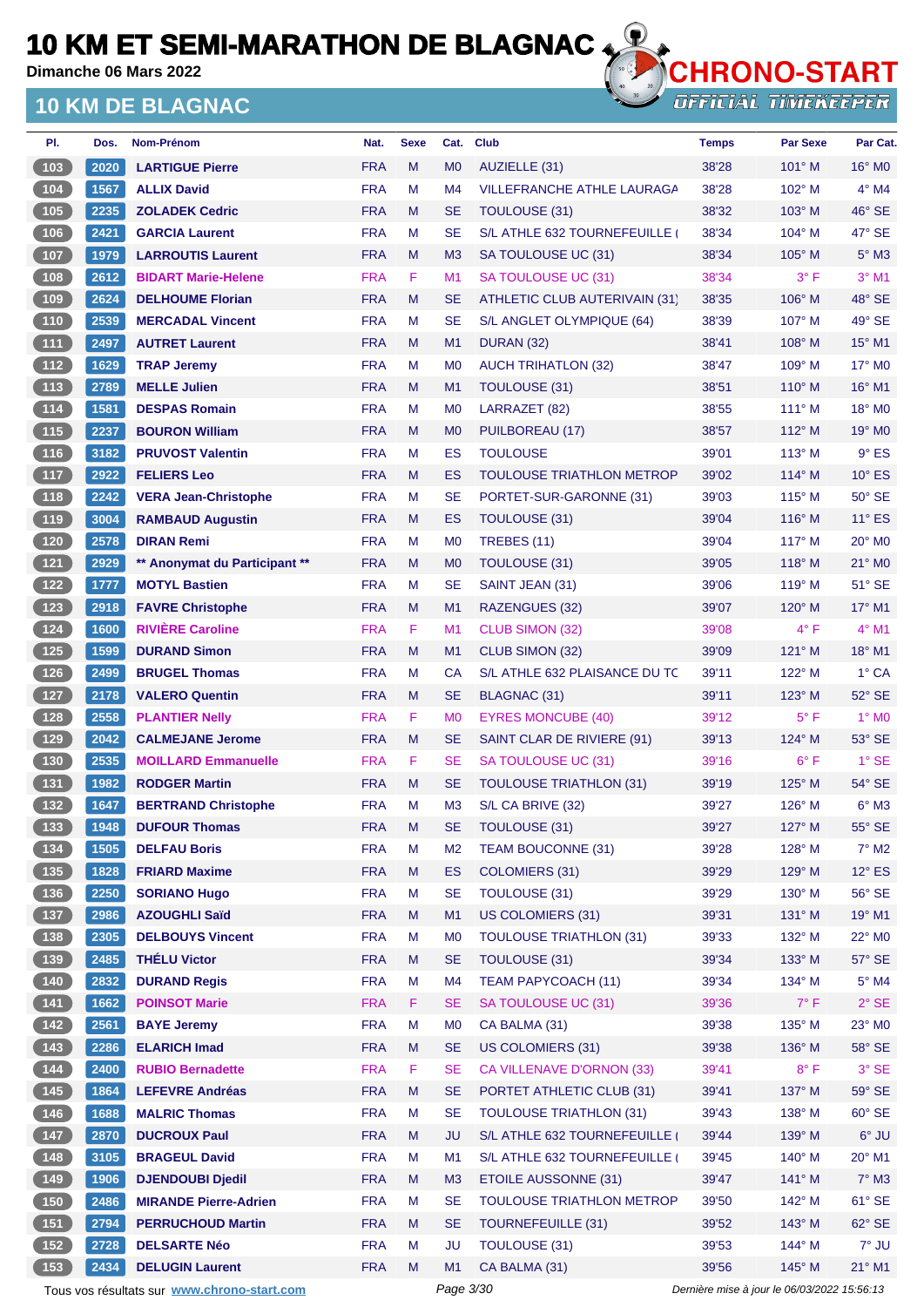**Dimanche 06 Mars 2022**

### **10 KM DE BLAGNAC**



| PI.                                               | Dos. | Nom-Prénom                                  | Nat.       | <b>Sexe</b> | Cat.           | <b>Club</b>                        | <b>Temps</b>                                | <b>Par Sexe</b> | Par Cat.                   |
|---------------------------------------------------|------|---------------------------------------------|------------|-------------|----------------|------------------------------------|---------------------------------------------|-----------------|----------------------------|
| (154)                                             | 1762 | <b>BOUILLET Nora</b>                        | <b>FRA</b> | F           | M <sub>2</sub> | <b>MONTAUBAN ATHLETISME (82)</b>   | 39'57                                       | $9^\circ$ F     | $1^\circ$ M2               |
| (155)                                             | 3088 | <b>GACHIES Clement</b>                      | <b>FRA</b> | M           | ES             | <b>AUCH (03)</b>                   | 39'57                                       | 146° M          | $13^\circ$ ES              |
| (156)                                             | 1558 | <b>HERVÉ Jean-Lou</b>                       | <b>FRA</b> | M           | SE             | BALMA (31)                         | 40'00                                       | $147^\circ$ M   | 63° SE                     |
| 157                                               | 1579 | <b>GIRARD Loïc</b>                          | <b>FRA</b> | M           | M1             | <b>TOULOUSE (31)</b>               | 40'03                                       | $148^\circ$ M   | $22^{\circ}$ M1            |
| (158)                                             | 1580 | <b>PUJOL Bertrand</b>                       | <b>FRA</b> | M           | M <sub>3</sub> | <b>TOULOUSE (31)</b>               | 40'03                                       | $149^\circ$ M   | $8^\circ$ M3               |
| 159                                               | 2077 | <b>GARCIA David</b>                         | <b>FRA</b> | M           | M <sub>3</sub> | CA BALMA (31)                      | 40'04                                       | $150^\circ$ M   | $9°$ M3                    |
| (160)                                             | 2213 | <b>WILLEMET Hugo</b>                        | <b>FRA</b> | M           | ES             | S/L ATHLE 632 PLAISANCE DU TC      | 40'06                                       | $151^\circ$ M   | $14^\circ$ ES              |
| $\boxed{161}$                                     | 1771 | <b>GARCIA MOYANO Daniel</b>                 | <b>ESP</b> | M           | M <sub>0</sub> | <b>TOULOUSE (31)</b>               | 40'08                                       | $152^{\circ}$ M | $24^\circ$ MO              |
| (162)                                             | 2680 | <b>LARRUE Jimmy</b>                         | <b>FRA</b> | M           | ES             | <b>BURLATS (81)</b>                | 40'09                                       | 153° M          | $15^\circ$ ES              |
| 163                                               | 2896 | <b>GAUTIER Laura</b>                        | <b>FRA</b> | F           | <b>SE</b>      | <b>TUC TRIATHLON (31)</b>          | 40'10                                       | $10^{\circ}$ F  | 4° SE                      |
| (164)                                             | 3129 | <b>HAUDEBERT Philippe</b>                   | <b>FRA</b> | M           | M <sub>2</sub> | CA BALMA (31)                      | 40'10                                       | $154^\circ$ M   | $8^\circ$ M2               |
| (165)                                             | 3026 | <b>VISTE Eric-Jean</b>                      | <b>FRA</b> | M           | M <sub>3</sub> | SA TOULOUSE UC (31)                | 40'15                                       | 155° M          | $10^{\circ}$ M3            |
| (166)                                             | 1716 | <b>RICHARD Myriam</b>                       | <b>FRA</b> | F           | SE             | <b>BLAGNAC SC (31)</b>             | 40'18                                       | $11^{\circ}$ F  | $5^\circ$ SE               |
| 167                                               | 2898 | <b>MARTIN Fanny</b>                         | <b>FRA</b> | F           | <b>SE</b>      | CA BALMA (31)                      | 40'19                                       | $12^{\circ}$ F  | $6°$ SE                    |
| 168                                               | 1586 | <b>CRATTELET Jonathan</b>                   | <b>FRA</b> | M           | M0             | <b>TUC TRIATHLON (31)</b>          | 40'21                                       | 156° M          | $25^\circ$ MO              |
| (169)                                             | 2222 | <b>LAFFONT Bertrand</b>                     | <b>FRA</b> | M           | M <sub>0</sub> | <b>TRACKS ATHLE LISLE JOURDAIN</b> | 40'21                                       | 157° M          | 26° MO                     |
| (170)                                             | 1582 | <b>CLÉMENT Laura</b>                        | <b>FRA</b> | F           | SE             | SA TOULOUSE UC (31)                | 40'22                                       | $13^\circ$ F    | 7° SE                      |
| (171)                                             | 2985 | <b>CLÉMENT Florian</b>                      | <b>FRA</b> | M           | <b>SE</b>      | <b>TOULOUSE TRIATHLON (31)</b>     | 40'22                                       | 158° M          | 64° SE                     |
| (172)                                             | 2506 | <b>CAUNES Christophe</b>                    | <b>FRA</b> | M           | M <sub>2</sub> | <b>TOAC TRIATHLON (31)</b>         | 40'23                                       | $159^\circ$ M   | $9°$ M2                    |
| (173)                                             | 1963 | <b>DOUARD Cedric</b>                        | <b>FRA</b> | M           | SE             | <b>BRUGUIERES (31)</b>             | 40'24                                       | $160^\circ$ M   | 65° SE                     |
| (174)                                             | 2500 | <b>NEUMAN David</b>                         | <b>FRA</b> | M           | M1             | <b>TOULOUSE (31)</b>               | 40'29                                       | $161^\circ$ M   | 23° M1                     |
|                                                   |      |                                             | <b>FRA</b> | M           |                |                                    | 40'31                                       |                 | 66° SE                     |
| $175$                                             | 1937 | <b>PODDA Grégoire</b>                       |            |             | <b>SE</b>      | <b>BLAGNAC (31)</b>                |                                             | $162^\circ$ M   |                            |
| (176)                                             | 1660 | <b>DUCLAUD Romain</b>                       | <b>FRA</b> | M           | <b>SE</b>      | PORTET ATHLETIC CLUB (31)          | 40'35                                       | 163° M          | 67° SE                     |
| $\begin{array}{c} \hline 177 \end{array}$         | 2766 | <b>TAILHADES Loïc</b>                       | <b>FRA</b> | M           | <b>SE</b>      | <b>SAINT LOUP CAMMAS (31)</b>      | 40'36                                       | $164^\circ$ M   | 68° SE                     |
| (178)                                             | 3052 | <b>ROUSSILLON Hugo</b>                      | <b>FRA</b> | M           | <b>ES</b>      | <b>ALBI</b> (81)                   | 40'38                                       | 165° M          | $16^\circ$ ES              |
| (179)                                             | 1608 | <b>BARNIER William</b>                      | <b>FRA</b> | M           | SE             | <b>TOULOUSE (31)</b>               | 40'40                                       | $166^\circ$ M   | 69° SE                     |
| (180)                                             | 2877 | <b>TOILLIEZ Cyril</b>                       | <b>FRA</b> | M           | <b>SE</b>      | <b>PAU (64)</b>                    | 40'40                                       | $167^\circ$ M   | 70° SE                     |
| $\boxed{181}$                                     | 2599 | <b>SIBRA Franck</b>                         | <b>FRA</b> | M           | M <sub>3</sub> | <b>RUNNINGSEYSSES (31)</b>         | 40'42                                       | $168^\circ$ M   | $11^{\circ}$ M3            |
| (182)                                             | 3141 | <b>BONTEMPS Benjamin</b>                    | <b>FRA</b> | M           | M <sub>0</sub> | <b>FONTENILLES (31)</b>            | 40'43                                       | $169^\circ$ M   | 27° M0                     |
| $\sqrt{183}$                                      | 2711 | <b>VALIERE Lilian</b>                       | <b>FRA</b> | M           | <b>SE</b>      | SAINT-LYS (31)                     | 40'43                                       | 170° M          | 71° SE                     |
| 184                                               | 2564 | <b>MULLER Tom</b>                           | <b>FRA</b> | M           | SE             | DAVID GOSSE COACHING (82)          | 40'44                                       | $171^\circ$ M   | 72° SE                     |
| 185                                               | 2643 | <b>LEMAIRE David</b>                        | <b>FRA</b> | M           | M1             | S/L ATHLE 632 TOURNEFEUILLE (      | 40'49                                       | 172° M          | 24° M1                     |
| (186)                                             | 2518 | <b>MORGAN Trevor</b>                        | <b>GBR</b> | M           | M <sub>5</sub> | LACROIX-FALGARDE (31)              | 40'49                                       | 173° M          | $1^\circ$ M5               |
| $\begin{array}{c} \n \textbf{187} \\ \end{array}$ | 1816 | <b>LASSALLE Guillaume</b>                   | <b>FRA</b> | M           | <b>SE</b>      | <b>TOURNEFEUILLE (31)</b>          | 40'49                                       | 174° M          | 73° SE                     |
| (188)                                             | 2924 | <b>TOSOLINI Francis</b>                     | <b>FRA</b> | M           | <b>SE</b>      | <b>TUC TRIATHLON (31)</b>          | 40'52                                       | 175° M          | 74° SE                     |
| 189                                               | 3137 | <b>VILLA Jerome</b>                         | <b>FRA</b> | M           | M1             | EAUNES (31)                        | 40'52                                       | $176^\circ$ M   | 25° M1                     |
| (190)                                             | 2844 | <b>FAVAREU Julien</b>                       | <b>FRA</b> | M           | <b>SE</b>      | LES FADAS DU PLANTAUREL (09)       | 40'53                                       | 177° M          | 75° SE                     |
| (191)                                             | 1732 | <b>DHALLUIN Gauthier</b>                    | <b>FRA</b> | M           | M <sub>0</sub> | BLAGNAC (31)                       | 40'53                                       | 178° M          | 28° M0                     |
| (192)                                             | 2279 | <b>DURAND Bastien</b>                       | <b>FRA</b> | M           | <b>SE</b>      | FROUZINS (31)                      | 40'55                                       | 179° M          | 76° SE                     |
| $\begin{array}{c} \boxed{193} \end{array}$        | 2878 | <b>LALANNE Joel</b>                         | <b>FRA</b> | M           | M <sub>5</sub> | <b>ASTARAC FOND CLUB (31)</b>      | 40'57                                       | $180^\circ$ M   | $2^{\circ}$ M <sub>5</sub> |
| (194)                                             | 2090 | <b>SARTOR David</b>                         | <b>FRA</b> | M           | M1             | MURET AC (31)                      | 41'01                                       | 181° M          | 26° M1                     |
| $195$                                             | 2446 | <b>BRIROT Thomas</b>                        | <b>FRA</b> | M           | ES             | <b>LUDES (51)</b>                  | 41'03                                       | 182° M          | $17^\circ$ ES              |
| (196)                                             | 2935 | <b>DUBOC Pauline</b>                        | <b>FRA</b> | F           | <b>SE</b>      | <b>TTM (31)</b>                    | 41'04                                       | $14^{\circ}$ F  | 8° SE                      |
| (197)                                             | 2122 | <b>MOREAU Antoine</b>                       | <b>FRA</b> | M           | M <sub>2</sub> | <b>ALBI TRIATHLON (81)</b>         | 41'07                                       | 183° M          | $10^{\circ}$ M2            |
| (198)                                             | 2244 | <b>DEDIEU Jean Francois</b>                 | <b>FRA</b> | M           | M <sub>2</sub> | <b>ALBI TRIATHLON (81)</b>         | 41'07                                       | 184° M          | $11^{\circ}$ M2            |
| 199                                               | 2470 | <b>PONS Francis</b>                         | <b>FRA</b> | M           | M7             | CA BALMA (31)                      | 41'08                                       | $185^\circ$ M   | $1^\circ$ M7               |
| (200)                                             | 2404 | <b>THOMAS Robin</b>                         | <b>FRA</b> | M           | <b>SE</b>      | MILLAU (12)                        | 41'12                                       | 186° M          | 77° SE                     |
| 201                                               | 2267 | <b>MASTELLONE Killian</b>                   | <b>FRA</b> | M           | <b>SE</b>      | SA TOULOUSE UC (31)                | 41'13                                       | 187° M          | 78° SE                     |
| $202$                                             | 1844 | <b>MAGGIONI Léa</b>                         | <b>FRA</b> | F           | <b>ES</b>      | <b>US COLOMIERS (31)</b>           | 41'16                                       | $15^{\circ}$ F  | $1^\circ$ ES               |
| 203                                               | 1896 | <b>BEAUMEL Teddy</b>                        | <b>FRA</b> | M           | <b>SE</b>      | <b>TOULOUSE (31)</b>               | 41'19                                       | 188° M          | 79° SE                     |
| 204                                               | 2151 | <b>BENECH Lilian</b>                        | <b>FRA</b> | M           | <b>CA</b>      | <b>BLAGNAC SC (31)</b>             | 41'26                                       | 189° M          | $2^{\circ}$ CA             |
|                                                   |      | Tous vos résultats sur www.chrono-start.com |            |             | Page 4/30      |                                    | Dernière mise à jour le 06/03/2022 15:56:13 |                 |                            |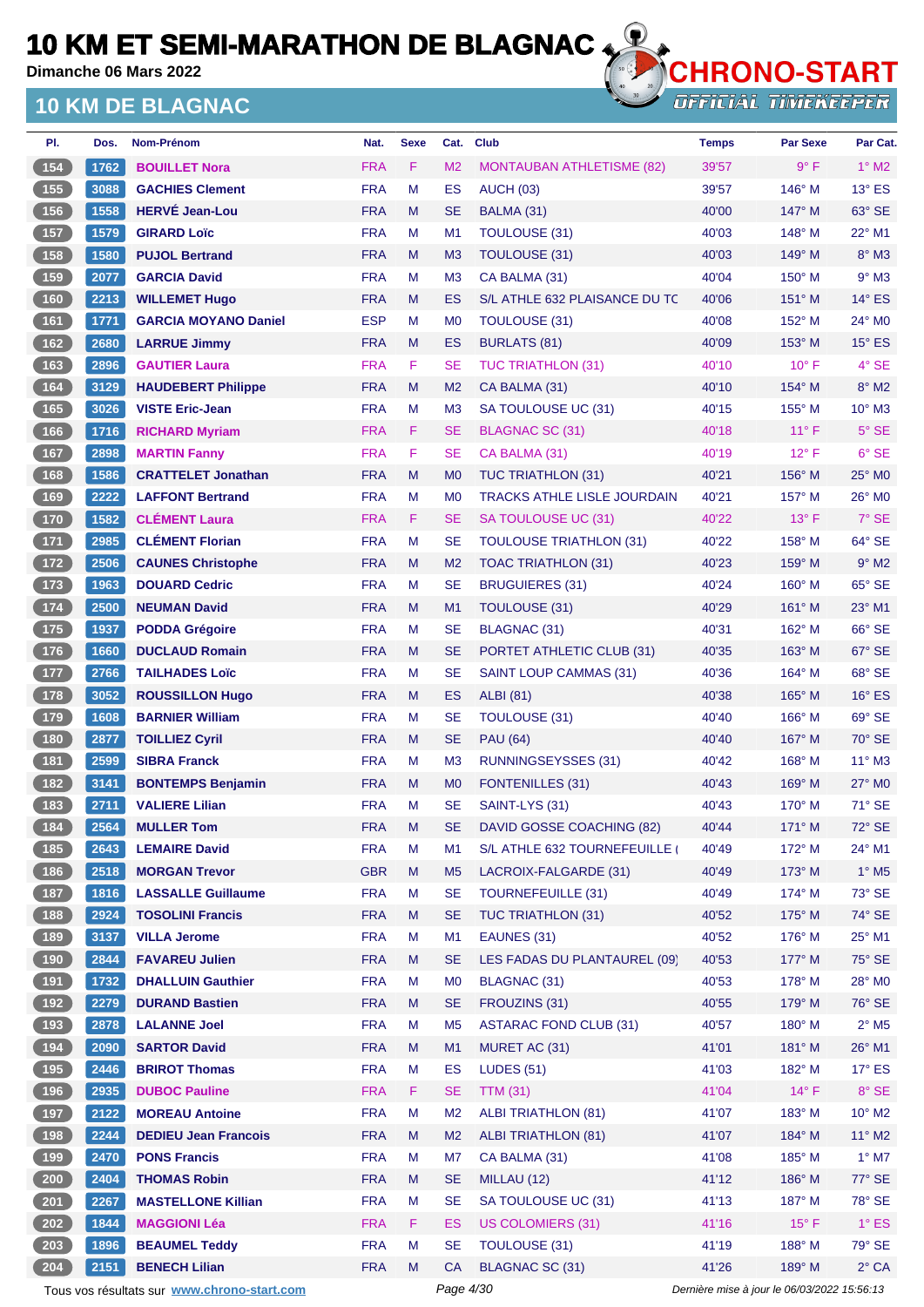**Dimanche 06 Mars 2022**

### **10 KM DE BLAGNAC**



| PI.               | Dos.         | Nom-Prénom                                  | Nat.       | <b>Sexe</b> | Cat.                 | <b>Club</b>                        | <b>Temps</b>                                | <b>Par Sexe</b>  | Par Cat.               |
|-------------------|--------------|---------------------------------------------|------------|-------------|----------------------|------------------------------------|---------------------------------------------|------------------|------------------------|
| $\frac{205}{205}$ | 1942         | <b>SANCHEZ Thibault</b>                     | <b>FRA</b> | M           | <b>SE</b>            | CORNEBARRIEU (31)                  | 41'28                                       | $190^\circ$ M    | 80° SE                 |
| $206$             | 2969         | <b>MURE Julien</b>                          | <b>FRA</b> | M           | M <sub>0</sub>       | BALMA (31)                         | 41'32                                       | $191^\circ$ M    | $29^\circ$ MO          |
| 207               | 2861         | <b>PRADEL Joffrey</b>                       | <b>FRA</b> | M           | <b>SE</b>            | <b>REVEL (31)</b>                  | 41'32                                       | 192° M           | 81° SE                 |
| 208               | 3086         | <b>GUY Nicolas</b>                          | <b>FRA</b> | M           | <b>SE</b>            | <b>TOULOUSE (31)</b>               | 41'33                                       | $193^\circ$ M    | 82° SE                 |
| 209               | 2697         | <b>GOKHAN Oguz</b>                          | <b>FRA</b> | M           | <b>SE</b>            | <b>TOULOUSE TRIATHLON (31)</b>     | 41'39                                       | $194^\circ$ M    | 83° SE                 |
| $210$             | 2834         | <b>MAURY Cedric</b>                         | <b>FRA</b> | М           | M <sub>2</sub>       | <b>TEAM DG COACHING /RRUNNING</b>  | 41'39                                       | 195° M           | $12^{\circ}$ M2        |
| 211               | 2516         | <b>ZERLAUDT Laetitia</b>                    | <b>FRA</b> | F           | M <sub>1</sub>       | <b>TEAM DG COACHING (31)</b>       | 41'39                                       | $16^{\circ}$ F   | $5^\circ$ M1           |
| 212               | 3031         | <b>ROLLAND Christophe</b>                   | <b>FRA</b> | M           | M <sub>3</sub>       | S/L ATHLE 632 PLAISANCE DU TC      | 41'41                                       | $196^\circ$ M    | $12^{\circ}$ M3        |
| 213               | 2195         | <b>CARLET Vincent</b>                       | <b>FRA</b> | M           | M <sub>2</sub>       | US COLOMIERS (31)                  | 41'41                                       | $197^\circ$ M    | $13^\circ$ M2          |
| $214$             | 2693         | <b>LAPEYRE Loïc</b>                         | <b>FRA</b> | М           | <b>SE</b>            | BLAGNAC SC (31)                    | 41'42                                       | 198° M           | 84° SE                 |
| $215$             | 2803         | <b>BROUSSE Emmanuel</b>                     | <b>FRA</b> | M           | M <sub>2</sub>       | LEIGH-ON-SEA STRIDERS (32)         | 41'42                                       | $199^\circ$ M    | $14^{\circ}$ M2        |
| $216$             | 2550         | <b>TAIEB Mohamed</b>                        | <b>FRA</b> | м           | <b>SE</b>            | <b>MBA (82)</b>                    | 41'43                                       | 200° M           | 85° SE                 |
| 217               | 1704         | <b>POUSSOU Nathalie</b>                     | <b>FRA</b> | F.          | M <sub>2</sub>       | <b>BLAGNAC SC (31)</b>             | 41'48                                       | $17^{\circ}$ F   | $2^{\circ}$ M2         |
| 218               | 2833         | <b>MAUSSIRE Cedric</b>                      | <b>FRA</b> | M           | <b>SE</b>            | BALMA (31)                         | 41'52                                       | 201° M           | $86^\circ$ SE          |
| 219               | 1927         | <b>CHAMOULAUD Mathieu</b>                   | <b>FRA</b> | M           | ES                   | <b>TOULOUSE (31)</b>               | 41'53                                       | 202° M           | $18^\circ$ ES          |
| $\frac{220}{ }$   | 2075         | <b>NOTRY Philippe</b>                       | <b>FRA</b> | M           | M <sub>3</sub>       | LACROIX-FALGARDE (31)              | 41'56                                       | $203^\circ$ M    | $13^\circ$ M3          |
| 221               | 2370         | <b>ANSART Renaud</b>                        | <b>FRA</b> | M           | M <sub>1</sub>       | <b>GOSSE COACHING (31)</b>         | 41'56                                       | 204° M           | 27° M1                 |
| 222               | 1939         | <b>GRILLET Philippe</b>                     | <b>FRA</b> | М           | M <sub>6</sub>       | <b>CERCLE ATHL, CASTELSARRASII</b> | 41'57                                       | $205^\circ$ M    | $1^\circ$ M6           |
| 223               | 2303         | <b>GUENARD Jérôme</b>                       | <b>FRA</b> | M           | M <sub>0</sub>       | TOULOUSE (31)                      | 41'58                                       | 206° M           | 30° M <sub>0</sub>     |
| 224               | 2992         | <b>GUICHOT Guilhem</b>                      | <b>FRA</b> | М           | M1                   | <b>ASPTT TOULOUSE (31)</b>         | 41'58                                       | $207^\circ$ M    | $28^\circ$ M1          |
| 225               | 1922         | <b>GILLEN Dominique</b>                     | <b>FRA</b> | M           | M <sub>6</sub>       | CA BALMA (31)                      | 41'59                                       | $208^\circ$ M    | $2^{\circ}$ M6         |
| 226               | 2866         | <b>BOUBEE Romain</b>                        | <b>FRA</b> | M           | M <sub>0</sub>       | TOAC TRIATHLON (31)                | 42'00                                       | $209^\circ$ M    | $31^\circ$ MO          |
| 227               | 2945         | <b>BERGEMER Remi</b>                        | <b>FRA</b> | M           | <b>SE</b>            | LABASTIDETTE (31)                  | 42'01                                       | $210^\circ$ M    | 87° SE                 |
| $228$             | 3030         | <b>BOUSCAILLOU Damien</b>                   | <b>FRA</b> | M           | <b>SE</b>            | <b>BOURLENS (47)</b>               | 42'01                                       | $211^\circ$ M    | 88° SE                 |
| 229               | 2229         | <b>LARROQUE Didier</b>                      | <b>FRA</b> | M           | M4                   | AIGREFEUILLE (31)                  | 42'01                                       | $212^{\circ}$ M  | $6^\circ$ M4           |
| 230               | 2951         | <b>MULLER Hugo</b>                          | <b>FRA</b> | М           | ES                   | SAINT MARTIN DE SEIGNANX (40)      | 42'03                                       | $213^\circ$ M    | $19°$ ES               |
| 231               | 2245         | <b>PORTILLO Diego</b>                       | <b>HON</b> | M           | <b>SE</b>            | TOULOUSE (31)                      | 42'03                                       | $214^\circ$ M    | 89° SE                 |
| $232$             | 2914         | <b>BARES Loris</b>                          | <b>FRA</b> | М           | <b>SE</b>            | <b>TTM (31)</b>                    | 42'07                                       | $215^\circ$ M    | 90° SE                 |
| $233$             | 2642         | <b>ROUANET Jean-Philippe</b>                | <b>FRA</b> | M           | M <sub>3</sub>       | <b>TRACKS ATHLE LISLE JOURDAIN</b> | 42'08                                       | $216^\circ$ M    | $14^{\circ}$ M3        |
| $234$             | 1833         | <b>MINOT Clément</b>                        | <b>FRA</b> | м           | M <sub>1</sub>       | BLAGNAC SC (31)                    | 42'12                                       | $217^\circ$ M    | $29^\circ$ M1          |
| $235$             | 1985         | <b>MOINE Bertrand</b>                       | <b>FRA</b> | M           | M <sub>3</sub>       | <b>GAN (64)</b>                    | 42'13                                       | $218^\circ$ M    | 15° M3                 |
| $236$             | 2625         | <b>ASSEMAT Fabien</b>                       | <b>FRA</b> | M           | <b>SE</b>            | <b>TOULOUSE (31)</b>               | 42'15                                       | 219° M           | 91° SE                 |
| $237$             | 2912         | <b>JOUANNIN Florent</b>                     | <b>FRA</b> | M           | M <sub>2</sub>       | <b>TOULOUSE (31)</b>               | 42'15                                       | 220° M           | $15^{\circ}$ M2        |
| $238$             | 3061         | <b>CHAFFARD Vincent</b>                     | <b>FRA</b> | M           | M <sub>0</sub>       | PORTET ATHLETIC CLUB (31)          | 42'16                                       | 221° M           | 32° MO                 |
| 239               | 3074         | <b>CARBOU Gaetan</b>                        | <b>FRA</b> | M           | M4                   | <b>COLOMIERS (31)</b>              | 42'16                                       | 222° M           | $7^\circ$ M4           |
| $240$             | 2709         | <b>ROMERO Enrique</b>                       | <b>ESP</b> | М           | M <sub>0</sub>       | MONDONVILLE (31)                   | 42'16                                       | 223° M           | $33^\circ$ MO          |
| 241               | 3032         | <b>RAVAT Florent</b>                        | <b>FRA</b> | M           | M <sub>1</sub>       | TOULOUSE (31)                      | 42'16                                       | 224° M           | 30° M1                 |
| 242               | 2778         | <b>QUESADA Jonathan</b>                     | <b>FRA</b> | M           | M1                   | <b>CORNEBARRIEU (31)</b>           | 42'17                                       | 225° M           | $31^\circ$ M1          |
| 243               | 3044         | <b>ANDREEW Mila</b>                         | <b>FRA</b> | F           | ES                   | <b>TUC (31)</b>                    | 42'17                                       | 18°F             | $2^{\circ}$ ES         |
| 244               | 2285         | <b>PILLEBOUT Thibaut</b>                    | <b>FRA</b> | M           | M <sub>0</sub>       | PORTET ATHLETIC CLUB (31)          | 42'17                                       | 226° M           | 34° MO                 |
| 245               | 3095         | <b>DEVEZE Daniel</b>                        | <b>FRA</b> | M           | M3                   | <b>CPRS (31)</b>                   | 42'18                                       | 227° M           | $16^\circ$ M3          |
| $246$             | 2121         | <b>SUDRE Arthur</b>                         | <b>FRA</b> | M           | <b>SE</b>            | <b>TOULOUSE (31)</b>               | 42'19                                       | 228° M           | 92° SE                 |
| 247               | 1870         | <b>PAGÉ Christian</b>                       | <b>FRA</b> | M           | M <sub>3</sub>       | <b>TOURNEFEUILLE (31)</b>          | 42'23                                       | 229° M           | $17^\circ$ M3          |
| 248               | 2076         | <b>NOTRY Guilhem</b>                        | <b>FRA</b> | M           | <b>SE</b>            | SA TOULOUSE UC (31)                | 42'28                                       | 230° M           | 93° SE                 |
| 249               | 1781         | <b>LAURENT Olivier</b>                      | <b>FRA</b> | M           | M <sub>2</sub>       | <b>MONTAIGUT SUR SAVE (31)</b>     | 42'30                                       | 231° M           | $16^{\circ}$ M2        |
| $250$             | 1926         | <b>MAAFRI Mohamed</b>                       | <b>FRA</b> | M           | M <sub>3</sub>       | <b>BLAGNAC (31)</b>                | 42'33                                       | 232° M           | $18^\circ$ M3          |
| 251               | 2083         | <b>ANÉ Fabrice</b>                          | <b>FRA</b> | M           | M <sub>3</sub>       | ROQUETTES (31)                     | 42'35                                       | 233° M           | $19^\circ$ M3          |
| 252               | 2783         | <b>BROUILLET Thomas</b>                     | <b>FRA</b> | M           | ES                   | <b>TOULOUSE (31)</b>               | 42'36                                       | 234° M           | $20^\circ$ ES          |
| 253               | 1842         | <b>GARAUDET Julien</b>                      | <b>FRA</b> | M           | M1                   | ANTIGUA-ET-BARBUDA                 |                                             | 235° M           | 32° M1                 |
|                   |              |                                             |            |             |                      |                                    | 42'36                                       |                  |                        |
| 254<br>255        | 1528<br>1648 | <b>CLAUD Laurent</b>                        | <b>FRA</b> | М<br>M      | M <sub>4</sub><br>M1 | SA TOULOUSE UC (31)                | 42'38<br>42'44                              | 236° M<br>237° M | $8^\circ$ M4<br>33° M1 |
|                   |              | <b>LECLERE Guillaume</b>                    | <b>FRA</b> |             |                      | TOULOUSE (31)                      |                                             |                  |                        |
|                   |              | Tous vos résultats sur www.chrono-start.com |            |             | Page 5/30            |                                    | Dernière mise à jour le 06/03/2022 15:56:13 |                  |                        |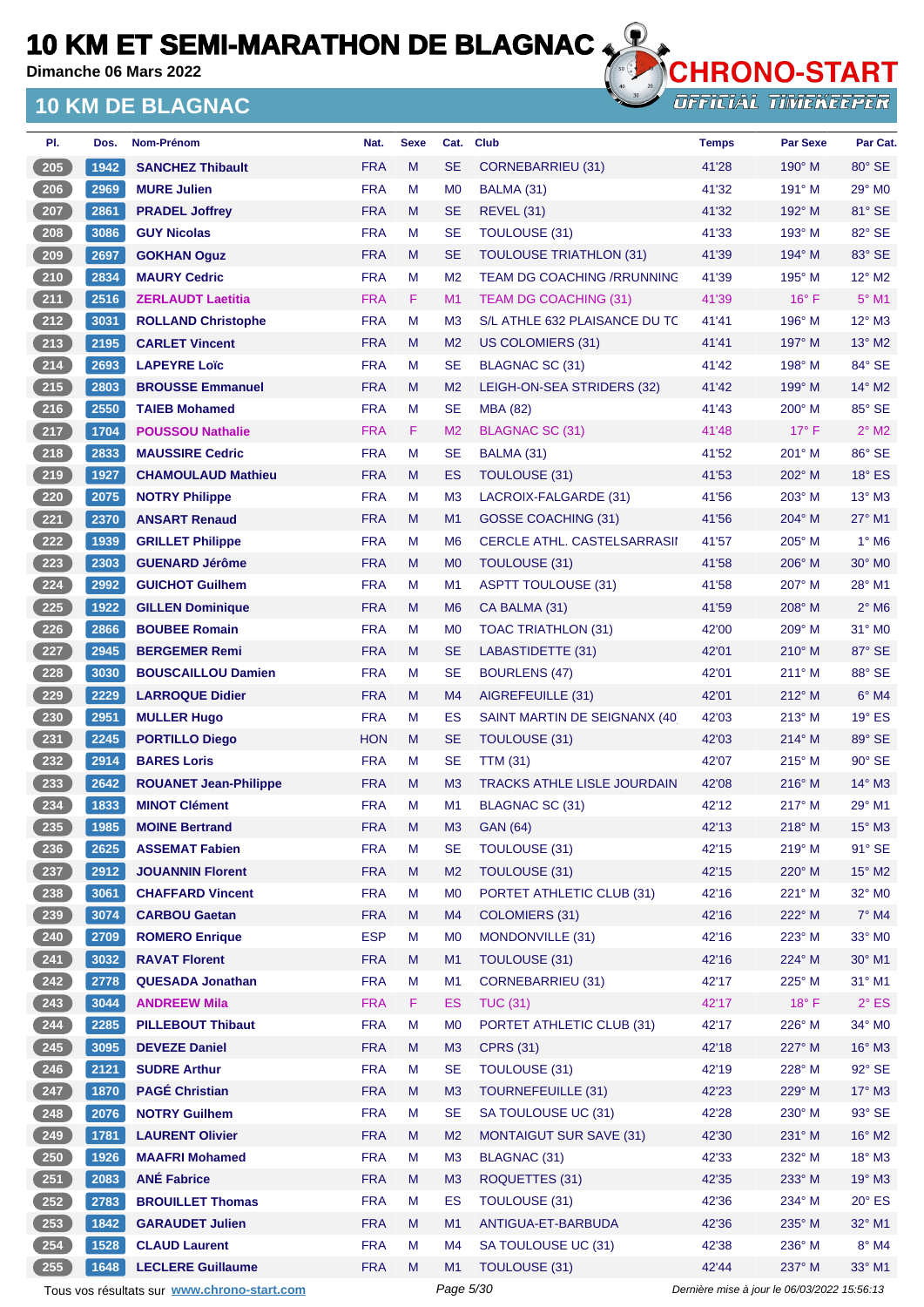**Dimanche 06 Mars 2022**

### **10 KM DE BLAGNAC**



**OFFICIAL TIMEKEEPER** 

| PI.              | Dos. | Nom-Prénom                    | Nat.       | <b>Sexe</b> | Cat.           | <b>Club</b>                      | <b>Temps</b> | <b>Par Sexe</b> | Par Cat.                   |
|------------------|------|-------------------------------|------------|-------------|----------------|----------------------------------|--------------|-----------------|----------------------------|
| $256$            | 1552 | <b>DOISNE Wilfried</b>        | <b>FRA</b> | M           | M <sub>2</sub> | MONTECH (82)                     | 42'45        | 238° M          | $17^\circ$ M2              |
| 257              | 1790 | <b>BRUGEROLLES Eric</b>       | <b>FRA</b> | M           | M <sub>3</sub> | TIS THALES (31)                  | 42'46        | 239° M          | $20^\circ$ M3              |
| $\overline{258}$ | 2956 | <b>DUTOURON Sarah</b>         | <b>FRA</b> | F           | M <sub>0</sub> | TEAM FERRUS - TCM (82)           | 42'47        | $19^\circ$ F    | $2^{\circ}$ M <sub>0</sub> |
| 259              | 1634 | <b>DUPONT Yoni</b>            | <b>FRA</b> | M           | JU             | POMPERTUZAT (31)                 | 42'51        | $240^\circ$ M   | 8° JU                      |
| 260              | 1773 | <b>THAMA Fhlovigedel</b>      | <b>FRA</b> | M           | <b>SE</b>      | <b>TOULOUSE (31)</b>             | 42'51        | 241° M          | 94° SE                     |
| 261              | 1546 | <b>LAGARRIGUE Thibault</b>    | <b>FRA</b> | M           | <b>SE</b>      | <b>BLAGNAC (31)</b>              | 42'52        | $242^{\circ}$ M | 95° SE                     |
| 262              | 3062 | <b>DAUPHIN Antoine</b>        | <b>FRA</b> | M           | CA             | S/L ATHLE 632 TOURNEFEUILLE      | 42'55        | $243^\circ$ M   | 3° CA                      |
| $263$            | 2559 | <b>DAUTRY Théo</b>            | <b>FRA</b> | M           | <b>SE</b>      | <b>TOURNEFEUILLE (31)</b>        | 42'55        | 244° M          | 96° SE                     |
| $264$            | 2586 | <b>BURTIN Lilly</b>           | <b>FRA</b> | F.          | ES             | <b>GRAND ANGOULEME ATHLETISM</b> | 42'56        | $20^{\circ}$ F  | $3°$ ES                    |
| 265              | 2270 | <b>FUZIER Mathieu</b>         | <b>FRA</b> | M           | ES             | <b>TOURNEFEUILLE (31)</b>        | 42'59        | $245^\circ$ M   | $21^\circ$ ES              |
| $266$            | 1545 | <b>JONQUET Vincent</b>        | <b>FRA</b> | M           | M1             | LAURAGAIS FOOTBALL CLUB (31      | 43'00        | 246° M          | 34° M1                     |
| 267              | 2694 | <b>ZANINOTTI Marion</b>       | <b>FRA</b> | F           | <b>SE</b>      | CA BALMA (31)                    | 43'01        | $21^{\circ}$ F  | $9°$ SE                    |
| 268              | 1632 | <b>PONS Jérôme</b>            | <b>FRA</b> | M           | M <sub>3</sub> | PORTET ATHLETIC CLUB (31)        | 43'01        | 247° M          | $21^\circ$ M3              |
| 269              | 2715 | <b>LAVIALLE Thierry</b>       | <b>FRA</b> | M           | M <sub>3</sub> | <b>ST LYS (31)</b>               | 43'02        | 248° M          | 22° M3                     |
| 270              | 3053 | <b>FALCOU Jean Michel</b>     | <b>FRA</b> | M           | M <sub>6</sub> | <b>TOURNEFEUILLE (31)</b>        | 43'05        | 249° M          | $3°$ M <sub>6</sub>        |
| 271              | 2357 | <b>DURIF Fabien</b>           | <b>FRA</b> | M           | M <sub>4</sub> | <b>BRAX (31)</b>                 | 43'10        | $250^\circ$ M   | $9°$ M4                    |
| 272              | 2976 | <b>NICOLAU Jimy</b>           | <b>FRA</b> | M           | <b>SE</b>      | <b>TOULOUSE (31)</b>             | 43'13        | $251^\circ$ M   | $97^\circ$ SE              |
| 273              | 2394 | <b>BIELOOSEROFF Benoît</b>    | <b>FRA</b> | M           | <b>SE</b>      | <b>EPINAY SUR ORGE (91)</b>      | 43'16        | $252^{\circ}$ M | 98° SE                     |
| 274              | 2383 | <b>VERGNIERES Cédric</b>      | <b>FRA</b> | M           | <b>SE</b>      | <b>TOURNEFEUILLE (31)</b>        | 43'18        | $253^\circ$ M   | 99° SE                     |
| 275              | 3037 | <b>LE SAUSSE Marc</b>         | <b>FRA</b> | M           | <b>SE</b>      | <b>TUC TRIATHLON (31)</b>        | 43'18        | 254° M          | 100° SE                    |
| 276              | 3059 | <b>ANTICHAN Philippe</b>      | <b>FRA</b> | M           | M <sub>2</sub> | <b>BEAUZELLE (31)</b>            | 43'19        | 255° M          | 18° M2                     |
| 277              | 2696 | <b>LE DOUJET Yannick</b>      | <b>FRA</b> | м           | M <sub>3</sub> | S/L UNION CLUB ATHLETIQUE (31    | 43'20        | $256^{\circ}$ M | 23° M3                     |
| 278              | 3055 | <b>FAURE Sylvain</b>          | <b>FRA</b> | M           | M <sub>1</sub> | AYGUEVIVES (31)                  | 43'21        | $257^\circ$ M   | $35^{\circ}$ M1            |
| 279              | 2265 | <b>CASTAN Pierre</b>          | <b>FRA</b> | М           | ES             | VERFEIL (31)                     | 43'26        | $258^\circ$ M   | 22° ES                     |
| 280              | 2670 | ** Anonymat du Participant ** | <b>FRA</b> | M           | M <sub>0</sub> | SAINT HILAIRE (11)               | 43'27        | $259^\circ$ M   | 35° MO                     |
| $\overline{281}$ | 2714 | <b>LASSERRE Romain</b>        | <b>FRA</b> | м           | M <sub>0</sub> | <b>TOULOUSE (31)</b>             | 43'28        | $260^\circ$ M   | 36° M0                     |
| 282              | 3159 | <b>BALDI Jean Paul</b>        | <b>FRA</b> | M           | M <sub>4</sub> | BOULOC (31)                      | 43'29        | 261° M          | 10° M4                     |
| 283              | 2722 | <b>DEUNF Philippe</b>         | <b>FRA</b> | M           | M <sub>4</sub> | FRONTON (31)                     | 43'31        | $262^\circ$ M   | 11° M4                     |
| 284              | 1681 | <b>LEGRIS Jean-Philippe</b>   | <b>FRA</b> | M           | <b>SE</b>      | VILLEFRANCHE DE LAURAGAIS (      | 43'33        | $263^\circ$ M   | 101° SE                    |
| $285$            | 2093 | <b>CHANE-PINE Christophe</b>  | <b>FRA</b> | M           | M <sub>0</sub> | BPBO31 (31)                      | 43'34        | $264^\circ$ M   | $37^\circ$ MO              |
| 286              | 2004 | <b>WATTEL Natan</b>           | <b>FRA</b> | M           | SE             | <b>BEAUZELLE (31)</b>            | 43'34        | 265° M          | 102° SE                    |
| 287              | 1737 | <b>JOUSSELIN Olivier</b>      | <b>FRA</b> | M           | M <sub>3</sub> | LE CASTERA (31)                  | 43'35        | 266° M          | 24° M3                     |
| 288              | 2266 | <b>BARAT Regis</b>            | <b>FRA</b> | M           | M1             | S/L TOULOUSE OAC (31)            | 43'35        | 267° M          | 36° M1                     |
| $289$            | 2731 | <b>CHARPRENET Alexis</b>      | <b>FRA</b> | M           | M <sub>0</sub> | RUN IN TOULOUSE POUR LA PAI.     | 43'37        | 268° M          | 38° MO                     |
| $\frac{290}{ }$  | 2005 | <b>KAMPFER Allan</b>          | <b>FRA</b> | M           | <b>SE</b>      | <b>TOULOUSE (31)</b>             | 43'38        | 269° M          | 103° SE                    |
| 291              | 3135 | <b>ANTKIN Vanessa</b>         | <b>FRA</b> | F           | M1             | <b>ANDERNOS LES BAIN (33)</b>    | 43'40        | $22^{\circ}$ F  | $6^{\circ}$ M1             |
| 292              | 2615 | <b>CROISSANT Jocelyn</b>      | <b>FRA</b> | M           | M <sub>2</sub> | <b>GIROU TRIATHLON (31)</b>      | 43'40        | 270° M          | 19° M2                     |
| $293$            | 1802 | <b>RANÇON Pierre</b>          | <b>FRA</b> | M           | M <sub>5</sub> | <b>ASTARAC FOND CLUB (31)</b>    | 43'41        | 271° M          | $3^\circ$ M5               |
| 294              | 3090 | <b>BOSCHET Benjamen</b>       | <b>FRA</b> | M           | M <sub>1</sub> | TOULOUSE (31)                    | 43'42        | 272° M          | 37° M1                     |
| $\overline{295}$ | 1652 | <b>LEBLANC Julien</b>         | <b>FRA</b> | М           | M1             | TOULOUSE (31)                    | 43'44        | $273^\circ$ M   | 38° M1                     |
| $\frac{296}{2}$  | 1744 | <b>SANPONS Thomas</b>         | <b>FRA</b> | M           | M <sub>0</sub> | <b>BLAGNAC SC (31)</b>           | 43'44        | 274° M          | 39° MO                     |
| $297$            | 2011 | <b>BARAT Laurent</b>          | <b>FRA</b> | M           | M <sub>3</sub> | <b>US COLOMIERS (31)</b>         | 43'45        | 275° M          | $25^\circ$ M3              |
| 298              | 2379 | <b>BEAUMEL Laurent</b>        | <b>FRA</b> | M           | M <sub>4</sub> | TOULOUSE (31)                    | 43'48        | 276° M          | 12° M4                     |
| $299$            | 2361 | <b>VERVIN Cyril</b>           | <b>FRA</b> | M           | M1             | LA SALVETAT SAINT GILLES (31)    | 43'48        | 277° M          | 39° M1                     |
| 300              | 2980 | <b>CHATTI Salim</b>           | <b>FRA</b> | M           | <b>SE</b>      | LUNION (31)                      | 43'49        | 278° M          | 104° SE                    |
| 301              | 1849 | <b>LOZE Jean-Francois</b>     | <b>FRA</b> | M           | M1             | US COLOMIERS (31)                | 43'49        | 279° M          | 40° M1                     |
| 302              | 2937 | <b>BOUSQUET Guy</b>           | <b>FRA</b> | M           | M <sub>4</sub> | SPORTING CLUB GOURDON (31)       | 43'51        | 280° M          | $13^{\circ}$ M4            |
| 303              | 2724 | <b>MARRAST Romain</b>         | <b>FRA</b> | М           | M <sub>0</sub> | <b>TOURNEFEUILLE (31)</b>        | 43'54        | 281° M          | $40^\circ$ MO              |
| 304              | 2748 | <b>NOELL Laurent</b>          | <b>FRA</b> | M           | M <sub>2</sub> | <b>TACO (81)</b>                 | 43'54        | 282° M          | $20^\circ$ M2              |
| 305              | 1798 | <b>RIOCROS Valentin</b>       | <b>FRA</b> | M           | <b>SE</b>      | MURET AC (31)                    | 43'55        | 283° M          | 105° SE                    |
| 306              | 2306 | <b>DALSHEIMER Nicolas</b>     | <b>FRA</b> | M           | M <sub>0</sub> | <b>TOULOUSE TRIATHLON (31)</b>   | 43'57        | 284° M          | 41° MO                     |

Tous vos résultats sur **[www.chrono-start.com](https://www.chrono-start.com/)** Page 6/30 Page 6/30 Dernière mise à jour le 06/03/2022 15:56:13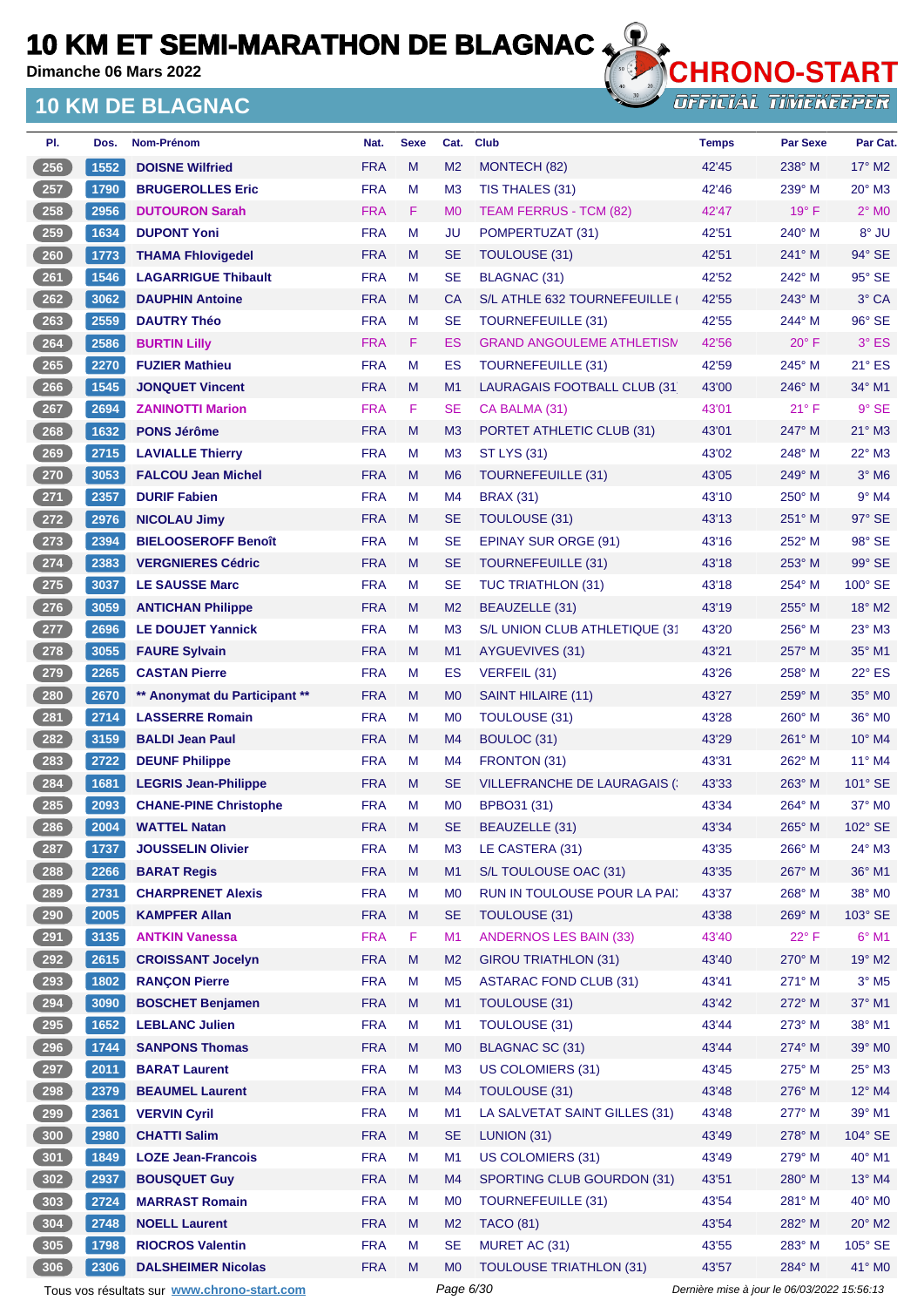**Dimanche 06 Mars 2022**

### **10 KM DE BLAGNAC**



| PI.             | Dos. | <b>Nom-Prénom</b>                           | Nat.                     | <b>Sexe</b> | Cat.                 | <b>Club</b>                         | <b>Temps</b>                                | <b>Par Sexe</b> | Par Cat.                   |
|-----------------|------|---------------------------------------------|--------------------------|-------------|----------------------|-------------------------------------|---------------------------------------------|-----------------|----------------------------|
| 307             | 2234 | <b>RABOTIN Célia</b>                        | <b>FRA</b>               | F           | M <sub>0</sub>       | CO-KM 42 ST JUST LE MARTEL (8)      | 43'59                                       | $23^\circ$ F    | $3^\circ$ MO               |
| 308             | 3158 | <b>LEPETIT Baptiste</b>                     | <b>FRA</b>               | M           | SE                   | <b>BEAUZELLE (31)</b>               | 44'02                                       | 285° M          | 106° SE                    |
| 309             | 2495 | <b>GARNIER Eddy</b>                         | <b>FRA</b>               | M           | M <sub>2</sub>       | PIBRAC (31)                         | 44'05                                       | $286^\circ$ M   | $21^\circ$ M2              |
| 310             | 1717 | <b>MALACAIN Alexandre</b>                   | <b>FRA</b>               | M           | SE                   | PORTET ATHLETIC CLUB (31)           | 44'06                                       | $287^\circ$ M   | 107° SE                    |
| 311             | 2767 | <b>PEYRASSOU Cecile</b>                     | <b>FRA</b>               | F           | M <sub>3</sub>       | GAGNAC-SUR-GARONNE (31)             | 44'09                                       | $24^{\circ}$ F  | $1^\circ$ M3               |
| 312             | 2730 | <b>VERHILLE Arnaud</b>                      | <b>FRA</b>               | M           | M <sub>2</sub>       | <b>COURIR A FONTENILLES (31)</b>    | 44'09                                       | 288° M          | $22^\circ$ M2              |
| 313             | 1934 | <b>GOELLER Damien</b>                       | <b>FRA</b>               | M           | M <sub>2</sub>       | AIRBUS RUNNING (31)                 | 44'12                                       | $289^\circ$ M   | $23^\circ$ M2              |
| $314$           | 2289 | <b>TOUSSAINT Laurent</b>                    | <b>FRA</b>               | M           | M <sub>0</sub>       | LEGUEVIN (31)                       | 44'14                                       | 290° M          | 42° MO                     |
| 315             | 2390 | <b>CRENN Daniele</b>                        | <b>FRA</b>               | F           | M <sub>5</sub>       | <b>SAINT LARY AURE ATHLETISME (</b> | 44'16                                       | $25^{\circ}$ F  | $1^\circ$ M <sub>5</sub>   |
| 316             | 2658 | <b>CAVALIER Romain</b>                      | <b>FRA</b>               | M           | SE                   | PONT DE L'ARN (81)                  | 44'17                                       | $291^\circ$ M   | 108° SE                    |
| 317             | 2335 | <b>VILA Pierre</b>                          | <b>FRA</b>               | M           | <b>SE</b>            | <b>BLAGNAC SC (31)</b>              | 44'19                                       | $292^\circ$ M   | 109° SE                    |
| 318             | 2651 | <b>DELABRE Ludovic</b>                      | <b>FRA</b>               | M           | ES                   | <b>TOULOUSE (31)</b>                | 44'22                                       | 293° M          | $23^\circ$ ES              |
| 319             | 2268 | <b>BIAGI Nathalie</b>                       | <b>FRA</b>               | F           | M <sub>3</sub>       | <b>CUGNAUX (31)</b>                 | 44'22                                       | $26^{\circ}$ F  | $2°$ M3                    |
| 320             | 2847 | <b>HAMEL Jessy</b>                          | <b>FRA</b>               | F           | M1                   | PORTET ATHLETIC CLUB (31)           | 44'22                                       | 27° F           | $7^\circ$ M1               |
| 321             | 2078 | <b>DUMONT Sylvain</b>                       | <b>FRA</b>               | M           | SE                   | STADE TOULOUSAIN ATHLETISM          | 44'23                                       | 294° M          | 110° SE                    |
| 322             | 2408 | <b>DURA Justine</b>                         | <b>FRA</b>               | F           | ES                   | <b>TUC (31)</b>                     | 44'23                                       | 28° F           | $4^\circ$ ES               |
| 323             | 3048 | <b>CLEMENT Arthur</b>                       | <b>FRA</b>               | M           | ES                   | <b>TOULOUSE (31)</b>                | 44'25                                       | $295^\circ$ M   | $24^{\circ}$ ES            |
| 324             | 1821 | <b>GUINFOLLEAU Joel</b>                     | <b>FRA</b>               | M           | M <sub>6</sub>       | <b>GRAND ANGOULEME ATHLETISM</b>    | 44'29                                       | $296^\circ$ M   | $4^\circ$ M <sub>6</sub>   |
| 325             | 2365 | <b>PELI Fabrice</b>                         | <b>FRA</b>               | M           | M <sub>0</sub>       | TOULOUSE (31)                       | 44'29                                       | 297° M          | 43° MO                     |
| 326             | 1943 | <b>MANUBIN Mathilde</b>                     | <b>FRA</b>               | F           | M <sub>0</sub>       | <b>AUSSONNE (31)</b>                | 44'30                                       | 29° F           | $4^\circ$ MO               |
| 327             | 3063 | <b>DAUPHIN Olivier</b>                      | <b>FRA</b>               | M           | M <sub>2</sub>       | <b>TOURNEFEUILLE (31)</b>           | 44'30                                       | $298^\circ$ M   | $24^\circ$ M2              |
| $328$           | 3013 | <b>JACQUEMIN Maxence</b>                    | <b>FRA</b>               | M           | <b>SE</b>            | <b>GARONA TEAM TRIATHLON (31)</b>   | 44'31                                       | $299^\circ$ M   | $111^\circ$ SE             |
| 329             | 2107 | <b>LONG Marie</b>                           | <b>FRA</b>               | F           | M <sub>1</sub>       | S/L ES AUSSILLON (81)               | 44'34                                       | $30^\circ$ F    | 8° M1                      |
| $330$           | 2876 | <b>BORDJIHANE Said</b>                      | <b>FRA</b>               | M           | M4                   | <b>RUNNINGSEYSSES (31)</b>          | 44'35                                       | $300^\circ$ M   | $14^{\circ}$ M4            |
| $\sqrt{331}$    | 2217 | <b>ROFFI Arnaud</b>                         | <b>FRA</b>               | M           | <b>SE</b>            | TOULOUSE (31)                       | 44'40                                       | 301° M          | $112^\circ$ SE             |
| $332$           | 1750 | <b>ZELMAT Yoann</b>                         | <b>FRA</b>               | M           | SE                   | <b>CORNRBARRIEU (31)</b>            | 44'42                                       | 302° M          | $113^\circ$ SE             |
| $333$           | 2786 | <b>REY Renaud</b>                           | <b>FRA</b>               | M           | M <sub>3</sub>       | ECLA ALBI* (81)                     | 44'42                                       | $303^\circ$ M   | 26° M3                     |
| $334$           | 2904 | <b>GALLOO Augustin</b>                      | <b>FRA</b>               | M           | SE                   |                                     | 44'44                                       | $304^\circ$ M   | 114° SE                    |
|                 |      |                                             |                          |             |                      | TOULOUSE (31)                       |                                             |                 | 115° SE                    |
| 335             | 2443 | <b>DE PIMODAN Romain</b>                    | <b>FRA</b><br><b>FRA</b> | M           | <b>SE</b>            | PAS DE CLUB (31)                    | 44'44                                       | $305^\circ$ M   | 41° M1                     |
| 336             | 2698 | <b>QUEIROZ José-Carlos</b>                  |                          | M<br>F      | M1                   | <b>TOULOUSE (31)</b>                | 44'44                                       | $306^\circ$ M   |                            |
| 337             | 2629 | <b>LIEBECK Mathilde</b>                     | <b>FRA</b>               |             | SE                   | SAINT JEAN DE MONTS VENDEE          | 44'46                                       | $31^{\circ}$ F  | $10^{\circ}$ SE            |
| 338             | 1766 | <b>LARUE Vincent</b>                        | <b>FRA</b>               | M           | MO                   | <b>TOULOUSE (31)</b>                | 44'46                                       | 307° M          | 44° MO                     |
| 339             | 2553 | <b>COMBES Corentin</b>                      | <b>FRA</b>               | M           | <b>SE</b>            | ASSOCIATION MULTISPORTS MC          | 44'47                                       | 308° M          | 116° SE                    |
| 340             | 1672 | <b>LENGUIN Baptiste</b>                     | <b>FRA</b>               | M           | ES                   | PIBRAC (31)                         | 44'47                                       | 309° M          | $25^\circ$ ES              |
| 341             | 3069 | <b>ZELMAT Nassim</b>                        | <b>FRA</b>               | M           | M <sub>0</sub>       | AUSSONNE (31)                       | 44'48                                       | $310^\circ$ M   | 45° MO                     |
| $342$           | 1768 | <b>LEONARD Jean-Guillaume</b>               | <b>FRA</b>               | M           | M <sub>1</sub>       | MONTASTRUC LA CONSEILLERE           | 44'50                                       | $311^\circ$ M   | 42° M1                     |
| $\frac{343}{ }$ | 2653 | <b>LATAPIE Jean-Rémi</b>                    | <b>FRA</b>               | M           | <b>SE</b>            | BLAGNAC (31)                        | 44'50                                       | $312^\circ$ M   | 117° SE                    |
| $344$           | 1894 | <b>PICQ Estelle</b>                         | <b>FRA</b>               | F           | <b>SE</b>            | PAS DE CLUB (31)                    | 44'52                                       | $32^{\circ}$ F  | $11^\circ$ SE              |
| 345             | 3100 | <b>GENTIL Cyril</b>                         | <b>FRA</b>               | M           | <b>SE</b>            | <b>BLAGNAC (31)</b>                 | 44'52                                       | $313^\circ$ M   | 118° SE                    |
| 346             | 2340 | <b>DHEILLY Nassera</b>                      | <b>FRA</b>               | F           | M <sub>5</sub>       | <b>US COLOMIERS (31)</b>            | 44'53                                       | 33° F           | $2^{\circ}$ M <sub>5</sub> |
| 347             | 1569 | <b>BERENGER Loic</b>                        | <b>FRA</b>               | M           | $\mathsf{SE}\xspace$ | <b>GAGNAC SUR GARONNE (31)</b>      | 44'53                                       | 314° M          | 119° SE                    |
| $348$           | 2934 | <b>TOULAT Emma</b>                          | <b>FRA</b>               | F           | <b>SE</b>            | <b>TOULOUSE (31)</b>                | 44'54                                       | $34^{\circ}$ F  | $12^{\circ}$ SE            |
| 349             | 1570 | <b>BERENGER Kevin</b>                       | <b>FRA</b>               | M           | <b>SE</b>            | LARRA (31)                          | 44'54                                       | 315° M          | 120° SE                    |
| $350$           | 2465 | <b>DEFORET Thomas</b>                       | <b>FRA</b>               | M           | <b>SE</b>            | <b>CORNEBARRIEU (31)</b>            | 44'54                                       | $316^\circ$ M   | 121° SE                    |
| 351             | 2376 | <b>CIAMBRA Christophe</b>                   | <b>FRA</b>               | M           | M <sub>2</sub>       | MERVILLE (31)                       | 44'55                                       | $317^\circ$ M   | $25^\circ$ M2              |
| 352             | 2064 | <b>CHAPUY Damien</b>                        | <b>FRA</b>               | M           | M <sub>0</sub>       | <b>TOULOUSE (31)</b>                | 44'56                                       | $318^\circ$ M   | 46° M0                     |
| 353             | 1999 | <b>RENARD Jean-Fabien</b>                   | <b>FRA</b>               | M           | M <sub>2</sub>       | <b>BLAGNAC SC (31)</b>              | 45'03                                       | $319^\circ$ M   | 26° M2                     |
| $354$           | 2176 | <b>LAIDET Aurélien</b>                      | <b>FRA</b>               | M           | <b>SE</b>            | <b>TTM (31)</b>                     | 45'03                                       | 320° M          | 122° SE                    |
| 355             | 1978 | <b>FAGIS Clément</b>                        | <b>FRA</b>               | M           | <b>SE</b>            | <b>TOAC TRIATHLON (31)</b>          | 45'04                                       | 321° M          | 123° SE                    |
| 356             | 2374 | <b>KAYEMBE Julien</b>                       | <b>FRA</b>               | M           | <b>SE</b>            | TOULOUSE (31)                       | 45'04                                       | 322° M          | 124° SE                    |
| 357             | 2952 | <b>TAYAC Elodie</b>                         | <b>FRA</b>               | F           | <b>SE</b>            | <b>CROSSFIT REDFALCON (31)</b>      | 45'05                                       | 35°F            | $13^\circ$ SE              |
|                 |      | Tous vos résultats sur www.chrono-start.com |                          |             | Page 7/30            |                                     | Dernière mise à jour le 06/03/2022 15:56:13 |                 |                            |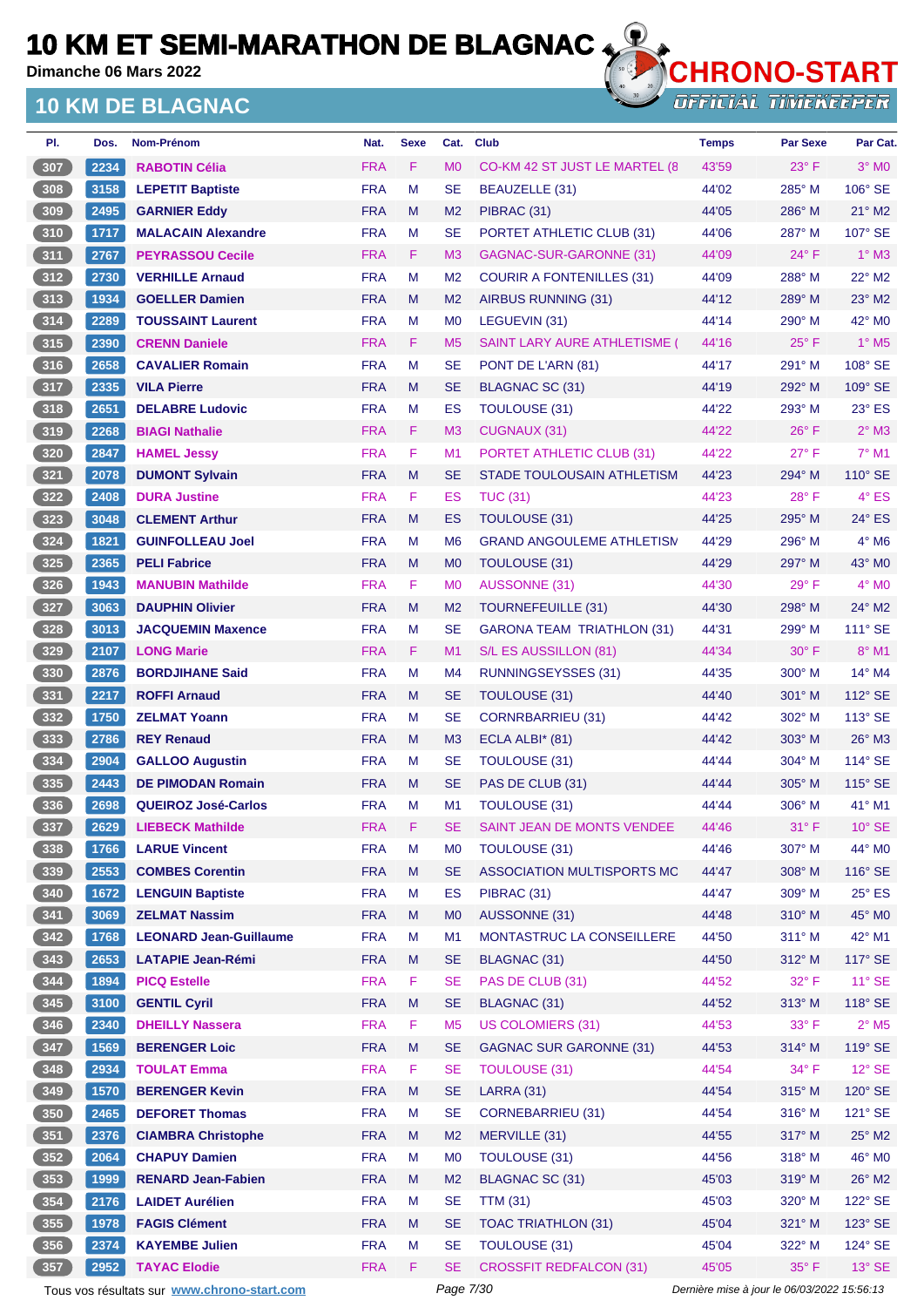**Dimanche 06 Mars 2022**

### **10 KM DE BLAGNAC**



**OFFICIAL TIMEKEEPER** 

| PI.           | Dos. | Nom-Prénom                    | Nat.       | <b>Sexe</b> | Cat.           | <b>Club</b>                        | <b>Temps</b> | Par Sexe       | Par Cat.        |
|---------------|------|-------------------------------|------------|-------------|----------------|------------------------------------|--------------|----------------|-----------------|
| 358           | 2442 | <b>LANNOIS Jeremy</b>         | <b>FRA</b> | M           | <b>SE</b>      | <b>TOURNEFEUILLE (31)</b>          | 45'07        | $323^\circ$ M  | 125° SE         |
| $359$         | 2017 | <b>LEROY Thomas</b>           | <b>FRA</b> | M           | M <sub>2</sub> | PLAISANCE DU TOUCH (31)            | 45'08        | $324^\circ$ M  | $27^\circ$ M2   |
| 360           | 2401 | <b>BELLÉE Anthony</b>         | <b>FRA</b> | M           | SE             | <b>VILLENAVE D'ORNON (33)</b>      | 45'09        | 325° M         | 126° SE         |
| 361           | 1814 | <b>AIGOUY Solenne</b>         | <b>FRA</b> | F           | <b>SE</b>      | <b>TUC TRIATHLON (31)</b>          | 45'09        | $36^{\circ}$ F | $14^\circ$ SE   |
| 362           | 2747 | <b>BERNOU Johan</b>           | <b>FRA</b> | M           | <b>SE</b>      | <b>TRIATHLON CLUB DU LAURAGAIS</b> | 45'10        | $326^\circ$ M  | 127° SE         |
| 363           | 2378 | <b>FOURNÉS Audrey</b>         | <b>FRA</b> | F           | <b>SE</b>      | SAINTE-FOY D'AIGREFEUILLE (31      | 45'13        | 37° F          | $15^\circ$ SE   |
| 364           | 2382 | <b>GROSSET Yolaine</b>        | <b>FRA</b> | F           | SE             | LA SALVETAT SAINT GILLES (31)      | 45'13        | $38^\circ$ F   | $16°$ SE        |
| 365           | 2019 | <b>MOURNETAS Lilian</b>       | <b>FRA</b> | M           | M <sub>1</sub> | TOURNEFEUILLE (31)                 | 45'14        | 327° M         | $43^\circ$ M1   |
| 366           | 2021 | <b>PALOMO-CALERO Laurent</b>  | <b>FRA</b> | M           | M1             | TEAM GOSSE COACHING 31 (82)        | 45'17        | $328^\circ$ M  | $44^{\circ}$ M1 |
| 367           | 2261 | <b>MANGIN Stéphane</b>        | <b>FRA</b> | M           | M <sub>2</sub> | <b>TOULOUSE (31)</b>               | 45'17        | 329° M         | 28° M2          |
| 368           | 1873 | <b>GARCIA Arnaud</b>          | <b>FRA</b> | M           | SE             | <b>TOULOUSE (31)</b>               | 45'19        | 330° M         | 128° SE         |
| 369           | 1976 | <b>BRINGUIER Roman</b>        | <b>FRA</b> | M           | <b>SE</b>      | BLAGNAC (31)                       | 45'21        | $331^\circ$ M  | 129° SE         |
| 370           | 2368 | <b>BASANO Sébastien</b>       | <b>FRA</b> | M           | <b>SE</b>      | <b>TOULOUSE (31)</b>               | 45'21        | 332° M         | $130^\circ$ SE  |
| 371           | 1993 | <b>BORIE Nicolas</b>          | <b>FRA</b> | M           | M <sub>2</sub> | <b>AUCH (32)</b>                   | 45'24        | 333° M         | 29° M2          |
| $372$         | 2806 | <b>BOUQUET Julien</b>         | <b>FRA</b> | M           | SE             | <b>BLAGNAC (31)</b>                | 45'27        | 334° M         | 131° SE         |
| 373           | 3144 | <b>LAUBE Florian</b>          | <b>FRA</b> | M           | <b>SE</b>      | QUINT-FONSEGRIVE (33)              | 45'28        | 335° M         | 132° SE         |
| 374           | 2808 | <b>BAH Mamadou</b>            | <b>GUI</b> | M           | SE             | MONDONVILLE (31)                   | 45'28        | $336^\circ$ M  | 133° SE         |
| $375$         | 2570 | <b>DUPUIT Nicolas</b>         | <b>FRA</b> | M           | <b>SE</b>      | <b>TOULOUSE (31)</b>               | 45'33        | 337° M         | 134° SE         |
| 376           | 2418 | <b>CINDRIC Philippe</b>       | <b>FRA</b> | M           | M1             | AVABTTT/DDX (31)                   | 45'34        | 338° M         | $45^{\circ}$ M1 |
| 377           | 2187 | <b>DESCHENE Arnaud</b>        | <b>FRA</b> | M           | M <sub>2</sub> | ASPTT CARCASSONNE BADMINT          | 45'36        | $339^\circ$ M  | $30^\circ$ M2   |
| 378           | 2549 | <b>SARTHOU Guillaume</b>      | <b>FRA</b> | M           | <b>SE</b>      | BLAGNAC (31)                       | 45'37        | 340° M         | 135° SE         |
| $379$         | 1813 | <b>COMAT Patrick</b>          | <b>FRA</b> | M           | M <sub>0</sub> | LEGUEVIN (31)                      | 45'38        | $341^\circ$ M  | $47^\circ$ MO   |
| 380           | 2059 | <b>DE LAPLAGNOLLE Olivier</b> | <b>FRA</b> | M           | M <sub>2</sub> | TOULOUSE (31)                      | 45'40        | $342^\circ$ M  | 31° M2          |
| 381           | 2358 | <b>REY Patrice</b>            | <b>FRA</b> | M           | SE             | LESPINASSE (31)                    | 45'43        | $343^\circ$ M  | 136° SE         |
| 382           | 1801 | <b>PODDA Alexandre</b>        | <b>FRA</b> | M           | M4             | BLAGNAC (31)                       | 45'46        | 344° M         | 15° M4          |
| 383           | 3081 | <b>BRUNEL Francois</b>        | <b>FRA</b> | M           | M4             | SEYSSES (31)                       | 45'46        | $345^\circ$ M  | $16^{\circ}$ M4 |
| $384$         | 2208 | <b>BRUNEL Lucie</b>           | <b>FRA</b> | F           | <b>SE</b>      | SEYSSES (31)                       | 45'46        | $39^\circ$ F   | $17^\circ$ SE   |
| $385$         | 2296 | <b>AMIEL Marjorie</b>         | <b>FRA</b> | F           | SE             | <b>RIBERAL AC (66)</b>             | 45'47        | 40° F          | $18°$ SE        |
| 386           | 2287 | <b>FORICHON Julien</b>        | <b>FRA</b> | M           | M <sub>0</sub> | RIBERAL AC (66)                    | 45'48        | 346° M         | 48° MO          |
| 387           | 1845 | <b>SIMONNEAU Maxime</b>       | <b>FRA</b> | M           | <b>SE</b>      | SAINT-LYS (31)                     | 45'49        | 347° M         | 137° SE         |
| 388           | 2183 | <b>BOUE Julien</b>            | <b>FRA</b> | M           | M1             | <b>TOULOUSE (31)</b>               | 45'51        | 348° M         | 46° M1          |
| $389$         | 2514 | <b>BLANC Francois</b>         | <b>FRA</b> | M           | M <sub>0</sub> | PAULHAC (31)                       | 45'51        | 349° M         | 49° M0          |
| 390           | 2610 | <b>RAYNAUD Jean-Philippe</b>  | <b>FRA</b> | M           | M <sub>0</sub> | TOULOUSE (31)                      | 45'51        | 350° M         | 50° M0          |
| 391           | 2082 | <b>PETHICA Ralph</b>          | <b>GBR</b> | M           | M <sub>1</sub> | TOULOUSE (31)                      | 45'52        | 351° M         | 47° M1          |
| 392           | 2673 | <b>CADIOU Hugo</b>            | <b>FRA</b> | M           | M <sub>0</sub> | TOULOUSE (31)                      | 45'56        | 352° M         | 51° MO          |
| $393$         | 1915 | <b>DINTEN Anna</b>            | <b>FRA</b> | F           | M <sub>0</sub> | PORTET ATHLETIC CLUB (31)          | 45'58        | 41°F           | $5^\circ$ MO    |
| 394           | 1893 | <b>AGUERA Alain</b>           | <b>FRA</b> | M           | M <sub>2</sub> | GRAGNAGUE (31)                     | 46'05        | 353° M         | 32° M2          |
| $395$         | 2101 | <b>FABRIE Marius</b>          | <b>FRA</b> | M           | JU             | <b>CHELLE DEBAT (65)</b>           | 46'06        | 354° M         | $9°$ JU         |
| 396           | 2815 | <b>MARRAST Matthieu</b>       | <b>FRA</b> | M           | M <sub>0</sub> | <b>TOURNEFEUILLE (31)</b>          | 46'07        | 355° M         | 52° MO          |
| 397           | 3180 | <b>JAUBART Regis</b>          | <b>FRA</b> | M           | M <sub>3</sub> | <b>MABESTAING</b>                  | 46'09        | 356° M         | 27° M3          |
| 398           | 3179 | <b>BROISE Ludivine</b>        | <b>FRA</b> | F           | M <sub>2</sub> | <b>L'ISLE EN JOURDAIN</b>          | 46'09        | $42^{\circ}$ F | $3^\circ$ M2    |
| 399           | 3173 | <b>GARCIA Florian</b>         | <b>FRA</b> | M           | <b>SE</b>      | <b>TOULOUSE</b>                    | 46'12        | 357° M         | 138° SE         |
| $\boxed{400}$ | 3136 | <b>BOULFRAD Achraf</b>        | <b>FRA</b> | M           | <b>SE</b>      | <b>BLAGNAC (31)</b>                | 46'12        | 358° M         | 139° SE         |
| 401           | 2466 | ** Anonymat du Participant ** | <b>FRA</b> | M           | <b>SE</b>      | <b>BLAGNAC (31)</b>                | 46'12        | 359° M         | 140° SE         |
| 402           | 1707 | <b>MAGOT Jennifer</b>         | <b>FRA</b> | F           | M <sub>0</sub> | <b>AIRBUS RUNNING (31)</b>         | 46'18        | 43° F          | $6^\circ$ MO    |
| $403$         | 2472 | <b>VERROQUET Eric</b>         | <b>FRA</b> | M           | M <sub>3</sub> | RIEUMES (31)                       | 46'18        | 360° M         | 28° M3          |
| 404           | 1706 | <b>DUNY Jeremie</b>           | <b>FRA</b> | M           | M <sub>0</sub> | AIRBUS RUNNING (31)                | 46'18        | 361° M         | 53° MO          |
| 405           | 2911 | <b>PAPAGEORGIOU Georgios</b>  | <b>GRE</b> | M           | M <sub>3</sub> | BLAGNAC (31)                       | 46'21        | 362° M         | 29° M3          |
| 406           | 2742 | <b>FARDOUX Marc</b>           | <b>FRA</b> | M           | M4             | <b>TAMAHURAMAS MURET (31)</b>      | 46'22        | 363° M         | 17° M4          |
| 407           | 3187 | <b>CUTHBERG Colin</b>         | <b>FRA</b> | M           | M <sub>2</sub> | <b>TOULOUSE</b>                    | 46'23        | 364° M         | $33^\circ$ M2   |
| 408           | 1765 | <b>VITAL Vincent</b>          | <b>FRA</b> | M           | <b>SE</b>      | <b>TUC TRIATHLON (31)</b>          | 46'25        | 365° M         | 141° SE         |
|               |      |                               |            |             |                |                                    |              |                |                 |

Tous vos résultats sur **[www.chrono-start.com](https://www.chrono-start.com/)** Page 8/30 Page 8/30 Dernière mise à jour le 06/03/2022 15:56:13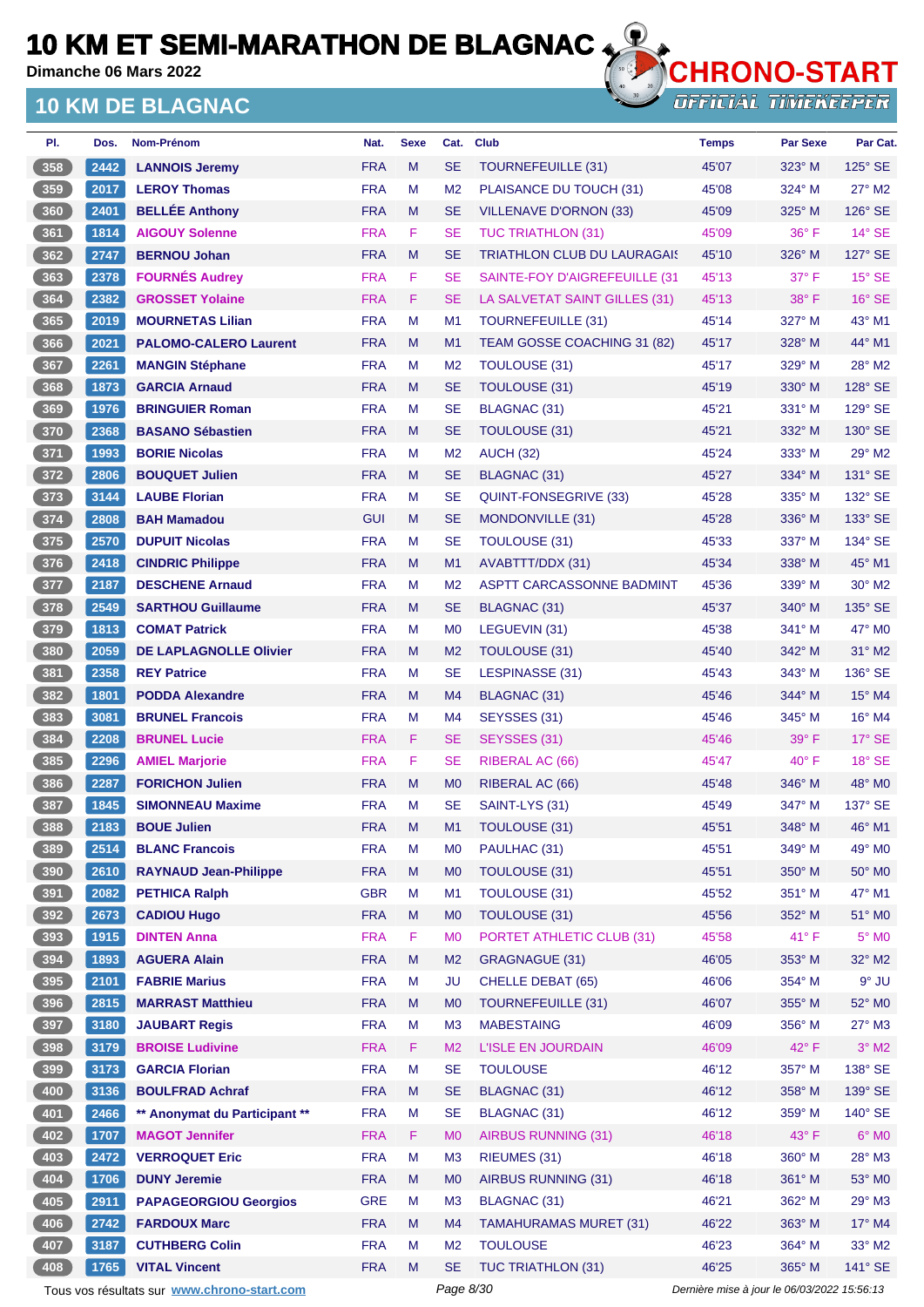**Dimanche 06 Mars 2022**

### **10 KM DE BLAGNAC**



**OFFICIAL TIMEKEEPER** 

| PI.   | Dos. | <b>Nom-Prénom</b>               | Nat.       | <b>Sexe</b> | Cat.           | <b>Club</b>                         | <b>Temps</b> | <b>Par Sexe</b> | Par Cat.                 |
|-------|------|---------------------------------|------------|-------------|----------------|-------------------------------------|--------------|-----------------|--------------------------|
| 409   | 1789 | <b>BRUGEROLLES Thomas</b>       | <b>FRA</b> | M           | <b>CA</b>      | PLAISANCE-DU-TOUCH (31)             | 46'28        | 366° M          | $4^\circ$ CA             |
| $410$ | 2236 | <b>GATIER Séverine</b>          | <b>FRA</b> | F           | M <sub>0</sub> | CO-KM 42 ST JUST LE MARTEL (8       | 46'28        | 44° F           | $7^\circ$ MO             |
| $411$ | 2646 | <b>SAGE Vincent</b>             | <b>FRA</b> | M           | M <sub>0</sub> | <b>MONTANS (81)</b>                 | 46'28        | $367^\circ$ M   | 54° MO                   |
| 412   | 1554 | <b>GERUSSI Mathilde</b>         | <b>FRA</b> | F           | <b>SE</b>      | SA TOULOUSE UC (31)                 | 46'32        | $45^{\circ}$ F  | $19°$ SE                 |
| 413   | 2655 | <b>HEINRICH Oceane</b>          | <b>FRA</b> | F.          | <b>SE</b>      | AVENIR AIRE SUR ADOUR (32)          | 46'34        | $46^{\circ}$ F  | $20^\circ$ SE            |
| $414$ | 2893 | <b>GUILHAMASSÉ Véronique</b>    | <b>FRA</b> | F           | M <sub>2</sub> | LES ZINZINS DES COTEAUX 31 (3)      | 46'35        | $47^\circ$ F    | $4^{\circ}$ M2           |
| 415   | 1638 | <b>MARCHANDISE Céline</b>       | <b>FRA</b> | F           | M <sub>0</sub> | <b>TOULOUSE (31)</b>                | 46'37        | $48^{\circ}$ F  | 8° MO                    |
| 416   | 2037 | <b>BEN BAHOU Stephanie</b>      | <b>FRA</b> | F           | M <sub>1</sub> | <b>BLAGNAC (31)</b>                 | 46'38        | $49^{\circ}$ F  | $9°$ M1                  |
| 417   | 1820 | <b>BOCCHI Anne</b>              | <b>FRA</b> | F           | M1             | <b>US COLOMIERS (31)</b>            | 46'39        | $50^{\circ}$ F  | $10^{\circ}$ M1          |
| $418$ | 2369 | <b>FLOREK Julien</b>            | <b>FRA</b> | М           | M <sub>0</sub> | CA BALMA (31)                       | 46'40        | $368^\circ$ M   | 55° MO                   |
| 419   | 2639 | <b>TAHIR Amir</b>               | <b>FRA</b> | M           | <b>SE</b>      | RAMONVILLE (31)                     | 46'41        | $369^\circ$ M   | 142° SE                  |
| 420   | 2193 | <b>MONTE Hugo</b>               | <b>FRA</b> | М           | JU             | <b>TOULOUSE (31)</b>                | 46'41        | $370^\circ$ M   | $10^{\circ}$ JU          |
| $421$ | 2534 | <b>MOUANES-ABELIN Elie</b>      | <b>FRA</b> | M           | <b>SE</b>      | LOS PEPITOS (31)                    | 46'41        | $371^\circ$ M   | $143^\circ$ SE           |
| $422$ | 2695 | <b>LE DOUJET Yasmina</b>        | <b>FRA</b> | F           | M <sub>3</sub> | S/L UNION CLUB ATHLETIQUE (31       | 46'43        | $51^{\circ}$ F  | $3^\circ$ M3             |
| 423   | 3127 | <b>BLIN Olivier</b>             | <b>FRA</b> | M           | M4             | <b>TOULOUSE (31)</b>                | 46'43        | 372° M          | 18° M4                   |
| 424   | 3003 | <b>MINET Véronique</b>          | <b>BEL</b> | F           | M <sub>0</sub> | TRILUX (BELGIQUE)                   | 46'44        | $52^{\circ}$ F  | $9°$ M <sub>0</sub>      |
| 425   | 2419 | DE FIGUEIREDO PEREIRA Théo      | <b>FRA</b> | M           | ES             | <b>BLAGNAC SPORTING CLUB (31)</b>   | 46'45        | $373^\circ$ M   | $26^\circ$ ES            |
| $426$ | 2142 | <b>LATRE Guillaume</b>          | <b>FRA</b> | М           | <b>SE</b>      | FONSORBES (31)                      | 46'47        | $374^\circ$ M   | 144° SE                  |
| 427   | 2593 | <b>MORERE Yves</b>              | <b>FRA</b> | M           | M <sub>5</sub> | RUNNINGSEYSSES (31)                 | 46'47        | $375^\circ$ M   | $4^\circ$ M <sub>5</sub> |
| 428   | 2671 | <b>FIEVET Jean-Francois</b>     | <b>FRA</b> | М           | M <sub>6</sub> | MIRANDE (32)                        | 46'50        | $376^\circ$ M   | $5^\circ$ M6             |
| 429   | 2034 | <b>DUPONT Samuel</b>            | <b>FRA</b> | M           | M <sub>0</sub> | VILLAUDRIC (31)                     | 46'50        | $377^\circ$ M   | 56° M0                   |
| 430   | 2467 | <b>ROQUES Sandrine</b>          | <b>FRA</b> | F           | M <sub>3</sub> | MURET AC (31)                       | 46'52        | $53^{\circ}$ F  | $4^\circ$ M3             |
| 431   | 1874 | <b>LALANNE Florian</b>          | <b>FRA</b> | M           | M1             | <b>TOULOUSE (31)</b>                | 46'52        | 378° M          | 48° M1                   |
| 432   | 2024 | <b>CARRON Maxime</b>            | <b>FRA</b> | М           | <b>SE</b>      | <b>TOULOUSE (31)</b>                | 46'54        | 379° M          | $145^\circ$ SE           |
| 433   | 2816 | <b>TOUATI Hassan</b>            | <b>FRA</b> | M           | M <sub>0</sub> | <b>COLOMIERS (31)</b>               | 46'55        | $380^\circ$ M   | 57° M0                   |
| 434   | 1747 | <b>ZELMAT Jean Marc</b>         | <b>FRA</b> | М           | M <sub>5</sub> | CORNRBARRIEU (31)                   | 46'57        | $381^\circ$ M   | $5^\circ$ M5             |
| 435   | 2381 | <b>LAGARDE Jean-Paul</b>        | <b>FRA</b> | M           | M3             | CA BALMA (31)                       | 47'00        | 382° M          | $30^\circ$ M3            |
| $436$ | 2691 | <b>MESUROLLE Vincent</b>        | <b>FRA</b> | М           | M <sub>1</sub> | <b>BRIE (09)</b>                    | 47'00        | $383^\circ$ M   | $49°$ M1                 |
| 437   | 3131 | <b>GALI SORET Lorena</b>        | <b>FRA</b> | F           | <b>SE</b>      | TOULOUSE (31)                       | 47'01        | $54^{\circ}$ F  | $21^\circ$ SE            |
| 438   | 2636 | <b>MONTESANO Yann</b>           | <b>FRA</b> | М           | M <sub>1</sub> | COLOMIERS (31)                      | 47'01        | 384° M          | $50^\circ$ M1            |
| (439) | 2981 | <b>FORICHON Eric</b>            | <b>FRA</b> | M           | M0             | <b>TOULOUSE (31)</b>                | 47'02        | 385° M          | 58° M0                   |
| 440   | 1760 | <b>CAPUS Sebastien</b>          | <b>FRA</b> | M           | M <sub>2</sub> | <b>DAUX (31)</b>                    | 47'02        | 386° M          | $34^\circ$ M2            |
| 441   | 1924 | <b>BOUTARIC Sandrine</b>        | <b>FRA</b> | F           | M <sub>2</sub> | CA BALMA (31)                       | 47'02        | 55°F            | $5^\circ$ M2             |
| 442   | 1685 | <b>BODEN Antoine</b>            | <b>FRA</b> | M           | M1             | MERVILLE (31)                       | 47'02        | 387° M          | 51° M1                   |
| 443   | 3169 | <b>CABIROL Fabian</b>           | <b>FRA</b> | M           | <b>SE</b>      | TOULOUSE (31)                       | 47'03        | 388° M          | 146° SE                  |
| 444   | 3123 | <b>COUILLENS Xavier</b>         | <b>FRA</b> | M           | M <sub>3</sub> | <b>LYON (69)</b>                    | 47'04        | 389° M          | $31^\circ$ M3            |
| 445   | 2048 | <b>GAULT Stephane</b>           | <b>FRA</b> | M           | M <sub>2</sub> | <b>ENFILE TES BASKETS 31 GRENAL</b> | 47'05        | 390° M          | 35° M2                   |
| 446   | 1755 | <b>DRAPEAU Gaetan</b>           | <b>FRA</b> | M           | M1             | US COLOMIERS (31)                   | 47'06        | 391° M          | 52° M1                   |
| 447   | 3142 | <b>BOSC Gatean</b>              | <b>FRA</b> | M           | M <sub>0</sub> | <b>VILLENOUVELLE (31)</b>           | 47'08        | 392° M          | 59° M0                   |
| $448$ | 2744 | <b>DOVAL Jordan</b>             | <b>FRA</b> | M           | M <sub>0</sub> | SAINT ETIENNE DE TULMONT (82        | 47'14        | 393° M          | 60° M0                   |
| 449   | 3057 | <b>BRITIS Laure</b>             | <b>FRA</b> | F.          | <b>SE</b>      | TOULOUSE (31)                       | 47'16        | $56^{\circ}$ F  | $22^\circ$ SE            |
| 450   | 2719 | <b>CASTEL Cyril</b>             | <b>FRA</b> | M           | M1             | BLAGNAC (31)                        | 47'17        | 394° M          | 53° M1                   |
| $451$ | 2273 | <b>LAFON Jean Baptiste</b>      | <b>FRA</b> | M           | M1             | <b>DDX</b> (31)                     | 47'21        | 395° M          | 54° M1                   |
| 452   | 1862 | <b>VIALA Fabien</b>             | <b>FRA</b> | M           | M <sub>2</sub> | TOULOUSE (31)                       | 47'23        | 396° M          | 36° M2                   |
| 453   | 2799 | <b>BOULFRAD Walid</b>           | <b>FRA</b> | M           | <b>SE</b>      | <b>BLAGNAC (31)</b>                 | 47'24        | 397° M          | 147° SE                  |
| $454$ | 1743 | <b>ROUGÉ Sandrine</b>           | <b>FRA</b> | F           | M <sub>3</sub> | PORTET ATHLETIC CLUB (31)           | 47'25        | $57^\circ$ F    | $5^\circ$ M3             |
| 455   | 3111 | <b>PECH Bernard</b>             | <b>FRA</b> | M           | M <sub>6</sub> | SA TOULOUSE UC (31)                 | 47'25        | 398° M          | $6^\circ$ M6             |
| 456   | 2811 | <b>LEGRAND-BELLEROCHE Swann</b> | <b>FRA</b> | M           | <b>CA</b>      | LAVERNOSE-LACASSE (31)              | 47'26        | 399° M          | $5^{\circ}$ CA           |
| 457   | 3102 | <b>LABARTHE Jerome</b>          | <b>FRA</b> | M           | M4             | <b>TOURNEFEUILLE (31)</b>           | 47'27        | 400° M          | $19°$ M4                 |
| 458   | 2104 | <b>MAGNABAL Matthieu</b>        | <b>FRA</b> | М           | M <sub>1</sub> | LEGUEVIN (31)                       | 47'27        | $401^\circ$ M   | 55° M1                   |
| 459   | 2910 | <b>IA Davuth</b>                | <b>FRA</b> | M           | M1             | TOULOUSE (31)                       | 47'31        | 402° M          | 56° M1                   |

Tous vos résultats sur **[www.chrono-start.com](https://www.chrono-start.com/)** Page 9/30 Page 9/30 Dernière mise à jour le 06/03/2022 15:56:13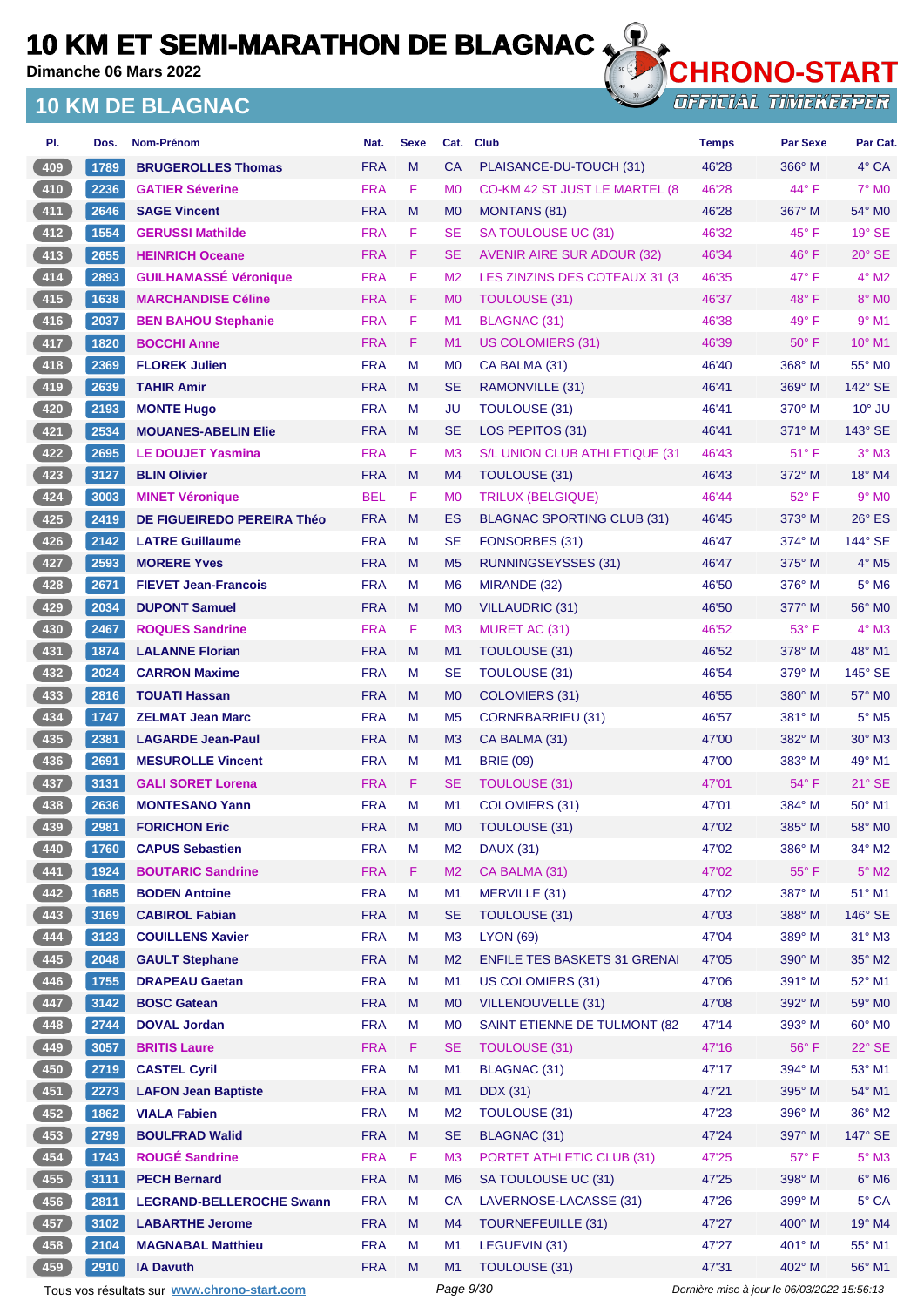**Dimanche 06 Mars 2022**

### **10 KM DE BLAGNAC**



**OFFICIAL TIMEKEEPER** 

| PI. | Dos. | Nom-Prénom                     | Nat.       | <b>Sexe</b> | Cat.           | <b>Club</b>                     | <b>Temps</b> | <b>Par Sexe</b> | Par Cat.                 |
|-----|------|--------------------------------|------------|-------------|----------------|---------------------------------|--------------|-----------------|--------------------------|
| 460 | 2364 | <b>GOUBERT Maxime</b>          | <b>FRA</b> | M           | <b>SE</b>      | SAINT-PIERRE (97)               | 47'31        | $403^\circ$ M   | 148° SE                  |
| 461 | 2867 | <b>PIERRET Laure-Anne</b>      | <b>FRA</b> | F           | <b>SE</b>      | SA TOULOUSE UC (31)             | 47'31        | 58°F            | $23^\circ$ SE            |
| 462 | 1723 | <b>WADE--MÉLIDONIAN Alicia</b> | <b>FRA</b> | F           | СA             | <b>TOURNEFEUILLE (31)</b>       | 47'32        | $59^\circ$ F    | 1° CA                    |
| 463 | 2092 | <b>MARTINEZ Laure</b>          | <b>FRA</b> | F           | SE             | S/L CASTRES ATHLETISME (81)     | 47'33        | $60^{\circ}$ F  | 24° SE                   |
| 464 | 1861 | <b>VERNAY Philippe</b>         | <b>FRA</b> | M           | M <sub>5</sub> | PLAISANCE DU TOUCH (31)         | 47'33        | $404^\circ$ M   | $6^\circ$ M5             |
| 465 | 1868 | <b>YADIR Rabir</b>             | <b>FRA</b> | M           | M <sub>0</sub> | <b>TOULOUSE (31)</b>            | 47'34        | $405^\circ$ M   | 61° MO                   |
| 466 | 2563 | <b>CAYLA Adeline</b>           | <b>FRA</b> | F           | <b>SE</b>      | <b>BLAGNAC SC (31)</b>          | 47'35        | $61^{\circ}$ F  | $25^\circ$ SE            |
| 467 | 3177 | <b>DARCHY Andrea</b>           | <b>FRA</b> | F           | SE             | <b>DROIN</b>                    | 47'36        | $62^{\circ}$ F  | $26^\circ$ SE            |
| 468 | 2239 | <b>REYNAL Maxime</b>           | <b>FRA</b> | M           | M <sub>0</sub> | SA TOULOUSE UC (31)             | 47'36        | $406^\circ$ M   | 62° MO                   |
| 469 | 1675 | <b>SARRAZIN Emmanuelle</b>     | <b>FRA</b> | F           | M <sub>0</sub> | <b>TOULOUSE TRIATHLON (31)</b>  | 47'37        | $63^{\circ}$ F  | $10^{\circ}$ MO          |
| 470 | 2096 | <b>MORATTO Mario Giovanni</b>  | <b>FRA</b> | M           | M <sub>6</sub> | <b>TOULOUSE TRIATHLON (81)</b>  | 47'37        | 407° M          | $7^\circ$ M <sub>6</sub> |
| 471 | 2223 | <b>BRAULT Benoit</b>           | <b>FRA</b> | M           | M <sub>2</sub> | <b>MERVILLE TRAIL (31)</b>      | 47'37        | $408^\circ$ M   | 37° M2                   |
| 472 | 2974 | <b>BIENAIME Carole</b>         | <b>FRA</b> | F           | M <sub>0</sub> | <b>TOULOUSE TRIATHLON (31)</b>  | 47'37        | $64^{\circ}$ F  | $11^{\circ}$ MO          |
| 473 | 2978 | <b>DEBREILLY Franck</b>        | <b>FRA</b> | M           | M <sub>2</sub> | <b>TOULOUSE TRIATHLON (31)</b>  | 47'38        | $409°$ M        | $38^\circ$ M2            |
| 474 | 2562 | <b>BRUGIE Juliette</b>         | <b>FRA</b> | F           | M <sub>0</sub> | BLAGNAC SC (31)                 | 47'42        | $65^{\circ}$ F  | 12° MO                   |
| 475 | 3122 | <b>DOMINE Jean-Gaël</b>        | <b>FRA</b> | M           | M <sub>0</sub> | FONTENILLE (31)                 | 47'44        | $410^\circ$ M   | $63^\circ$ MO            |
| 476 | 2738 | <b>DESCUNS Cyril</b>           | <b>FRA</b> | M           | <b>SE</b>      | <b>TOULOUSE (31)</b>            | 47'45        | $411^\circ$ M   | $149^\circ$ SE           |
| 477 | 1718 | <b>SABARTHEZ Anastasia</b>     | <b>FRA</b> | F           | SE             | PORTET ATHLETIC CLUB (31)       | 47'48        | $66^{\circ}$ F  | $27^\circ$ SE            |
| 478 | 2441 | <b>DELPUECH Bertrand</b>       | <b>FRA</b> | M           | M <sub>3</sub> | AUZIELLE (31)                   | 47'48        | 412° M          | 32° M3                   |
| 479 | 2061 | <b>GUERIN Victor</b>           | <b>FRA</b> | M           | SE             | <b>MONTPELLIER (34)</b>         | 47'50        | $413^\circ$ M   | 150° SE                  |
| 480 | 2548 | <b>LACOSTE Fabrice</b>         | <b>FRA</b> | M           | M <sub>0</sub> | LEZAT SUR LEZE (09)             | 47'55        | $414^\circ$ M   | $64^\circ$ MO            |
| 481 | 1780 | <b>VATINE Emma</b>             | <b>FRA</b> | F           | SE             | <b>TOULOUSE (31)</b>            | 47'57        | $67^\circ$ F    | 28° SE                   |
| 482 | 1917 | <b>BRABANT Noëlie</b>          | <b>FRA</b> | F           | ES             | <b>SAINT SAUVEUR (31)</b>       | 47'58        | $68^{\circ}$ F  | $5^{\circ}$ ES           |
| 483 | 2735 | <b>ARRIVETS Adrien</b>         | <b>FRA</b> | M           | SE             | COLOGNE (32)                    | 48'00        | $415^\circ$ M   | 151° SE                  |
| 484 | 1910 | <b>MARTIAL Noah</b>            | <b>FRA</b> | M           | JU             | AUSSONNE (31)                   | 48'00        | $416^\circ$ M   | $11^\circ$ JU            |
| 485 | 2623 | <b>HAMELIN Jonathan</b>        | <b>FRA</b> | M           | M <sub>0</sub> | <b>MONTAIGUT SUR SAVE (31)</b>  | 48'01        | 417° M          | 65° MO                   |
| 486 | 2533 | <b>CUISINIER Marine</b>        | <b>FRA</b> | F           | SE             | MURET AC (31)                   | 48'02        | $69^\circ$ F    | $29°$ SE                 |
| 487 | 2304 | <b>AMALRIC Pierre</b>          | <b>FRA</b> | M           | M <sub>1</sub> | BEAUZELLE (31)                  | 48'03        | $418^\circ$ M   | 57° M1                   |
| 488 | 1674 | <b>BOUEY Aymeric</b>           | <b>FRA</b> | M           | M1             | BEAUZELLE (31)                  | 48'07        | $419^\circ$ M   | 58° M1                   |
| 489 | 2917 | <b>BERTHELOT Mathieu</b>       | <b>FRA</b> | м           | M <sub>0</sub> | TOULOUSE (31)                   | 48'08        | $420^\circ$ M   | 66° MO                   |
| 490 | 2881 | <b>DUCLOS Cedric</b>           | <b>FRA</b> | M           | <b>SE</b>      | PINSAGUEL (31)                  | 48'09        | $421^\circ$ M   | 152° SE                  |
| 491 | 2882 | <b>ROUSSE Stacy</b>            | <b>FRA</b> | F           | <b>SE</b>      | FENOUILLET (31)                 | 48'09        | $70^\circ$ F    | $30^\circ$ SE            |
| 492 | 3056 | <b>LATCHE Pierre</b>           | <b>FRA</b> | ${\sf M}$   | <b>SE</b>      | TOULOUSE (31)                   | 48'10        | 422° M          | 153° SE                  |
| 493 | 1650 | <b>LE FLEM Thibaut</b>         | <b>FRA</b> | M           | <b>SE</b>      | LAGRAULET-SAINT-NICOLAS (31)    | 48'11        | $423^\circ$ M   | 154° SE                  |
| 494 | 2995 | <b>FOURNIER Francois</b>       | <b>FRA</b> | M           | <b>SE</b>      | BOULOC (31)                     | 48'12        | 424° M          | 155° SE                  |
| 495 | 2030 | <b>LAFON Sylvain</b>           | <b>FRA</b> | M           | M <sub>0</sub> | COUDOUS DE LA SAVE (32)         | 48'13        | 425° M          | 67° M0                   |
| 496 | 3112 | <b>LAURET Sylvain</b>          | <b>FRA</b> | M           | <b>SE</b>      | <b>DAUX (31)</b>                | 48'14        | 426° M          | 156° SE                  |
| 497 | 2091 | <b>LECOMTE Rose</b>            | <b>FRA</b> | F           | <b>SE</b>      | <b>TUC (31)</b>                 | 48'14        | $71^\circ$ F    | $31^\circ$ SE            |
| 498 | 2568 | <b>LAIMAN Patrick</b>          | <b>FRA</b> | ${\sf M}$   | M4             | <b>BLAGNAC SC (31)</b>          | 48'15        | 427° M          | 20° M4                   |
| 499 | 2238 | <b>MASSON Jérémy</b>           | <b>FRA</b> | M           | <b>SE</b>      | SAINT-JORY (31)                 | 48'17        | 428° M          | 157° SE                  |
| 500 | 2277 | <b>LARUE Nathalie</b>          | <b>FRA</b> | F           | M <sub>3</sub> | S/L UNION CLUB ATHLETIQUE (31   | 48'18        | $72^\circ$ F    | $6^\circ$ M3             |
| 501 | 2027 | <b>PAPALIA Alexandre</b>       | <b>FRA</b> | M           | M1             | CORNEBARRIEU (31)               | 48'18        | 429° M          | 59° M1                   |
| 502 | 3153 | <b>SUINOT Christophe</b>       | <b>FRA</b> | M           | M <sub>0</sub> | SEGOUFIELLE (32)                | 48'19        | 430° M          | 68° MO                   |
| 503 | 2770 | <b>BONNIOT Audrey</b>          | <b>FRA</b> | F           | M1             | CARBONNE (31)                   | 48'19        | $73^\circ$ F    | $11^{\circ}$ M1          |
| 504 | 2353 | <b>DROUET Jennifer</b>         | <b>FRA</b> | F           | <b>SE</b>      | <b>TOULOUSE (31)</b>            | 48'20        | 74°F            | 32° SE                   |
| 505 | 2010 | <b>VAN EGMOND Simon</b>        | <b>FRA</b> | M           | <b>SE</b>      | <b>TENNIS CLUB MARCIAC (32)</b> | 48'20        | 431° M          | 158° SE                  |
| 506 | 1846 | <b>MICHIELUTTI Gabrielle</b>   | <b>FRA</b> | F.          | <b>SE</b>      | <b>TOULOUSE (31)</b>            | 48'21        | $75^{\circ}$ F  | $33^\circ$ SE            |
| 507 | 3198 | <b>KLOETERENS Rainer</b>       | <b>FRA</b> | M           | M4             | <b>TOULOUSE</b>                 | 48'22        | 432° M          | $21^{\circ}$ M4          |
| 508 | 2298 | ** Anonymat du Participant **  | <b>FRA</b> | F           | <b>SE</b>      | <b>PARIS (75)</b>               | 48'22        | $76^{\circ}$ F  | $34^\circ$ SE            |
| 509 | 3194 | <b>MORENO Elisa</b>            | <b>FRA</b> | F           | <b>SE</b>      | <b>TOULOUSE</b>                 | 48'23        | 77° F           | 35° SE                   |
| 510 | 1949 | <b>SCHULER Benedicte</b>       | <b>FRA</b> | F           | M <sub>0</sub> | <b>TOURNEFEUILLE (31)</b>       | 48'25        | 78°F            | 13° MO                   |

Tous vos résultats sur **[www.chrono-start.com](https://www.chrono-start.com/)** Page 10/30 Page 10/30 Dernière mise à jour le 06/03/2022 15:56:13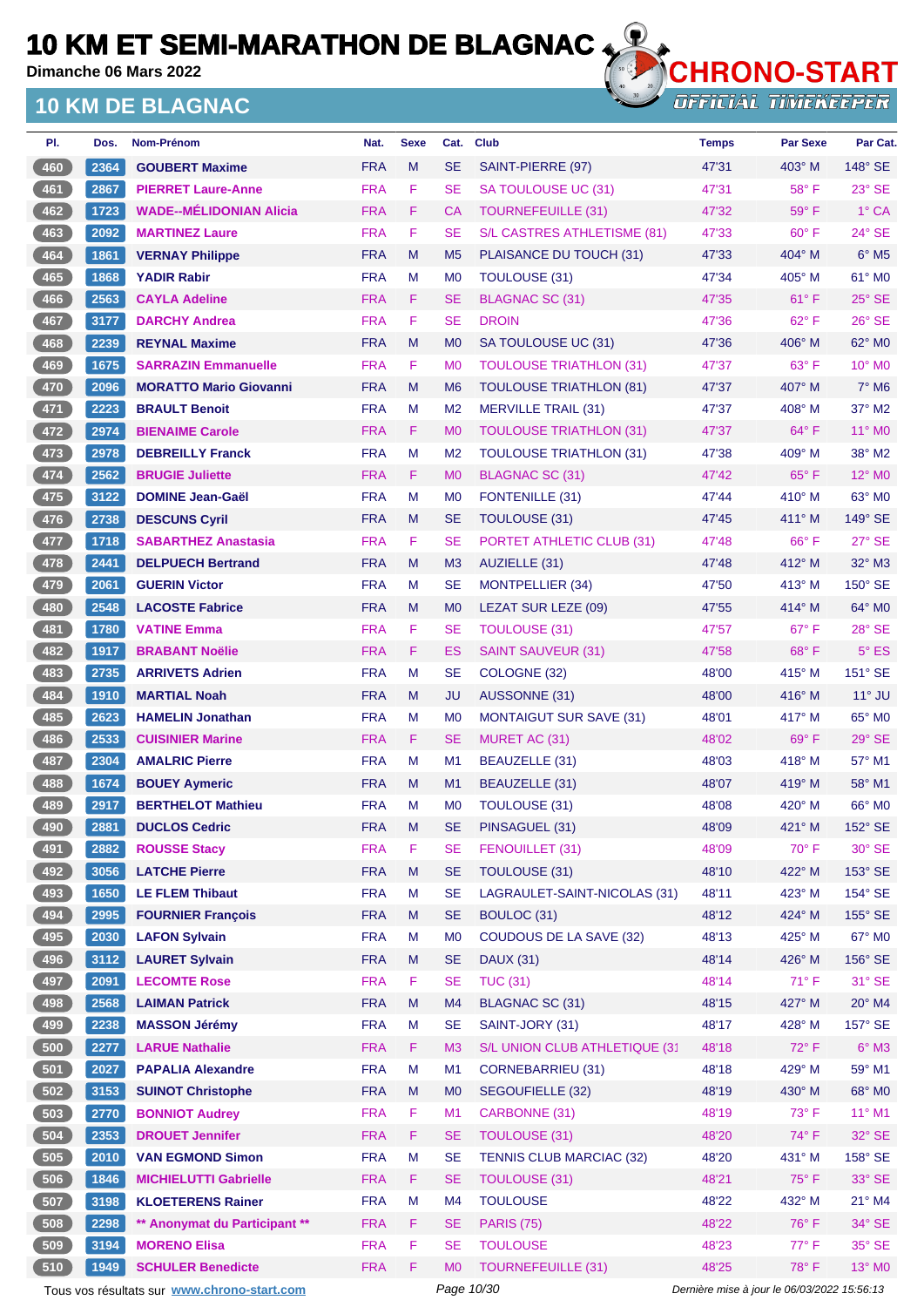**Dimanche 06 Mars 2022**

## **10 KM DE BLAGNAC**



**OFFICIAL TIMEKEEPER** 

| PI.   | Dos. | <b>Nom-Prénom</b>            | Nat.       | <b>Sexe</b> | Cat.           | <b>Club</b>                     | <b>Temps</b> | <b>Par Sexe</b> | Par Cat.                 |
|-------|------|------------------------------|------------|-------------|----------------|---------------------------------|--------------|-----------------|--------------------------|
| 511   | 2720 | <b>MALKOUN Marwan</b>        | <b>LIB</b> | M           | <b>SE</b>      | TOULOUSE (31)                   | 48'26        | 433° M          | $159^\circ$ SE           |
| 512   | 2755 | <b>LE LUDEC Loïc</b>         | <b>FRA</b> | M           | M <sub>3</sub> | S/L ATHLE 632 TOURNEFEUILLE     | 48'28        | 434° M          | $33^\circ$ M3            |
| 513   | 2859 | <b>PERROTTE Guillaume</b>    | <b>FRA</b> | M           | M <sub>1</sub> | <b>TOURNEFEUILLE (31)</b>       | 48'29        | 435° M          | $60^\circ$ M1            |
| 514   | 2855 | <b>CATARINO Thierry</b>      | <b>FRA</b> | M           | M <sub>2</sub> | CAZERES (31)                    | 48'30        | 436° M          | 39° M2                   |
| 515   | 2824 | <b>SIRGABSOU Yandika</b>     | <b>FRA</b> | M           | M <sub>0</sub> | SA TOULOUSE UC (31)             | 48'31        | 437° M          | 69° MO                   |
| 516   | 2451 | <b>CHACON Diego</b>          | <b>FRA</b> | м           | <b>SE</b>      | <b>TOULOUSE (31)</b>            | 48'34        | 438° M          | 160° SE                  |
| 517   | 2591 | <b>HOBBI Mohamed</b>         | <b>FRA</b> | M           | M <sub>1</sub> | <b>RUNNINGSEYSSES (31)</b>      | 48'35        | 439° M          | $61^\circ$ M1            |
| 518   | 2923 | <b>GUILLOT Laurent</b>       | <b>FRA</b> | M           | M <sub>3</sub> | AS MURET TRIATHLON (31)         | 48'36        | $440^\circ$ M   | 34° M3                   |
| 519   | 2292 | <b>NETO Matthieu</b>         | <b>FRA</b> | M           | <b>CA</b>      | COLOMIERS (31)                  | 48'41        | 441° M          | 6° CA                    |
| 520   | 2117 | <b>SEGATTI Julien</b>        | <b>FRA</b> | м           | M <sub>0</sub> | <b>BOURG SAINT BERNARD (31)</b> | 48'43        | 442° M          | 70° M0                   |
| 521   | 2713 | <b>BERRADA Hicham</b>        | <b>FRA</b> | M           | M <sub>2</sub> | AIRBUS (31)                     | 48'44        | 443° M          | 40° M2                   |
| 522   | 2961 | <b>BOUILLET Sylvain</b>      | <b>FRA</b> | м           | M <sub>1</sub> | <b>TOULOUSE (31)</b>            | 48'46        | 444° M          | 62° M1                   |
| 523   | 3000 | <b>LEGALLAIS Cannelle</b>    | <b>FRA</b> | F.          | <b>SE</b>      | PONT-PEAN (35)                  | 48'48        | $79^\circ$ F    | 36° SE                   |
| 524   | 1895 | <b>AROCA BOSQUE Robert</b>   | <b>ESP</b> | M           | <b>SE</b>      | AEROCLUB CE AIRBUS FRANCE       | 48'49        | 445° M          | 161° SE                  |
| 525   | 2959 | <b>GNASSINGBE Kareen</b>     | <b>FRA</b> | M           | M <sub>0</sub> | TOULOUSE (31)                   | 48'49        | 446° M          | $71^\circ$ MO            |
| 526   | 1925 | <b>FAGET Cyril</b>           | <b>FRA</b> | M           | <b>SE</b>      | <b>TOULOUSE (31)</b>            | 48'50        | 447° M          | 162° SE                  |
| 527   | 3143 | <b>MAS Clotilde</b>          | <b>FRA</b> | F.          | <b>SE</b>      | BEAUZELLE (31)                  | 48'51        | $80^\circ$ F    | 37° SE                   |
| 528   | 3190 | <b>SIKADDOUR Karim</b>       | <b>FRA</b> | м           | M <sub>4</sub> | <b>TOULOUSE</b>                 | 48'53        | 448° M          | $22^{\circ}$ M4          |
| 529   | 1928 | <b>FABRIES Nicolas</b>       | <b>FRA</b> | M           | M <sub>2</sub> | <b>GRAULHET (81)</b>            | 48'53        | 449° M          | 41° M2                   |
| 530   | 2177 | <b>MASTERS Paul</b>          | <b>GBR</b> | М           | M7             | <b>FONTENILLES (31)</b>         | 48'54        | 450° M          | $2^{\circ}$ M7           |
| 531   | 2528 | <b>BRETTES Maxime</b>        | <b>FRA</b> | M           | M <sub>0</sub> | <b>RUN IN TOULOUSE (31)</b>     | 48'55        | 451° M          | 72° M0                   |
| 532   | 1679 | <b>MONJANEL Marie</b>        | <b>FRA</b> | F           | <b>SE</b>      | TOULOUSE (31)                   | 48'57        | $81^\circ$ F    | 38° SE                   |
| 533   | 2798 | <b>MELKI Dominique</b>       | <b>FRA</b> | M           | M <sub>2</sub> | A3XV (31)                       | 48'57        | 452° M          | 42° M2                   |
| 534   | 1680 | <b>CAPERET Guillaume</b>     | <b>FRA</b> | м           | <b>SE</b>      | <b>TOULOUSE (31)</b>            | 48'59        | $453^\circ$ M   | 163° SE                  |
| 535   | 1649 | RODRIGUEZ-CHATAIGNIE Gaëtan  | <b>FRA</b> | M           | <b>SE</b>      | S/L STADE VILLENEUVE-SUR-LOT    | 48'59        | 454° M          | $164^\circ$ SE           |
| 536   | 2736 | <b>BAHU Olivier</b>          | <b>FRA</b> | M           | M <sub>2</sub> | <b>BPBO (31)</b>                | 49'00        | 455° M          | 43° M2                   |
| 537   | 1696 | <b>MANZ Pascale</b>          | <b>FRA</b> | F.          | M <sub>4</sub> | BALMA (31)                      | 49'04        | 82°F            | $1°$ M4                  |
| 538   | 1687 | <b>JACQUES Christophe</b>    | <b>FRA</b> | М           | M <sub>3</sub> | SAINT ANDRE DE CUBZAC (33)      | 49'04        | 456° M          | $35^\circ$ M3            |
| 539   | 1624 | <b>CAEN Jeremy</b>           | <b>FRA</b> | M           | M <sub>0</sub> | BLAGNAC (31)                    | 49'06        | 457° M          | $73^\circ$ MO            |
| 540   | 2726 | <b>NOIROT Mickael</b>        | <b>FRA</b> | M           | <b>SE</b>      | TOULOUSE (31)                   | 49'06        | 458° M          | 165° SE                  |
| 541   | 3084 | <b>BOUSQUET Jerome</b>       | <b>FRA</b> | M           | M1             | LA SALVETAT (31)                | 49'10        | $459°$ M        | 63° M1                   |
| 542   | 1524 | <b>PRUVOST Solenne</b>       | <b>FRA</b> | F           | <b>SE</b>      | SA TOULOUSE UC (31)             | 49'11        | 83° F           | 39° SE                   |
| 543   | 2682 | <b>BOUCHAUD Thomas</b>       | <b>FRA</b> | M           | <b>SE</b>      | <b>QUEYSSAC LES VIGNES (19)</b> | 49'12        | 460° M          | 166° SE                  |
| 544   | 1527 | <b>RABACHE Jeremy</b>        | <b>FRA</b> | M           | M1             | SA TOULOUSE UC (31)             | 49'12        | 461° M          | 64° M1                   |
| 545   | 3049 | <b>PHAN William</b>          | <b>FRA</b> | M           | <b>SE</b>      | <b>UCSD (31)</b>                | 49'12        | 462° M          | 167° SE                  |
| 546   | 2689 | <b>LANDES Marie</b>          | <b>FRA</b> | F           | M1             | SAINT-CERE ATHLETISME CLUB      | 49'13        | $84^{\circ}$ F  | $12^{\circ}$ M1          |
| 547   | 2073 | <b>VITRY Ferdinand</b>       | <b>FRA</b> | M           | M <sub>0</sub> | TOULOUSE (31)                   | 49'13        | 463° M          | 74° M0                   |
| 548   | 2456 | <b>LARTIGUE Philippe</b>     | <b>FRA</b> | M           | M <sub>5</sub> | SAINT-ORENS (31)                | 49'13        | 464° M          | $7^\circ$ M <sub>5</sub> |
| $549$ | 2108 | <b>BRUNET Rémi</b>           | <b>FRA</b> | M           | M <sub>0</sub> | <b>CASTANET TOLOSAN (31)</b>    | 49'14        | 465° M          | 75° MO                   |
| 550   | 1788 | <b>BOUALAMI Soufiane</b>     | <b>FRA</b> | М           | M <sub>0</sub> | <b>BLAGNAC (31)</b>             | 49'17        | 466° M          | 76° M <sub>0</sub>       |
| 551   | 2026 | <b>CHAUWIN Virginie</b>      | <b>FRA</b> | F.          | M <sub>2</sub> | <b>TARAHUMARAS MURET (31)</b>   | 49'18        | 85°F            | $6^\circ$ M2             |
| 552   | 2692 | <b>MATEOS Jérémy</b>         | <b>FRA</b> | M           | M1             | PORTET ATHLETIC CLUB (31)       | 49'20        | 467° M          | 65° M1                   |
| 553   | 1699 | <b>BULGUBURE Vincent</b>     | <b>FRA</b> | M           | <b>SE</b>      | <b>BSC RINK-HOCKEY (31)</b>     | 49'23        | 468° M          | 168° SE                  |
| 554   | 3110 | <b>BOUSCARAT Denis</b>       | <b>FRA</b> | M           | M3             | LA SALVETAT ST GILLES (31)      | 49'23        | 469° M          | $36^\circ$ M3            |
| 555   | 3121 | <b>PEUZIAT Maxime</b>        | <b>FRA</b> | M           | <b>SE</b>      | TOULOUSE (31)                   | 49'24        | 470° M          | 169° SE                  |
| 556   | 2507 | <b>BOSSARD Nathan</b>        | <b>FRA</b> | M           | <b>SE</b>      | <b>TOULOUSE (31)</b>            | 49'24        | 471° M          | 170° SE                  |
| 557   | 2614 | <b>BROCHET Clément</b>       | <b>FRA</b> | M           | <b>SE</b>      | <b>TOULOUSE (31)</b>            | 49'25        | 472° M          | 171° SE                  |
| 558   | 2706 | <b>COMBELLES Jérôme</b>      | <b>FRA</b> | M           | M <sub>3</sub> | COLOMIERS (31)                  | 49'26        | 473° M          | $37^\circ$ M3            |
| 559   | 2018 | <b>OSES MOURNETAS Marion</b> | <b>FRA</b> | F           | M <sub>0</sub> | <b>TOURNEFEUILLE (31)</b>       | 49'26        | 86°F            | 14° MO                   |
| 560   | 1736 | <b>SENDRA Clément</b>        | <b>FRA</b> | M           | M <sub>0</sub> | CLUB DATHLETISME DE CASTELI     | 49'27        | 474° M          | 77° M0                   |
| 561   | 1745 | <b>UGUEN Audrey</b>          | <b>FRA</b> | F.          | M <sub>0</sub> | S/L ATHLE 632 TOURNEFEUILLE     | 49'28        | 87°F            | 15° MO                   |

Tous vos résultats sur **[www.chrono-start.com](https://www.chrono-start.com/)** Page 11/30 Page 11/30 Dernière mise à jour le 06/03/2022 15:56:13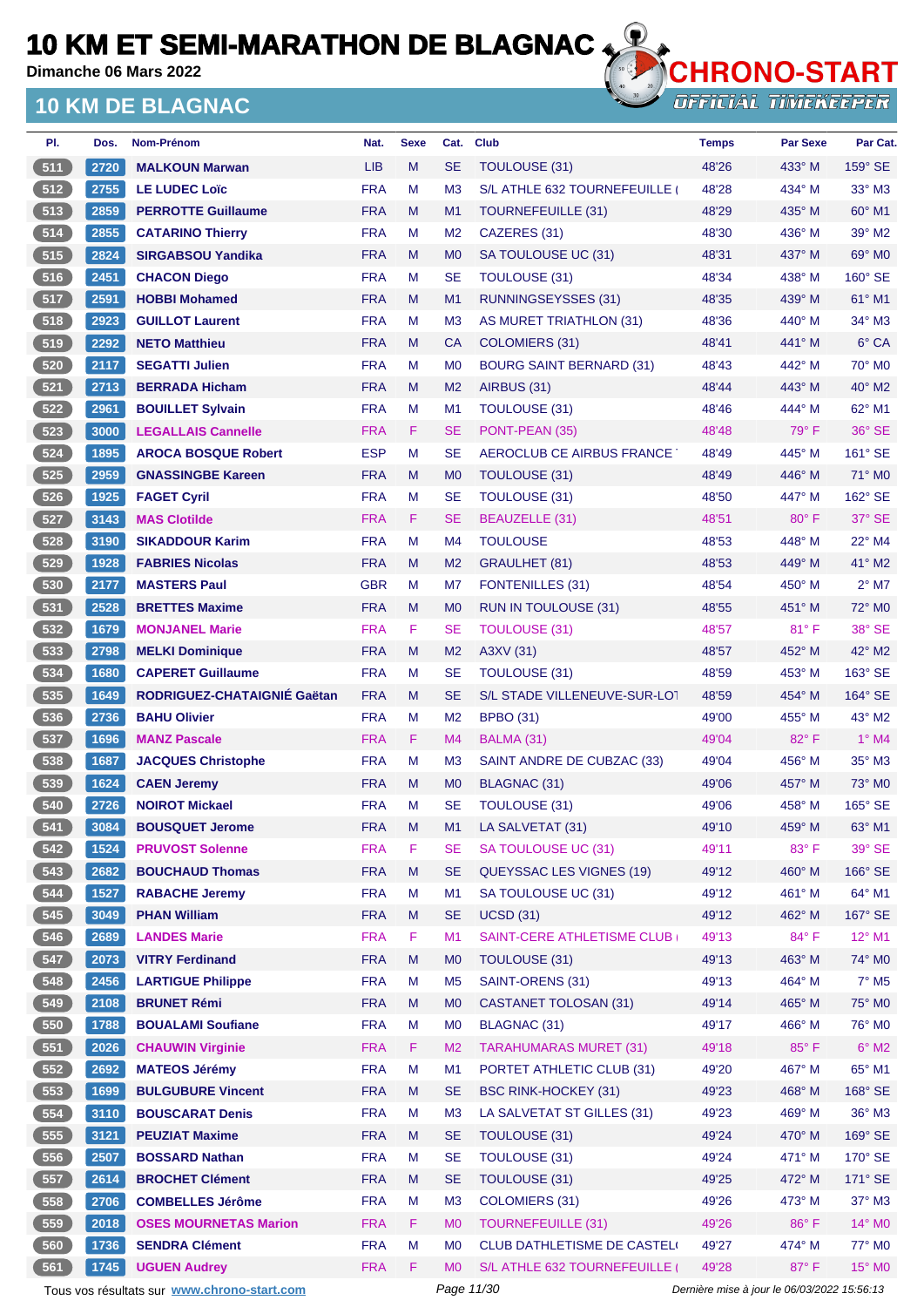**Dimanche 06 Mars 2022**

### **10 KM DE BLAGNAC**



**OFFICIAL TIMEKEEPER** 

| PI.    | Dos. | Nom-Prénom                 | Nat.       | <b>Sexe</b> | Cat.           | <b>Club</b>                        | <b>Temps</b> | <b>Par Sexe</b> | Par Cat.                 |
|--------|------|----------------------------|------------|-------------|----------------|------------------------------------|--------------|-----------------|--------------------------|
| 562    | 2087 | <b>CAPÉRAN Richard</b>     | <b>FRA</b> | M           | M <sub>2</sub> | BLAGNAC (31)                       | 49'28        | 475° M          | $44^\circ$ M2            |
| 563    | 1690 | <b>PRANGERE Arman</b>      | <b>FRA</b> | M           | <b>JU</b>      | <b>COLOMIERS (31)</b>              | 49'28        | $476^\circ$ M   | $12^{\circ}$ JU          |
| 564    | 2360 | <b>HERROU Alain</b>        | <b>FRA</b> | M           | M4             | LA SALVETAT SAINT GILLES (31)      | 49'29        | $477^\circ$ M   | $23^\circ$ M4            |
| 565    | 2003 | <b>GIRARD Jean-Marie</b>   | <b>FRA</b> | M           | M4             | <b>DUATHLON LIEBHERR (31)</b>      | 49'30        | $478^\circ$ M   | 24° M4                   |
| 566    | 2386 | <b>FADELLI Christine</b>   | <b>FRA</b> | F.          | M <sub>6</sub> | AC AUCH (32)                       | 49'32        | 88°F            | $1^\circ$ M <sub>6</sub> |
| 567    | 2875 | <b>GARRIGUES Valérie</b>   | <b>FRA</b> | F           | M <sub>3</sub> | <b>TRACKS ATHLE LISLE JOURDAIN</b> | 49'34        | 89°F            | $7^\circ$ M3             |
| 568    | 2194 | <b>CLARAZ Sylvain</b>      | <b>FRA</b> | M           | <b>SE</b>      | <b>DAUX (31)</b>                   | 49'34        | 479° M          | 172° SE                  |
| 569    | 3101 | <b>SOTTER Pierre</b>       | <b>FRA</b> | M           | M <sub>2</sub> | <b>TOULOUSE</b>                    | 49'34        | $480^\circ$ M   | $45^\circ$ M2            |
| 570    | 3152 | <b>TERRABUST Renaud</b>    | <b>FRA</b> | M           | M1             | DAX (40)                           | 49'36        | 481° M          | 66° M1                   |
| 571    | 1769 | <b>AMIEL Julie</b>         | <b>FRA</b> | F.          | M <sub>0</sub> | <b>TOULOUSE (31)</b>               | 49'36        | $90^\circ$ F    | 16° M0                   |
| 572    | 3185 | <b>CABESSUT Fabian</b>     | <b>FRA</b> | M           | M1             | <b>ST LOUP CAMAS</b>               | 49'37        | 482° M          | $67^\circ$ M1            |
| 573    | 1728 | <b>ARAUD Frédéric</b>      | <b>FRA</b> | M           | M <sub>0</sub> | S/L CASTRES ATHLETISME (81)        | 49'38        | $483^\circ$ M   | 78° M0                   |
| 574    | 1931 | <b>DENIS Tiphaine</b>      | <b>FRA</b> | F.          | M <sub>0</sub> | SA TOULOUSE UC (31)                | 49'39        | $91^{\circ}$ F  | $17^\circ$ MO            |
| $575$  | 2613 | <b>LOUIS Emmanuel</b>      | <b>FRA</b> | M           | M <sub>2</sub> | <b>TENNIS CLUB CAHORS (46)</b>     | 49'40        | 484° M          | 46° M2                   |
| 576    | 2889 | <b>SOUBIELLE Maxime</b>    | <b>FRA</b> | M           | SE             | <b>ESCALQUENS (31)</b>             | 49'41        | 485° M          | 173° SE                  |
| 577    | 1970 | <b>LASSERES Fabien</b>     | <b>FRA</b> | м           | M3             | TOULOUSE (31)                      | 49'43        | 486° M          | $38^\circ$ M3            |
| 578    | 1535 | <b>VICENTE Thomas</b>      | <b>FRA</b> | M           | M <sub>0</sub> | <b>TOULOUSE TRIATHLON (31)</b>     | 49'43        | 487° M          | 79° M <sub>0</sub>       |
| 579    | 2962 | <b>LECELLIER Nicolas</b>   | <b>FRA</b> | M           | M <sub>2</sub> | CASSAGNE (31)                      | 49'43        | 488° M          | 47° M2                   |
| 580    | 1932 | <b>MAGNE Remy</b>          | <b>FRA</b> | M           | M4             | S/L UNION CLUB ATHLETIQUE (31      | 49'44        | 489° M          | $25^\circ$ M4            |
| 581    | 2846 | <b>AMEUR-YOUCEF Yacine</b> | <b>FRA</b> | м           | SE             | CASTELGINEST (31)                  | 49'44        | $490^\circ$ M   | 174° SE                  |
| 582    | 2941 | <b>HUBER Laurent</b>       | <b>FRA</b> | M           | M1             | S/L ASPTT AGEN (47)                | 49'45        | 491° M          | 68° M1                   |
| 583    | 2688 | <b>CHAUCHARD Francois</b>  | <b>FRA</b> | M           | M <sub>0</sub> | FENOUILLET (31)                    | 49'45        | 492° M          | 80° M <sub>0</sub>       |
| 584    | 2618 | <b>KATBIE Alexis</b>       | <b>FRA</b> | M           | M <sub>3</sub> | <b>TOULOUSE (31)</b>               | 49'46        | 493° M          | 39° M3                   |
| 585    | 1763 | <b>BARTHAS Philippe</b>    | <b>FRA</b> | M           | M4             | TOULOUSE (31)                      | 49'46        | 494° M          | $26^{\circ}$ M4          |
| 586    | 2780 | <b>MARIE Magalie</b>       | <b>FRA</b> | F.          | M <sub>0</sub> | <b>TRACKS ATHLE LISLE JOURDAIN</b> | 49'46        | 92°F            | 18° MO                   |
| 587    | 1700 | <b>WIDEMANN Matthieu</b>   | <b>FRA</b> | M           | M <sub>2</sub> | <b>BLAGNAC (31)</b>                | 49'49        | 495° M          | 48° M2                   |
| 588    | 1653 | <b>JULIEN Mathilde</b>     | <b>FRA</b> | F.          | <b>SE</b>      | RACING MULTI ATHLON (75)           | 49'50        | $93^\circ$ F    | $40^\circ$ SE            |
| 589    | 1952 | <b>BERTIN Sacha</b>        | <b>FRA</b> | м           | SE             | BORDEAUX (33)                      | 49'51        | $496^\circ$ M   | $175^\circ$ SE           |
| $-590$ | 1959 | <b>LAGRIFFOUL Remi</b>     | <b>FRA</b> | M           | <b>SE</b>      | TOULOUSE (31)                      | 49'52        | 497° M          | 176° SE                  |
| 591    | 2444 | <b>LUCCA Liliana</b>       | <b>ITA</b> | F           | M <sub>0</sub> | <b>TOULOUSE (31)</b>               | 49'52        | 94° F           | $19^\circ$ MO            |
| 592    | 3078 | <b>HUCHET Francois</b>     | <b>FRA</b> | M           | M1             | PECHBUSQUE (31)                    | 49'52        | 498° M          | 69° M1                   |
| 593    | 3068 | <b>MENEGHETTI Rodolphe</b> | <b>FRA</b> | M           | M0             | <b>BLAGNAC (31)</b>                | 49'55        | 499° M          | 81° MO                   |
| 594    | 2596 | <b>PRIOLO Thierry</b>      | <b>FRA</b> | M           | M3             | <b>RUNNINGSEYSSES (31)</b>         | 49'56        | 500° M          | $40^\circ$ M3            |
| 595    | 2841 | <b>BLOUET Thierry</b>      | <b>FRA</b> | M           | M <sub>3</sub> | <b>MAISONS ALFORT (94)</b>         | 49'58        | 501° M          | 41° M3                   |
| 596    | 3008 | <b>METCHE Jerome</b>       | <b>FRA</b> | M           | M <sub>2</sub> | GRENADE (31)                       | 49'58        | 502° M          | 49° M2                   |
| 597    | 2950 | <b>PUECH Florent</b>       | <b>FRA</b> | M           | <b>SE</b>      | TOULOUSE (31)                      | 50'01        | 503° M          | 177° SE                  |
| 598    | 3029 | <b>MANSUELA Loïc</b>       | <b>FRA</b> | M           | M <sub>2</sub> | BALMA (31)                         | 50'02        | 504° M          | 50° M2                   |
| 599    | 2868 | <b>LEPLUS Hugo</b>         | <b>FRA</b> | M           | <b>SE</b>      | TOULOUSE (31)                      | 50'02        | 505° M          | 178° SE                  |
| 600    | 1885 | <b>TAUZIET Cathy</b>       | <b>FRA</b> | F           | M4             | <b>MONT DE MARSAN (40)</b>         | 50'03        | 95°F            | $2^{\circ}$ M4           |
| 601    | 1703 | <b>SANCHEZ Lucas</b>       | <b>FRA</b> | M           | <b>ES</b>      | AUSSONNE (31)                      | 50'05        | 506° M          | 27° ES                   |
| 602    | 2718 | <b>MAURICE Christian</b>   | <b>FRA</b> | M           | M3             | <b>ABS AVENTURE (31)</b>           | 50'08        | 507° M          | 42° M3                   |
| 603    | 2681 | <b>CARRERE Clémentine</b>  | <b>FRA</b> | F           | M <sub>0</sub> | <b>BIARRITZ OLYMPIQUE (64)</b>     | 50'09        | 96°F            | $20^\circ$ MO            |
| 604    | 2566 | <b>BALASQUIE Stéphane</b>  | <b>FRA</b> | M           | M1             | PLAISANCE DU TOUCH (31)            | 50'09        | 508° M          | 70° M1                   |
| 605    | 3133 | <b>MOREAU Elsa</b>         | <b>FRA</b> | F           | <b>SE</b>      | <b>TOULOUSE (31)</b>               | 50'09        | 97°F            | 41° SE                   |
| 606    | 3130 | <b>MARINI Adrien</b>       | <b>FRA</b> | M           | <b>SE</b>      | BLAGNAC (31)                       | 50'11        | 509° M          | 179° SE                  |
| 607    | 3191 | <b>DRAPERI Remy</b>        | <b>FRA</b> | M           | <b>SE</b>      | <b>BRENS</b>                       | 50'15        | $510^\circ$ M   | 180° SE                  |
| 608    | 2066 | <b>DANGLARD Ludovic</b>    | <b>FRA</b> | M           | M1             | TOULOUSE (31)                      | 50'18        | 511° M          | 71° M1                   |
| 609    | 2633 | <b>LECOEUR Nathalie</b>    | <b>FRA</b> | F           | M <sub>3</sub> | <b>TAMAHURAMAS MURET (31)</b>      | 50'19        | 98°F            | $8^\circ$ M3             |
| 610    | 1721 | <b>BESANGER Théo</b>       | <b>FRA</b> | M           | <b>SE</b>      | TOULOUSE (31)                      | 50'20        | $512^{\circ}$ M | 181° SE                  |
| 611    | 2845 | <b>LAPORTE Stephan</b>     | <b>FRA</b> | M           | <b>SE</b>      | BLAGNAC (31)                       | 50'22        | 513° M          | 182° SE                  |
| 612    | 2759 | <b>BEDOUET Justin</b>      | <b>FRA</b> | M           | <b>SE</b>      | <b>ISAE SUPAERO (31)</b>           | 50'25        | 514° M          | 183° SE                  |

Tous vos résultats sur **[www.chrono-start.com](https://www.chrono-start.com/)** Page 12/30 Page 12/30 Dernière mise à jour le 06/03/2022 15:56:13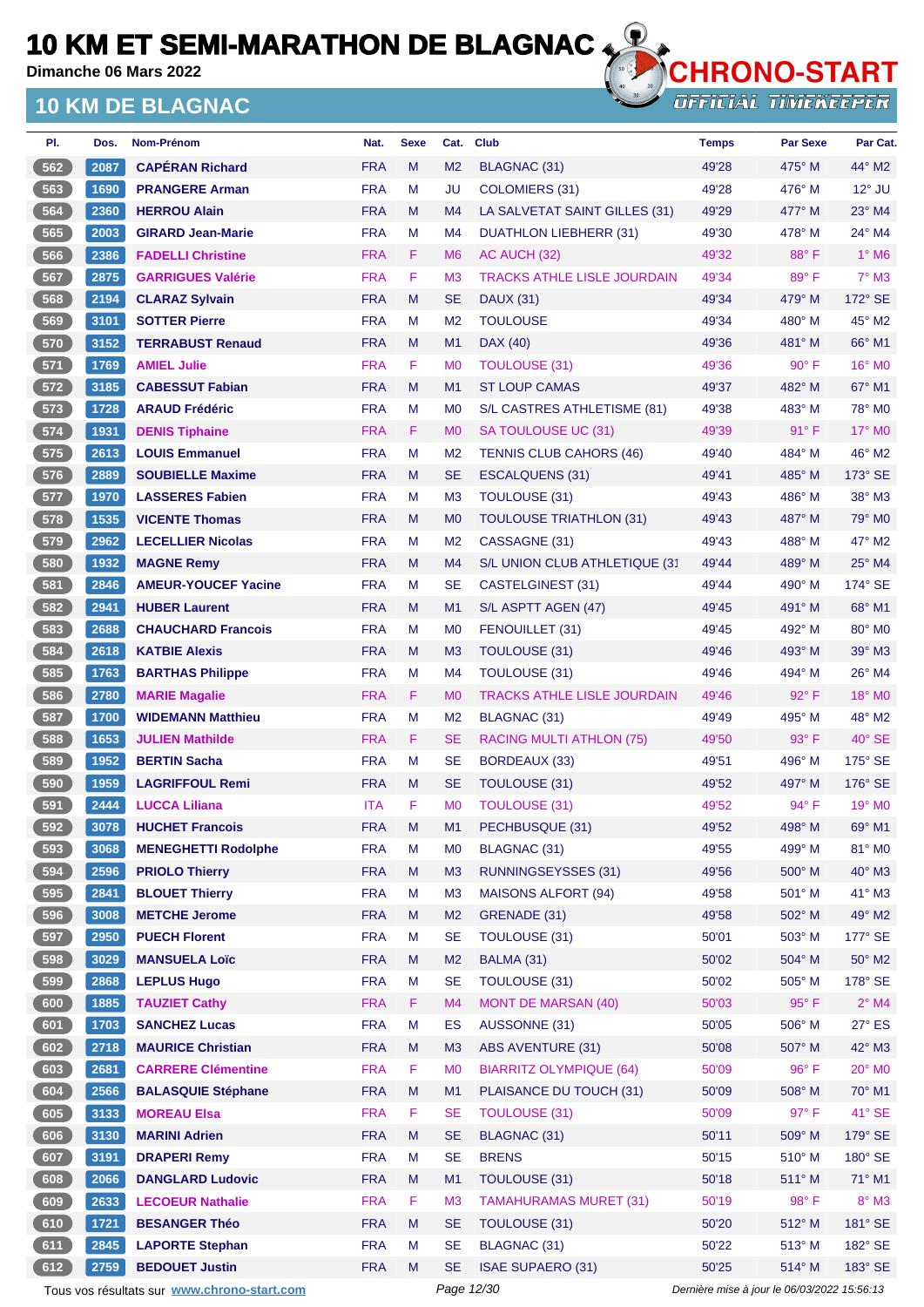**Dimanche 06 Mars 2022**

### **10 KM DE BLAGNAC**



**OFFICIAL TIMEKEEPER** 

| PI.   | Dos. | Nom-Prénom                          | Nat.       | <b>Sexe</b> | Cat.           | <b>Club</b>                         | Temps | <b>Par Sexe</b> | Par Cat.                 |
|-------|------|-------------------------------------|------------|-------------|----------------|-------------------------------------|-------|-----------------|--------------------------|
| 613   | 2057 | <b>CARREZ Yoann</b>                 | <b>FRA</b> | M           | M <sub>0</sub> | <b>AUSSONNE (31)</b>                | 50'27 | $515^\circ$ M   | 82° MO                   |
| 614   | 2797 | <b>GARCIA Jean-Michel</b>           | <b>FRA</b> | М           | M <sub>2</sub> | LAFOX (47)                          | 50'27 | $516^\circ$ M   | $51^\circ$ M2            |
| 615   | 2309 | <b>BOUHADJI Walid</b>               | <b>FRA</b> | M           | <b>SE</b>      | <b>BLAGNAC (31)</b>                 | 50'27 | $517^\circ$ M   | 184° SE                  |
| 616   | 1651 | <b>KOLECKAR Sarah</b>               | <b>FRA</b> | F           | <b>SE</b>      | <b>PARIS (75)</b>                   | 50'28 | $99^\circ$ F    | 42° SE                   |
| 617   | 1587 | <b>KOLECKAR Cynthia</b>             | <b>FRA</b> | F           | <b>SE</b>      | <b>TUC TRIATHLON (31)</b>           | 50'28 | $100^\circ$ F   | 43° SE                   |
| 618   | 1623 | <b>VALMY Tristan</b>                | <b>FRA</b> | M           | <b>SE</b>      | <b>AUCAMVILLE (31)</b>              | 50'29 | $518^\circ$ M   | 185° SE                  |
| 619   | 2336 | <b>SANSUS Stephane</b>              | <b>FRA</b> | M           | M4             | LEGUEVIN (31)                       | 50'30 | 519° M          | $27^\circ$ M4            |
| 620   | 2827 | <b>BALDACCHINI Maria Antoinetta</b> | <b>FRA</b> | F           | M <sub>3</sub> | <b>BLAGNAC (31)</b>                 | 50'31 | $101^{\circ}$ F | $9°$ M3                  |
| 621   | 3025 | <b>GIGNIER Philippe</b>             | <b>FRA</b> | M           | M <sub>6</sub> | ATHLETICS COACHING CLUB RAI         | 50'32 | 520° M          | $8^\circ$ M6             |
| 622   | 2297 | ** Anonymat du Participant **       | <b>FRA</b> | М           | <b>SE</b>      | <b>PARIS (75)</b>                   | 50'33 | $521^\circ$ M   | $186^\circ$ SE           |
| 623   | 2081 | <b>SIGUR Nicolas</b>                | <b>FRA</b> | M           | M1             | TOURNEFEUILLE (31)                  | 50'33 | 522° M          | 72° M1                   |
| 624   | 2110 | <b>POULARD Vincent</b>              | <b>FRA</b> | М           | M1             | GRENADE (31)                        | 50'36 | $523^\circ$ M   | 73° M1                   |
| 625   | 3155 | <b>PANTALEO Joshua</b>              | <b>FRA</b> | M           | <b>SE</b>      | BESSIERES (31)                      | 50'37 | 524° M          | $187^\circ$ SE           |
| 626   | 1876 | <b>LAERTE De Araujo Lima</b>        | <b>ESP</b> | Μ           | M1             | BLAGNAC (31)                        | 50'38 | 525° M          | 74° M1                   |
| 627   | 1596 | <b>HUBERT Benjamin</b>              | <b>FRA</b> | M           | M <sub>0</sub> | PIBRAC (31)                         | 50'39 | 526° M          | 83° MO                   |
| 628   | 1547 | <b>TEAKAU Romain</b>                | <b>FRA</b> | М           | <b>SE</b>      | TOULOUSE (31)                       | 50'39 | 527° M          | 188° SE                  |
| 629   | 3188 | <b>EWENS Thomas</b>                 | <b>FRA</b> | м           | <b>CA</b>      | <b>GRENADE</b>                      | 50'39 | 528° M          | $7^\circ$ CA             |
| 630   | 1701 | <b>MATANSKA Nikolinka</b>           | <b>FRA</b> | F           | M <sub>3</sub> | FENOUILLET (31)                     | 50'40 | 102°F           | $10^{\circ}$ M3          |
| 631   | 1752 | <b>ANDRIEU Jean-Christophe</b>      | <b>FRA</b> | M           | M <sub>5</sub> | AIRBUS RUNNING (31)                 | 50'41 | $529^\circ$ M   | $8^\circ$ M <sub>5</sub> |
| 632   | 1796 | <b>RIDOUANE Hicham</b>              | <b>MAR</b> | M           | <b>SE</b>      | BEAUZELLE (31)                      | 50'42 | $530^\circ$ M   | 189° SE                  |
| 633   | 2045 | <b>PARISON Jerome</b>               | <b>FRA</b> | M           | M1             | <b>ENFILE TES BASKETS 31 GRENAL</b> | 50'43 | 531° M          | 75° M1                   |
| 634   | 2823 | <b>FORT Patrice</b>                 | <b>FRA</b> | M           | M4             | CRBP31 (31)                         | 50'43 | 532° M          | $28^\circ$ M4            |
| 635   | 2785 | <b>TUCKER Alastair</b>              | <b>GBR</b> | M           | M <sub>2</sub> | TOULOUSE (31)                       | 50'45 | 533° M          | $52^\circ$ M2            |
| 636   | 2752 | <b>HAAG Laura</b>                   | <b>FRA</b> | F           | <b>SE</b>      | <b>TOULOUSE (31)</b>                | 50'46 | $103^\circ$ F   | 44° SE                   |
| $637$ | 2750 | <b>HAAG Coralie</b>                 | <b>FRA</b> | F           | <b>SE</b>      | <b>TOULOUSE (31)</b>                | 50'46 | 104°F           | $45^\circ$ SE            |
| 638   | 1936 | <b>SABATIER Thomas</b>              | <b>FRA</b> | M           | M <sub>0</sub> | LAUNAGUET (31)                      | 50'48 | 534° M          | 84° M0                   |
| 639   | 2588 | <b>MONNERY Guillaume</b>            | <b>FRA</b> | M           | M <sub>1</sub> | BLAGNAC (31)                        | 50'51 | 535° M          | 76° M1                   |
| 640   | 3042 | <b>BAHAR Fouad</b>                  | <b>FRA</b> | М           | M1             | BLAGNAC (31)                        | 50'51 | 536° M          | 77° M1                   |
| 641   | 2171 | <b>GUERIN Pierre</b>                | <b>FRA</b> | M           | M <sub>0</sub> | FONSORBES (31)                      | 50'53 | 537° M          | 85° M <sub>0</sub>       |
| 642   | 2246 | <b>PRANGERE Jean-Marc</b>           | <b>FRA</b> | M           | M4             | COLOMIERS (31)                      | 50'53 | 538° M          | 29° M4                   |
| 643   | 2920 | <b>BAYLET Alain</b>                 | <b>FRA</b> | M           | M4             | BRUGUIERES (31)                     | 50'54 | 539° M          | 30° M4                   |
| 644   | 2921 | DE GAYARDON DE FENOYL Jules         | <b>FRA</b> | M           | <b>SE</b>      | <b>BRUGUIERES (31)</b>              | 50'56 | 540° M          | 190° SE                  |
| 645   | 2475 | <b>NEZAR Tom</b>                    | <b>FRA</b> | ${\sf M}$   | ES             | BLAGNAC (31)                        | 50'57 | 541° M          | $28^\circ$ ES            |
| 646   | 3168 | <b>CHOCTEAU Daniel</b>              | <b>FRA</b> | M           | M <sub>5</sub> | SAINT JEAN (31)                     | 50'58 | 542° M          | $9^\circ$ M5             |
| 647   | 2511 | <b>PHILLIPPON Julie</b>             | <b>FRA</b> | F.          | <b>SE</b>      | <b>VERNETTRAIL09 (09)</b>           | 50'59 | $105^\circ$ F   | 46° SE                   |
| 648   | 1774 | <b>BLAZY-WINNING Mathieu</b>        | <b>FRA</b> | M           | M1             | PIBRAC (31)                         | 51'00 | 543° M          | 78° M1                   |
| 649   | 2972 | <b>BELGRAND Alice</b>               | <b>FRA</b> | F           | <b>SE</b>      | <b>BOULOGNE-BILLANCOURT (92)</b>    | 51'00 | $106°$ F        | 47° SE                   |
| 650   | 2099 | <b>OULIÉ Jean</b>                   | <b>FRA</b> | M           | <b>SE</b>      | <b>NON (31)</b>                     | 51'00 | 544° M          | 191° SE                  |
| 651   | 2741 | <b>MAGOGA Herve</b>                 | <b>FRA</b> | M           | <b>SE</b>      | <b>BLAGNAC (31)</b>                 | 51'01 | 545° M          | 192° SE                  |
| 652   | 2858 | <b>POMMERETTE Clémence</b>          | <b>FRA</b> | F           | <b>SE</b>      | <b>TOULOUSE (31)</b>                | 51'01 | 107° F          | 48° SE                   |
| 653   | 2843 | <b>BEDEL Alexandre</b>              | <b>FRA</b> | M           | M1             | <b>MONTAUBAN (82)</b>               | 51'02 | 546° M          | 79° M1                   |
| 654   | 2792 | <b>LEGRAND BELLEROCHE Stephane</b>  | <b>FRA</b> | M           | M <sub>3</sub> | <b>TAMAHURAMAS MURET (31)</b>       | 51'02 | 547° M          | 43° M3                   |
| 655   | 1722 | <b>GREGOIRE Jérémy</b>              | <b>FRA</b> | M           | M1             | <b>BRAX (31)</b>                    | 51'02 | 548° M          | 80° M1                   |
| 656   | 2477 | <b>BACCINI Stephane</b>             | <b>FRA</b> | M           | M <sub>2</sub> | TOULOUSE (31)                       | 51'06 | 549° M          | 53° M2                   |
| 657   | 1530 | <b>COQUART Thomas</b>               | <b>FRA</b> | M           | M <sub>0</sub> | LESPINASSE (31)                     | 51'07 | 550° M          | 86° M0                   |
| 658   | 1909 | <b>CHENANE Fawzi</b>                | <b>FRA</b> | M           | M <sub>0</sub> | <b>TOULOUSE (31)</b>                | 51'08 | 551° M          | 87° M0                   |
| 659   | 1935 | <b>SABATIER Bertrand</b>            | <b>FRA</b> | M           | M <sub>6</sub> | BALMA (31)                          | 51'09 | 552° M          | $9^{\circ}$ M6           |
| 660   | 2031 | <b>GARDES Guillaume</b>             | <b>FRA</b> | M           | <b>SE</b>      | <b>TOULOUSE (31)</b>                | 51'09 | 553° M          | 193° SE                  |
| 661   | 2321 | <b>AP Brian</b>                     | <b>FRA</b> | M           | <b>SE</b>      | AIRBUS RUNNING (31)                 | 51'09 | 554° M          | 194° SE                  |
| 662   | 2526 | <b>MAGLOIRE Anthony</b>             | <b>FRA</b> | M           | M <sub>0</sub> | BEAUZELLE (31)                      | 51'10 | 555° M          | 88° MO                   |
| 663   | 1839 | <b>MAUPEU Diane</b>                 | <b>FRA</b> | F           | <b>SE</b>      | <b>TOULOUSE (31)</b>                | 51'10 | 108°F           | 49° SE                   |

Tous vos résultats sur **[www.chrono-start.com](https://www.chrono-start.com/)** Page 13/30 Page 13/30 Dernière mise à jour le 06/03/2022 15:56:13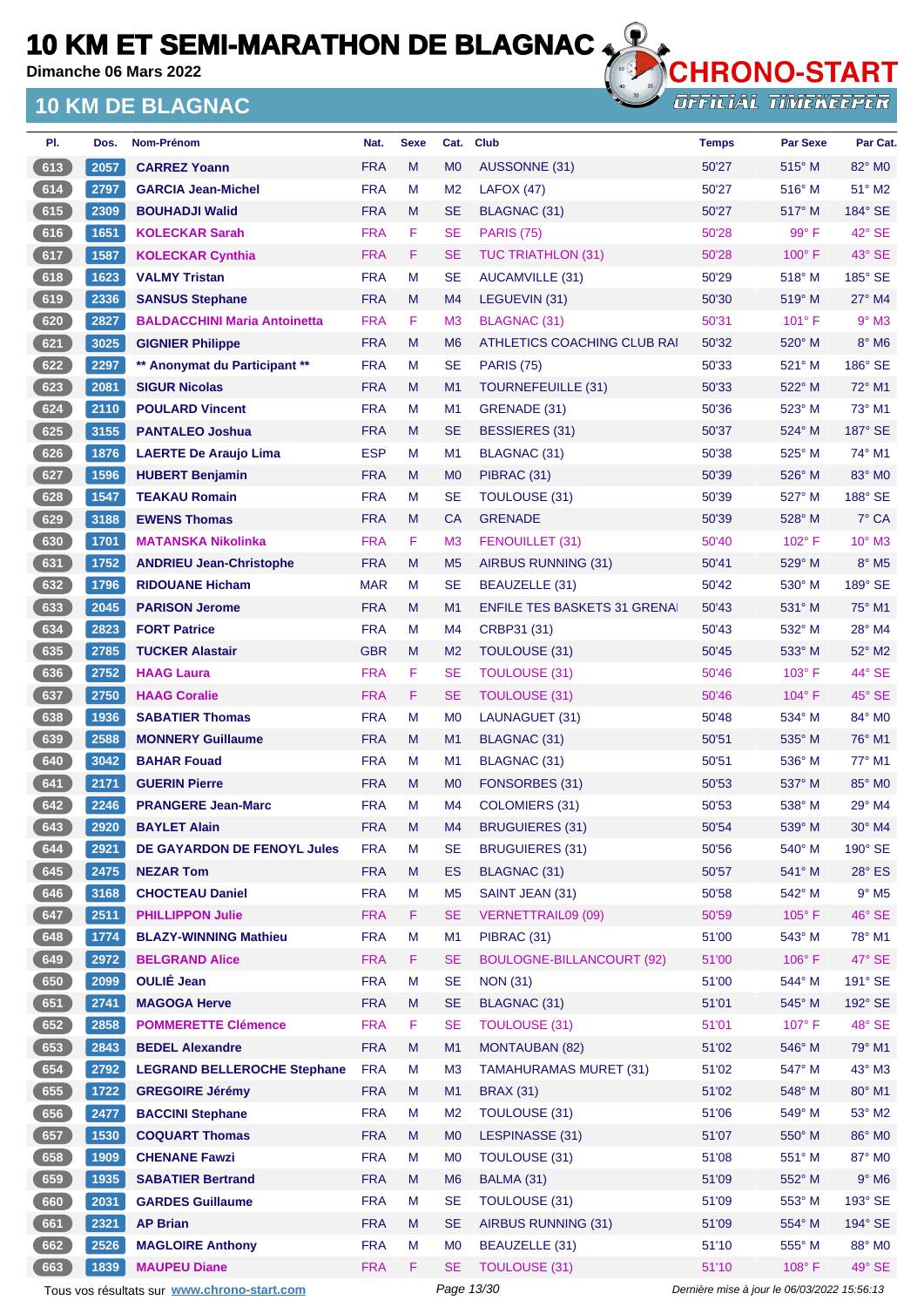**Dimanche 06 Mars 2022**

## **10 KM DE BLAGNAC**



| PI.   | Dos. | <b>Nom-Prénom</b>                           | Nat.       | <b>Sexe</b> | Cat.           | <b>Club</b>                         | <b>Temps</b> | <b>Par Sexe</b>                             | Par Cat.                    |
|-------|------|---------------------------------------------|------------|-------------|----------------|-------------------------------------|--------------|---------------------------------------------|-----------------------------|
| 664   | 3115 | <b>GUEUGNEAU Julien</b>                     | <b>FRA</b> | M           | <b>SE</b>      | VERNET (31)                         | 51'12        | 556° M                                      | $195^\circ$ SE              |
| 665   | 2556 | <b>PICOY Pascal</b>                         | <b>FRA</b> | M           | M <sub>2</sub> | <b>BLAGNAC (31)</b>                 | 51'12        | 557° M                                      | 54° M2                      |
| 666   | 1772 | <b>MARTINEZ Line</b>                        | <b>FRA</b> | F.          | M <sub>2</sub> | <b>AIRBUS RUNNING - TOAC TRIATH</b> | 51'13        | 109°F                                       | $7^\circ$ M2                |
| 667   | 1804 | <b>CANDEIL Thierry</b>                      | <b>FRA</b> | M           | M <sub>5</sub> | SAINT CLAR DE RIVIERE (31)          | 51'14        | $558^\circ$ M                               | $10^{\circ}$ M <sub>5</sub> |
| 668   | 2587 | <b>NOYEZ Corentin</b>                       | <b>FRA</b> | M           | <b>SE</b>      | <b>TOULOUSE (31)</b>                | 51'14        | 559° M                                      | 196° SE                     |
| 669   | 1857 | <b>ALZIEU Elodie</b>                        | <b>FRA</b> | F           | <b>SE</b>      | <b>BLAGNAC SC (31)</b>              | 51'15        | $110^{\circ}$ F                             | $50^\circ$ SE               |
| 670   | 1837 | <b>FRAGA DE OLIVEIRA Stéphanie</b>          | <b>FRA</b> | F           | M1             | PORTET ATHLETIC CLUB (31)           | 51'15        | $111^\circ F$                               | 13° M1                      |
| $671$ | 2464 | <b>RAYNAUD Stephane</b>                     | <b>FRA</b> | М           | M4             | AIGREFEUILLE (31)                   | 51'19        | $560^\circ$ M                               | 31° M4                      |
| 672   | 3098 | <b>CHOULIARAS Georgios</b>                  | <b>FRA</b> | M           | M <sub>2</sub> | <b>CORNEBARRIEU (31)</b>            | 51'20        | 561° M                                      | 55° M2                      |
| 673   | 1726 | <b>KLEIN Julian</b>                         | <b>FRA</b> | М           | <b>SE</b>      | <b>TOULOUSE (31)</b>                | 51'20        | 562° M                                      | 197° SE                     |
| 674   | 1863 | <b>NICOLAS Laure</b>                        | <b>FRA</b> | F.          | M <sub>3</sub> | S/L UNION CLUB ATHLETIQUE (31       | 51'21        | $112^{\circ}$ F                             | $11^{\circ}$ M3             |
| 675   | 1826 | <b>DA SILVA Didier</b>                      | <b>FRA</b> | М           | M4             | S/L UNION CLUB ATHLETIQUE (31       | 51'22        | $563^\circ$ M                               | 32° M4                      |
| 676   | 2745 | <b>TAILLARD Céline</b>                      | <b>FRA</b> | F.          | <b>SE</b>      | <b>CRBP (82)</b>                    | 51'23        | $113^\circ$ F                               | $51^\circ$ SE               |
| 677   | 3007 | <b>MORIN Axel</b>                           | <b>FRA</b> | M           | ES             | TOULOUSE (31)                       | 51'24        | 564° M                                      | $29^\circ$ ES               |
| 678   | 2150 | <b>BENECH Romaric</b>                       | <b>FRA</b> | M           | M1             | <b>BLAGNAC (31)</b>                 | 51'28        | 565° M                                      | 81° M1                      |
| 679   | 2661 | <b>CEAUX Emmanuel</b>                       | <b>FRA</b> | M           | <b>SE</b>      | TOULOUSE (31)                       | 51'29        | 566° M                                      | 198° SE                     |
| 680   | 2172 | <b>MOUGEL Gaetan</b>                        | <b>FRA</b> | M           | M1             | AURADE (32)                         | 51'30        | 567° M                                      | 82° M1                      |
| 681   | 2628 | <b>THIELTGEN Stephane</b>                   | <b>FRA</b> | М           | M <sub>3</sub> | AIRBUS RUNNING (31)                 | 51'32        | 568° M                                      | 44° M3                      |
| 682   | 3035 | <b>BIGEYRE Nicolas</b>                      | <b>FRA</b> | M           | M1             | PORTET ATHLETIC CLUB (31)           | 51'33        | 569° M                                      | 83° M1                      |
| 683   | 2805 | <b>LECOSSIER Jean-François</b>              | <b>FRA</b> | М           | M4             | <b>COLOMIERS (31)</b>               | 51'35        | 570° M                                      | $33^\circ$ M4               |
| 684   | 1694 | <b>ROUZAUD Olivier</b>                      | <b>FRA</b> | M           | M <sub>3</sub> | <b>DAUX (31)</b>                    | 51'37        | 571° M                                      | 45° M3                      |
| 685   | 2627 | <b>CAMPOS Tassio</b>                        | <b>FRA</b> | М           | M <sub>0</sub> | <b>TOULOUSE (31)</b>                | 51'40        | 572° M                                      | 89° M0                      |
| 686   | 2228 | <b>GIRAUD Albin</b>                         | <b>FRA</b> | M           | M <sub>2</sub> | <b>COURIR A SEILH (31)</b>          | 51'43        | $573^\circ$ M                               | 56° M2                      |
| 687   | 2227 | <b>GIRAUD Arsene</b>                        | <b>FRA</b> | М           | <b>CA</b>      | <b>COURIR A SEILH (31)</b>          | 51'43        | 574° M                                      | 8° CA                       |
| 688   | 1631 | <b>DELGOULET Maud</b>                       | <b>FRA</b> | F.          | <b>SE</b>      | <b>TOULOUSE TRIATHLON (31)</b>      | 51'44        | $114^{\circ}$ F                             | 52° SE                      |
| 689   | 3178 | <b>RODRIGUEZ Estelle</b>                    | <b>FRA</b> | F           | <b>SE</b>      | <b>MONTECH</b>                      | 51'45        | $115^{\circ}$ F                             | 53° SE                      |
| 690   | 2105 | <b>BENECH Julien</b>                        | <b>FRA</b> | M           | M1             | <b>BLAGNAC (31)</b>                 | 51'46        | 575° M                                      | 84° M1                      |
| 691   | 1628 | <b>PIANEZZE Joris</b>                       | <b>FRA</b> | М           | M <sub>0</sub> | LAUZERVILLE (31)                    | 51'47        | $576^\circ$ M                               | $90^\circ$ M <sub>0</sub>   |
| 692   | 3201 | <b>SOTTER Pierre</b>                        | <b>FRA</b> | M           | <b>SE</b>      | TOULOUSE (31)                       | 51'49        | 577° M                                      | 199° SE                     |
| 693   | 2152 | <b>ORTEGA Fabrice</b>                       | <b>FRA</b> | М           | M4             | <b>BLAGNAC (31)</b>                 | 51'49        | $578^\circ$ M                               | $34^\circ$ M4               |
| 694   | 2791 | <b>ROUMAT Michel</b>                        | <b>FRA</b> | M           | M4             | S/L ASPTT AGEN (47)                 | 51'50        | $579^\circ$ M                               | 35° M4                      |
| 695   | 2760 | <b>LAURENS Alain</b>                        | <b>FRA</b> | М           | M4             | MONDONVILLE (31)                    | 51'51        | 580° M                                      | 36° M4                      |
| 696   | 2490 | <b>DEACAL Francisco</b>                     | <b>FRA</b> | M           | M3             | <b>SEILH (31)</b>                   | 51'51        | 581° M                                      | 46° M3                      |
| 697   | 1782 | <b>BERGUGNAT Laurence</b>                   | <b>FRA</b> | F           | M <sub>0</sub> | <b>BLAGNAC SC (31)</b>              | 51'52        | $116^\circ$ F                               | $21^\circ$ MO               |
| 698   | 1779 | <b>D'ARCO Julien</b>                        | <b>FRA</b> | M           | <b>SE</b>      | LISLE JOURDAIN TRIATHLON (32)       | 51'52        | 582° M                                      | 200° SE                     |
| 699   | 1618 | <b>DESOUZA Trevor</b>                       | <b>POR</b> | M           | <b>SE</b>      | TOULOUSE (31)                       | 51'52        | 583° M                                      | 201° SE                     |
| 700   | 3012 | <b>BOISSY Maxime</b>                        | <b>FRA</b> | Μ           | M1             | BUZET-SUR-TARN (31)                 | 51'53        | 584° M                                      | 85° M1                      |
| 701   | 1522 | <b>LETO Thierry</b>                         | <b>FRA</b> | M           | M4             | TOULOUSE (31)                       | 51'54        | 585° M                                      | 37° M4                      |
| 702   | 3087 | <b>DHOTE Philippe</b>                       | <b>FRA</b> | M           | M4             | <b>BLAGNAC (31)</b>                 | 51'56        | 586° M                                      | 38° M4                      |
| $703$ | 2109 | <b>FLAK David</b>                           | <b>FRA</b> | M           | M <sub>0</sub> | <b>ENFILE TES BASKETS 31 GRENAI</b> | 51'57        | 587° M                                      | 91° MO                      |
| 704   | 2049 | <b>CAYRE Jean Claude</b>                    | <b>FRA</b> | M           | M <sub>3</sub> | <b>ENFILE TES BASKETS 31 GRENAL</b> | 51'57        | 588° M                                      | $47^\circ$ M3               |
| $705$ | 2835 | <b>MATHIEU Barthélémy</b>                   | <b>FRA</b> | M           | <b>SE</b>      | <b>TOULOUSE (31)</b>                | 51'58        | 589° M                                      | 202° SE                     |
| 706   | 2965 | <b>BOUE Maxime</b>                          | <b>FRA</b> | M           | M <sub>0</sub> | <b>ENFILE TES BASKETS 31 GRENAL</b> | 51'58        | 590° M                                      | 92° MO                      |
| 707   | 2957 | <b>LAPLACE René</b>                         | <b>FRA</b> | M           | M <sub>6</sub> | S/L AIX ATHLE PROVENCE (13)         | 51'59        | 591° M                                      | $10^{\circ}$ M <sub>6</sub> |
| 708   | 3147 | <b>BRUN Aurore</b>                          | <b>FRA</b> | F           | <b>SE</b>      | CAHORS A (31)                       | 51'59        | $117^\circ$ F                               | 54° SE                      |
| $709$ | 1867 | <b>GARCIA Aline</b>                         | <b>FRA</b> | F           | M <sub>0</sub> | <b>CORNEBARRIEU (31)</b>            | 52'02        | $118^\circ$ F                               | 22° MO                      |
| [710] | 3164 | <b>NOGUES HAJSAN Laurene</b>                | <b>FRA</b> | F.          | <b>SE</b>      | <b>SEILH (31)</b>                   | 52'03        | 119°F                                       | $55^\circ$ SE               |
| $711$ | 1884 | <b>D'AGOSTINO Romain</b>                    | <b>FRA</b> | М           | M <sub>0</sub> | <b>TOULOUSE (31)</b>                | 52'03        | 592° M                                      | 93° MO                      |
| (712) | 2387 | <b>ESCALAS Christian</b>                    | <b>FRA</b> | M           | M4             | AC AUCH (31)                        | 52'04        | 593° M                                      | 39° M4                      |
| $713$ | 3036 | <b>LEFEVRE Martine</b>                      | <b>FRA</b> | F           | M4             | MURET AC (31)                       | 52'07        | $120^\circ$ F                               | $3°$ M4                     |
| 714   | 2676 | <b>BILOTTA Jean François</b>                | <b>FRA</b> | M           | M <sub>5</sub> | LAMASQUERE (31)                     | 52'07        | 594° M                                      | 11° M5                      |
|       |      | Tous vos résultats sur www.chrono-start.com |            |             | Page 14/30     |                                     |              | Dernière mise à jour le 06/03/2022 15:56:13 |                             |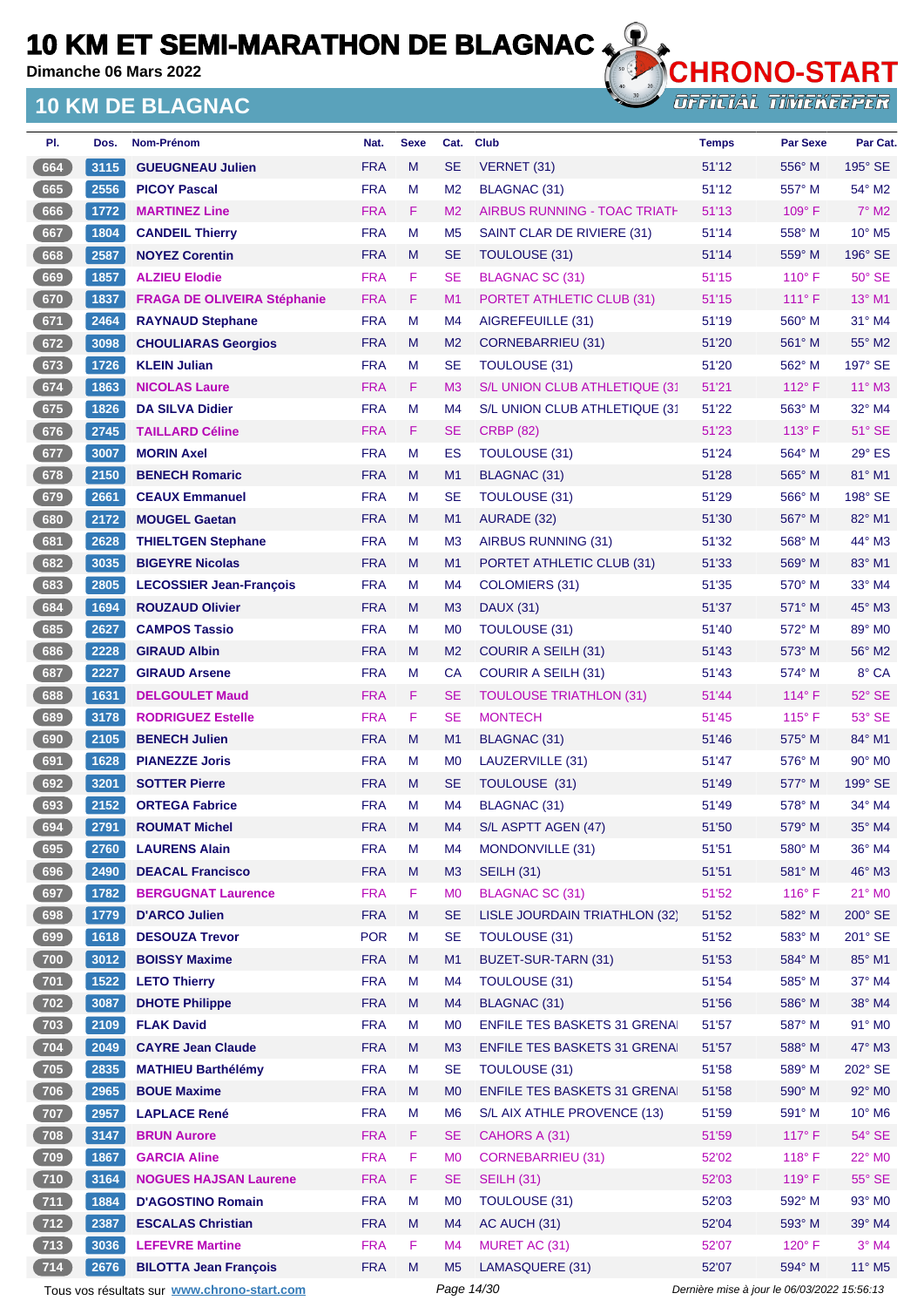**Dimanche 06 Mars 2022**

## **10 KM DE BLAGNAC**



**OFFICIAL TIMEKEEPER** 

| PI.   | Dos. | Nom-Prénom                  | Nat.       | <b>Sexe</b> | Cat.           | <b>Club</b>                       | <b>Temps</b> | <b>Par Sexe</b> | Par Cat.                    |
|-------|------|-----------------------------|------------|-------------|----------------|-----------------------------------|--------------|-----------------|-----------------------------|
| 715   | 2320 | <b>TESSIER David</b>        | <b>FRA</b> | M           | <b>SE</b>      | $N/A$ (31)                        | 52'08        | 595° M          | 203° SE                     |
| $716$ | 2323 | <b>GILLIOT Camille</b>      | <b>FRA</b> | F           | <b>SE</b>      | $N/A$ (31)                        | 52'08        | $121^\circ$ F   | $56^\circ$ SE               |
| 717   | 2311 | <b>GARY Benoit</b>          | <b>FRA</b> | M           | M <sub>1</sub> | <b>TOULOUSE TRIATHLON (31)</b>    | 52'09        | $596^\circ$ M   | 86° M1                      |
| $718$ | 2249 | <b>LE GLOANNEC Stéphane</b> | <b>FRA</b> | М           | M <sub>3</sub> | FRONTON (31)                      | 52'13        | 597° M          | 48° M3                      |
| $719$ | 3016 | <b>PAUCET Jacky</b>         | <b>FRA</b> | M           | M <sub>0</sub> | LUXEMBOURG (02)                   | 52'14        | 598° M          | $94^\circ$ M <sub>0</sub>   |
| $720$ | 2964 | <b>BERNAL Kevin</b>         | <b>FRA</b> | М           | <b>SE</b>      | MONDONVILLE (31)                  | 52'16        | 599° M          | 204° SE                     |
| 721   | 2739 | <b>CASOLA Clotilde</b>      | <b>FRA</b> | F           | M <sub>1</sub> | <b>TOULOUSE (31)</b>              | 52'16        | 122°F           | 14° M1                      |
| $722$ | 2190 | <b>GUILLETAT Solène</b>     | <b>FRA</b> | F           | <b>SE</b>      | <b>RAMONVILLE SAINT AGNE (31)</b> | 52'17        | $123^\circ$ F   | 57° SE                      |
| 723   | 2137 | <b>BARBOTIN Erwan</b>       | <b>FRA</b> | M           | <b>SE</b>      | <b>MARQUEFAVE (31)</b>            | 52'17        | 600° M          | 205° SE                     |
| $724$ | 3192 | <b>IVETON Lionel</b>        | <b>FRA</b> | M           | M <sub>3</sub> | <b>RAMONVILLE</b>                 | 52'18        | $601^\circ$ M   | 49° M3                      |
| 725   | 2754 | <b>DELBARRE Elodie</b>      | <b>FRA</b> | F.          | <b>SE</b>      | TOULOUSE (31)                     | 52'19        | $124^{\circ}$ F | 58° SE                      |
| $726$ | 3149 | <b>BILLEY Chloe</b>         | <b>FRA</b> | F           | <b>SE</b>      | <b>TOULOUSE (31)</b>              | 52'19        | $125^\circ$ F   | 59° SE                      |
| 727   | 2317 | <b>DEJEAN Olivier</b>       | <b>FRA</b> | M           | M3             | AUSSONNE (31)                     | 52'19        | 602° M          | $50^\circ$ M3               |
| 728   | 1741 | <b>WEBER Emilien</b>        | <b>FRA</b> | M           | <b>SE</b>      | BEAUZELLE (31)                    | 52'20        | 603° M          | 206° SE                     |
| 729   | 2352 | <b>RICHARD Alain</b>        | <b>FRA</b> | M           | M <sub>5</sub> | TOULOUSE (31)                     | 52'22        | 604° M          | 12° M5                      |
| $730$ | 2545 | <b>GANNE Alain</b>          | <b>FRA</b> | м           | M <sub>6</sub> | <b>TOULOUSE (31)</b>              | 52'22        | 605° M          | $11^{\circ}$ M6             |
| 731   | 3148 | <b>VALENTIN Claire</b>      | <b>FRA</b> | F.          | <b>SE</b>      | <b>TOULOUSE (31)</b>              | 52'22        | $126^\circ$ F   | $60^\circ$ SE               |
| $732$ | 2717 | <b>BLAIGNAN Stephane</b>    | <b>FRA</b> | М           | M <sub>3</sub> | <b>US COLOMIERS (31)</b>          | 52'23        | $606^\circ$ M   | $51^\circ$ M3               |
| $733$ | 2645 | <b>MAUREL Jean-Philippe</b> | <b>FRA</b> | M           | M4             | RAMONVILLE (31)                   | 52'24        | $607^\circ$ M   | 40° M4                      |
| $734$ | 2065 | <b>BELLEVILLE Joanne</b>    | <b>FRA</b> | F           | <b>SE</b>      | <b>TOULOUSE (31)</b>              | 52'28        | $127^\circ$ F   | 61° SE                      |
| $735$ | 2067 | <b>BROS Sebastien</b>       | <b>FRA</b> | M           | M <sub>2</sub> | TOULOUSE (31)                     | 52'28        | 608° M          | 57° M2                      |
| $736$ | 2124 | <b>MIGLIORE Marion</b>      | <b>FRA</b> | F           | <b>SE</b>      | PLAISANCE DU TOUCH (31)           | 52'29        | $128^\circ$ F   | $62^\circ$ SE               |
| 737   | 2840 | <b>BERTIN Fanny</b>         | <b>FRA</b> | F           | M <sub>3</sub> | <b>MAISONS ALFORT (94)</b>        | 52'29        | $129^\circ$ F   | 12° M3                      |
| $738$ | 1962 | <b>MIGLIORE Joel</b>        | <b>FRA</b> | M           | M <sub>5</sub> | BLAGNAC (31)                      | 52'29        | $609°$ M        | $13^\circ$ M <sub>5</sub>   |
| 739   | 3124 | <b>LABOURROIRE Gilles</b>   | <b>FRA</b> | M           | M <sub>6</sub> | SATUC (31)                        | 52'31        | $610^\circ$ M   | 12° M6                      |
| $740$ | 2704 | <b>MAMPRIN Hugo</b>         | <b>FRA</b> | М           | <b>SE</b>      | <b>TOULOUSE (31)</b>              | 52'32        | $611^\circ$ M   | 207° SE                     |
| 741   | 3046 | <b>PELOUSE Régis</b>        | <b>FRA</b> | M           | M1             | LA SALVETAT-SAINT-GILLES (31)     | 52'32        | $612^\circ$ M   | 87° M1                      |
| $742$ | 2014 | <b>WOODHOUSE Gerard</b>     | <b>IRL</b> | м           | M <sub>5</sub> | MARQUEFAVE (31)                   | 52'32        | 613° M          | $14^{\circ}$ M <sub>5</sub> |
| $743$ | 1904 | <b>LIN Amandine</b>         | <b>FRA</b> | F.          | <b>SE</b>      | TOULOUSE (31)                     | 52'33        | $130^\circ$ F   | 63° SE                      |
| 744   | 2480 | <b>LAGARDERE Yoann</b>      | <b>FRA</b> | M           | M <sub>0</sub> | TOULOUSE (31)                     | 52'33        | $614^\circ$ M   | $95^\circ$ MO               |
| $745$ | 2657 | <b>BRUEL Aurélien</b>       | <b>FRA</b> | Μ           | <b>SE</b>      | BLAGNAC (31)                      | 52'34        | 615° M          | 208° SE                     |
| 746   | 2837 | <b>BIGOT Julien</b>         | <b>FRA</b> | M           | <b>SE</b>      | <b>TOULOUSE (31)</b>              | 52'35        | 616° M          | 209° SE                     |
| $747$ | 2479 | <b>LUGUERN Adrien</b>       | <b>FRA</b> | M           | <b>SE</b>      | TOULOUSE (31)                     | 52'35        | 617° M          | 210° SE                     |
| $748$ | 2663 | <b>PAGÈS Marlène</b>        | <b>FRA</b> | F           | M1             | <b>TOULOUSE (31)</b>              | 52'38        | 131° F          | 15° M1                      |
| 749   | 2345 | <b>VERONNEAU Delphine</b>   | <b>FRA</b> | F.          | <b>MO</b>      | <b>BLAGNAC SC (31)</b>            | 52'38        | 132° F          | 23° M0                      |
| $750$ | 2529 | <b>BALLET Céline</b>        | <b>FRA</b> | F           | M <sub>0</sub> | BUZET-SUR-TARN (31)               | 52'39        | $133^\circ$ F   | $24^{\circ}$ MO             |
| 751   | 2041 | <b>CALLEWAERT Emilie</b>    | <b>FRA</b> | F           | M1             | <b>VIVIERS LES MONTAGNES (81)</b> | 52'40        | 134° F          | 16° M1                      |
| $752$ | 1642 | <b>GISQUET Gaétan</b>       | <b>FRA</b> | M           | M1             | <b>LE GRES (31)</b>               | 52'45        | 618° M          | 88° M1                      |
| 753   | 1832 | <b>COTTEREAU Christine</b>  | <b>FRA</b> | F           | M <sub>4</sub> | ATHLETIC CLUB SAINT AFFRICAII     | 52'47        | 135°F           | $4^\circ$ M4                |
| $754$ | 2946 | <b>GREBORIO Patrick</b>     | <b>FRA</b> | M           | M <sub>6</sub> | <b>COLOMIERS (31)</b>             | 52'48        | 619° M          | 13° M6                      |
| 755   | 2372 | <b>CISSE Mamadou</b>        | <b>FRA</b> | M           | M <sub>5</sub> | BLAGNAC (31)                      | 52'51        | 620° M          | $15^{\circ}$ M5             |
| $756$ | 2424 | <b>ANTIQUI Yazid</b>        | <b>FRA</b> | M           | <b>SE</b>      | <b>TOULOUSE (31)</b>              | 52'52        | 621° M          | 211° SE                     |
| 757   | 2422 | <b>LECHEVALIER Sarah</b>    | <b>FRA</b> | F           | <b>SE</b>      | <b>TOULOUSE (31)</b>              | 52'52        | 136°F           | $64^\circ$ SE               |
| 758   | 3067 | <b>VERZIER Emeric</b>       | <b>FRA</b> | M           | <b>SE</b>      | SAINT MICHEL DE LANES (11)        | 52'53        | 622° M          | 212° SE                     |
| 759   | 2828 | <b>BOUTHÉ Kévin</b>         | <b>FRA</b> | M           | M1             | MIREMONT (31)                     | 52'54        | 623° M          | 89° M1                      |
| 760   | 3093 | <b>PESHEUX Hervé</b>        | <b>FRA</b> | M           | M <sub>4</sub> | <b>BLAGNAC (31)</b>               | 52'55        | 624° M          | 41° M4                      |
| 761   | 2871 | <b>BOUCARI Maddy</b>        | <b>FRA</b> | F           | M <sub>3</sub> | PORTET ATHLETIC CLUB (31)         | 52'56        | 137° F          | $13^\circ$ M3               |
| $762$ | 2656 | <b>HEINRICH Nathalie</b>    | <b>FRA</b> | F           | M <sub>2</sub> | <b>AVENIR AIRE SUR ADOUR (32)</b> | 52'56        | $138^\circ$ F   | $8^\circ$ M2                |
| 763   | 2337 | <b>CLIQUE Christian</b>     | <b>FRA</b> | M           | M3             | BEAUZELLE (31)                    | 52'56        | 625° M          | $52^\circ$ M3               |
| 764   | 1666 | <b>LE BRAS Lise</b>         | <b>FRA</b> | F.          | M <sub>0</sub> | <b>TOULOUSE (31)</b>              | 52'56        | 139° F          | $25^\circ$ MO               |
| 765   | 2580 | <b>RELIQUET Hervé</b>       | <b>FRA</b> | M           | M <sub>5</sub> | <b>BPBO ESCALQUENS (31)</b>       | 52'57        | 626° M          | 16° M5                      |

Tous vos résultats sur **[www.chrono-start.com](https://www.chrono-start.com/)** Page 15/30 Page 15/30 Dernière mise à jour le 06/03/2022 15:56:13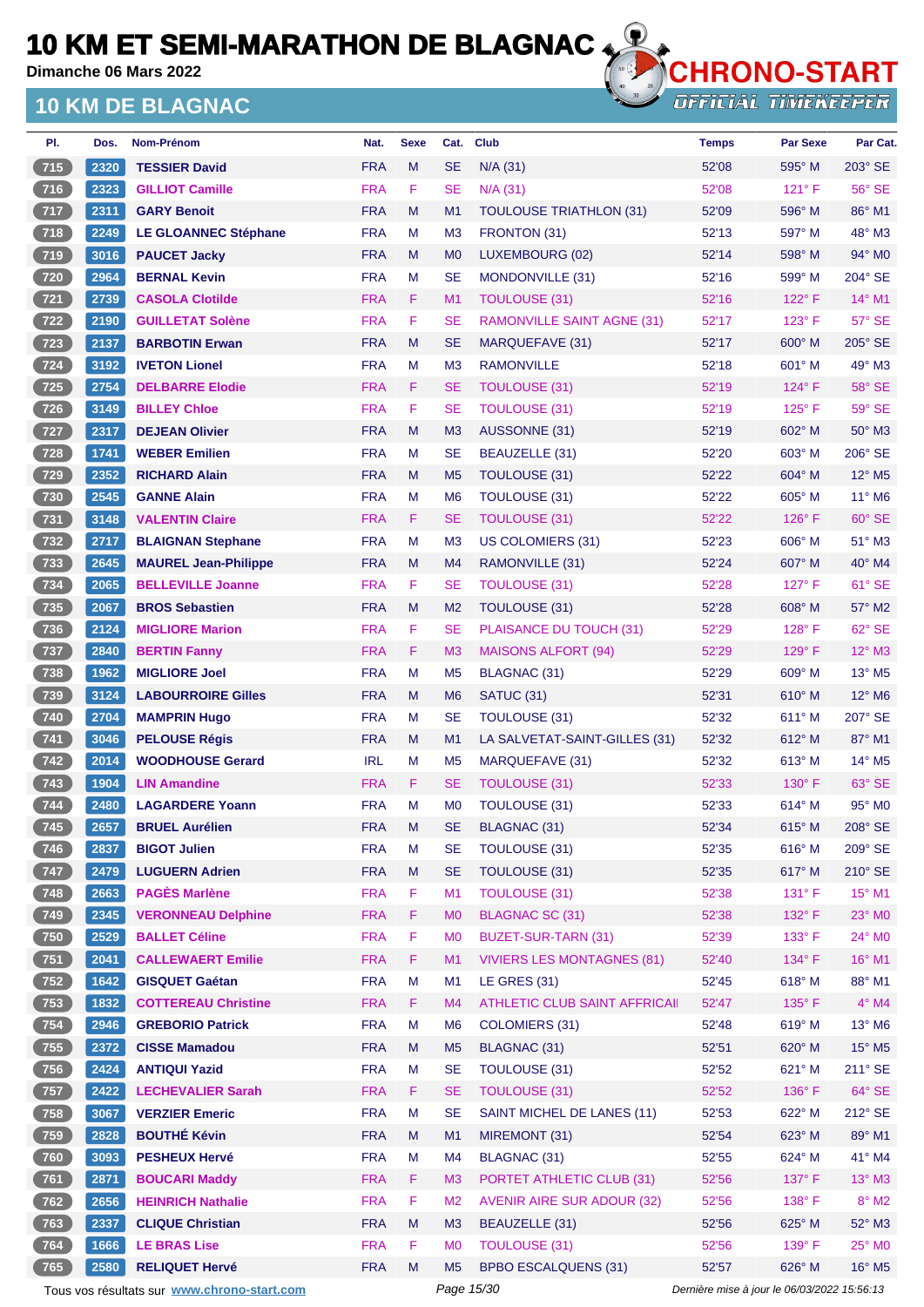**Dimanche 06 Mars 2022**

## **10 KM DE BLAGNAC**



**OFFICIAL TIMEKEEPER** 

| PI.          | Dos. | <b>Nom-Prénom</b>              | Nat.       | <b>Sexe</b> | Cat.           | Club                                 | <b>Temps</b> | <b>Par Sexe</b> | Par Cat.                    |
|--------------|------|--------------------------------|------------|-------------|----------------|--------------------------------------|--------------|-----------------|-----------------------------|
| 766          | 2192 | <b>MONTE Jerome</b>            | <b>FRA</b> | M           | M <sub>3</sub> | TOULOUSE (31)                        | 53'00        | 627° M          | $53^\circ$ M3               |
| $767$        | 3106 | <b>MOREAU Eric</b>             | <b>FRA</b> | М           | M4             | VENERQUE (31)                        | 53'00        | 628° M          | $42^{\circ}$ M4             |
| 768          | 2933 | <b>LEBAILLY Elise</b>          | <b>FRA</b> | F.          | <b>SE</b>      | <b>TUC TRIATHLON (31)</b>            | 53'01        | $140^\circ$ F   | 65° SE                      |
| 769          | 2879 | <b>LEC'HVIEN Marie</b>         | <b>FRA</b> | F           | ES             | <b>TOULOUSE (31)</b>                 | 53'01        | $141^\circ$ F   | $6°$ ES                     |
| 770          | 2326 | <b>FRANCOIS Franck</b>         | <b>FRA</b> | M           | M <sub>3</sub> | TOULOUSE (31)                        | 53'01        | $629^\circ$ M   | $54^\circ$ M3               |
| $771$        | 2892 | RANDRIANARIMANANA Laetitia     | <b>FRA</b> | F           | <b>SE</b>      | <b>TUC TRIATHLON (31)</b>            | 53'01        | 142° F          | 66° SE                      |
| $\sqrt{772}$ | 2433 | <b>EL HAYANI Soheil</b>        | <b>FRA</b> | M           | <b>SE</b>      | TOULOUSE (31)                        | 53'02        | 630° M          | $213^\circ$ SE              |
| $773$        | 2530 | <b>BOULFRAD Ali</b>            | <b>FRA</b> | М           | M <sub>5</sub> | <b>BLAGNAC (31)</b>                  | 53'03        | 631° M          | $17^\circ$ M <sub>5</sub>   |
| $774$        | 2905 | <b>LEC'HVIEN Marine</b>        | <b>FRA</b> | F           | <b>SE</b>      | TOULOUSE (31)                        | 53'04        | $143^\circ$ F   | 67° SE                      |
| $775$        | 2948 | <b>DELUGRÉ Sarah</b>           | <b>FRA</b> | F           | <b>SE</b>      | <b>TOULOUSE (31)</b>                 | 53'04        | $144^\circ$ F   | 68° SE                      |
| 776          | 2672 | <b>BERTHIER Maxime</b>         | <b>FRA</b> | M           | <b>SE</b>      | CAF TOULOUSE (31)                    | 53'05        | $632^\circ$ M   | $214^\circ$ SE              |
| $777$        | 2953 | <b>ROGUE Clément</b>           | <b>FRA</b> | М           | M <sub>0</sub> | <b>ST-LYS (31)</b>                   | 53'07        | $633^\circ$ M   | 96° M <sub>0</sub>          |
| 778          | 2253 | <b>CHOLET Matthieu</b>         | <b>FRA</b> | M           | M <sub>1</sub> | TERRE DE BANCALIE (81)               | 53'07        | $634^\circ$ M   | $90^\circ$ M1               |
| $779$        | 2869 | <b>CUSSAT-BLANC Sylvain</b>    | <b>FRA</b> | M           | M <sub>0</sub> | BEAUZELLE (31)                       | 53'07        | 635° M          | 97° M0                      |
| 780          | 2252 | <b>MESSINA Florian</b>         | <b>FRA</b> | M           | <b>SE</b>      | FONSORBES (31)                       | 53'07        | 636° M          | $215^\circ$ SE              |
| $781$        | 2669 | <b>MESPOULET Florian</b>       | <b>FRA</b> | M           | M <sub>0</sub> | VERNET (31)                          | 53'09        | 637° M          | 98° M <sub>0</sub>          |
| 782          | 3072 | <b>AVERSO Clara</b>            | <b>FRA</b> | F           | <b>SE</b>      | <b>BLAGNAC SC (31)</b>               | 53'10        | $145^\circ$ F   | 69° SE                      |
| $783$        | 2983 | ** Anonymat du Participant **  | <b>FRA</b> | F           | <b>SE</b>      | SEYSSES (31)                         | 53'11        | $146^\circ$ F   | $70^\circ$ SE               |
| 784          | 1738 | <b>DELAUNE Alexandra</b>       | <b>FRA</b> | F           | <b>SE</b>      | <b>BLAGNAC SC (31)</b>               | 53'13        | 147°F           | 71° SE                      |
| 785          | 1715 | <b>LEMONNIER Nicolas</b>       | <b>FRA</b> | M           | M <sub>2</sub> | <b>MONTAUBAN (82)</b>                | 53'14        | $638^\circ$ M   | 58° M2                      |
| $786$        | 1661 | <b>ASTIÉ Jordan</b>            | <b>FRA</b> | M           | <b>SE</b>      | BALMA (31)                           | 53'14        | 639° M          | 216° SE                     |
| $787$        | 2255 | <b>MIGNON Herve</b>            | <b>FRA</b> | М           | M <sub>6</sub> | <b>TOULOUSE (31)</b>                 | 53'14        | $640^\circ$ M   | $14^{\circ}$ M <sub>6</sub> |
| $788$        | 3195 | <b>BRAUD Pascal</b>            | <b>FRA</b> | M           | M <sub>5</sub> | <b>BLAGNAC</b>                       | 53'14        | $641^\circ$ M   | $18^\circ$ M <sub>5</sub>   |
| 789          | 1945 | <b>FERRIER Laura</b>           | <b>FRA</b> | F           | <b>SE</b>      | <b>TOULOUSE (31)</b>                 | 53'15        | $148^\circ$ F   | $72^\circ$ SE               |
| 790          | 1851 | <b>SALDUMBIDE Iban</b>         | <b>FRA</b> | M           | ES             | <b>TOULOUSE (31)</b>                 | 53'16        | 642° M          | $30^\circ$ ES               |
| $791$        | 1850 | <b>RUSNARCZYK Dominika</b>     | <b>FRA</b> | F           | ES             | <b>TOULOUSE (31)</b>                 | 53'16        | $149^\circ$ F   | $7^\circ$ ES                |
| $792$        | 2523 | <b>AURAND Solene</b>           | <b>FRA</b> | F.          | <b>SE</b>      | <b>SAINT ORENS DE GAMEVILLE (31)</b> | 53'17        | $150^\circ$ F   | 73° SE                      |
| $793$        | 3009 | <b>OROZCO Cristian</b>         | <b>FRA</b> | М           | <b>SE</b>      | TOULOUSE (31)                        | 53'20        | $643^\circ$ M   | 217° SE                     |
| 794          | 2008 | <b>FOUJOLS Olivier</b>         | <b>FRA</b> | M           | M3             | S/L UNION CLUB ATHLETIQUE (3'        | 53'21        | 644° M          | 55° M3                      |
| $795$        | 2626 | <b>MAGNABAL Grégory</b>        | <b>FRA</b> | M           | M <sub>0</sub> | <b>FITOU (11)</b>                    | 53'21        | 645° M          | $99^\circ$ M <sub>0</sub>   |
| (796)        | 3040 | <b>CHAMPAGNE Gaston</b>        | <b>FRA</b> | м           | <b>ES</b>      | <b>PARIS (75)</b>                    | 53'21        | 646° M          | 31° ES                      |
| (797)        | 3189 | <b>SIRET Maxime</b>            | <b>FRA</b> | M           | SE             | <b>TOULOUSE</b>                      | 53'25        | 647° M          | 218° SE                     |
| $798$        | 2094 | <b>BARONI David</b>            | <b>FRA</b> | M           | M4             | <b>COLOMIERS (31)</b>                | 53'26        | 648° M          | 43° M4                      |
| $799$        | 3050 | <b>GRARDEL Alexis</b>          | <b>FRA</b> | M           | <b>SE</b>      | <b>TOULOUSE (31)</b>                 | 53'28        | 649° M          | 219° SE                     |
| 800          | 3076 | <b>CREPY Victoire</b>          | <b>FRA</b> | F           | M <sub>0</sub> | <b>TOULOUSE (31)</b>                 | 53'28        | $151^\circ$ F   | $26^{\circ}$ MO             |
| 801          | 2185 | <b>SCHMITT Raphael</b>         | <b>FRA</b> | M           | <b>CA</b>      | AIRBUS RUNNING (31)                  | 53'29        | 650° M          | $9°$ CA                     |
| 802          | 2831 | <b>MARSALET Guillaume</b>      | <b>FRA</b> | M           | <b>SE</b>      | BLAGNAC (31)                         | 53'30        | 651° M          | 220° SE                     |
| 803          | 3099 | <b>THIERSDEBAR Jean-Claude</b> | <b>FRA</b> | M           | M <sub>5</sub> | <b>TOURNEFEUILLE (31)</b>            | 53'31        | 652° M          | $19^\circ$ M <sub>5</sub>   |
| 804          | 1602 | <b>RODRIGUEZ Xavier</b>        | <b>FRA</b> | M           | M1             | <b>CLUB CANIN DU FRONTONNAIS (</b>   | 53'31        | 653° M          | 91° M1                      |
| 805          | 2474 | <b>PAPER Pascal</b>            | <b>FRA</b> | M           | M <sub>5</sub> | AIRBUS RUNNING SOCIETY (31)          | 53'32        | 654° M          | $20^\circ$ M <sub>5</sub>   |
| 806          | 2068 | <b>MURAT Sylvain</b>           | <b>FRA</b> | M           | M <sub>1</sub> | TOULOUSE (31)                        | 53'33        | 655° M          | 92° M1                      |
| 807          | 2822 | <b>BIJOU Camille</b>           | <b>FRA</b> | F.          | <b>SE</b>      | BLAGNAC (31)                         | 53'33        | $152^{\circ}$ F | 74° SE                      |
| 808          | 1659 | <b>ROBIN Thierry</b>           | <b>FRA</b> | M           | M <sub>2</sub> | <b>TOURNEFEUILLE (31)</b>            | 53'34        | 656° M          | 59° M2                      |
| 809          | 1879 | <b>SAVIN Guillaume</b>         | <b>FRA</b> | M           | M <sub>5</sub> | TEAM DAVID GOSSE (31)                | 53'36        | 657° M          | $21^{\circ}$ M <sub>5</sub> |
| 810          | 2013 | <b>KIRIGHIN Estelle</b>        | <b>FRA</b> | F           | <b>SE</b>      | <b>TOULOUSE (31)</b>                 | 53'36        | 153° F          | 75° SE                      |
| 811          | 2458 | <b>SCHIRO Patrick</b>          | <b>FRA</b> | M           | M <sub>5</sub> | LONGAGES (31)                        | 53'40        | 658° M          | $22^{\circ}$ M <sub>5</sub> |
| 812          | 2989 | <b>DOSSO Emile</b>             | <b>FRA</b> | M           | ES             | AS ISAE-SUPAERO (31)                 | 53'41        | 659° M          | $32^\circ$ ES               |
| 813          | 2703 | <b>POILBLAN Nicolas</b>        | <b>FRA</b> | M           | M1             | TENNIS CLUB LAGARDELLE (31)          | 53'42        | 660° M          | 93° M1                      |
| 814          | 1757 | <b>AJAS Thierry</b>            | <b>FRA</b> | M           | M <sub>3</sub> | <b>BLAGNAC (31)</b>                  | 53'43        | 661° M          | $56^\circ$ M3               |
| 815          | 3028 | <b>PER Benjamin</b>            | <b>FRA</b> | M           | M1             | <b>BPOC SPORTS (31)</b>              | 53'43        | 662° M          | 94° M1                      |
| 816          | 3089 | <b>PLACE Gilles</b>            | <b>FRA</b> | M           | M <sub>3</sub> | GFRENADE (31)                        | 53'44        | 663° M          | 57° M3                      |

Tous vos résultats sur **[www.chrono-start.com](https://www.chrono-start.com/)** Page 16/30 Page 16/30 Dernière mise à jour le 06/03/2022 15:56:13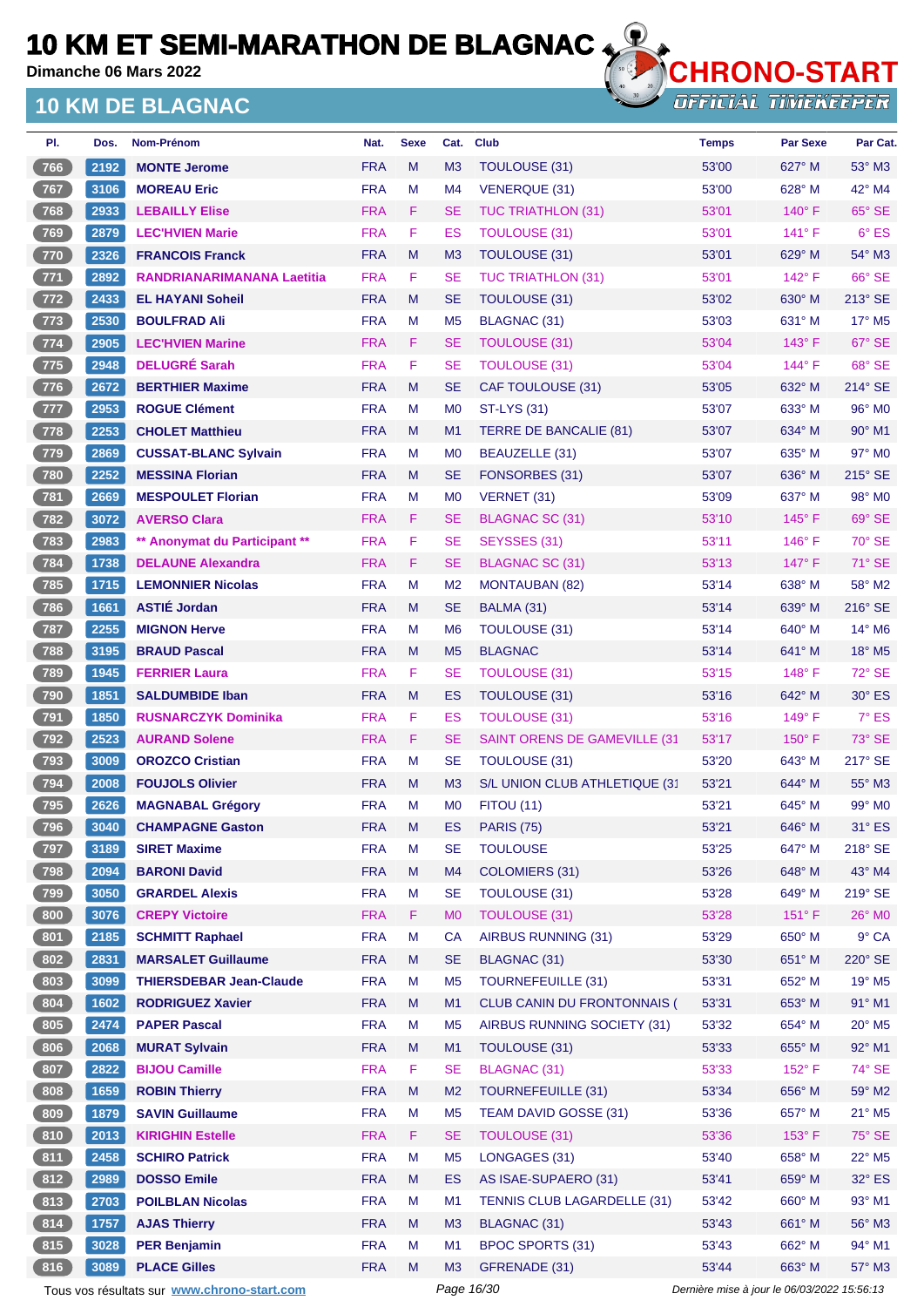**Dimanche 06 Mars 2022**

### **10 KM DE BLAGNAC**



| Dos. | <b>Nom-Prénom</b>                | Nat.       | <b>Sexe</b> | Cat.           | Club                              | <b>Temps</b> | <b>Par Sexe</b> | Par Cat.                  |
|------|----------------------------------|------------|-------------|----------------|-----------------------------------|--------------|-----------------|---------------------------|
| 1614 | <b>SIKADDOUR Lucile</b>          | <b>FRA</b> | F           | M <sub>3</sub> | <b>SATUC (31)</b>                 | 53'44        | $154^\circ$ F   | $14^\circ$ M3             |
| 1734 | <b>CASSAGNE Virginie</b>         | <b>FRA</b> | F           | M <sub>0</sub> | <b>LARRA (31)</b>                 | 53'45        | $155^{\circ}$ F | $27^\circ$ MO             |
| 1733 | <b>LAHAYE Florent</b>            | <b>FRA</b> | M           | M1             | <b>LARRA (31)</b>                 | 53'45        | 664° M          | $95^\circ$ M1             |
| 2687 | <b>DELABARY Valentin</b>         | <b>FRA</b> | м           | SE             | TOULOUSE (31)                     | 53'46        | $665^\circ$ M   | 221° SE                   |
| 2074 | <b>PELLEGATTA Jean-Louis</b>     | <b>FRA</b> | M           | M7             | US COLOMIERS (31)                 | 53'48        | $666^\circ$ M   | $3°$ M7                   |
| 1852 | <b>CAMUS Nicolas</b>             | <b>FRA</b> | м           | M <sub>3</sub> | <b>LARRA (31)</b>                 | 53'50        | $667^\circ$ M   | 58° M3                    |
| 3197 | <b>AVEROUS Steven</b>            | <b>FRA</b> | M           | <b>SE</b>      | <b>TOULOUSE</b>                   | 53'51        | $668^\circ$ M   | 222° SE                   |
| 2512 | <b>DORLEAC Michel</b>            | <b>FRA</b> | м           | M4             | TOULOUSE (31)                     | 53'51        | $669^\circ$ M   | 44° M4                    |
| 1800 | <b>PODDA Alice</b>               | <b>FRA</b> | F.          | <b>SE</b>      | <b>BLAGNAC (31)</b>               | 53'52        | $156^\circ$ F   | 76° SE                    |
| 1923 | <b>TABARIES Pauline</b>          | <b>FRA</b> | F           | M <sub>0</sub> | <b>GAGNAC SUR GARONNE (31)</b>    | 53'53        | $157^\circ$ F   | $28^\circ$ MO             |
| 2363 | <b>GUGUEN Clémence</b>           | <b>FRA</b> | F.          | ES             | TOULOUSE (31)                     | 53'55        | 158°F           | 8° ES                     |
| 2611 | <b>JUSTIN Elisabeth</b>          | <b>FRA</b> | F           | SE             | <b>TOULOUSE (31)</b>              | 53'57        | $159^{\circ}$ F | 77° SE                    |
| 2649 | <b>MAYOUX Elise</b>              | <b>FRA</b> | F.          | M <sub>0</sub> | MONTBERON (31)                    | 53'57        | $160^\circ$ F   | 29° MO                    |
| 2157 | <b>LOIZEAU Nicolas</b>           | <b>FRA</b> | M           | M1             | TOULOUSE (31)                     | 53'57        | $670^\circ$ M   | $96^\circ$ M1             |
| 3170 | <b>DUTEIL Severine</b>           | <b>FRA</b> | F.          | M1             | ST GERMAIN DES PRÉS               | 54'01        | $161^\circ$ F   | 17° M1                    |
| 1853 | <b>MAGNIER Thierry</b>           | <b>FRA</b> | M           | M <sub>3</sub> | AUSSONNE (31)                     | 54'04        | $671^\circ$ M   | $59^\circ$ M3             |
| 2079 | <b>DA ROCHA PINHAL Cecilia</b>   | <b>FRA</b> | F.          | <b>SE</b>      | <b>STADE TOULOUSAIN ATHLETISM</b> | 54'04        | $162^\circ$ F   | $78^\circ$ SE             |
| 3165 | <b>POINSAUT Lucie</b>            | <b>FRA</b> | F           | SE             | ASOM SPU (31)                     | 54'05        | $163^\circ$ F   | $79^\circ$ SE             |
| 1786 | <b>RAMANANTSOAVINA Sebastien</b> | <b>FRA</b> | M           | M1             | S/L ATHLE 632 JS CUGNALAISE A     | 54'05        | 672° M          | $97^\circ$ M1             |
| 3014 | <b>GENAY Amélie</b>              | <b>FRA</b> | F           | SE             | <b>TOULOUSE TRIATHLON (31)</b>    | 54'06        | $164^\circ$ F   | 80° SE                    |
| 2943 | <b>LACROIX Stéphanie</b>         | <b>FRA</b> | F.          | M1             | <b>BLAGNAC (31)</b>               | 54'06        | $165^{\circ}$ F | $18^{\circ}$ M1           |
| 2849 | <b>ENAULT Aymeric</b>            | <b>FRA</b> | M           | M <sub>1</sub> | BEAUZELLE (31)                    | 54'06        | 673° M          | 98° M1                    |
| 2607 | <b>IMBAULT Sebastien</b>         | <b>FRA</b> | M           | <b>SE</b>      | <b>BLAGNAC (31)</b>               | 54'07        | $674^\circ$ M   | $223^\circ$ SE            |
| 2459 | <b>BARILLI Cédric</b>            | <b>FRA</b> | м           | M <sub>0</sub> | SAINT ALBAN (31)                  | 54'07        | $675^\circ$ M   | $100^\circ$ MO            |
| 3157 | <b>COGET Mathieu</b>             | <b>FRA</b> | M           | <b>SE</b>      | <b>BUZET SUR TARN (31)</b>        | 54'07        | $676^\circ$ M   | $224^\circ$ SE            |
| 2508 | <b>BORDES Dorian</b>             | <b>FRA</b> | M           | <b>SE</b>      | <b>DIEUPENTALE (82)</b>           | 54'08        | 677° M          | 225° SE                   |
| 2058 | <b>PILLARD Fabien</b>            | <b>FRA</b> | M           | M <sub>3</sub> | TOULOUSE (31)                     | 54'10        | $678^\circ$ M   | $60^\circ$ M3             |
| 2063 | <b>LOUBET Clement</b>            | <b>FRA</b> | м           | M <sub>0</sub> | TOULOUSE (31)                     | 54'13        | $679^\circ$ M   | 101° MO                   |
| 2776 | <b>DE MAUPEOU Martin</b>         | <b>FRA</b> | M           | <b>SE</b>      | TOULOUSE (31)                     | 54'13        | $680^\circ$ M   | $226^\circ$ SE            |
| 2751 | <b>TORRES Victor</b>             | <b>ESP</b> | M           | M1             | COLOMIERS (31)                    | 54'14        | $681^\circ$ M   | $99^\circ$ M1             |
| 2391 | <b>TALIEU Herve</b>              | <b>FRA</b> | M           | M6             | LES FOUS DU CANAL (31)            | 54'14        | 682° M          | $15^\circ$ M <sub>6</sub> |
| 2431 | <b>ANGLADE Gilles</b>            | <b>FRA</b> | M           | M4             | PORTET ATHLETIC CLUB (31)         | 54'15        | 683° M          | 45° M4                    |
| 1901 | <b>LIN Christelle</b>            | <b>FRA</b> | F           | M <sub>2</sub> | ATHLETIC CLUB SAINT AFFRICAII     | 54'17        | 166°F           | $9^\circ$ M2              |
| 3113 | <b>FONTENEAU Yann</b>            | <b>FRA</b> | M           | M1             | BLAGNAC (31)                      | 54'20        | 684° M          | 100° M1                   |
| 3114 | <b>PICHOU Cedric</b>             | <b>FRA</b> | M           | M <sub>2</sub> | <b>BLAGNAC (31)</b>               | 54'20        | 685° M          | 60° M2                    |
| 1537 | <b>GARROS Flora</b>              | <b>FRA</b> | F           | <b>SE</b>      | <b>BLAGNAC SC (31)</b>            | 54'21        | $167^\circ$ F   | 81° SE                    |
| 2302 | <b>DUPEYRE Damien</b>            | <b>FRA</b> | M           | M <sub>0</sub> | TOULOUSE (31)                     | 54'23        | 686° M          | 102° M0                   |
| 2355 | <b>DURIF Sarah</b>               | <b>FRA</b> | F           | <b>JU</b>      | <b>US COLOMIERS (31)</b>          | 54'25        | $168^\circ$ F   | $1^\circ$ JU              |
| 1795 | <b>LEMOINE Ronan</b>             | <b>FRA</b> | M           | M1             | <b>DREMILLAFAGE (31)</b>          | 54'25        | 687° M          | 101° M1                   |
| 2668 | <b>MERAL Charlotte</b>           | <b>FRA</b> | F.          | <b>ES</b>      | <b>SAINTE ANASTASIE (30)</b>      | 54'27        | $169^\circ$ F   | $9°$ ES                   |
| 2301 | <b>PIQUES Mickaël</b>            | <b>FRA</b> | M           | M <sub>0</sub> | SAINT-GAUZENS (81)                | 54'30        | 688° M          | 103° MO                   |
| 2204 | <b>PIQUES Nicolas</b>            | <b>FRA</b> | M           | M <sub>0</sub> | <b>NOE (31)</b>                   | 54'30        | 689° M          | 104° M0                   |
| 3064 | <b>WALLER Marc</b>               | <b>FRA</b> | M           | M <sub>0</sub> | AUREVILLE (31)                    | 54'30        | 690° M          | 105° MO                   |
| 2931 | <b>LABANDIBAR Jean-Joseph</b>    | <b>FRA</b> | M           | M <sub>3</sub> | <b>BAGNERES DE BIGORRE (65)</b>   | 54'32        | 691° M          | $61^\circ$ M3             |
| 2993 | <b>MARTY Didier</b>              | <b>FRA</b> | M           | M <sub>6</sub> | TOULOUSE (31)                     | 54'35        | 692° M          | 16° M6                    |
| 3196 | <b>MASSARELLI Antoine</b>        | <b>FRA</b> | M           | <b>SE</b>      | <b>AUSSONNE</b>                   | 54'35        | 693° M          | 227° SE                   |
| 1987 | <b>DIXON Christelle</b>          | <b>FRA</b> | F.          | M <sub>2</sub> | <b>AIRBUS RUNNING (31)</b>        | 54'40        | $170^\circ$ F   | $10^{\circ}$ M2           |
| 1523 | <b>MORENO Léna</b>               | <b>FRA</b> | F           | <b>SE</b>      | <b>BLAGNAC (31)</b>               | 54'43        | $171^\circ$ F   | 82° SE                    |
| 2050 | <b>BACQUÉ Olivier</b>            | <b>FRA</b> | M           | M1             | <b>ROQUELAURE (32)</b>            | 54'44        | $694^\circ$ M   | 102° M1                   |
| 1908 | <b>PETIT Sophie</b>              | <b>FRA</b> | F           | <b>SE</b>      | <b>LISLE SUR TARN (81)</b>        | 54'47        | $172^\circ$ F   | 83° SE                    |
| 3051 | <b>PECH Hugo</b>                 | <b>FRA</b> | M           | <b>SE</b>      | <b>SENOUILLAC (81)</b>            | 54'49        | 695° M          | 228° SE                   |
|      |                                  |            |             |                |                                   |              |                 |                           |

Tous vos résultats sur **[www.chrono-start.com](https://www.chrono-start.com/)** Page 17/30 Page 17/30 Dernière mise à jour le 06/03/2022 15:56:13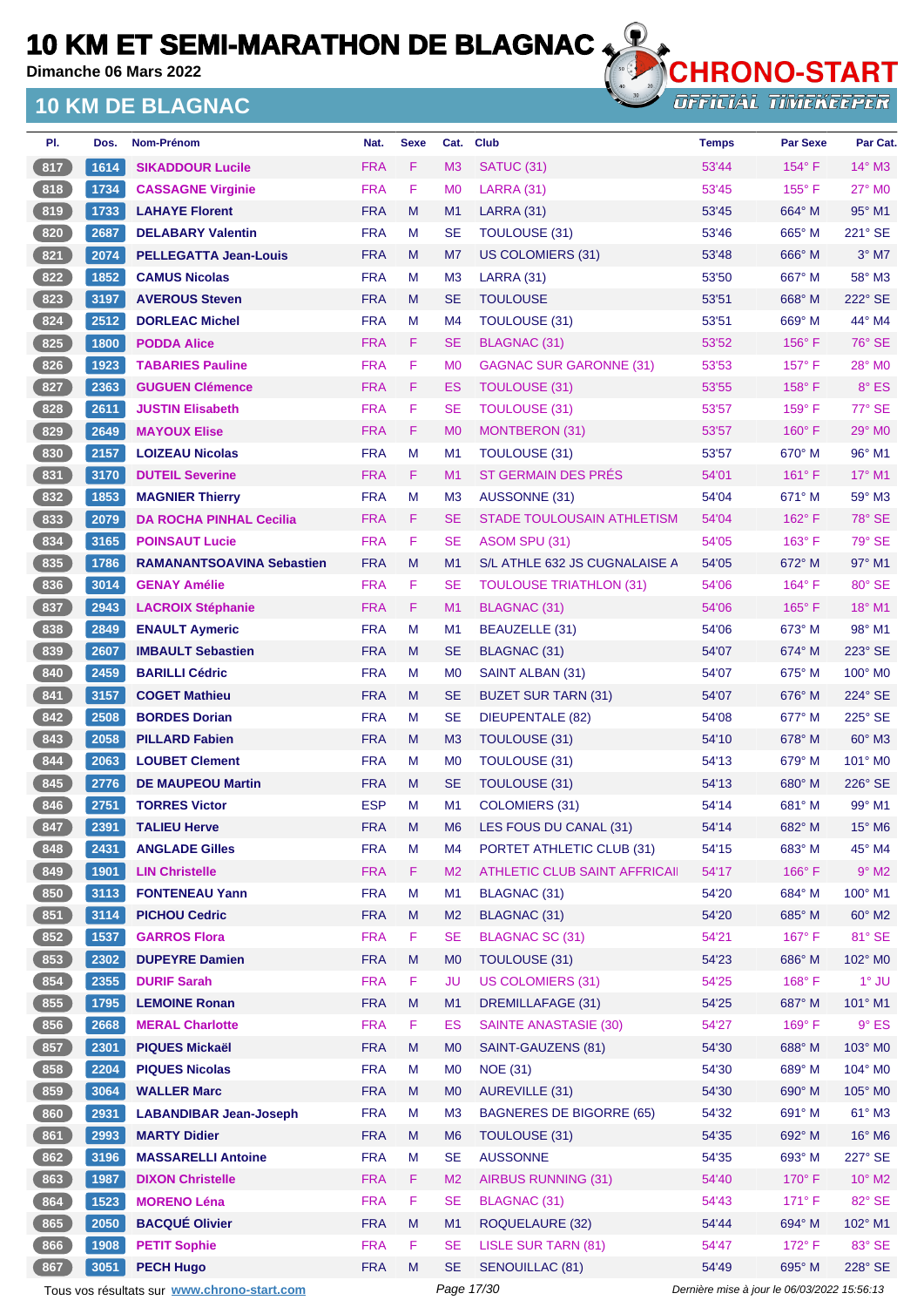**Dimanche 06 Mars 2022**

### **10 KM DE BLAGNAC**



**OFFICIAL TIMEKEEPER** 

| PI.               | Dos. | Nom-Prénom                 | Nat.       | <b>Sexe</b> | Cat.           | <b>Club</b>                      | <b>Temps</b> | <b>Par Sexe</b> | Par Cat.                    |
|-------------------|------|----------------------------|------------|-------------|----------------|----------------------------------|--------------|-----------------|-----------------------------|
| 868               | 3103 | <b>NAVES Julian</b>        | <b>FRA</b> | M           | M <sub>0</sub> | <b>BLAGNAC (31)</b>              | 54'49        | 696° M          | 106° M0                     |
| 869               | 1871 | <b>PLAN Jérôme</b>         | <b>FRA</b> | M           | M <sub>4</sub> | BEAUZELLE (31)                   | 54'50        | 697° M          | $46^\circ$ M4               |
| 870               | 1996 | <b>LHEUREUX Jessica</b>    | <b>FRA</b> | F.          | M <sub>0</sub> | CASTELNAU D ESTRETEFONDS (       | 54'50        | $173^\circ$ F   | $30^\circ$ MO               |
| 871               | 1847 | <b>BERTHET Jean-Luc</b>    | <b>FRA</b> | M           | M4             | TOURNEFEUILLE (31)               | 54'51        | $698^\circ$ M   | 47° M4                      |
| $872$             | 1619 | <b>BENAYOUN Alexandre</b>  | <b>FRA</b> | M           | <b>SE</b>      | <b>BRIVE (19)</b>                | 54'52        | 699° M          | 229° SE                     |
| 873               | 2147 | <b>CABUAY Jeffrey</b>      | PHI        | м           | M <sub>2</sub> | BLAGNAC (31)                     | 54'52        | 700° M          | 61° M2                      |
| 874               | 2220 | <b>CHEVALLIER Ségolène</b> | <b>FRA</b> | F.          | <b>SE</b>      | <b>TOULOUSE (31)</b>             | 54'52        | $174^\circ$ F   | 84° SE                      |
| $875$             | 1905 | <b>LARUE Romain</b>        | <b>FRA</b> | M           | ES             | S/L UNION CLUB ATHLETIQUE (31    | 54'53        | $701^\circ$ M   | 33° ES                      |
| 876               | 1588 | <b>VIGNOLLES Gilles</b>    | <b>FRA</b> | M           | M <sub>2</sub> | <b>MONTAUBAN (82)</b>            | 54'55        | $702^\circ$ M   | 62° M2                      |
| 877               | 2631 | <b>CAMMAS Anne</b>         | <b>FRA</b> | F.          | M <sub>1</sub> | <b>TAMAHURAMAS MURET (31)</b>    | 54'55        | 175° F          | 19° M1                      |
| 878               | 2569 | <b>FACERIAS Herve</b>      | <b>FRA</b> | M           | M3             | BLAGNAC (31)                     | 54'56        | 703° M          | 62° M3                      |
| 879               | 1817 | <b>CAO Nathalie</b>        | <b>FRA</b> | F           | M <sub>3</sub> | <b>RRUNNING MONTAUBAN (31)</b>   | 54'56        | $176^\circ$ F   | $15^\circ$ M3               |
| 880               | 2231 | <b>BILLIÈRES Eric</b>      | <b>FRA</b> | M           | M <sub>3</sub> | <b>BONREPOS SUR AUSSONNELLE</b>  | 54'58        | 704° M          | 63° M3                      |
| 881               | 2316 | <b>RIVIERE Cédric</b>      | <b>FRA</b> | M           | <b>SE</b>      | TOULOUSE (31)                    | 55'00        | 705° M          | $230^\circ$ SE              |
| 882               | 2089 | <b>SZOSTKA Celine</b>      | <b>FRA</b> | F           | M <sub>2</sub> | MURET AC (31)                    | 55'00        | $177^\circ$ F   | $11^{\circ}$ M2             |
| 883               | 2225 | <b>HELESBEUX Marc</b>      | <b>FRA</b> | M           | M <sub>4</sub> | <b>CORNEBARRIEU (31)</b>         | 55'01        | 706° M          | 48° M4                      |
| $884$             | 1869 | <b>RODIER Loïc</b>         | <b>FRA</b> | M           | M <sub>3</sub> | S/L ATHLE 632 JS CUGNALAISE A    | 55'02        | 707° M          | $64^\circ$ M3               |
| 885               | 1640 | <b>FERNANDEZ Aurelien</b>  | <b>FRA</b> | м           | M <sub>0</sub> | <b>DAUX (31)</b>                 | 55'04        | 708° M          | 107° M0                     |
| 886               | 2819 | <b>ADER Julien</b>         | <b>FRA</b> | M           | <b>SE</b>      | L'ISLE JOURDAIN (32)             | 55'05        | 709° M          | 231° SE                     |
| 887               | 2817 | <b>GRANGE Florie</b>       | <b>FRA</b> | F           | <b>SE</b>      | MONTESQUIEU VOLVESTRE (31)       | 55'05        | $178^\circ$ F   | 85° SE                      |
| 888               | 2622 | <b>CAPDUPUY Pierre</b>     | <b>FRA</b> | M           | M <sub>4</sub> | PORTET-SUR-GARONNE (31)          | 55'07        | $710^\circ$ M   | 49° M4                      |
| 889               | 2851 | <b>GENDRY Grégory</b>      | <b>FRA</b> | M           | <b>SE</b>      | <b>TRIATHLON TOULOUSE METROP</b> | 55'07        | 711° M          | 232° SE                     |
| 890               | 2522 | <b>GLORIES Elise</b>       | <b>FRA</b> | F.          | <b>SE</b>      | <b>TOULOUSE (31)</b>             | 55'09        | $179^\circ$ F   | 86° SE                      |
| 891               | 1748 | <b>ZELMAT Abel</b>         | <b>FRA</b> | М           | M <sub>5</sub> | <b>CORNRBARRIEU (31)</b>         | 55'12        | $712^\circ$ M   | 23° M5                      |
| 892               | 2854 | <b>FARAGO Béla</b>         | <b>FRA</b> | M           | M7             | S/L USC ALBI (31)                | 55'14        | $713^\circ$ M   | $4^\circ$ M7                |
| 893               | 2162 | <b>BALONDRADE Michèle</b>  | <b>FRA</b> | F           | M <sub>5</sub> | AUSSONNE (31)                    | 55'15        | $180^\circ$ F   | $3^\circ$ M5                |
| 894               | 3060 | <b>CROS Christian</b>      | <b>FRA</b> | M           | M <sub>6</sub> | PIBRAC (31)                      | 55'15        | 714° M          | 17° M6                      |
| 895               | 2211 | <b>AUDIBERT Vincent</b>    | <b>FRA</b> | м           | M <sub>0</sub> | BLAGNAC (31)                     | 55'15        | 715° M          | 108° M <sub>0</sub>         |
| 896               | 2071 | <b>BERTRAND Patricia</b>   | <b>FRA</b> | F.          | M <sub>6</sub> | SAINT JORY (31)                  | 55'17        | $181^\circ$ F   | $2^{\circ}$ M <sub>6</sub>  |
| 897               | 1808 | <b>ESCALLIER Géraldine</b> | <b>FRA</b> | F           | M <sub>1</sub> | S/L UNION CLUB ATHLETIQUE (31    | 55'17        | $182^{\circ}$ F | $20^\circ$ M1               |
| 898               | 2100 | <b>FABRIE Jérôme</b>       | <b>FRA</b> | M           | M <sub>3</sub> | CHELLE DEBAT (65)                | 55'18        | $716^\circ$ M   | 65° M3                      |
| 899               | 2389 | <b>ECHE Marion</b>         | <b>FRA</b> | F           | SЕ             | <b>TOULOUSE (31)</b>             | 55'19        | 183° F          | 87° SE                      |
| $\frac{1}{2}$ 900 | 2565 | <b>CARASSUS Catherine</b>  | <b>FRA</b> | F           | M3             | <b>BLAGNAC (31)</b>              | 55'19        | 184°F           | $16^\circ$ M3               |
| 901               | 2600 | <b>ROUALET Philippe</b>    | <b>FRA</b> | M           | M <sub>5</sub> | <b>RUNNINGSEYSSES (31)</b>       | 55'21        | 717° M          | $24^{\circ}$ M <sub>5</sub> |
| 902               | 2784 | <b>DESCOUX Delphine</b>    | <b>FRA</b> | F           | M <sub>0</sub> | <b>TOURNEFEUILLE (31)</b>        | 55'22        | 185°F           | 31° MO                      |
| 903               | 2716 | <b>VENON Xavier</b>        | <b>FRA</b> | М           | M <sub>2</sub> | LEGUEVIN (31)                    | 55'23        | 718° M          | $63^\circ$ M2               |
| $\frac{904}{ }$   | 1981 | <b>DALLA PALMA Simon</b>   | <b>FRA</b> | M           | M1             | TOULOUSE (31)                    | 55'23        | 719° M          | 103° M1                     |
| 905               | 2997 | <b>GAUZA Hervé</b>         | <b>FRA</b> | M           | M <sub>3</sub> | <b>REVEL (31)</b>                | 55'24        | 720° M          | 66° M3                      |
| 906               | 2175 | <b>EON Bertrand</b>        | <b>FRA</b> | M           | M3             | SAINT ALBAN (31)                 | 55'25        | 721° M          | 67° M3                      |
| 907               | 1574 | <b>RAGUEM Achref</b>       | <b>TUN</b> | М           | <b>SE</b>      | <b>TOULOUSE (31)</b>             | 55'27        | 722° M          | 233° SE                     |
| 908               | 2906 | <b>MENVIELLE Eléa</b>      | <b>FRA</b> | F.          | ES             | BLAGNAC (31)                     | 55'28        | 186°F           | $10^{\circ}$ ES             |
| 909               | 3163 | <b>YVETOT Laurent</b>      | <b>FRA</b> | M           | M <sub>3</sub> | SAINTE FOY DE PEYROLIERES (3)    | 55'28        | $723^\circ$ M   | 68° M3                      |
| 910               | 1961 | <b>ORSSAUD Julien</b>      | <b>FRA</b> | M           | <b>SE</b>      | LAVERNOSE LACASSE (31)           | 55'29        | 724° M          | 234° SE                     |
| 911               | 1594 | <b>MATHIEU Hugo</b>        | <b>FRA</b> | M           | <b>SE</b>      | LIGUE OCCITANIE RUGBY (31)       | 55'29        | 725° M          | 235° SE                     |
| 912               | 2115 | <b>GAVALDA Julien</b>      | <b>FRA</b> | M           | <b>SE</b>      | <b>LANTA (31)</b>                | 55'30        | 726° M          | 236° SE                     |
| 913               | 2032 | <b>BENTEJAC Adrien</b>     | <b>FRA</b> | M           | <b>SE</b>      | TOULOUSE (31)                    | 55'31        | 727° M          | 237° SE                     |
| 914               | 2086 | <b>BARDIN Erwann</b>       | <b>FRA</b> | M           | <b>SE</b>      | TOULOUSE (31)                    | 55'33        | 728° M          | 238° SE                     |
| 915               | 2807 | <b>HOLLEBECQ Mathieu</b>   | <b>FRA</b> | M           | <b>SE</b>      | RUN IN TOULOUSE (31)             | 55'35        | 729° M          | 239° SE                     |
| 916               | 3172 | <b>VALETTE Florian</b>     | <b>FRA</b> | M           | <b>SE</b>      | TOULOUSE (31)                    | 55'37        | 730° M          | 240° SE                     |
| 917               | 1792 | <b>MAZADE Fabien</b>       | <b>FRA</b> | M           | M1             | BLAGNAC (31)                     | 55'37        | 731° M          | 104° M1                     |
| 918               | 2114 | <b>BONDARENKO Laurence</b> | <b>FRA</b> | F.          | M <sub>3</sub> | BLAGNAC (31)                     | 55'40        | 187°F           | $17^\circ$ M3               |

Tous vos résultats sur **[www.chrono-start.com](https://www.chrono-start.com/)** Page 18/30 Page 18/30 Dernière mise à jour le 06/03/2022 15:56:13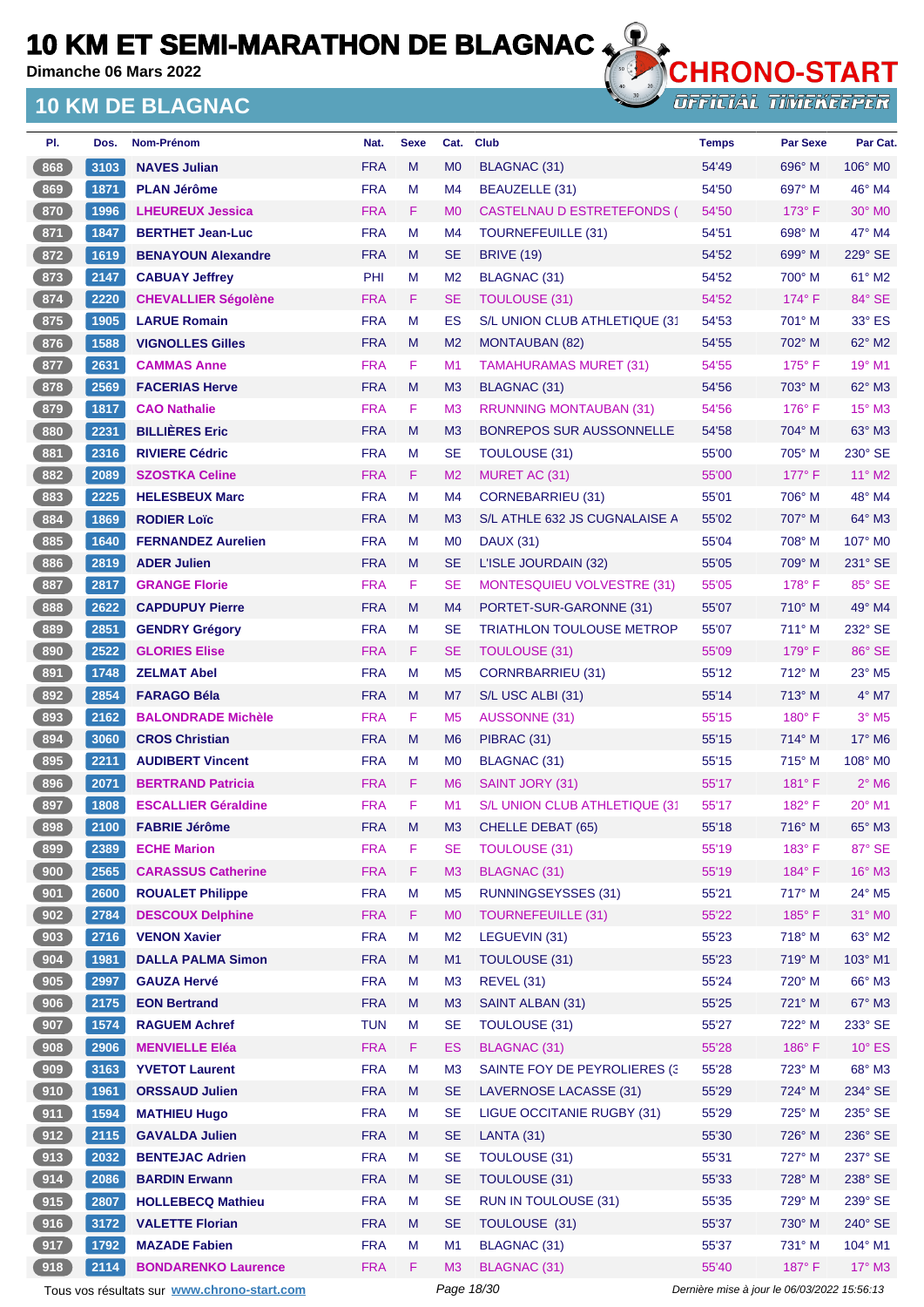**Dimanche 06 Mars 2022**

## **10 KM DE BLAGNAC**



| PI. | Dos.         | Nom-Prénom                                      | Nat.       | <b>Sexe</b> | Cat.           | <b>Club</b>                        | <b>Temps</b>                                | <b>Par Sexe</b> | Par Cat.           |
|-----|--------------|-------------------------------------------------|------------|-------------|----------------|------------------------------------|---------------------------------------------|-----------------|--------------------|
| 919 | 2103         | <b>PRADELLES Arnaud</b>                         | <b>FRA</b> | M           | M <sub>1</sub> | BLAGNAC (31)                       | 55'41                                       | 732° M          | 105° M1            |
| 920 | 2927         | <b>LAVIE Audrey</b>                             | <b>FRA</b> | F           | <b>SE</b>      | <b>TOULOUSE (31)</b>               | 55'41                                       | $188^\circ$ F   | 88° SE             |
| 921 | 2821         | <b>JACQUINOT Lucie</b>                          | <b>FRA</b> | F           | <b>SE</b>      | NICE COTE D'AZUR ATHLETISME        | 55'42                                       | 189°F           | 89° SE             |
| 922 | 2201         | <b>TRELCAT Olivier</b>                          | <b>FRA</b> | M           | M4             | L'UNION(31)                        | 55'45                                       | 733° M          | 50° M4             |
| 923 | 2862         | <b>PEYROUSET Philippe</b>                       | <b>FRA</b> | M           | M <sub>3</sub> | FROUZINS (31)                      | 55'46                                       | 734° M          | $69^\circ$ M3      |
| 924 | 2860         | <b>DUBINY Alexandre</b>                         | <b>FRA</b> | м           | M <sub>2</sub> | FROUZINS (31)                      | 55'46                                       | 735° M          | 64° M2             |
| 925 | 2865         | <b>MERLIN Philippe</b>                          | <b>FRA</b> | M           | M <sub>4</sub> | GAILLAC (81)                       | 55'47                                       | 736° M          | 51° M4             |
| 926 | 1778         | <b>VILLING Chloé</b>                            | <b>FRA</b> | F           | <b>CA</b>      | <b>TOURNEFEUILLE (31)</b>          | 55'49                                       | $190^\circ$ F   | $2°$ CA            |
| 927 | 2290         | <b>JORGE NETO Renaud</b>                        | <b>FRA</b> | M           | M4             | <b>COLOMIERS (31)</b>              | 55'49                                       | 737° M          | 52° M4             |
| 928 | 2278         | <b>CANTIE Frédéric</b>                          | <b>FRA</b> | м           | M1             | <b>BLAGNAC (31)</b>                | 55'51                                       | 738° M          | 106° M1            |
| 929 | 1556         | <b>MONTASTIER Julie</b>                         | <b>FRA</b> | F           | <b>SE</b>      | TOULOUSE (31)                      | 55'53                                       | $191^\circ$ F   | $90^\circ$ SE      |
| 930 | 2930         | <b>LABANDIBAR Danielle</b>                      | <b>FRA</b> | F           | M <sub>4</sub> | <b>BAGNERES DE BIGORRE (65)</b>    | 55'55                                       | $192^\circ$ F   | $5^\circ$ M4       |
| 931 | 2455         | <b>POLLE Nathalie</b>                           | <b>FRA</b> | F           | M1             | <b>TRACKS ATHLE LISLE JOURDAIN</b> | 55'56                                       | $193^\circ$ F   | 21° M1             |
| 932 | 2998         | <b>GRIBAL Marion</b>                            | <b>FRA</b> | F           | <b>SE</b>      | <b>TOULOUSE (31)</b>               | 55'56                                       | 194°F           | $91^\circ$ SE      |
| 933 | 1958         | <b>PAINEAU Ronan</b>                            | <b>FRA</b> | M           | <b>SE</b>      | <b>TOULOUSE (31)</b>               | 55'58                                       | 739° M          | 241° SE            |
| 934 | 2258         | <b>THIEBAUT Julian</b>                          | <b>FRA</b> | м           | JU             | LAPEYROUSE FOSSAT (31)             | 55'58                                       | 740° M          | $13^\circ$ JU      |
| 935 | 2257         | <b>THIEBAUT Teddy</b>                           | <b>FRA</b> | M           | M <sub>3</sub> | LAPEYROUSE FOSSAT (31)             | 55'59                                       | 741° M          | $70^\circ$ M3      |
| 936 | 1565         | <b>CAIE Patrick</b>                             | <b>FRA</b> | M           | M <sub>4</sub> | CLUB CANIN DU FRONTONNAIS (        | 55'59                                       | 742° M          | 53° M4             |
| 937 | 2525         | <b>CHABOT Laure</b>                             | <b>FRA</b> | F           | <b>SE</b>      | A.L. LAYRAC (47)                   | 56'01                                       | 195°F           | $92^\circ$ SE      |
| 938 | 3134         | <b>LOUIS Vincent</b>                            | <b>FRA</b> | M           | <b>SE</b>      | TOULOUSE (31)                      | 56'01                                       | 743° M          | 242° SE            |
| 939 | 3091         | <b>BAAMONDE LILLO Mikael</b>                    | <b>FRA</b> | M           | <b>SE</b>      | TOULOUSE (31)                      | 56'02                                       | 744° M          | 243° SE            |
| 940 | 2295         | <b>GILLET Laurent</b>                           | <b>FRA</b> | м           | M <sub>2</sub> | CASTELGINEST (31)                  | 56'02                                       | 745° M          | 65° M2             |
| 941 | 2461         | <b>MEDAN Jean-Pierre</b>                        | <b>FRA</b> | M           | M <sub>6</sub> | CA BALMA (31)                      | 56'03                                       | 746° M          | 18° M6             |
| 942 | 2919         | <b>FAVRE Laetitia</b>                           | <b>FRA</b> | F           | M <sub>1</sub> | RAZENGUES (32)                     | 56'03                                       | $196^\circ$ F   | $22^{\circ}$ M1    |
| 943 | 2491         | <b>GIACUZZO Malika</b>                          | <b>FRA</b> | F           | M <sub>0</sub> | MONTASTRUC-LA-CONSEILLERE          | 56'05                                       | $197^\circ$ F   | 32° M0             |
| 944 | 2036         | <b>DURAND Daniel</b>                            | <b>FRA</b> | м           | M <sub>5</sub> | LANTA (31)                         | 56'07                                       | 747° M          | 25° M5             |
| 945 | 3151         | <b>MICOLO Raphael</b>                           | <b>FRA</b> | M           | M1             | <b>BEAURET SUR LEZE (31)</b>       | 56'07                                       | 748° M          | $107^\circ$ M1     |
| 946 | 2084         | <b>REME Caroline</b>                            | <b>FRA</b> | F           | M <sub>2</sub> | <b>PORTET SUR GARONNE (31)</b>     | 56'09                                       | $198^\circ$ F   | $12^{\circ}$ M2    |
| 947 | 3140         | <b>GONCALVES Dorotee</b>                        | <b>FRA</b> | F           | M1             | <b>STA (31)</b>                    | 56'09                                       | $199^\circ$ F   | $23^\circ$ M1      |
| 948 | 2482         | <b>BEI Amandine</b>                             | <b>FRA</b> | F           | M <sub>0</sub> | S/L STADE VILLENEUVE-SUR-LOT       | 56'09                                       | $200^\circ$ F   | 33° M <sub>0</sub> |
| 949 |              |                                                 | <b>FRA</b> | M           | M <sub>0</sub> | PIBRAC (31)                        |                                             | 749° M          | 109° M0            |
| 950 | 2571<br>2483 | <b>BEAUFILS Benjamin</b><br><b>HUSS Thibaut</b> | <b>FRA</b> | M           | M <sub>0</sub> | GRENADE (31)                       | 56'10<br>56'11                              | 750° M          | 110° M0            |
| 951 | 2573         | <b>RODRIGUEZ Alain</b>                          | <b>FRA</b> | ${\sf M}$   | M <sub>3</sub> | <b>DAUX (31)</b>                   |                                             | 751° M          | 71° M3             |
|     |              |                                                 |            |             |                |                                    | 56'11                                       | 201° F          |                    |
| 952 | 1854         | <b>LACOMBE Nadine</b>                           | <b>FRA</b> | F           | M <sub>2</sub> | <b>AUSSONNE (31)</b>               | 56'14                                       |                 | $13^\circ$ M2      |
| 953 | 2585         | <b>ARNOULD Samuel</b>                           | <b>FRA</b> | ${\sf M}$   | M <sub>3</sub> | <b>CUGNAUX (31)</b>                | 56'15                                       | 752° M          | 72° M3             |
| 954 | 1860         | <b>CHAPEY Sophie</b>                            | <b>FRA</b> | F           | <b>SE</b>      | <b>BEAUZELLE (31)</b>              | 56'16                                       | 202°F           | $93^\circ$ SE      |
| 955 | 2873         | <b>VIDAL Kevin</b>                              | <b>FRA</b> | M           | M <sub>0</sub> | MONTAUT (09)                       | 56'19                                       | 753° M          | 111° M0            |
| 956 | 2991         | <b>LEFEVRE Antoine</b>                          | <b>FRA</b> | M           | <b>SE</b>      | TOULOUSE (31)                      | 56'20                                       | 754° M          | 244° SE            |
| 957 | 2473         | <b>CARUSO Brigitte</b>                          | <b>FRA</b> | F           | M <sub>2</sub> | RIEUMES (31)                       | 56'21                                       | 203° F          | $14^{\circ}$ M2    |
| 958 | 2420         | <b>POINT Manon</b>                              | <b>FRA</b> | F           | <b>SE</b>      | <b>TOULOUSE (31)</b>               | 56'22                                       | 204°F           | 94° SE             |
| 959 | 1719         | <b>MAZAMÉ Aurélie</b>                           | <b>FRA</b> | F           | <b>SE</b>      | <b>TOULOUSE TRIATHLON (31)</b>     | 56'25                                       | $205^\circ$ F   | $95^\circ$ SE      |
| 960 | 1865         | <b>LAPORTE Guillaume</b>                        | <b>FRA</b> | M           | M1             | BEAUMONT-DE-LOMAGNE (82)           | 56'25                                       | 755° M          | 108° M1            |
| 961 | 1754         | <b>LUCAS Marie-Noëlle</b>                       | <b>FRA</b> | F           | M <sub>2</sub> | STADE TOULOUSAIN ATHLETISM         | 56'25                                       | 206°F           | 15° M2             |
| 962 | 2169         | <b>DE SMET Maud-Sophie</b>                      | <b>FRA</b> | F           | M1             | <b>BEAUZELLE (31)</b>              | 56'25                                       | 207°F           | 24° M1             |
| 963 | 3075         | <b>DE BARRAU Matthieu</b>                       | <b>FRA</b> | ${\sf M}$   | <b>SE</b>      | TOULOUSE (31)                      | 56'25                                       | 756° M          | 245° SE            |
| 964 | 2543         | <b>COMBEAU Guillaume</b>                        | <b>FRA</b> | M           | M <sub>0</sub> | TOULOUSE (31)                      | 56'26                                       | 757° M          | 112° M0            |
| 965 | 2275         | <b>KAK Léa</b>                                  | <b>FRA</b> | F.          | M1             | CO-KM 42 ST JUST LE MARTEL (8      | 56'26                                       | 208°F           | $25^{\circ}$ M1    |
| 966 | 1809         | <b>MARTEAU Bertrand</b>                         | <b>FRA</b> | M           | M1             | <b>BLAGNAC (31)</b>                | 56'27                                       | 758° M          | 109° M1            |
| 967 | 2330         | <b>OLIVAN Aurélien</b>                          | <b>FRA</b> | M           | M <sub>5</sub> | <b>GRENADE SUR GARONNE (31)</b>    | 56'29                                       | 759° M          | 26° M5             |
| 968 | 1794         | <b>DIRAT Carine</b>                             | <b>FRA</b> | F           | M1             | <b>BLAGNAC (31)</b>                | 56'29                                       | 209°F           | 26° M1             |
| 969 | 1888         | <b>TORRES Céline</b>                            | <b>FRA</b> | F.          | M4             | <b>TOULOUSE (31)</b>               | 56'30                                       | 210°F           | $6°$ M4            |
|     |              | Tous vos résultats sur www.chrono-start.com     |            |             | Page 19/30     |                                    | Dernière mise à jour le 06/03/2022 15:56:13 |                 |                    |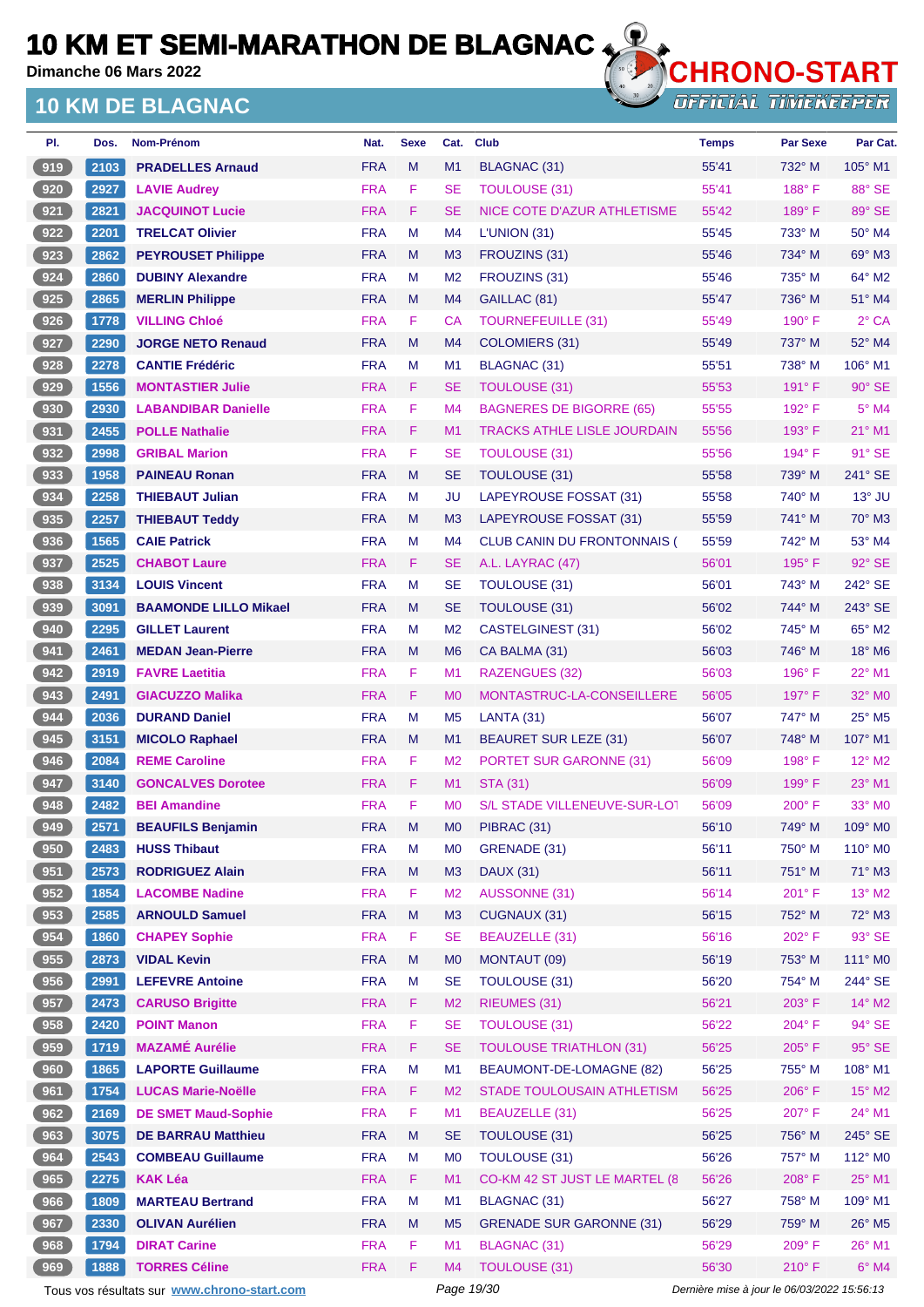**Dimanche 06 Mars 2022**

### **10 KM DE BLAGNAC**



**OFFICIAL TIMEKEEPER** 

| PI.    | Dos. | Nom-Prénom                       | Nat.       | <b>Sexe</b> | Cat.           | <b>Club</b>                   | <b>Temps</b> | <b>Par Sexe</b> | Par Cat.                  |
|--------|------|----------------------------------|------------|-------------|----------------|-------------------------------|--------------|-----------------|---------------------------|
| 970    | 2016 | <b>VAZ Laura</b>                 | <b>FRA</b> | F           | <b>SE</b>      | <b>TOULOUSE (31)</b>          | 56'30        | $211^{\circ}$ F | 96° SE                    |
| 971    | 2375 | <b>VOLTZENLOGEL Leila</b>        | <b>FRA</b> | F           | <b>SE</b>      | <b>BLAGNAC (31)</b>           | 56'32        | $212^{\circ}$ F | $97^\circ$ SE             |
| 972    | 2254 | <b>DAVID Daiel</b>               | <b>FRA</b> | M           | M6             | MURET (31)                    | 56'32        | 760° M          | $19^\circ$ M <sub>6</sub> |
| 973    | 2863 | <b>BARBIERO Laurie</b>           | <b>FRA</b> | F           | <b>SE</b>      | <b>TOULOUSE (31)</b>          | 56'34        | $213^\circ$ F   | 98° SE                    |
| 974    | 2468 | <b>RECLUS Benjamin</b>           | <b>FRA</b> | M           | M <sub>2</sub> | <b>BLAGNAC (31)</b>           | 56'34        | 761° M          | 66° M2                    |
| 975    | 2888 | <b>SIMON Yann</b>                | <b>FRA</b> | M           | <b>SE</b>      | TOULOUSE (31)                 | 56'34        | 762° M          | 246° SE                   |
| 976    | 2678 | <b>DURAND Ambre</b>              | <b>FRA</b> | F           | SE             | <b>FOIX (09)</b>              | 56'36        | $214^{\circ}$ F | 99° SE                    |
| 977    | 2679 | <b>SOZEAU Julien</b>             | <b>FRA</b> | M           | M1             | PECHABOU (31)                 | 56'36        | $763^\circ$ M   | $110^{\circ}$ M1          |
| 978    | 2838 | <b>MULTAN Isabelle</b>           | <b>FRA</b> | F           | M4             | ROUFFIAC-TOLOSAN (31)         | 56'36        | $215^{\circ}$ F | $7^\circ$ M4              |
| 979    | 2033 | <b>LE MAUFF Solène</b>           | <b>FRA</b> | F           | <b>SE</b>      | LEGUEVIN (31)                 | 56'38        | $216^{\circ}$ F | 100° SE                   |
| 980    | 2547 | <b>TREILLOU Simon</b>            | <b>FRA</b> | M           | SE             | TOULOUSE (31)                 | 56'39        | 764° M          | 247° SE                   |
| 981    | 1711 | <b>VERDOIRE Gaëlle</b>           | <b>FRA</b> | F           | <b>SE</b>      | ST JORY (31)                  | 56'40        | $217^\circ$ F   | 101° SE                   |
| 982    | 2338 | <b>FAUGERON Anne</b>             | <b>FRA</b> | F           | M1             | <b>TUC (31)</b>               | 56'40        | $218^\circ$ F   | $27^\circ$ M1             |
| 983    | 2769 | <b>DALIBARD Rémi</b>             | <b>FRA</b> | M           | SE             | AUSSONNE (31)                 | 56'42        | 765° M          | 248° SE                   |
| 984    | 1684 | <b>CLOUSE Jean-Louis</b>         | <b>FRA</b> | M           | M <sub>6</sub> | <b>TOULOUSE (31)</b>          | 56'45        | 766° M          | $20^\circ$ M <sub>6</sub> |
| 985    | 3116 | <b>ZAGO Caroline</b>             | <b>FRA</b> | F           | M <sub>2</sub> | <b>BLAGNAC (31)</b>           | 56'46        | $219^\circ$ F   | 16° M2                    |
| 986    | 2407 | <b>BUHOT Paul</b>                | <b>FRA</b> | M           | M <sub>0</sub> | PIBRAC (31)                   | 56'48        | 767° M          | $113^\circ$ MO            |
| 987    | 2281 | <b>CIEMNY Anouchka</b>           | <b>FRA</b> | F           | M <sub>0</sub> | <b>CUGNAUX (31)</b>           | 56'48        | $220^\circ$ F   | 34° MO                    |
| 988    | 2344 | <b>JEANNEY-THOMANN Sophie</b>    | <b>FRA</b> | F           | MЗ             | <b>TOULOUSE (31)</b>          | 56'49        | $221^\circ F$   | $18^\circ$ M3             |
| 989    | 1620 | <b>DEAN Johanna</b>              | <b>GBR</b> | F           | M <sub>0</sub> | <b>TOURNEFEUILLE (31)</b>     | 56'49        | $222^{\circ}$ F | 35° MO                    |
| 990    | 2054 | <b>DRUCKE Jean-Luc</b>           | <b>FRA</b> | M           | M <sub>4</sub> | ROQUELAURE (32)               | 56'50        | 768° M          | 54° M4                    |
| 991    | 3027 | <b>GAYRAUD Maxime</b>            | <b>FRA</b> | M           | SE             | L'UNION(31)                   | 56'51        | 769° M          | 249° SE                   |
| 992    | 3118 | <b>MONTEL Eloi</b>               | <b>FRA</b> | M           | M1             | BLAGNAC (31)                  | 56'51        | $770^\circ$ M   | 111° M1                   |
| 993    | 2999 | <b>BROCAL Antoine</b>            | <b>FRA</b> | M           | M <sub>2</sub> | ST JORY (31)                  | 56'53        | $771^\circ$ M   | $67^\circ$ M2             |
| 994    | 2111 | <b>ALENGRY Philippe</b>          | <b>FRA</b> | M           | M <sub>6</sub> | PLAISANCE DU TOUCH (31)       | 56'53        | 772° M          | $21^\circ$ M6             |
| 995    | 2430 | <b>LOUSTALOT Jean-Paul</b>       | <b>FRA</b> | M           | M <sub>5</sub> | BLAGNAC (31)                  | 56'55        | $773^\circ$ M   | $27^\circ$ M <sub>5</sub> |
| 996    | 2040 | <b>DE VIGUERIE Sabine</b>        | <b>FRA</b> | F           | M1             | S/L UNION CLUB ATHLETIQUE (31 | 56'57        | $223^\circ$ F   | 28° M1                    |
| 997    | 2880 | <b>JACQUEMIN Axel</b>            | <b>FRA</b> | M           | SE             | <b>CORNEBARRIEU (31)</b>      | 56'58        | $774^\circ$ M   | 250° SE                   |
| 998    | 2453 | <b>BARBE Véronique</b>           | <b>FRA</b> | F           | M4             | <b>AUCAMVILLE (31)</b>        | 56'59        | $224^\circ$ F   | $8^\circ$ M4              |
| 999    | 1626 | <b>ROUTLEDGE Sophie</b>          | <b>FRA</b> | F           | M <sub>0</sub> | <b>SEILH (31)</b>             | 57'03        | $225^\circ$ F   | $36^\circ$ MO             |
| (1000) | 3096 | <b>GARNAULT Cedric</b>           | <b>FRA</b> | M           | M1             | BLAGNAC (03)                  | 57'05        | 775° M          | 112° M1                   |
| (1001) | 2864 | <b>CARBONNEL Anne-Sophie</b>     | <b>FRA</b> | F           | M <sub>0</sub> | <b>TOULOUSE (31)</b>          | 57'05        | 226°F           | 37° MO                    |
| (1002) | 2339 | <b>DEJUNIAT-BERNARDINI Emily</b> | <b>FRA</b> | F           | M1             | <b>FVA (31)</b>               | 57'05        | 227°F           | 29° M1                    |
| (1003) | 2603 | <b>DRURE Cyril</b>               | <b>FRA</b> | M           | <b>SE</b>      | TRACKS ATHLE LISLE JOURDAIN   | 57'06        | 776° M          | 251° SE                   |
| (1004) | 2763 | <b>SAUNIER Sebastien</b>         | <b>FRA</b> | M           | M1             | <b>CASTELCULIER (47)</b>      | 57'08        | 777° M          | 113° M1                   |
| (1005) | 2023 | <b>HENRY Jonathan</b>            | <b>FRA</b> | M           | M <sub>0</sub> | BALMA (31)                    | 57'08        | 778° M          | 114° MO                   |
| (1006) | 2576 | <b>POURCHER Remi</b>             | <b>FRA</b> | M           | <b>SE</b>      | <b>TOULOUSE (31)</b>          | 57'09        | 779° M          | 252° SE                   |
| (1007) | 2602 | <b>BENAMMAR Mervem</b>           | <b>FRA</b> | F           | <b>SE</b>      | <b>TOULOUSE (31)</b>          | 57'11        | 228°F           | 102° SE                   |
| (1008) | 1984 | <b>PAGES Coralie</b>             | <b>FRA</b> | F           | <b>SE</b>      | <b>TOULOUSE (31)</b>          | 57'15        | 229°F           | 103° SE                   |
| (1009) | 2641 | <b>LETOURNEUR émilie</b>         | <b>FRA</b> | F           | CA             | <b>BLAGNAC SC (31)</b>        | 57'16        | 230° F          | 3° CA                     |
| (1010) | 1988 | <b>DIXON Guy</b>                 | <b>FRA</b> | M           | M <sub>2</sub> | AIRBUS RUNNING (31)           | 57'16        | 780° M          | 68° M2                    |
| (1011) | 1877 | <b>HOUVENAEGHEL Maud</b>         | <b>FRA</b> | F           | M <sub>2</sub> | <b>TOULOUSE (31)</b>          | 57'17        | 231° F          | 17° M2                    |
| (1012) | 2640 | <b>LETOURNEUR Sophie</b>         | <b>FRA</b> | F           | M <sub>2</sub> | <b>BLAGNAC (31)</b>           | 57'17        | 232° F          | 18° M2                    |
| (1013) | 1878 | <b>HOUVENAEGHEL Olivier</b>      | <b>FRA</b> | M           | M4             | TOULOUSE (31)                 | 57'18        | 781° M          | 55° M4                    |
| (1014) | 2647 | <b>ROY Fanny</b>                 | <b>FRA</b> | F           | M <sub>0</sub> | <b>BLAGNAC (31)</b>           | 57'19        | 233° F          | 38° MO                    |
| (1015) | 1671 | <b>LENGUIN Cecile</b>            | <b>FRA</b> | F           | M <sub>2</sub> | <b>US COLOMIERS (31)</b>      | 57'19        | $234^\circ$ F   | 19° M2                    |
| (1016) | 1875 | <b>PHILBERT Pierre</b>           | <b>FRA</b> | M           | M7             | BLAGNAC (31)                  | 57'19        | 782° M          | $5^\circ$ M7              |
| (1017) | 1693 | <b>COURAU Thérèse</b>            | <b>FRA</b> | F           | M <sub>0</sub> | <b>US COLOMIERS (31)</b>      | 57'20        | 235°F           | 39° MO                    |
| (1018) | 2471 | <b>PEIGNEGUY Nicolas</b>         | <b>FRA</b> | M           | M1             | PLAISANCE DU TOUCH (31)       | 57'20        | 783° M          | 114° M1                   |
| (1019) | 2310 | <b>GRUEL Laurent</b>             | <b>FRA</b> | M           | M4             | LA SALVETAT SAINT-GILLES (31) | 57'20        | 784° M          | 56° M4                    |
| (1020) | 2590 | <b>CHASSAGNE Patrick</b>         | <b>FRA</b> | M           | M <sub>3</sub> | <b>RUNNINGSEYSSES (31)</b>    | 57'22        | 785° M          | 73° M3                    |
|        |      |                                  |            |             |                |                               |              |                 |                           |

Tous vos résultats sur **[www.chrono-start.com](https://www.chrono-start.com/)** Page 20/30 Page 20/30 Dernière mise à jour le 06/03/2022 15:56:13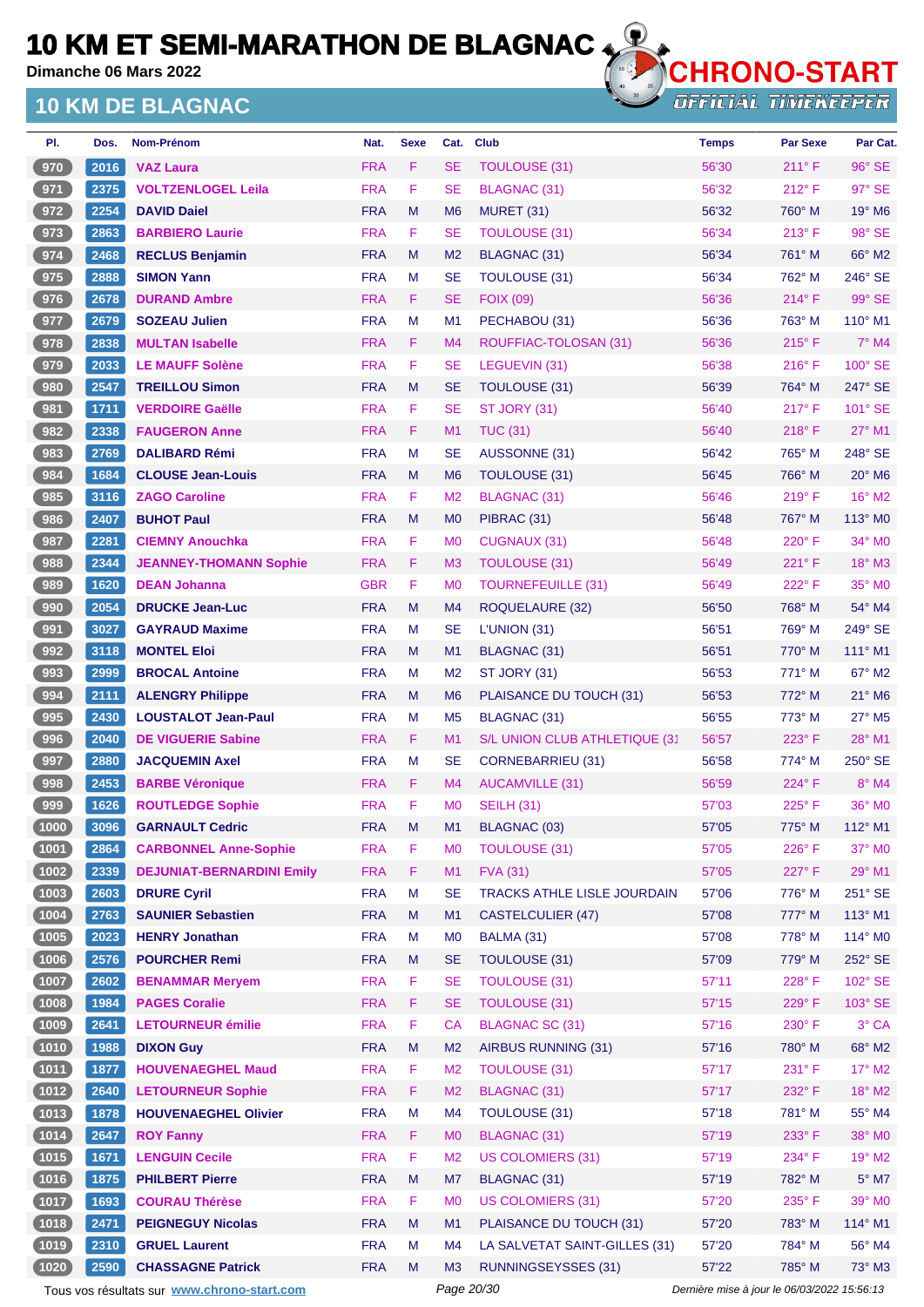**Dimanche 06 Mars 2022**

### **10 KM DE BLAGNAC**



| PI.            | Dos. | Nom-Prénom                                  | Nat.       | <b>Sexe</b> | Cat.           | <b>Club</b>                        | <b>Temps</b>                                | <b>Par Sexe</b> | Par Cat.                  |
|----------------|------|---------------------------------------------|------------|-------------|----------------|------------------------------------|---------------------------------------------|-----------------|---------------------------|
| (1021)         | 2592 | <b>SAORIN Marie</b>                         | <b>FRA</b> | F           | M4             | RUNNINGSEYSSES (31)                | 57'22                                       | $236^\circ$ F   | $9°$ M4                   |
| (1022)         | 1665 | <b>LOGRECO Jean-Yves</b>                    | <b>FRA</b> | M           | M <sub>2</sub> | <b>TOULOUSE (31)</b>               | 57'22                                       | 786° M          | 69° M2                    |
| (1023)         | 1657 | DE BODIN DE SAINT LAURENT Séba FRA          |            | M           | M <sub>0</sub> | <b>FONTENILLES (31)</b>            | 57'22                                       | 787° M          | $115^\circ$ MO            |
| (1024)         | 2438 | <b>MENARD Celine</b>                        | <b>FRA</b> | F           | M1             | GAILLAC (81)                       | 57'23                                       | 237°F           | 30° M1                    |
| (1025)         | 1637 | <b>ROUQUET Josselyne</b>                    | <b>FRA</b> | F           | M <sub>6</sub> | <b>BRAX (31)</b>                   | 57'23                                       | 238°F           | $3°$ M <sub>6</sub>       |
| (1026)         | 2601 | <b>BENAMMAR Bouchra</b>                     | <b>FRA</b> | F           | SE             | <b>TOULOUSE (31)</b>               | 57'24                                       | $239^\circ$ F   | 104° SE                   |
| (1027)         | 2971 | <b>EPRINCHARD Nicolas</b>                   | <b>FRA</b> | M           | M <sub>2</sub> | <b>TRIATHLON CLUB DU LAURAGAIS</b> | 57'25                                       | 788° M          | $70^\circ$ M2             |
| (1028)         | 2256 | <b>DAVID Sandrine</b>                       | <b>FRA</b> | F           | M <sub>3</sub> | MURET (31)                         | 57'27                                       | $240^\circ$ F   | 19° M3                    |
| (1029)         | 1710 | <b>URBANIAK Alexandre</b>                   | <b>FRA</b> | M           | SE             | CHU DSIO (31)                      | 57'28                                       | 789° M          | 253° SE                   |
| (1030)         | 2541 | <b>GEORGES Antoine</b>                      | <b>FRA</b> | M           | M <sub>2</sub> | BLAGNAC (31)                       | 57'29                                       | 790° M          | $71^\circ$ M2             |
| (1031)         | 2219 | <b>BOUÉ Jean Pierre</b>                     | <b>FRA</b> | M           | M7             | CARBONNE (31)                      | 57'29                                       | 791° M          | $6^{\circ}$ M7            |
| (1032)         | 3073 | <b>MALLARD Valerie</b>                      | <b>FRA</b> | F           | M <sub>2</sub> | <b>BLAGNAC SC (31)</b>             | 57'31                                       | 241°F           | $20^\circ$ M2             |
| (1033)         | 1553 | <b>MARTIN Brigitte</b>                      | <b>FRA</b> | F           | M4             | SA TOULOUSE UC (31)                | 57'32                                       | $242^\circ$ F   | 10° M4                    |
| (1034)         | 2331 | <b>LOUGE Colette</b>                        | <b>FRA</b> | F           | M2             | BEAUZELLE (31)                     | 57'32                                       | 243° F          | $21^{\circ}$ M2           |
| (1035)         | 1776 | <b>VEROT Lionel</b>                         | <b>FRA</b> | M           | M <sub>3</sub> | <b>BLAGNAC (31)</b>                | 57'33                                       | 792° M          | $74^\circ$ M3             |
| $(1036)$       | 1897 | <b>FADLI Amal</b>                           | <b>FRA</b> | F           | M <sub>2</sub> | <b>SAINT SAUVEUR (31)</b>          | 57'35                                       | 244°F           | 22° M2                    |
| (1037)         | 2619 | <b>DRONNE Amelie</b>                        | <b>FRA</b> | F           | M <sub>0</sub> | <b>BEAUZELLE (31)</b>              | 57'35                                       | $245^\circ$ F   | $40^\circ$ MO             |
| (1038)         | 2513 | <b>AL-MAALOUF George</b>                    | <b>CAN</b> | M           | M <sub>0</sub> | MONTASTRUC-LA-CONSEILLERE          | 57'35                                       | 793° M          | 116° M0                   |
| (1039)         | 3082 | <b>MOMBLE Christelle</b>                    | <b>FRA</b> | F           | M <sub>2</sub> | BLAGNAC (31)                       | 57'35                                       | $246^\circ$ F   | $23^\circ$ M2             |
| (1040)         | 2095 | <b>BILLY Cécile</b>                         | <b>FRA</b> | F           | M4             | <b>US COLOMIERS (31)</b>           | 57'36                                       | 247°F           | 11° M4                    |
| (1041)         | 2537 | <b>BRILLEAU Olivier</b>                     | <b>FRA</b> | M           | M <sub>0</sub> | <b>COLOMIERS (31)</b>              | 57'37                                       | 794° M          | $117^\circ$ MO            |
| (1042)         | 2996 | <b>HOUZE Amandine</b>                       | <b>FRA</b> | F           | <b>SE</b>      | <b>COLOMIERS (31)</b>              | 57'38                                       | 248°F           | $105^\circ$ SE            |
| (1043)         | 1956 | <b>ARNAS Marie</b>                          | <b>FRA</b> | F           | <b>SE</b>      | ST JEAN (31)                       | 57'38                                       | $249^\circ$ F   | 106° SE                   |
| (1044)         | 2392 | <b>LE DÉ Cyril</b>                          | <b>FRA</b> | M           | M <sub>3</sub> | AUSSONNE (31)                      | 57'38                                       | 795° M          | 75° M3                    |
| (1045)         | 2184 | <b>PERROTEY Jean-Paul</b>                   | <b>FRA</b> | M           | M <sub>6</sub> | AUSSONNE (31)                      | 57'38                                       | 796° M          | $22^{\circ}$ M6           |
| (1046)         | 2536 | ** Anonymat du Participant **               | <b>FRA</b> | M           | SE             | <b>TOULOUSE (31)</b>               | 57'39                                       | 797° M          | 254° SE                   |
| (1047)         | 2594 | <b>SABAU Jerome</b>                         | <b>FRA</b> | M           | M <sub>4</sub> | <b>RUNNINGSEYSSES (31)</b>         | 57'39                                       | 798° M          | 57° M4                    |
| $\boxed{1048}$ | 3174 | <b>GODEMEL Sophie</b>                       | <b>FRA</b> | F           | SE             | <b>TOULOUSE</b>                    | 57'39                                       | $250^\circ$ F   | 107° SE                   |
| (1049          | 2035 | <b>LANTA Patrick</b>                        | <b>FRA</b> | M           | M <sub>5</sub> | MONDONVILLE (31)                   | 57'41                                       | 799° M          | $28^\circ$ M <sub>5</sub> |
| (1050)         | 3001 | <b>HOUZE Franck</b>                         | <b>FRA</b> | M           | M <sub>5</sub> | LASSERRE (31)                      | 57'42                                       | $800^\circ$ M   | $29^\circ$ M <sub>5</sub> |
| (1051)         | 3002 | <b>TAYEBI Laurent</b>                       | <b>FRA</b> | M           | M4             | <b>CORNEBARRIEU (31)</b>           | 57'43                                       | 801° M          | 58° M4                    |
| (1052)         | 2674 | ** Anonymat du Participant **               | <b>FRA</b> | F           | M1             | PLAISANCE DU TOUCH (31)            | 57'43                                       | 251°F           | 31° M1                    |
| (1053)         | 1770 | <b>TORCQ Matthias</b>                       | <b>FRA</b> | M           | <b>CA</b>      | PLAISANCE DU TOUCH (31)            | 57'45                                       | 802° M          | $10^{\circ}$ CA           |
| (1054)         | 2129 | <b>ISSA Sami</b>                            | <b>FRA</b> | M           | M <sub>0</sub> | TOULOUSE (31)                      | 57'46                                       | $803^\circ$ M   | 118° MO                   |
| (1055)         | 2954 | ** Anonymat du Participant **               | <b>FRA</b> | M           | M1             | <b>CORNEBARRIEU (31)</b>           | 57'46                                       | 804° M          | 115° M1                   |
| (1056)         | 1691 | <b>FABIANI Philippe</b>                     | <b>FRA</b> | M           | M4             | BALMA (31)                         | 57'46                                       | 805° M          | 59° M4                    |
| (1057)         | 2427 | <b>MAYNARD Michèle</b>                      | <b>FRA</b> | F           | M <sub>3</sub> | <b>CORNEBARRIEU (31)</b>           | 57'50                                       | 252°F           | $20^\circ$ M3             |
| (1058)         | 2968 | <b>DEMERY Hélène</b>                        | <b>FRA</b> | F           | <b>SE</b>      | <b>TOULOUSE (31)</b>               | 57'50                                       | 253° F          | 108° SE                   |
| (1059)         | 2967 | <b>DEMERY Raphaëlle</b>                     | <b>FRA</b> | F           | M <sub>0</sub> | <b>TOULOUSE (31)</b>               | 57'50                                       | 254°F           | 41° MO                    |
| (1060)         | 2756 | <b>SERNA Anaïs</b>                          | <b>FRA</b> | F           | <b>SE</b>      | <b>SAINT LOUP CAMMAS (31)</b>      | 57'50                                       | 255°F           | 109° SE                   |
| (1061)         | 2198 | <b>TALINA Elsa</b>                          | <b>FRA</b> | F           | <b>ES</b>      | <b>CUGNAUX (31)</b>                | 57'50                                       | 256°F           | $11^{\circ}$ ES           |
| (1062)         | 2197 | <b>LAURA Talina</b>                         | <b>FRA</b> | F           | M <sub>3</sub> | <b>CUGNAUX (31)</b>                | 57'51                                       | 257°F           | $21^{\circ}$ M3           |
| (1063)         | 1834 | <b>COTTEREAU Serge</b>                      | <b>FRA</b> | ${\sf M}$   | M <sub>9</sub> | ATHLETIC CLUB SAINT AFFRICAII      | 57'51                                       | 806° M          | $1^\circ$ M9              |
| (1064)         | 1692 | <b>PALAISI Marie-Agnès</b>                  | <b>FRA</b> | F           | M <sub>3</sub> | <b>US COLOMIERS (31)</b>           | 57'52                                       | 258°F           | 22° M3                    |
| (1065)         | 2575 | <b>MARQUIER Anne Sophie</b>                 | <b>FRA</b> | F           | M1             | <b>FIAC (81)</b>                   | 57'52                                       | 259°F           | 32° M1                    |
| (1066)         | 1805 | <b>ZOU Dominique</b>                        | <b>FRA</b> | F           | M <sub>2</sub> | <b>US COLOMIERS (31)</b>           | 57'52                                       | $260^\circ$ F   | 24° M2                    |
| (1067)         | 1643 | <b>EZZEMZAMI Kenza</b>                      | <b>FRA</b> | F           | <b>SE</b>      | <b>TOULOUSE (31)</b>               | 57'53                                       | $261^\circ$ F   | 110° SE                   |
| (1068)         | 2416 | <b>GIABICANI Laurent</b>                    | <b>FRA</b> | M           | M4             | BLAGNAC (31)                       | 57'55                                       | 807° M          | 60° M4                    |
| (1069)         | 2462 | <b>LOUSTEAU Sandrine</b>                    | <b>FRA</b> | F           | M <sub>3</sub> | BALMA (31)                         | 57'56                                       | 262°F           | 23° M3                    |
| (1070)         | 2710 | <b>VITRICE Fabienne</b>                     | <b>GHA</b> | F           | M <sub>3</sub> | <b>FONTENILLES (31)</b>            | 57'57                                       | $263^\circ$ F   | 24° M3                    |
| (1071)         | 2723 | <b>JACQUOT Alexis</b>                       | <b>FRA</b> | M           | <b>SE</b>      | BLAGNAC (31)                       | 57'59                                       | 808° M          | 255° SE                   |
|                |      | Tous vos résultats sur www.chrono-start.com |            |             | Page 21/30     |                                    | Dernière mise à jour le 06/03/2022 15:56:13 |                 |                           |
|                |      |                                             |            |             |                |                                    |                                             |                 |                           |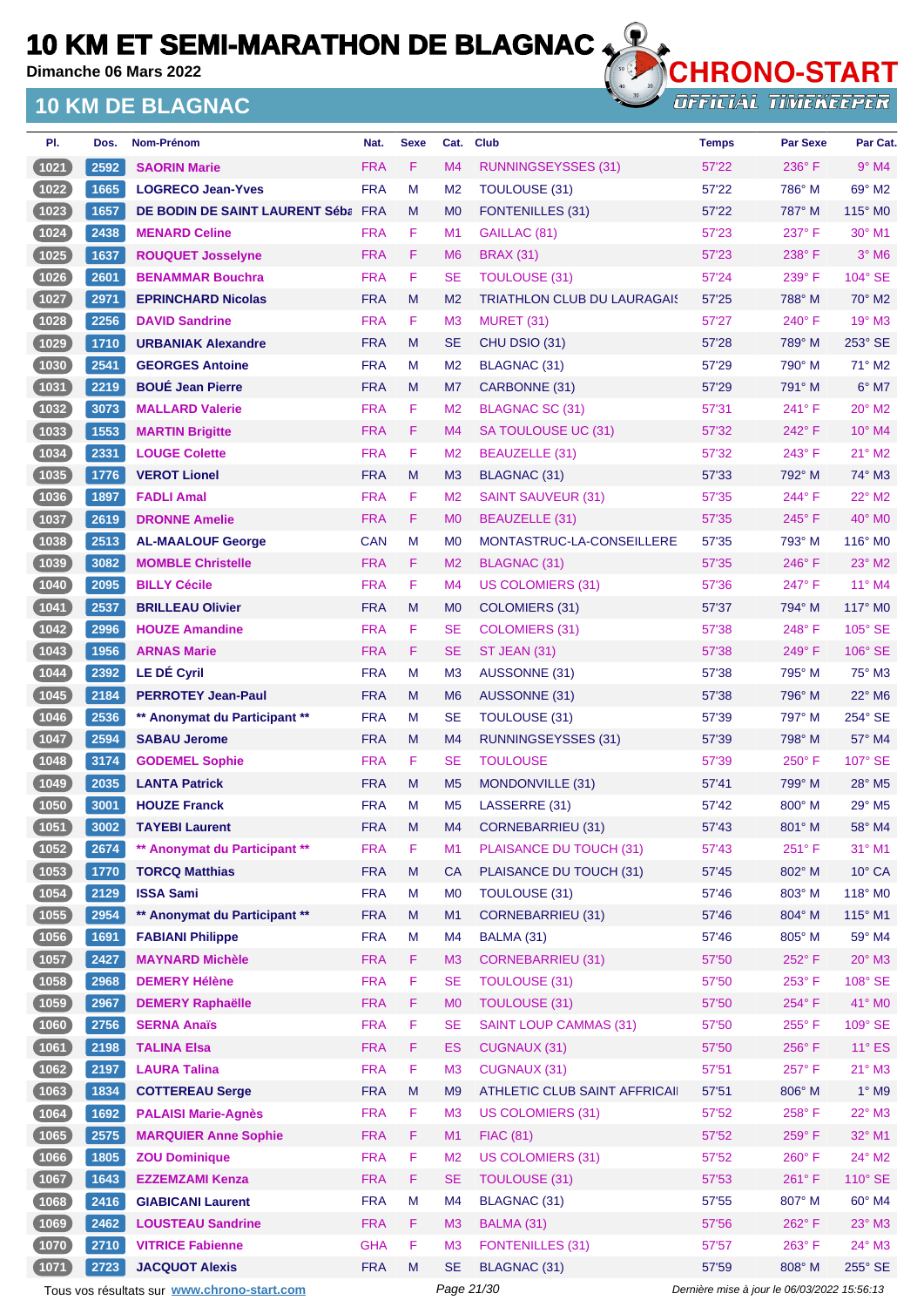**Dimanche 06 Mars 2022**

## **10 KM DE BLAGNAC**



| PI.            | Dos.                 | Nom-Prénom                    | Nat.       | <b>Sexe</b> | Cat.           | <b>Club</b>                         | <b>Temps</b> | <b>Par Sexe</b> | Par Cat.                  |
|----------------|----------------------|-------------------------------|------------|-------------|----------------|-------------------------------------|--------------|-----------------|---------------------------|
| (1072)         | 1940                 | <b>PROVOST Yannick</b>        | <b>FRA</b> | M           | M1             | <b>BALMA ARC CLUB (31)</b>          | 57'59        | 809° M          | 116° M1                   |
| (1073)         | 1995                 | <b>BIGOURDAN Audrey</b>       | <b>FRA</b> | F           | SE             | <b>TOULOUSE (31)</b>                | 58'01        | 264°F           | 111° SE                   |
| (1074)         | 2487                 | <b>AING Socheata</b>          | <b>FRA</b> | F.          | <b>SE</b>      | <b>TOULOUSE (31)</b>                | 58'03        | $265^{\circ}$ F | 112° SE                   |
| (1075)         | 1824                 | <b>EL KHADRAOUI Brahim</b>    | <b>FRA</b> | M           | M <sub>2</sub> | TOULOUSE (31)                       | 58'04        | $810^\circ$ M   | 72° M2                    |
| (1076)         | 3138                 | <b>KOHLER Christopher</b>     | <b>FRA</b> | M           | <b>SE</b>      | <b>CORNEBARRIEU (31)</b>            | 58'05        | 811° M          | 256° SE                   |
| $1077$         | 2196                 | <b>CHAUSSON Benoit</b>        | <b>FRA</b> | M           | M <sub>2</sub> | TOULOUSE (31)                       | 58'07        | $812^\circ$ M   | $73^\circ$ M2             |
| (1078)         | 3206                 | <b>GEISSEL Valentin</b>       | <b>FRA</b> | M           | <b>ES</b>      | <b>TOULOUSE</b>                     | 58'07        | 813° M          | 34° ES                    |
| 1079           | 1972                 | <b>FORT Christian</b>         | <b>FRA</b> | M           | M4             | MENVILLE (31)                       | 58'07        | 814° M          | 61° M4                    |
| (1080)         | 2544                 | <b>THOMAS Delphine</b>        | <b>FRA</b> | F.          | M1             | <b>BUZET SUR TARN (31)</b>          | 58'08        | $266^\circ$ F   | 33° M1                    |
| (1081)         | 2842                 | <b>DEBRIL Jean-Noel</b>       | <b>FRA</b> | M           | M1             | TOULOUSE (31)                       | 58'08        | 815° M          | $117^\circ$ M1            |
| (1082)         | 1727                 | <b>SOUILLE Nathalie</b>       | <b>FRA</b> | F.          | M1             | PIBRAC (31)                         | 58'10        | $267^\circ$ F   | $34^\circ$ M1             |
| $\boxed{1083}$ | 2118                 | <b>CHASTANET Guillaume</b>    | <b>FRA</b> | M           | M <sub>0</sub> | TOULOUSE (31)                       | 58'10        | 816° M          | $119^\circ$ MO            |
| (1084)         | 2119                 | <b>ALBERT-WENDLAND Audrey</b> | <b>FRA</b> | F.          | M <sub>2</sub> | GARIDECH (31)                       | 58'11        | $268^\circ$ F   | $25^\circ$ M2             |
| (1085)         | 2191                 | <b>GARCIA Pauline</b>         | <b>FRA</b> | F           | SE             | <b>TOULOUSE (31)</b>                | 58'15        | 269°F           | 113° SE                   |
| (1086)         | 2973                 | <b>VEISSAIRE Atika</b>        | <b>FRA</b> | F.          | M1             | FREGOUVILLE (32)                    | 58'17        | $270^\circ$ F   | 35° M1                    |
| (1087)         | 1994                 | <b>LAURAY Séverine</b>        | <b>FRA</b> | F.          | M <sub>2</sub> | <b>AUCH (32)</b>                    | 58'20        | $271^\circ$ F   | 26° M2                    |
| (1088)         | 2916                 | <b>COUGNET Magali</b>         | <b>FRA</b> | F.          | M1             | <b>TOURNEFEUILLE (31)</b>           | 58'24        | $272^{\circ}$ F | 36° M1                    |
| 1089           | 2159                 | <b>MAROCCO Lucie</b>          | <b>FRA</b> | F.          | SE             | <b>GAILLAC TOULZA (31)</b>          | 58'24        | 273° F          | $114^\circ$ SE            |
| (1090)         | 2209                 | <b>LEGER Fabrice</b>          | <b>FRA</b> | M           | M <sub>2</sub> | <b>TOULOUSE (31)</b>                | 58'24        | $817^\circ$ M   | 74° M2                    |
| (1091)         | 2247                 | <b>DESBARRES William</b>      | <b>FRA</b> | M           | SE             | <b>AUTERIVE (31)</b>                | 58'25        | $818^\circ$ M   | $257^\circ$ SE            |
| (1092)         | 2161                 | <b>MAROCCO Carole</b>         | <b>FRA</b> | F.          | M <sub>0</sub> | TOULOUSE (31)                       | 58'25        | $274^\circ$ F   | 42° M <sub>0</sub>        |
| (1093)         | 2205                 | <b>DAUMAS Sophie</b>          | <b>FRA</b> | F           | M <sub>0</sub> | CARCASSONNE (11)                    | 58'25        | $275^{\circ}$ F | 43° MO                    |
| (1094)         | 1913                 | <b>DELAI Delphine</b>         | <b>FRA</b> | F.          | M1             | <b>US COLOMIERS (31)</b>            | 58'25        | $276^\circ$ F   | $37^\circ$ M1             |
| (1095)         | 3132                 | <b>SOLAU Marie</b>            | <b>FRA</b> | F           | ES             | <b>RAMONVILLE STE AGNE (31)</b>     | 58'25        | $277^\circ$ F   | $12^\circ$ ES             |
| (1096          | 1664                 | <b>CADAUX Laurence</b>        | <b>FRA</b> | F.          | M4             | <b>US COLOMIERS (31)</b>            | 58'25        | $278^\circ$ F   | 12° M4                    |
| (1097)         | 2299                 | <b>CLOTET Jean-Luc</b>        | <b>FRA</b> | M           | M <sub>5</sub> | FONSORBES (31)                      | 58'26        | 819° M          | $30^\circ$ M <sub>5</sub> |
| (1098)         | 2737                 | <b>DESRAMÉ Thomas</b>         | <b>FRA</b> | M           | <b>SE</b>      | SAVIGNY SUR ORGE (91)               | 58'26        | 820° M          | 258° SE                   |
| (1099)         | 2787                 | <b>FABRE RAVAINE Valerie</b>  | <b>FRA</b> | F.          | M <sub>3</sub> | CASTANET TOLOSAN (31)               | 58'26        | $279^\circ$ F   | $25^\circ$ M3             |
| (1100)         | 2088                 | <b>GIRAUD Isabelle</b>        | <b>FRA</b> | F.          | M1             | TOULOUSE (31)                       | 58'29        | $280^\circ$ F   | 38° M1                    |
| (1101          | 2015                 | <b>WOODHOUSE Catherine</b>    | <b>FRA</b> | F           | M <sub>4</sub> | <b>MARQUEFAVE (31)</b>              | 58'30        | 281°F           | $13^\circ$ M4             |
| $(1102)$       | $\vert$ 2428 $\vert$ | <b>DAMAS Agnes</b>            | <b>FRA</b> | F           | M <sub>3</sub> | BRESSOLS (82)                       | 58'30        | 282°F           | $26^{\circ}$ M3           |
| (1103)         | 1977                 | <b>ESTABES Céline</b>         | <b>FRA</b> | F           | M1             | <b>COUFOULEUX (81)</b>              | 58'32        | 283° F          | 39° M1                    |
| (1104)         | 2772                 | <b>FONSECA Lincoln</b>        | <b>BRA</b> | M           | <b>MO</b>      | <b>BLAGNAC (31)</b>                 | 58'33        | 821° M          | 120° M0                   |
| (1105)         | 2125                 | <b>FAVOT Florian</b>          | <b>FRA</b> | M           | M <sub>0</sub> | <b>VILLEMUR SUR TARN (31)</b>       | 58'33        | 822° M          | 121° M0                   |
| (1106)         | 2000                 | <b>ARIN Colin</b>             | <b>FRA</b> | M           | SE             | TUC TRIATHLON (31)                  | 58'33        | $823^\circ$ M   | $259^{\circ}$ SE          |
| (1107)         | 2288                 | <b>MEBROUK Amel</b>           | <b>FRA</b> | F           | M <sub>0</sub> | FRONTON (31)                        | 58'36        | 284°F           | 44° MO                    |
| (1108)         | 2577                 | <b>KEDOTE Albert</b>          | <b>FRA</b> | M           | M4             | BLAGNAC (31)                        | 58'39        | $824^\circ$ M   | 62° M4                    |
| (1109)         | 2884                 | <b>DAZA Franck</b>            | <b>FRA</b> | M           | M <sub>4</sub> | LES FORTICHES DU LAURAGAIS          | 58'40        | 825° M          | 63° M4                    |
| (1110)         | 2617                 | <b>BARBIER Lucie</b>          | <b>FRA</b> | F.          | M <sub>0</sub> | <b>SAINT SULPICE (81)</b>           | 58'40        | 285°F           | 45° MO                    |
| (1111)         | 2012                 | <b>NEVEU Charles</b>          | <b>FRA</b> | M           | M1             | TOULOUSE (31)                       | 58'41        | 826° M          | 118° M1                   |
| (1112)         | 2112                 | <b>LAVIGNE Camille</b>        | <b>FRA</b> | F.          | <b>SE</b>      | CASTANET-TOLOSAN (31)               | 58'45        | 286°F           | 115° SE                   |
| (1113)         | 1887                 | <b>TAUZIET Marine</b>         | <b>FRA</b> | F.          | <b>SE</b>      | <b>MONTPELLIER (34)</b>             | 58'46        | 287°F           | $116^\circ$ SE            |
| (1114)         | 2028                 | <b>CAUBET Jean-Pierre</b>     | <b>FRA</b> | M           | M4             | PORTET ATHLETIC CLUB (31)           | 58'48        | $827^\circ$ M   | 64° M4                    |
| (1115)         | 2055                 | <b>MONGUIA Romain</b>         | <b>FRA</b> | M           | <b>SE</b>      | <b>BLAGNAC (31)</b>                 | 58'48        | 828° M          | 260° SE                   |
| (1116)         | 2762                 | <b>DURAND Justine</b>         | <b>FRA</b> | F.          | <b>SE</b>      | <b>VOCA (31)</b>                    | 58'51        | 288°F           | 117° SE                   |
| (1117)         | 2148                 | <b>LONGATO Guillaume</b>      | <b>FRA</b> | M           | M1             | <b>BLAGNAC (31)</b>                 | 58'52        | $829^\circ$ M   | 119° M1                   |
| (1118)         | 2313                 | <b>MUZAS Francois</b>         | <b>FRA</b> | M           | M <sub>6</sub> | <b>MURET (31)</b>                   | 58'53        | 830° M          | $23^\circ$ M6             |
| (1119)         | 2907                 | <b>GERARD Marine</b>          | <b>FRA</b> | F           | <b>SE</b>      | <b>ENFILE TES BASKETS 31 GRENAI</b> | 58'54        | 289°F           | $118^\circ$ SE            |
| (1120)         | 1606                 | <b>SILVA Christine</b>        | <b>FRA</b> | F.          | M1             | <b>MONTGAIHARD (09)</b>             | 58'54        | 290°F           | 40° M1                    |
| (1121)         | 3107                 | <b>LAGARDE Elodie</b>         | <b>FRA</b> | F.          | M <sub>0</sub> | <b>VERDUM SUR GARONNE (82)</b>      | 58'57        | 291°F           | 46° M0                    |
| (1122)         | 2439                 | <b>CORDEL Patrick</b>         | <b>FRA</b> | M           | M4             | MERVILLE (31)                       | 58'57        | 831° M          | 65° M4                    |

Tous vos résultats sur **[www.chrono-start.com](https://www.chrono-start.com/)** Page 22/30 Page 22/30 Dernière mise à jour le 06/03/2022 15:56:13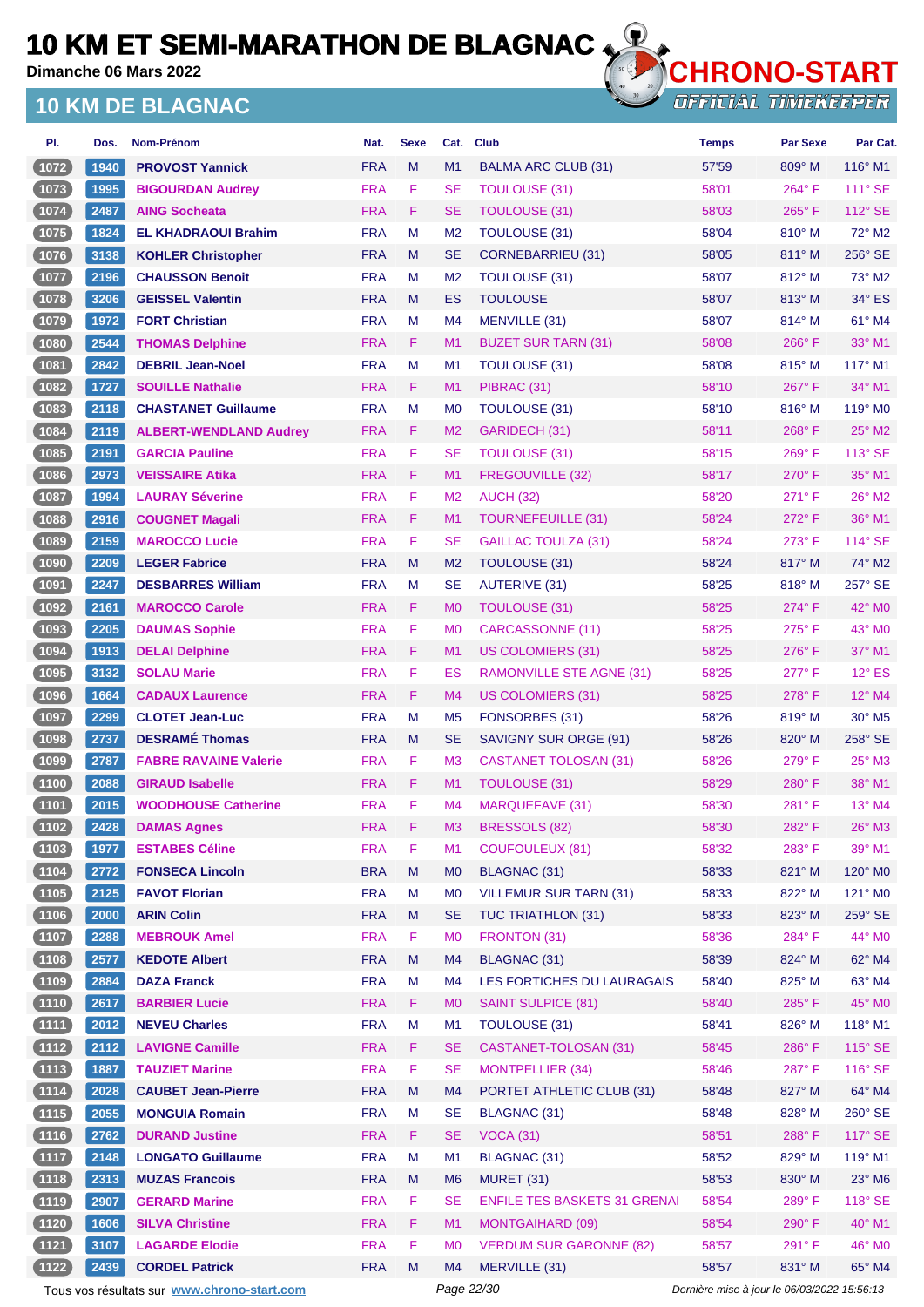**Dimanche 06 Mars 2022**

### **10 KM DE BLAGNAC**



**OFFICIAL TIMEKEEPER** 

| PI.      | Dos. | Nom-Prénom                     | Nat.       | <b>Sexe</b> | Cat.           | <b>Club</b>                        | <b>Temps</b> | <b>Par Sexe</b> | Par Cat.                 |
|----------|------|--------------------------------|------------|-------------|----------------|------------------------------------|--------------|-----------------|--------------------------|
| (1123)   | 1702 | <b>SANCHEZ Andrés</b>          | <b>FRA</b> | M           | M <sub>3</sub> | AUSSONNE (31)                      | 58'58        | 832° M          | 76° M3                   |
| (1124)   | 3108 | <b>TEULIER Christine</b>       | <b>FRA</b> | F           | M <sub>5</sub> | SA TOULOUSE UC (31)                | 58'59        | 292°F           | $4^\circ$ M <sub>5</sub> |
| (1125)   | 2128 | <b>LEMAINQUE Matthias</b>      | <b>FRA</b> | M           | <b>SE</b>      | <b>TOULOUSE (31)</b>               | 59'00        | $833^\circ$ M   | 261° SE                  |
| (1126)   | 1635 | <b>FAZILLE David</b>           | <b>FRA</b> | M           | M <sub>0</sub> | CEPET (31)                         | 59'03        | 834° M          | 122° MO                  |
| (1127)   | 1911 | <b>PUECH Carine</b>            | <b>FRA</b> | F.          | M <sub>2</sub> | <b>DDX</b> (31)                    | 59'06        | 293° F          | 27° M2                   |
| (1128)   | 2652 | <b>MOYSSET Vinciane</b>        | <b>FRA</b> | F           | <b>SE</b>      | <b>BLAGNAC (31)</b>                | 59'07        | 294°F           | 119° SE                  |
| (1129)   | 2380 | <b>DIAZ Stéphanie</b>          | <b>FRA</b> | F           | M <sub>2</sub> | VAL 31 (31)                        | 59'07        | 295°F           | 28° M2                   |
| (1130)   | 2130 | <b>JULIÉ Jeanne</b>            | <b>FRA</b> | F           | <b>SE</b>      | <b>TOULOUSE (31)</b>               | 59'10        | 296°F           | 120° SE                  |
| (1131)   | 3043 | <b>NOEZ Maïté</b>              | <b>FRA</b> | F           | M <sub>0</sub> | <b>TOULOUSE (31)</b>               | 59'11        | 297°F           | 47° MO                   |
| (1132)   | 2160 | <b>BENEJAM Mélanie</b>         | <b>FRA</b> | F           | M <sub>0</sub> | TOULOUSE (31)                      | 59'11        | 298°F           | 48° MO                   |
| (1133)   | 2982 | <b>MARCINKIEWICZ David</b>     | <b>FRA</b> | M           | M <sub>0</sub> | <b>TOULOUSE (31)</b>               | 59'11        | 835° M          | $123^\circ$ MO           |
| (1134)   | 2406 | <b>CELLARD Reine</b>           | <b>FRA</b> | F           | <b>SE</b>      | GRENADE (31)                       | 59'12        | 299°F           | 121° SE                  |
| (1135)   | 2883 | <b>CAZOR Aline</b>             | <b>FRA</b> | F           | M <sub>0</sub> | TOULOUSE (31)                      | 59'17        | $300^\circ$ F   | $49^\circ$ MO            |
| (1136)   | 2734 | <b>DJOKO William</b>           | <b>FRA</b> | M           | <b>SE</b>      | <b>BON PIED BON OEIL ESCALQUEN</b> | 59'18        | 836° M          | 262° SE                  |
| (1137)   | 1930 | <b>BERNEDE Emilie</b>          | <b>FRA</b> | F           | M <sub>0</sub> | <b>AUCAMVILLE (31)</b>             | 59'19        | $301^\circ$ F   | 50° MO                   |
| (1138)   | 2582 | <b>FAILLOT Mathilde</b>        | <b>FRA</b> | F           | M1             | <b>TOULOUSE (31)</b>               | 59'19        | 302° F          | 41° M1                   |
| (1139)   | 2552 | <b>CODINE Myriam</b>           | <b>FRA</b> | F           | M <sub>3</sub> | SAINT-PAUL-SUR-SAVE (31)           | 59'21        | $303^\circ$ F   | $27^\circ$ M3            |
| (1140)   | 1921 | <b>GRAVE Gil</b>               | <b>FRA</b> | м           | M <sub>0</sub> | <b>AUCAMVILLE (31)</b>             | 59'23        | 837° M          | 124° M0                  |
| (1141)   | 3117 | <b>GREGOIRE Mathieu</b>        | <b>FRA</b> | M           | <b>SE</b>      | TOULOUSE (31)                      | 59'23        | $838^\circ$ M   | 263° SE                  |
| (1142)   | 1968 | <b>DEJEAN Virginie</b>         | <b>FRA</b> | F           | M <sub>0</sub> | <b>MURET (31)</b>                  | 59'24        | 304° F          | $51^\circ$ MO            |
| (1143)   | 1803 | <b>COSTERASTE Cedric</b>       | <b>FRA</b> | M           | M <sub>0</sub> | MURET (31)                         | 59'24        | 839° M          | 125° MO                  |
| (1144)   | 1840 | <b>CAZALAS Claire</b>          | <b>FRA</b> | F           | M <sub>1</sub> | TOULOUSE (31)                      | 59'25        | $305^{\circ}$ F | 42° M1                   |
| (1145)   | 2029 | <b>THIONG-LY Nelly</b>         | <b>FRA</b> | F           | M1             | <b>TOULOUSE (31)</b>               | 59'25        | $306^\circ$ F   | 43° M1                   |
| (1146)   | 1838 | <b>ALQUIER Bérengère</b>       | <b>FRA</b> | F           | <b>SE</b>      | <b>BLAGNAC (31)</b>                | 59'26        | 307°F           | 122° SE                  |
| (1147)   | 1611 | <b>GALAUP Anne</b>             | <b>FRA</b> | F           | M <sub>0</sub> | <b>BLAGNAC (31)</b>                | 59'26        | 308°F           | 52° MO                   |
| (1148)   | 2988 | <b>ULLAS Thierry</b>           | <b>FRA</b> | M           | M <sub>5</sub> | BLAGNAC (31)                       | 59'29        | 840° M          | 31° M5                   |
| (1149)   | 2388 | <b>PAMIES Brigitte</b>         | <b>FRA</b> | F.          | M4             | <b>COURIR A FONTENILLES (31)</b>   | 59'30        | $309^\circ$ F   | $14^{\circ}$ M4          |
| (1150)   | 2318 | <b>BOUCHARA Chrystelle</b>     | <b>FRA</b> | F           | M <sub>2</sub> | <b>COURIR A FONTENILLES (31)</b>   | 59'30        | $310^\circ$ F   | 29° M2                   |
| (1151)   | 2966 | <b>DRÉVILLON Isabelle</b>      | <b>FRA</b> | F           | M <sub>2</sub> | US COLOMIERS (31)                  | 59'31        | $311^{\circ}$ F | $30^\circ$ M2            |
| (1152)   | 1605 | <b>TRAN Van-Thanh</b>          | <b>FRA</b> | M           | M <sub>2</sub> | PLAISANCE DU TPUCH (31)            | 59'31        | 841° M          | 75° M2                   |
| (1153)   | 3150 | <b>HOARAU Stephanie</b>        | <b>FRA</b> | F           | <b>MO</b>      | <b>LACOURT ST PIERRE (82)</b>      | 59'32        | 312° F          | 53° MO                   |
| (1154)   | 2574 | <b>LEVALLOIS Stephanie</b>     | <b>FRA</b> | F           | M <sub>3</sub> | <b>MONTLAUR (31)</b>               | 59'33        | 313° F          | 28° M3                   |
| (1155)   | 1673 | <b>DECROIX Gabrielle</b>       | <b>FRA</b> | F           | <b>SE</b>      | <b>TOULOUSE (31)</b>               | 59'36        | 314°F           | 123° SE                  |
| (1156)   | 1807 | <b>MARCON Delphine</b>         | <b>FRA</b> | F           | M1             | BLAGNAC (31)                       | 59'39        | 315°F           | 44° M1                   |
| (1157)   | 2572 | <b>PEYRANNE Anthony</b>        | <b>FRA</b> | ${\sf M}$   | <b>SE</b>      | <b>TOULOUSE (31)</b>               | 59'39        | 842° M          | 264° SE                  |
| (1158)   | 2056 | <b>DUHAR Geraldine</b>         | <b>FRA</b> | F           | M <sub>2</sub> | <b>BLAGNAC (31)</b>                | 59'40        | 316°F           | $31^\circ$ M2            |
| (1159)   | 1749 | <b>WEBER Eric</b>              | <b>FRA</b> | ${\sf M}$   | M <sub>3</sub> | <b>BRAX (31)</b>                   | 59'40        | 843° M          | 77° M3                   |
| (1160)   | 1678 | <b>WEBER Lauriane</b>          | <b>FRA</b> | F           | <b>SE</b>      | <b>TOULOUSE (31)</b>               | 59'41        | $317^\circ$ F   | 124° SE                  |
| (1161)   | 2134 | <b>NAUX Jean-Philippe</b>      | <b>FRA</b> | ${\sf M}$   | M <sub>3</sub> | LEGUEVIN (31)                      | 59'44        | 844° M          | 78° M3                   |
| (1162)   | 3071 | <b>ROUJEAN Laurent</b>         | <b>FRA</b> | M           | M3             | <b>COLOMIERS (31)</b>              | 59'44        | 845° M          | 79° M3                   |
| (1163)   | 1697 | <b>COUDERC-BULGUBURE Laura</b> | <b>FRA</b> | F           | <b>SE</b>      | <b>BLAGNAC (31)</b>                | 59'45        | 318°F           | 125° SE                  |
| (1164)   | 3094 | <b>URROZ Cathy</b>             | <b>FRA</b> | F           | <b>SE</b>      | BLAGNAC (31)                       | 59'50        | 319°F           | 126° SE                  |
| (1165)   | 2133 | <b>POGET Paul</b>              | <b>FRA</b> | ${\sf M}$   | <b>SE</b>      | <b>TOULOUSE (31)</b>               | 59'50        | 846° M          | 265° SE                  |
|          |      |                                |            |             |                |                                    |              |                 |                          |
| (1166)   | 1607 | <b>BARRILADO Andres</b>        | <b>FRA</b> | M           | M1             | TOULOUSE (31)                      | 59'51        | 847° M          | 120° M1                  |
| (1167)   | 1759 | <b>RICARD Sylvie</b>           | <b>FRA</b> | F           | M <sub>3</sub> | <b>TOULOUSE (31)</b>               | 59'51        | 320° F          | 29° M3                   |
| (1168)   | 1656 | <b>BERNON Valerie</b>          | <b>FRA</b> | F           | M <sub>2</sub> | <b>TOURNEFEUILLE (31)</b>          | 59'51        | 321° F          | 32° M2                   |
| (1169)   | 2839 | <b>SENEJOUX Marion</b>         | <b>FRA</b> | F           | <b>SE</b>      | PAS DE CLUB (31)                   | 59'53        | 322° F          | 127° SE                  |
| (1170)   | 2132 | <b>RODRIGUEZ Jerome</b>        | <b>FRA</b> | M           | M1             | <b>CLUB CANIN DU FRONTONNAIS (</b> | 59'56        | 848° M          | 121° M1                  |
| (1171)   | 2463 | <b>PONS Charlène</b>           | <b>FRA</b> | F           | <b>SE</b>      | CASTELNAU D ESTRETEFONDS (         | 59'58        | 323° F          | 128° SE                  |
| $(1172)$ | 2504 | <b>HERBOT Kévin</b>            | <b>FRA</b> | M           | <b>SE</b>      | FONSORBES (31)                     | 1h00'00      | 849° M          | 266° SE                  |
| (1173)   | 2346 | <b>GOULLEY Arnaud</b>          | <b>FRA</b> | M           | M1             | TOULOUSE (31)                      | 1h00'02      | 850° M          | 122° M1                  |

Tous vos résultats sur **[www.chrono-start.com](https://www.chrono-start.com/)** Page 23/30 Page 23/30 Dernière mise à jour le 06/03/2022 15:56:13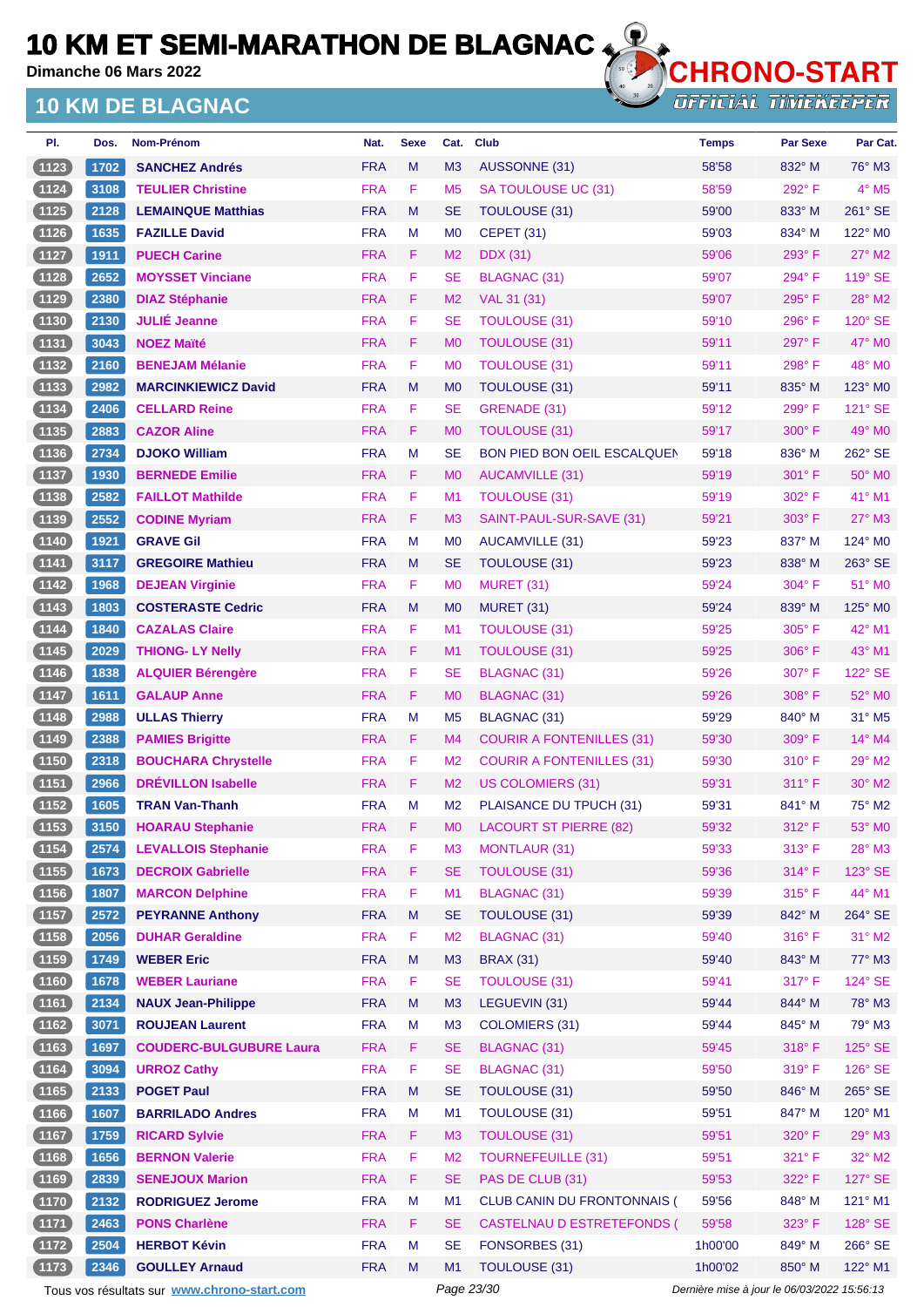**Dimanche 06 Mars 2022**

## **10 KM DE BLAGNAC**



**OFFICIAL TIMEKEEPER** 

| PI.    | Dos. | <b>Nom-Prénom</b>             | Nat.       | <b>Sexe</b> | Cat.           | <b>Club</b>                          | <b>Temps</b> | <b>Par Sexe</b> | Par Cat.        |
|--------|------|-------------------------------|------------|-------------|----------------|--------------------------------------|--------------|-----------------|-----------------|
| (1174) | 1698 | <b>MARMIE Laureline</b>       | <b>FRA</b> | F           | M1             | AUBIAC (47)                          | 1h00'06      | 324° F          | 45° M1          |
| $1175$ | 2542 | <b>CISSE Pascal</b>           | <b>FRA</b> | M           | M <sub>2</sub> | BLAGNAC (31)                         | 1h00'06      | $851^\circ$ M   | 76° M2          |
| $1176$ | 2413 | <b>HURAND Antoine</b>         | <b>FRA</b> | M           | M <sub>8</sub> | <b>TOULOUSE (31)</b>                 | 1h00'12      | 852° M          | $1^\circ$ M8    |
| $1177$ | 2903 | <b>GUILLET Baptiste</b>       | <b>FRA</b> | M           | <b>SE</b>      | <b>TOULOUSE (31)</b>                 | 1h00'12      | 853° M          | 267° SE         |
| (1178) | 1920 | <b>PIZET Renan</b>            | <b>FRA</b> | M           | M1             | TOULOUSE (31)                        | 1h00'12      | $854^\circ$ M   | 123° M1         |
| (1179  | 1919 | <b>PASSERIEU Ingrid</b>       | <b>FRA</b> | F           | M <sub>2</sub> | <b>TOULOUSE (31)</b>                 | 1h00'13      | 325° F          | 33° M2          |
| (1180) | 2206 | <b>COUSIN Dalila</b>          | <b>FRA</b> | F           | M4             | <b>CORNEBARRIEU (31)</b>             | 1h00'13      | 326°F           | $15^{\circ}$ M4 |
| (1181) | 2501 | <b>LAFAIT-BOISSON Marion</b>  | <b>FRA</b> | F           | <b>SE</b>      | <b>TOULOUSE TRIATHLON (31)</b>       | 1h00'15      | 327°F           | 129° SE         |
| (1182  | 1540 | <b>CHEVALIER Queenie</b>      | <b>FRA</b> | F           | <b>SE</b>      | <b>TOULOUSE (31)</b>                 | 1h00'16      | $328^\circ$ F   | 130° SE         |
| (1183) | 1975 | <b>COSSAIS Amélie</b>         | <b>FRA</b> | F           | <b>SE</b>      | <b>TAG TOURNEFEUILLE (31)</b>        | 1h00'17      | 329° F          | 131° SE         |
| (1184) | 1572 | <b>CHILLET Mélanie</b>        | <b>FRA</b> | F           | <b>SE</b>      | TOULOUSE (31)                        | 1h00'20      | $330^\circ$ F   | $132^\circ$ SE  |
| (1185) | 1571 | <b>FIMATIS Carole-Anne</b>    | <b>FRA</b> | F           | <b>SE</b>      | TOULOUSE (31)                        | 1h00'20      | $331^\circ$ F   | 133° SE         |
| (1186) | 1682 | <b>CONTEVILLE Christophe</b>  | <b>FRA</b> | M           | M1             | BLAGNAC (31)                         | 1h00'22      | $855^\circ$ M   | 124° M1         |
| $1187$ | 2581 | <b>GERBAULT Martial</b>       | <b>FRA</b> | M           | M4             | <b>TOULOUSE (31)</b>                 | 1h00'23      | 856° M          | 66° M4          |
| (1188) | 2447 | <b>PASTOR Jérémy</b>          | <b>FRA</b> | M           | <b>SE</b>      | TOULOUSE (31)                        | 1h00'24      | 857° M          | 268° SE         |
| (1189) | 2685 | <b>FOURNES Mathilde</b>       | <b>FRA</b> | F           | ES             | <b>SAINTE FOY D'AIGREFEUILLE (31</b> | 1h00'25      | 332° F          | $13^\circ$ ES   |
| (1190  | 1889 | <b>ADER Marie</b>             | <b>FRA</b> | F           | <b>SE</b>      | <b>TOULOUSE (31)</b>                 | 1h00'26      | 333° F          | 134° SE         |
| 1191   | 3167 | <b>BOITEAU Sandrine</b>       | <b>FRA</b> | F           | M <sub>2</sub> | GRENADE (31)                         | 1h00'27      | 334°F           | $34^\circ$ M2   |
| (1192) | 2282 | <b>GERBAULT Fabienne</b>      | <b>FRA</b> | F           | M <sub>3</sub> | <b>TOULOUSE (31)</b>                 | 1h00'28      | $335^\circ$ F   | $30^\circ$ M3   |
| (1193) | 2135 | <b>GELY Marion</b>            | <b>FRA</b> | F           | <b>SE</b>      | CANALS (82)                          | 1h00'28      | $336^\circ$ F   | 135° SE         |
| (1194) | 1991 | <b>TESTÉ Isis</b>             | <b>FRA</b> | F.          | <b>SE</b>      | TOULOUSE (31)                        | 1h00'31      | 337° F          | 136° SE         |
| (1195) | 2366 | <b>DEMAY Sophie</b>           | <b>FRA</b> | F           | M <sub>1</sub> | TOUGET (32)                          | 1h00'31      | $338^\circ$ F   | 46° M1          |
| (1196) | 2830 | <b>BIJOU Thierry</b>          | <b>FRA</b> | M           | M4             | <b>SEILH (31)</b>                    | 1h00'33      | 858° M          | $67^\circ$ M4   |
| $1197$ | 2153 | <b>NTAMACK Georges</b>        | <b>FRA</b> | M           | M4             | MONTBRUN (31)                        | 1h00'34      | 859° M          | 68° M4          |
| (1198) | 2106 | ** Anonymat du Participant ** | <b>FRA</b> | F.          | M <sub>0</sub> | LEGUEVIN (31)                        | 1h00'34      | $339^\circ$ F   | $54^\circ$ MO   |
| $1199$ | 1534 | <b>RUBY Léa</b>               | <b>FRA</b> | F           | <b>SE</b>      | <b>TOULOUSE TRIATHLON (31)</b>       | 1h00'36      | 340° F          | 137° SE         |
| (1200) | 1753 | <b>TROUILLAS Marina</b>       | <b>FRA</b> | F.          | M1             | SAINT CLOUD (92)                     | 1h00'40      | 341° F          | $47^\circ$ M1   |
| (1201  | 2940 | <b>HAMEL HENDI Nacima</b>     | <b>FRA</b> | F           | M <sub>3</sub> | US COLOMIERS (31)                    | 1h00'42      | 342° F          | 31° M3          |
| (1202) | 1583 | <b>LOPEZ Fabienne</b>         | <b>FRA</b> | F.          | M <sub>2</sub> | BLAGNAC (31)                         | 1h00'47      | $343^\circ$ F   | $35^\circ$ M2   |
| 1203   | 2276 | <b>ROLLIER AMIEL Nelly</b>    | <b>FRA</b> | F           | M4             | <b>TOURNEFEUILLE (31)</b>            | 1h00'51      | 344°F           | $16^{\circ}$ M4 |
| (1204) | 2448 | <b>PASTOR Philippe</b>        | <b>FRA</b> | M           | M4             | <b>VILLENEUVE LES BEZIERS (34)</b>   | 1h00'52      | 860° M          | 69° M4          |
| (1205) | 2476 | <b>MATHEWS Daniel</b>         | <b>FRA</b> | M           | M1             | AIRBUS RUNNING (31)                  | 1h00'54      | 861° M          | $125^\circ$ M1  |
| (1206) | 1916 | <b>MERET Corine</b>           | <b>FRA</b> | F.          | M4             | <b>SAINT SAUVEUR (31)</b>            | 1h00'54      | 345° F          | 17° M4          |
| $1207$ | 2450 | <b>BARRIERE Julie</b>         | <b>FRA</b> | F           | <b>SE</b>      | <b>US COLOMIERS (31)</b>             | 1h00'54      | $346^\circ$ F   | 138° SE         |
| (1208) | 1559 | <b>RÉAU Anne-Laure</b>        | <b>FRA</b> | F           | M <sub>0</sub> | <b>COLOMIERS (31)</b>                | 1h00'56      | $347^\circ$ F   | 55° MO          |
| (1209) | 1560 | <b>MOUGENOT Flavien</b>       | <b>FRA</b> | M           | M <sub>0</sub> | <b>COLOMIERS (31)</b>                | 1h00'57      | 862° M          | 126° MO         |
| (1210) | 3097 | <b>PATIT Isabelle</b>         | <b>FRA</b> | F           | M <sub>2</sub> | <b>JOGINREIMS (51)</b>               | 1h01'05      | 348°F           | 36° M2          |
| (1211) | 2554 | <b>LEFEBVRE Christian</b>     | <b>FRA</b> | M           | M7             | <b>BAGNERES DE LUCHON (31)</b>       | 1h01'16      | 863° M          | $7^\circ$ M7    |
| (1212) | 1886 | <b>TAUZIET Elodie</b>         | <b>FRA</b> | F.          | <b>SE</b>      | <b>TOULOUSE (31)</b>                 | 1h01'18      | 349°F           | 139° SE         |
| (1213) | 1980 | <b>JUMEAU Karine</b>          | <b>FRA</b> | F           | M <sub>2</sub> | <b>TOULOUSE (31)</b>                 | 1h01'21      | 350° F          | $37^\circ$ M2   |
| (1214) | 2836 | <b>FLORES CARRETERO Reyna</b> | <b>MEX</b> | F           | <b>SE</b>      | <b>TOULOUSE (31)</b>                 | 1h01'21      | $351^\circ$ F   | 140° SE         |
| (1215) | 2291 | <b>NETO Emilie</b>            | <b>FRA</b> | F           | M <sub>2</sub> | <b>COLOMIERS (31)</b>                | 1h01'22      | 352°F           | 38° M2          |
| (1216) | 3139 | <b>ARSAN Elisa</b>            | <b>FRA</b> | F           | <b>SE</b>      | <b>CUGNAUX (31)</b>                  | 1h01'25      | 353° F          | 141° SE         |
| (1217) | 3184 | <b>SAMBAT Vincent</b>         | <b>FRA</b> | M           | <b>SE</b>      | <b>PIBRAC</b>                        | 1h01'25      | 864° M          | 269° SE         |
| (1218) | 1622 | <b>POUMAREDE Julie</b>        | <b>FRA</b> | F           | <b>SE</b>      | <b>TOULOUSE (31)</b>                 | 1h01'27      | 354°F           | 142° SE         |
| (1219) | 1621 | <b>MASSALY Laura</b>          | <b>FRA</b> | F           | M <sub>0</sub> | <b>BLAGNAC (31)</b>                  | 1h01'27      | 355°F           | 56° MO          |
| (1220) | 1806 | <b>DRURE Alexandre</b>        | <b>FRA</b> | M           | M1             | <b>SEILH (31)</b>                    | 1h01'31      | 865° M          | 126° M1         |
| (1221) | 3161 | <b>BRO-GRIMAL Alexandre</b>   | <b>FRA</b> | M           | M1             | TREBONS SUR LA GRASSE (31)           | 1h01'36      | 866° M          | 127° M1         |
| (1222) | 3160 | --- Dossard Inconnu ---       |            |             |                |                                      | 1h01'37      |                 |                 |
| 1223   | 1655 | <b>ALBERTUS Cédric</b>        | <b>FRA</b> | M           | M <sub>2</sub> | <b>BEAUZELLE (31)</b>                | 1h01'38      | 867° M          | 77° M2          |
| (1224) | 1654 | <b>LOPES Ludovic</b>          | <b>FRA</b> | M           | <b>MO</b>      | S/L LAVAUR ATHLETISME (31)           | 1h01'39      | 868° M          | 127° M0         |

Tous vos résultats sur **[www.chrono-start.com](https://www.chrono-start.com/)** Page 24/30 Page 24/30 Dernière mise à jour le 06/03/2022 15:56:13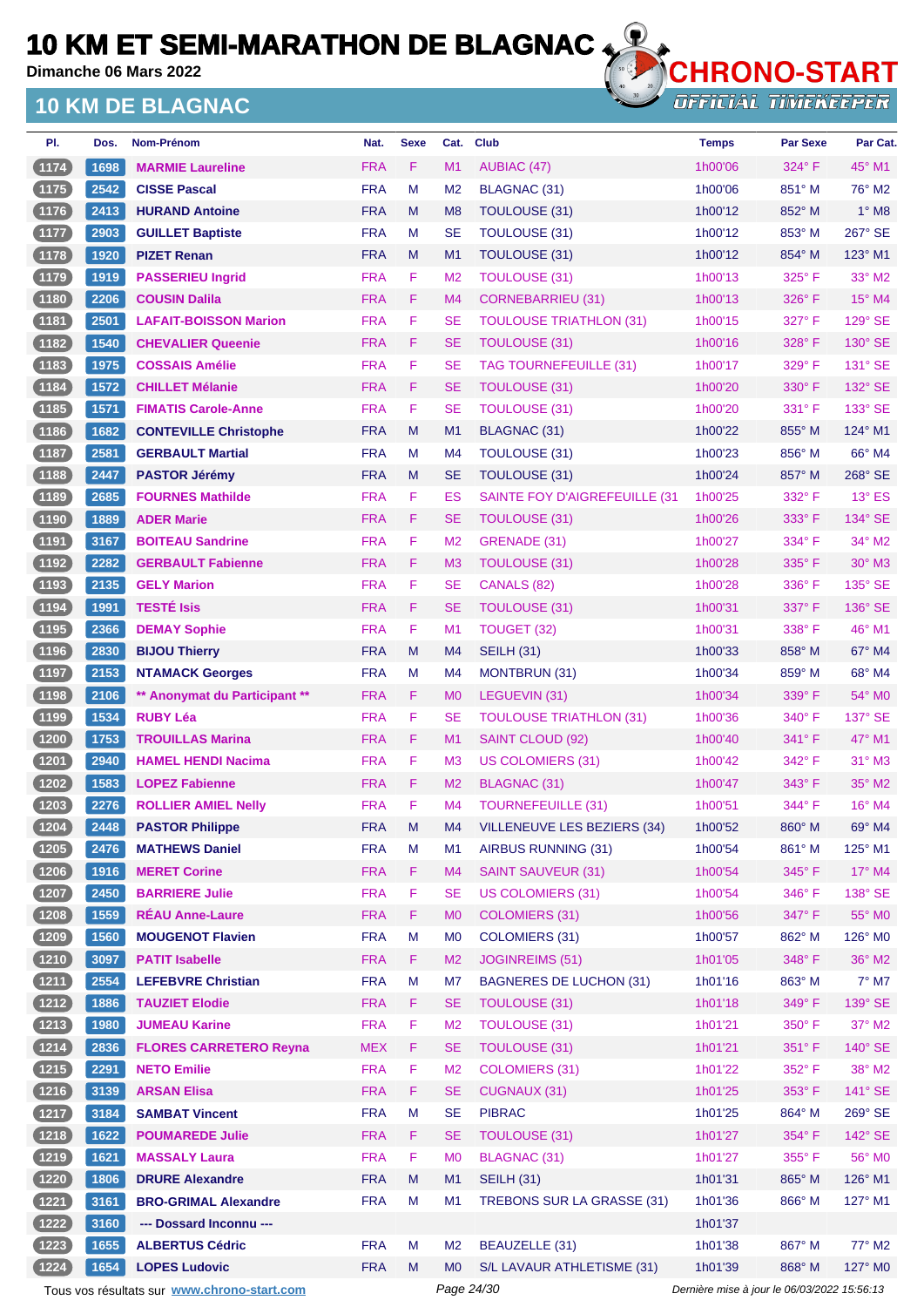**Dimanche 06 Mars 2022**

## **10 KM DE BLAGNAC**



| PI.      | Dos. | <b>Nom-Prénom</b>              | Nat.       | <b>Sexe</b> | Cat.           | <b>Club</b>                        | <b>Temps</b> | <b>Par Sexe</b> | Par Cat.                  |
|----------|------|--------------------------------|------------|-------------|----------------|------------------------------------|--------------|-----------------|---------------------------|
| (1225)   | 1542 | <b>CARRION TORRES Herminia</b> | <b>ESP</b> | F.          | <b>SE</b>      | BEAUZELLE (31)                     | 1h01'39      | 356°F           | 143° SE                   |
| (1226)   | 2414 | <b>JARLAN Guillaume</b>        | <b>FRA</b> | M           | M <sub>0</sub> | LAVAUR (81)                        | 1h01'40      | $869^\circ$ M   | 128° M <sub>0</sub>       |
| (1227)   | 2025 | <b>GARCIA Stéphanie</b>        | <b>FRA</b> | F.          | M <sub>1</sub> | <b>AUSSONNE (31)</b>               | 1h01'43      | 357°F           | 48° M1                    |
| $(1228)$ | 1914 | <b>PLACE Norah</b>             | <b>FRA</b> | F           | CA             | GRENADE (31)                       | 1h01'43      | 358°F           | 4° CA                     |
| (1229)   | 1858 | <b>TEILLAC Karine</b>          | <b>FRA</b> | F.          | M <sub>3</sub> | <b>US COLOMIERS (31)</b>           | 1h01'44      | $359^\circ$ F   | 32° M3                    |
| $(1230$  | 2189 | <b>FOUGEROUSE Georges</b>      | <b>FRA</b> | M           | M <sub>4</sub> | BLAGNAC (31)                       | 1h01'46      | 870° M          | 70° M4                    |
| (1231)   | 1835 | <b>ALQUIER Pierre</b>          | <b>FRA</b> | M           | <b>SE</b>      | BLAGNAC (31)                       | 1h01'47      | 871° M          | 270° SE                   |
| (1232)   | 2942 | <b>DE SOUSA Yannick</b>        | <b>FRA</b> | M           | M <sub>1</sub> | TOULOUSE (31)                      | 1h01'48      | 872° M          | 128° M1                   |
| (1233)   | 1742 | <b>DHALLUIN Cindy</b>          | <b>FRA</b> | F.          | M <sub>0</sub> | BLAGNAC (31)                       | 1h01'49      | $360^\circ$ F   | 57° M0                    |
| (1234)   | 1739 | <b>CHOURRY Benoit</b>          | <b>FRA</b> | M           | M <sub>3</sub> | VILLENEUVE-TOLOSANE (31)           | 1h01'50      | 873° M          | 80° M3                    |
| (1235)   | 2377 | <b>DUVERGÉ Sandrine</b>        | <b>FRA</b> | F.          | M <sub>3</sub> | COLOMIERS (31)                     | 1h01'52      | $361^\circ$ F   | $33^\circ$ M3             |
| (1236)   | 1609 | <b>BIARD Christèle</b>         | <b>FRA</b> | F           | M <sub>3</sub> | <b>TOURNEFEUILLE (31)</b>          | 1h01'52      | 362° F          | 34° M3                    |
| (1237)   | 1521 | <b>CONSTANS Bruno</b>          | <b>FRA</b> | M           | M <sub>0</sub> | TOULOUSE (31)                      | 1h01'53      | $874^\circ$ M   | $129^\circ$ MO            |
| (1238)   | 2136 | <b>AMIAR Hanan</b>             | <b>FRA</b> | F           | <b>SE</b>      | <b>VILLENEUVE TOLOSANE (31)</b>    | 1h01'58      | $363^\circ$ F   | 144° SE                   |
| (1239)   | 1992 | <b>LAURO-PRADEAU Christine</b> | <b>FRA</b> | F           | M <sub>3</sub> | <b>TOULOUSE (31)</b>               | 1h01'59      | 364°F           | $35^\circ$ M3             |
| (1240)   | 1989 | <b>SOCCOL Olivier</b>          | <b>FRA</b> | M           | M <sub>1</sub> | CASTELGINEST (31)                  | 1h01'59      | 875° M          | 129° M1                   |
| (1241)   | 3126 | <b>QUERNE Emmanuelle</b>       | <b>FRA</b> | F           | M <sub>3</sub> | PIBRAC (31)                        | 1h02'01      | $365^{\circ}$ F | 36° M3                    |
| (1242)   | 2517 | <b>ROTH Annabelle</b>          | <b>FRA</b> | F           | <b>SE</b>      | <b>BRUGUIERES (31)</b>             | 1h02'02      | $366^\circ$ F   | 145° SE                   |
| (1243)   | 2551 | <b>CAUCHI Rosen</b>            | <b>FRA</b> | F           | <b>SE</b>      | SAINT-JEAN (31)                    | 1h02'02      | 367°F           | 146° SE                   |
| (1244)   | 2560 | <b>THOBENA Yann</b>            | <b>FRA</b> | M           | <b>SE</b>      | SAINT-LYS (31)                     | 1h02'02      | 876° M          | 271° SE                   |
| (1245)   | 1799 | <b>CAYROU Kevin</b>            | <b>FRA</b> | M           | <b>SE</b>      | BEAUZELLE (31)                     | 1h02'03      | 877° M          | 272° SE                   |
| (1246)   | 1761 | <b>DENIMAL CUBERO Manon</b>    | <b>FRA</b> | F           | <b>SE</b>      | ST ORENS DE GAMEVILLE (31)         | 1h02'06      | $368^\circ$ F   | 147° SE                   |
| (1247)   | 2947 | <b>MARDI Aurelien</b>          | <b>FRA</b> | M           | M <sub>0</sub> | CA BIRAC (82)                      | 1h02'08      | 878° M          | 130° MO                   |
| (1248)   | 2503 | <b>TEXIER Pierre</b>           | <b>FRA</b> | M           | M1             | COLOMIERS (31)                     | 1h02'08      | 879° M          | $130^\circ$ M1            |
| (1249)   | 3183 | <b>ZURANSKI Déborah</b>        | <b>FRA</b> | F.          | M <sub>0</sub> | <b>DREMIL LAFAGE</b>               | 1h02'09      | $369^\circ$ F   | 58° MO                    |
| (1250)   | 3058 | <b>POUX Christophe</b>         | <b>FRA</b> | M           | M <sub>4</sub> | LE BURGAUD (31)                    | 1h02'11      | 880° M          | $71^\circ$ M4             |
| (1251)   | 2605 | <b>IMBAULT Christine</b>       | <b>FRA</b> | F.          | M <sub>3</sub> | BLAGNAC (31)                       | 1h02'12      | $370^\circ$ F   | $37^\circ$ M3             |
| (1252)   | 1531 | <b>SEIXO Celine</b>            | <b>FRA</b> | F           | M <sub>0</sub> | <b>LESPINASSE (31)</b>             | 1h02'16      | $371^\circ$ F   | 59° M0                    |
| (1253)   | 2140 | <b>CURIEUX Bastien</b>         | <b>FRA</b> | M           | <b>SE</b>      | TOULOUSE (31)                      | 1h02'18      | 881° M          | 273° SE                   |
| 1254     | 2813 | <b>TREINSOUTROT Didier</b>     | <b>FRA</b> | м           | M <sub>5</sub> | CASTERA-VERDUZAN (32)              | 1h02'18      | 882° M          | 32° M5                    |
| (1255)   | 1604 | <b>DOUCET Noémie</b>           | <b>FRA</b> | F           | SE.            | BEAUZELLE (31)                     | 1h02'19      | 372° F          | $148^\circ$ SE            |
| (1256)   | 2085 | <b>SENSE Stephanie</b>         | <b>FRA</b> | F           | M <sub>2</sub> | <b>BLAGNAC (31)</b>                | 1h02'19      | 373° F          | 39° M2                    |
| (1257)   | 2221 | <b>FOUGÈRES Alexandre</b>      | <b>FRA</b> | ${\sf M}$   | <b>SE</b>      | <b>BEAUTEVILLE (31)</b>            | 1h02'20      | 883° M          | 274° SE                   |
| (1258)   | 1929 | <b>MOREAU Adrien</b>           | <b>FRA</b> | M           | M <sub>0</sub> | <b>BLAGNAC (31)</b>                | 1h02'20      | 884° M          | 131° M0                   |
| (1259)   | 2207 | <b>COUSIN Philippe</b>         | <b>FRA</b> | M           | M <sub>5</sub> | <b>CORNEBARRIEU (31)</b>           | 1h02'20      | 885° M          | $33^\circ$ M <sub>5</sub> |
| (1260)   | 2342 | <b>PATARIN Nicolas</b>         | <b>FRA</b> | M           | M <sub>2</sub> | <b>MONTAUBAN (82)</b>              | 1h02'20      | 886° M          | 78° M2                    |
| (1261)   | 3079 | <b>QUENOLI Laure</b>           | <b>FRA</b> | F           | M <sub>3</sub> | S/L ATHLE BRENS GAILLAC (81)       | 1h02'25      | 374°F           | 38° M3                    |
| (1262)   | 1598 | <b>PERUFFO Delphine</b>        | <b>FRA</b> | F           | M <sub>2</sub> | <b>TOULOUSE (31)</b>               | 1h02'28      | 375°F           | 40° M2                    |
| (1263)   | 2949 | <b>BRAVO Michel</b>            | <b>FRA</b> | M           | M <sub>5</sub> | GAILLAC (81)                       | 1h02'28      | 887° M          | 34° M5                    |
| $(1264)$ | 2417 | <b>LAJOIE Bénédicte</b>        | <b>FRA</b> | F           | M <sub>0</sub> | <b>CASTELNAU DE MONTMIRAL (81)</b> | 1h02'29      | 376°F           | 60° M0                    |
| (1265)   | 2072 | <b>ALBOUY Lucie</b>            | <b>FRA</b> | F.          | M1             | <b>TOULOUSE (31)</b>               | 1h02'32      | 377° F          | 49° M1                    |
| (1266)   | 2053 | <b>HAREL Agnès</b>             | <b>FRA</b> | F           | M <sub>2</sub> | <b>BLAGNAC (31)</b>                | 1h02'33      | 378°F           | 41° M2                    |
| (1267)   | 3176 | <b>SERVANT Thomas</b>          | <b>FRA</b> | M           | <b>JU</b>      | <b>BLAGNAC</b>                     | 1h02'34      | 888° M          | $14^\circ$ JU             |
| (1268)   | 1938 | <b>DECOOL Audrey</b>           | <b>FRA</b> | F           | <b>SE</b>      | <b>TOULOUSE (31)</b>               | 1h02'34      | $379^\circ$ F   | 149° SE                   |
| (1269)   | 1856 | <b>GRÉGOIRE Sylvain</b>        | <b>FRA</b> | ${\sf M}$   | M1             | BLAGNAC (31)                       | 1h02'36      | 889° M          | 131° M1                   |
| (1270)   | 3193 | <b>BEGUSSEAU Fleur</b>         | <b>FRA</b> | F           | M <sub>0</sub> | <b>TOULOUSE</b>                    | 1h02'44      | 380°F           | 61° MO                    |
| (1271)   | 2743 | <b>GONZALEZ DIAZ Patricia</b>  | <b>ESP</b> | F           | <b>SE</b>      | <b>TOULOUSE (31)</b>               | 1h02'47      | 381°F           | 150° SE                   |
| (1272)   | 1784 | <b>NESPOULOUS Charlène</b>     | <b>FRA</b> | F           | <b>SE</b>      | <b>TOULOUSE (31)</b>               | 1h02'49      | 382°F           | 151° SE                   |
| (1273)   | 2939 | <b>MARMELAT Violette</b>       | <b>FRA</b> | F           | <b>SE</b>      | <b>FREQUENCE RUNNING (09)</b>      | 1h02'51      | 383° F          | 152° SE                   |
| (1274)   | 1812 | <b>LAUNAY Hugues</b>           | <b>FRA</b> | M           | M <sub>6</sub> | <b>BLAGNAC (31)</b>                | 1h02'54      | 890° M          | 24° M6                    |
| (1275)   | 3085 | <b>NOUHAUD Eloise</b>          | <b>FRA</b> | F.          | <b>SE</b>      | BLAGNAC (31)                       | 1h02'55      | 384°F           | 153° SE                   |

Tous vos résultats sur **[www.chrono-start.com](https://www.chrono-start.com/)** Page 25/30 Page 25/30 Dernière mise à jour le 06/03/2022 15:56:13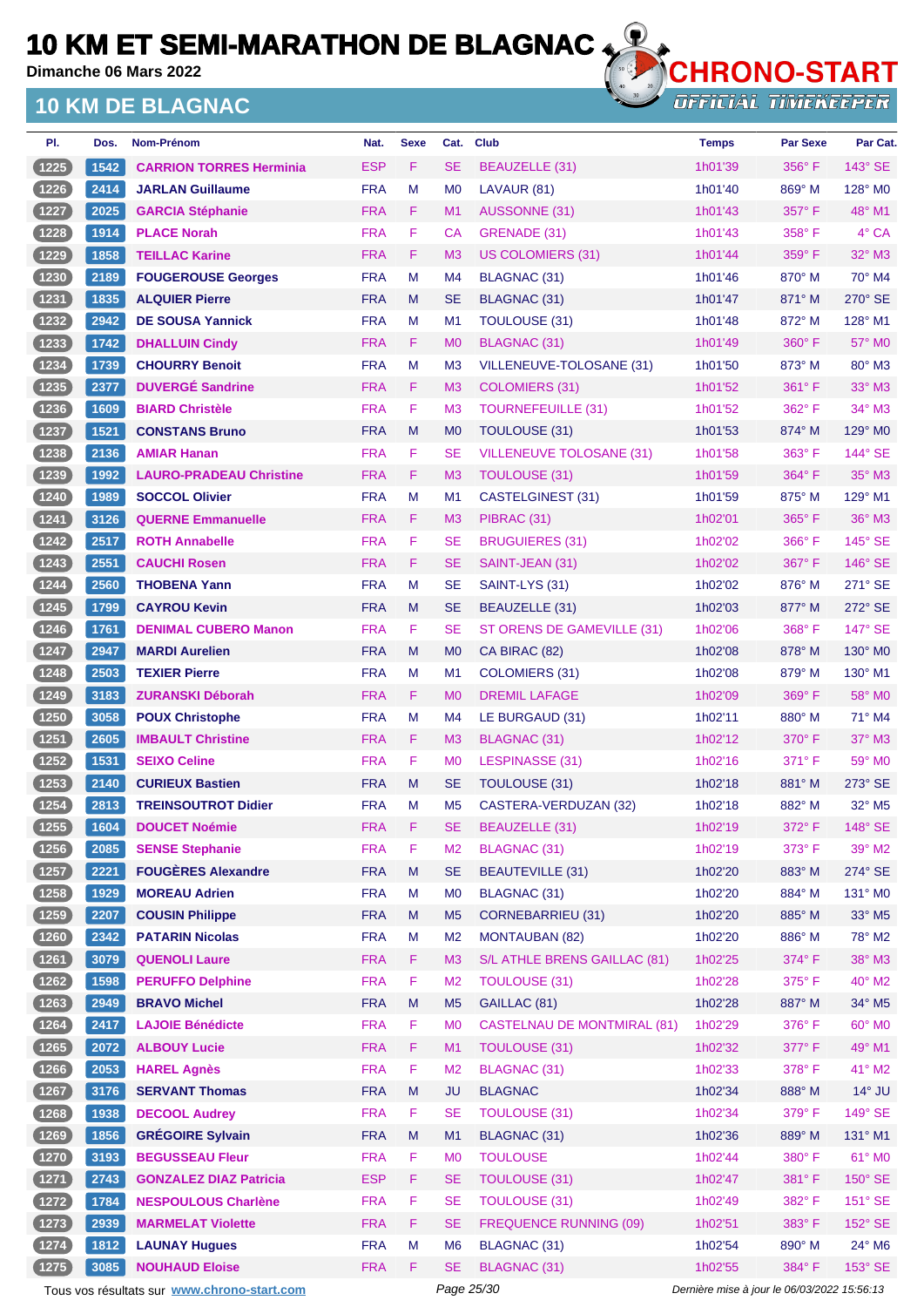**Dimanche 06 Mars 2022**

### **10 KM DE BLAGNAC**



**OFFICIAL TIMEKEEPER** 

| PI.              | Dos. | Nom-Prénom                     | Nat.       | <b>Sexe</b> | Cat.           | <b>Club</b>                     | <b>Temps</b> | <b>Par Sexe</b> | Par Cat.           |
|------------------|------|--------------------------------|------------|-------------|----------------|---------------------------------|--------------|-----------------|--------------------|
| (1276)           | 2970 | <b>LOPEZ Florent</b>           | <b>FRA</b> | M           | <b>SE</b>      | DDX BRUGUIERES (31)             | 1h02'56      | 891° M          | $275^\circ$ SE     |
| (1277)           | 2069 | <b>WEITMANN Fabienne</b>       | <b>FRA</b> | F           | M <sub>2</sub> | <b>TOULOUSE (31)</b>            | 1h03'01      | $385^\circ$ F   | $42^{\circ}$ M2    |
| (1278)           | 1575 | <b>MESSAOUDI Salma</b>         | <b>TUN</b> | F           | <b>SE</b>      | <b>TOULOUSE (31)</b>            | 1h03'08      | $386^\circ$ F   | 154° SE            |
| 1279             | 2425 | <b>SORHOLUS Muriel</b>         | <b>FRA</b> | F           | M <sub>2</sub> | <b>CUGNAUX (31)</b>             | 1h03'10      | 387°F           | 43° M2             |
| (1280)           | 2411 | <b>HAJJI Younes</b>            | <b>FRA</b> | M           | M <sub>0</sub> | COLOMIERS (31)                  | 1h03'13      | $892^\circ$ M   | 132° MO            |
| $1281$           | 2963 | <b>BARRAT Solène</b>           | <b>FRA</b> | F.          | <b>SE</b>      | MERVILLE (31)                   | 1h03'14      | 388°F           | 155° SE            |
| (1282)           | 2589 | <b>GUILLOTEAU Michelle</b>     | <b>FRA</b> | F           | M <sub>4</sub> | RUNNINGSEYSSES (31)             | 1h03'16      | 389° F          | $18^\circ$ M4      |
| 1283             | 2123 | <b>BARRON Leslie</b>           | <b>FRA</b> | F           | M <sub>0</sub> | SAINT-JORY (31)                 | 1h03'16      | 390° F          | 62° M <sub>0</sub> |
| (1284)           | 1843 | <b>BACLES Isabelle</b>         | <b>FRA</b> | F           | M <sub>3</sub> | COGNAC AC (17)                  | 1h03'17      | 391° F          | 39° M3             |
| (1285)           | 2284 | <b>ROCHER Doriane</b>          | <b>FRA</b> | F           | <b>SE</b>      | <b>TOULOUSE (31)</b>            | 1h03'22      | $392^\circ$ F   | 156° SE            |
| (1286)           | 2232 | <b>GUYON Pierre</b>            | <b>FRA</b> | M           | M <sub>1</sub> | BLAGNAC (31)                    | 1h03'23      | 893° M          | 132° M1            |
| 1287             | 1986 | <b>CHERCHAR Loetitia</b>       | <b>FRA</b> | F           | M <sub>3</sub> | <b>GAN (64)</b>                 | 1h03'31      | $393^\circ$ F   | 40° M3             |
| (1288)           | 2435 | <b>MUTIN Sophie</b>            | <b>FRA</b> | F.          | <b>SE</b>      | <b>TOULOUSE (31)</b>            | 1h03'31      | 394°F           | $157^\circ$ SE     |
| (1289)           | 2890 | <b>CASTANEDA Léa</b>           | <b>FRA</b> | F           | <b>SE</b>      | <b>TOULOUSE (31)</b>            | 1h03'32      | 395° F          | 158° SE            |
| (1290)           | 2509 | <b>SABATIE Jean Noel</b>       | <b>FRA</b> | M           | M <sub>5</sub> | <b>FOULEE BEAUZELLOISE (31)</b> | 1h03'38      | 894° M          | 35° M5             |
| 1291             | 3154 | <b>INGLEBERT Jane</b>          | <b>FRA</b> | F           | <b>SE</b>      | RAMONVILLE STE AGNE (31)        | 1h03'42      | 396°F           | $159^\circ$ SE     |
| 1292             | 3156 | <b>BOYER Solene</b>            | <b>FRA</b> | F.          | <b>SE</b>      | BLAGNAC (31)                    | 1h03'42      | 397° F          | $160^\circ$ SE     |
| (1293)           | 2675 | <b>PIANE Laetitia</b>          | <b>FRA</b> | F           | M <sub>0</sub> | GRAGNAGUE (31)                  | 1h03'43      | 398°F           | $63^\circ$ MO      |
| (1294)           | 2662 | <b>GOUZE Thomas</b>            | <b>FRA</b> | M           | JU             | SAINT-LYS (31)                  | 1h03'43      | $895^\circ$ M   | $15^\circ$ JU      |
| 1295             | 2729 | <b>VINCE Eric</b>              | <b>FRA</b> | М           | M <sub>2</sub> | <b>VILLENEUVE SUR VERE (81)</b> | 1h03'44      | 896° M          | 79° M2             |
| (1296)           | 2481 | <b>VERGNE Clotilde</b>         | <b>FRA</b> | F           | M1             | PIBRAC (31)                     | 1h03'44      | 399°F           | $50^\circ$ M1      |
| 1297             | 2779 | <b>WAS Stéphanie</b>           | <b>FRA</b> | F           | M <sub>2</sub> | S/L US CARMAUX (81)             | 1h03'44      | $400^{\circ}$ F | 44° M2             |
| (1298)           | 1969 | <b>MAURICE Marjorie</b>        | <b>FRA</b> | F           | M <sub>2</sub> | ROUFFIAC TOLOSAN (31)           | 1h03'45      | $401^{\circ}$ F | $45^\circ$ M2      |
| $1299$           | 2632 | <b>FARIA SOARES Moises</b>     | <b>POR</b> | М           | M <sub>3</sub> | CASTELGINEST (31)               | 1h03'45      | 897° M          | $81^\circ$ M3      |
| 1300             | 1827 | <b>DELZESCAUX Jean-Paul</b>    | <b>FRA</b> | M           | M <sub>5</sub> | FOISSAC (12)                    | 1h03'47      | $898^\circ$ M   | 36° M5             |
| $1301$           | 2445 | <b>LAFARGE Hélène</b>          | <b>FRA</b> | F           | M <sub>5</sub> | PINSAGUEL (31)                  | 1h03'48      | 402°F           | $5^\circ$ M5       |
| (1302)           | 2765 | <b>REVOLTE Aline</b>           | <b>FRA</b> | F.          | M1             | <b>CASTELCULIER (47)</b>        | 1h03'49      | $403^\circ$ F   | $51^\circ$ M1      |
| (1303)           | 3066 | <b>TALFFENBERGER Geoffrey</b>  | <b>FRA</b> | М           | <b>SE</b>      | L'UNION (31)                    | 1h03'50      | 899° M          | 276° SE            |
| (1304)           | 2188 | <b>SCHMITT Hélène</b>          | <b>FRA</b> | F           | M <sub>2</sub> | AIRBUS RUNNING (31)             | 1h03'51      | $404^{\circ}$ F | 46° M2             |
| $\boxed{1305}$   | 2138 | <b>ARMAND Karine</b>           | <b>FRA</b> | F           | M <sub>3</sub> | PIBRAC (31)                     | 1h03'52      | $405^\circ$ F   | $41^\circ$ M3      |
| 【1306】           | 2373 | <b>CHAILLOUX Pierre</b>        | <b>FRA</b> | M           | <b>SE</b>      | TOULOUSE (31)                   | 1h03'59      | 900° M          | 277° SE            |
| (1307)           | 2452 | <b>CASTET Valerie</b>          | <b>FRA</b> | F           | M <sub>2</sub> | <b>SALINELLES (30)</b>          | 1h04'00      | 406°F           | 47° M2             |
| (1308)           | 2802 | <b>BOUBIA Leila</b>            | <b>FRA</b> | F           | M <sub>2</sub> | <b>BLAGNAC (31)</b>             | 1h04'01      | 407° F          | 48° M2             |
| (1309)           | 2329 | <b>GONDARD Pauline</b>         | <b>FRA</b> | F           | <b>SE</b>      | BALMA (31)                      | 1h04'01      | 408° F          | 161° SE            |
| (1310)           | 1974 | <b>CHABRILLANGE Olivier</b>    | <b>FRA</b> | M           | M1             | TOULOUSE (31)                   | 1h04'02      | 901° M          | 133° M1            |
| $(1311)$         | 2521 | <b>VILLEMUR Laura</b>          | <b>FRA</b> | F           | <b>SE</b>      | VERNET (31)                     | 1h04'02      | 409° F          | 162° SE            |
| (1312)           | 2796 | <b>GARCIA Cyprien</b>          | <b>FRA</b> | M           | <b>JU</b>      | LAFOX (47)                      | 1h04'03      | 902° M          | $16^\circ$ JU      |
| (1313)           | 2478 | <b>GALES Nadia</b>             | <b>FRA</b> | F           | M1             | SAIGUEDE (31)                   | 1h04'04      | 410°F           | 52° M1             |
| (1314)           | 2818 | <b>MEUNIER Jean Baptiste</b>   | <b>FRA</b> | M           | M <sub>2</sub> | BLAGNAC (31)                    | 1h04'04      | 903° M          | 80° M2             |
| $(1315)$         | 1705 | <b>PIANEZZE Jean Pierre</b>    | <b>FRA</b> | M           | M <sub>5</sub> | <b>MIGE (89)</b>                | 1h04'10      | 904° M          | 37° M5             |
| (1316)           | 3070 | <b>FLOUROU Amandine</b>        | <b>FRA</b> | F.          | <b>SE</b>      | TOULOUSE (31)                   | 1h04'11      | 411° F          | 163° SE            |
| (1317)           | 1751 | <b>JUSTON-COUMAT Catherine</b> | <b>FRA</b> | $\mathsf F$ | M4             | ATHLE (31)                      | 1h04'12      | 412°F           | 19° M4             |
| (1318)           | 1563 | <b>KOCH Richard</b>            | <b>FRA</b> | M           | M <sub>0</sub> | TEAM KOCH (31)                  | 1h04'13      | 905° M          | 133° MO            |
|                  | 3024 | <b>LAFFONT Chantal</b>         | <b>FRA</b> | F           | M <sub>3</sub> | CAP TRAIL GAGNAC 31 (31)        | 1h04'14      | 413° F          | 42° M3             |
| (1319)<br>(1320) | 1562 | <b>PELFORT Jérôme</b>          | <b>FRA</b> | M           | M <sub>2</sub> | <b>TEAM FARNAC (31)</b>         | 1h04'15      | 906° M          | 81° M2             |
|                  |      | <b>PLOTEAU Boris</b>           | <b>FRA</b> | M           | M <sub>2</sub> | MERVILLE (31)                   | 1h04'17      | 907° M          | 82° M2             |
| (1321)           | 1971 |                                |            |             |                |                                 |              |                 |                    |
| (1322)           | 2790 | <b>BUSCOT Alice</b>            | <b>FRA</b> | F           | M <sub>0</sub> | TOULOUSE (31)                   | 1h04'18      | 414°F           | 64° M0             |
| (1323)           | 2332 | <b>RACINET Lea</b>             | <b>FRA</b> | F           | <b>CA</b>      | PLAISANCE-DU-TOUCH (31)         | 1h04'19      | 415°F           | 5° CA              |
| (1324)           | 2606 | <b>IMBAULT Ninon</b>           | <b>FRA</b> | F           | <b>JU</b>      | <b>BLAGNAC (31)</b>             | 1h04'21      | 416°F           | $2^{\circ}$ JU     |
| (1325)           | 2604 | <b>IMBAULT Thierry</b>         | <b>FRA</b> | M           | M4             | <b>BLAGNAC (31)</b>             | 1h04'21      | 908° M          | 72° M4             |
| (1326)           | 1636 | <b>VACCHINA Auguste</b>        | <b>FRA</b> | M           | M10            | BLAGNAC (31)                    | 1h04'22      | 909° M          | 1° M10             |

Tous vos résultats sur **[www.chrono-start.com](https://www.chrono-start.com/)** Page 26/30 Page 26/30 Dernière mise à jour le 06/03/2022 15:56:13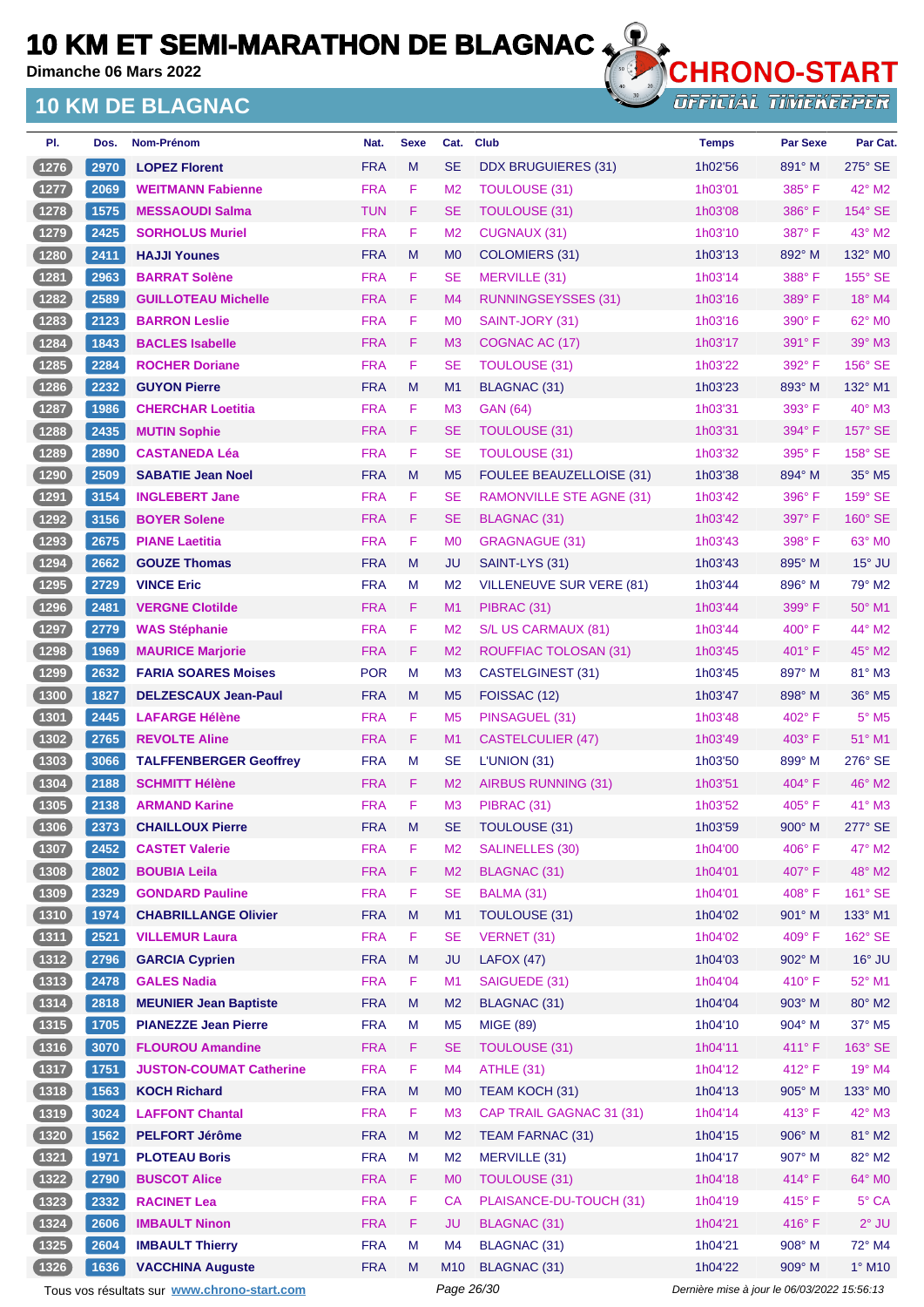**Dimanche 06 Mars 2022**

### **10 KM DE BLAGNAC**



OFFICIAL TIMEKEEPER

| Dos. | Nom-Prénom                         | Nat.       | <b>Sexe</b> | Cat.           | <b>Club</b>                        | <b>Temps</b> | <b>Par Sexe</b> | Par Cat.                 |
|------|------------------------------------|------------|-------------|----------------|------------------------------------|--------------|-----------------|--------------------------|
| 2597 | <b>SALES Catherine</b>             | <b>FRA</b> | F.          | M <sub>5</sub> | RUNNINGSEYSSES (31)                | 1h04'22      | 417°F           | $6^\circ$ M <sub>5</sub> |
| 2598 | <b>TESSON Isabelle</b>             | <b>FRA</b> | F           | M <sub>3</sub> | <b>RUNNINGSEYSSES (31)</b>         | 1h04'22      | $418^\circ$ F   | $43^\circ$ M3            |
| 1907 | <b>LAURENT Georges</b>             | <b>FRA</b> | M           | M7             | TOULOUSE (31)                      | 1h04'28      | $910^\circ$ M   | $8^\circ$ M7             |
| 2609 | <b>LINTILLAC Eliane</b>            | <b>FRA</b> | F           | M <sub>5</sub> | FOISSAC (12)                       | 1h04'29      | 419° F          | $7°$ M <sub>5</sub>      |
| 2283 | <b>HEMARDINQUER Sophie</b>         | <b>FRA</b> | F           | M <sub>0</sub> | TOULOUSE (31)                      | 1h04'34      | 420°F           | 65° MO                   |
| 2814 | <b>ARTIS-REY Ghislaine</b>         | <b>FRA</b> | F           | M <sub>3</sub> | <b>MONTRABE (31)</b>               | 1h04'43      | 421° F          | 44° M3                   |
| 2616 | <b>VIOLLET Alain</b>               | <b>FRA</b> | M           | M <sub>4</sub> | S/L USCA LESCURE (81)              | 1h04'43      | $911^\circ$ M   | 73° M4                   |
| 1644 | <b>FONTENEAU Olivier</b>           | <b>FRA</b> | M           | M <sub>2</sub> | SE PAVILLONS-SOUS-BOIS (31)        | 1h04'44      | $912^\circ$ M   | 83° M2                   |
| 2850 | <b>ROCHER Sophie</b>               | <b>FRA</b> | F.          | M <sub>0</sub> | BPOC SPORT (31)                    | 1h04'45      | 422°F           | 66° MO                   |
| 2712 | <b>LOISEL Claudine</b>             | <b>FRA</b> | F           | M <sub>5</sub> | ATHLE TARN PASSION * (81)          | 1h04'45      | 423° F          | 8° M5                    |
| 3204 | <b>DE GRAILLE David</b>            | <b>FRA</b> | M           | M <sub>1</sub> | <b>TOULOUSE</b>                    | 1h04'45      | $913^\circ$ M   | 134° M1                  |
| 2960 | <b>CALMELS Karine</b>              | <b>FRA</b> | F           | M <sub>2</sub> | <b>BEURK (81)</b>                  | 1h04'51      | 424° F          | 49° M2                   |
| 2621 | <b>VALENTE Gabriela</b>            | <b>BRA</b> | F           | <b>SE</b>      | <b>TOULOUSE (31)</b>               | 1h04'54      | 425°F           | 164° SE                  |
| 2218 | <b>SZCZEPANIAK Aline</b>           | <b>FRA</b> | F           | M <sub>2</sub> | <b>AUSSONNE (31)</b>               | 1h04'56      | 426°F           | $50^\circ$ M2            |
| 2764 | <b>GARCIA Stéphanie</b>            | <b>FRA</b> | F           | M <sub>2</sub> | <b>LAFOX (47)</b>                  | 1h04'56      | 427°F           | 51° M2                   |
| 1883 | <b>AZEMAR Violaine</b>             | <b>FRA</b> | F           | M <sub>1</sub> | <b>TOULOUSE (31)</b>               | 1h04'56      | 428°F           | 53° M1                   |
| 3199 | <b>BEAUVOIS Laura</b>              | <b>FRA</b> | F           | <b>SE</b>      | <b>AGEN</b>                        | 1h04'56      | 429°F           | 165° SE                  |
| 3200 | <b>TOUZOULI Clement</b>            | <b>FRA</b> | M           | <b>SE</b>      | <b>PESSOULENS</b>                  | 1h04'56      | 914° M          | 278° SE                  |
| 1841 | <b>BURCKHART Solène</b>            | <b>FRA</b> | F           | CA             | GAGNAC SUR GARONNE (31)            | 1h04'58      | $430^\circ$ F   | 6° CA                    |
| 2126 | <b>PESCHES Robert</b>              | <b>FRA</b> | M           | M <sub>6</sub> | <b>DREMIL LAFAGE (31)</b>          | 1h04'58      | $915^\circ$ M   | 25° M6                   |
| 2515 | <b>ANDREO Jean-Michel</b>          | <b>FRA</b> | M           | M7             | <b>RUNNING LOMBEZ (32)</b>         | 1h05'00      | 916° M          | $9°$ M7                  |
| 2635 | <b>BUGUET Sabine</b>               | <b>FRA</b> | F           | M <sub>1</sub> | BLAGNAC (31)                       | 1h05'01      | $431^\circ$ F   | 54° M1                   |
| 2740 | <b>TODESCO Christophe</b>          | <b>FRA</b> | M           | M <sub>2</sub> | BLAGNAC (31)                       | 1h05'01      | $917^\circ$ M   | 84° M2                   |
| 2216 | <b>CARRIERE Delphine</b>           | <b>FRA</b> | F           | M <sub>2</sub> | SAINT JEAN (31)                    | 1h05'04      | 432° F          | $52^\circ$ M2            |
| 1966 | <b>HIDALGO Julia</b>               | <b>FRA</b> | F           | <b>SE</b>      | AUCUN (31)                         | 1h05'05      | 433° F          | 166° SE                  |
| 2226 | <b>CIAMBRA Marine</b>              | <b>FRA</b> | F           | SE             | MERVILLE (31)                      | 1h05'10      | 434° F          | 167° SE                  |
| 3120 | <b>WORONIAK Thomas</b>             | <b>FRA</b> | M           | <b>SE</b>      | LEGUEVIN (31)                      | 1h05'12      | $918^\circ$ M   | 279° SE                  |
| 3119 | <b>DURIAVIG Nicolas</b>            | <b>FRA</b> | м           | M <sub>0</sub> | LASSERRE SUR PRADERE (31)          | 1h05'13      | $919^\circ$ M   | 134° M <sub>0</sub>      |
| 2215 | <b>CARRIERE Bruno</b>              | <b>FRA</b> | M           | M4             | SAINT JEAN (31)                    | 1h05'14      | $920^\circ$ M   | 74° M4                   |
| 1902 | <b>AUVRAY Pauline</b>              | <b>FRA</b> | F           | M <sub>1</sub> | <b>FONTENILLES (31)</b>            | 1h05'16      | 435°F           | 55° M1                   |
| 1735 | <b>RAMOND HERRADA Aurélie</b>      | <b>FRA</b> | F           | M <sub>1</sub> | <b>GRAGNAGUE (31)</b>              | 1h05'20      | 436°F           | 56° M1                   |
| 1990 | <b>CORTEZON Imanol</b>             | <b>FRA</b> | M           | <b>JU</b>      | <b>MONTAUBAN (82)</b>              | 1h05'20      | 921° M          | 17° JU                   |
| 1615 | <b>DE FREITAS Sylvain</b>          | <b>FRA</b> | M           | M <sub>2</sub> | PORTET ATHLETIC CLUB (31)          | 1h05'21      | 922° M          | 85° M2                   |
| 2809 | <b>PODEVIN Loïs</b>                | <b>FRA</b> | F           | <b>SE</b>      | <b>LABARTHE INARD (31)</b>         | 1h05'23      | 437° F          | 168° SE                  |
| 2885 | <b>DARGEL Lukas</b>                | <b>GER</b> | M           | <b>SE</b>      | TOULOUSE (31)                      | 1h05'37      | 923° M          | 280° SE                  |
| 2637 | <b>TISSINIER Gwenaëlle</b>         | <b>FRA</b> | F           | M <sub>2</sub> | <b>LARRA (31)</b>                  | 1h05'41      | 438°F           | 53° M2                   |
| 1539 | <b>CHEVALIER Morgane</b>           | <b>FRA</b> | F           | <b>SE</b>      | <b>BLAGNAC (31)</b>                | 1h05'42      | 439° F          | 169° SE                  |
| 2280 | <b>SABLAYROLLES Isabelle</b>       | <b>FRA</b> | F           | M <sub>3</sub> | TRAIL 140 MONTBERON (31)           | 1h05'43      | 440°F           | 45° M3                   |
| 2294 | <b>CORAN Dina</b>                  | <b>FRA</b> | F           | M <sub>3</sub> | TRAIL 140 MONTBERON (31)           | 1h05'44      | 441°F           | 46° M3                   |
| 2173 | <b>MOUGEOLLE-LASBIGNES Laurent</b> | <b>FRA</b> | M           | M <sub>2</sub> | <b>CORNEBARRIEU (31)</b>           | 1h05'45      | 924° M          | 86° M2                   |
| 2584 | <b>POIXBLANC Matthieu</b>          | <b>FRA</b> | M           | M <sub>0</sub> | MONDONVILLE (31)                   | 1h05'47      | $925^\circ$ M   | 135° MO                  |
| 2990 | <b>FABIANI Sabine</b>              | <b>FRA</b> | F           | M <sub>3</sub> | BALMA (31)                         | 1h05'49      | 442°F           | 47° M3                   |
| 2356 | <b>DURIF Anette</b>                | <b>FRA</b> | F           | M <sub>4</sub> | <b>US COLOMIERS (31)</b>           | 1h05'51      | 443° F          | 20° M4                   |
| 3045 | <b>BARTHEZ Monique</b>             | <b>FRA</b> | F           | M <sub>3</sub> | PIN BALMA (31)                     | 1h05'51      | 444°F           | 48° M3                   |
| 2046 | <b>PAPOT Jacques</b>               | <b>FRA</b> | M           | M <sub>9</sub> | <b>ENFILE TES BASKETS 31 GRENA</b> | 1h05'51      | 926° M          | $2^{\circ}$ M9           |
| 2758 | <b>ROLLAT Mariette</b>             | <b>FRA</b> | F           | <b>SE</b>      | <b>AUSSONNE (31)</b>               | 1h06'01      | 445°F           | 170° SE                  |
| 2038 | <b>GRUEL Anais</b>                 | <b>FRA</b> | F           | <b>SE</b>      | <b>BRUGUIERES (31)</b>             | 1h06'09      | 446°F           | 171° SE                  |
| 2403 | <b>OHAYON Lucie</b>                | <b>FRA</b> | F           | M <sub>2</sub> | <b>TOULOUSE (31)</b>               | 1h06'13      | 447°F           | 54° M2                   |
| 2788 | <b>MILANDRE Maryline</b>           | <b>FRA</b> | F           | M <sub>2</sub> | FROUZINS (31)                      | 1h06'13      | 448°F           | 55° M2                   |
| 2300 | <b>HAVARD Clemence</b>             | <b>FRA</b> | F           | ES             | <b>TOULOUSE (31)</b>               | 1h06'13      | 449°F           | $14^{\circ}$ ES          |
| 2852 | <b>GREGOIRE Karen</b>              | <b>FRA</b> | F           | M1             | $L$ UNION (31)                     | 1h06'18      | 450° F          | 57° M1                   |
|      |                                    |            |             |                |                                    |              |                 |                          |

Tous vos résultats sur **[www.chrono-start.com](https://www.chrono-start.com/)** Page 27/30 Page 27/30 Dernière mise à jour le 06/03/2022 15:56:13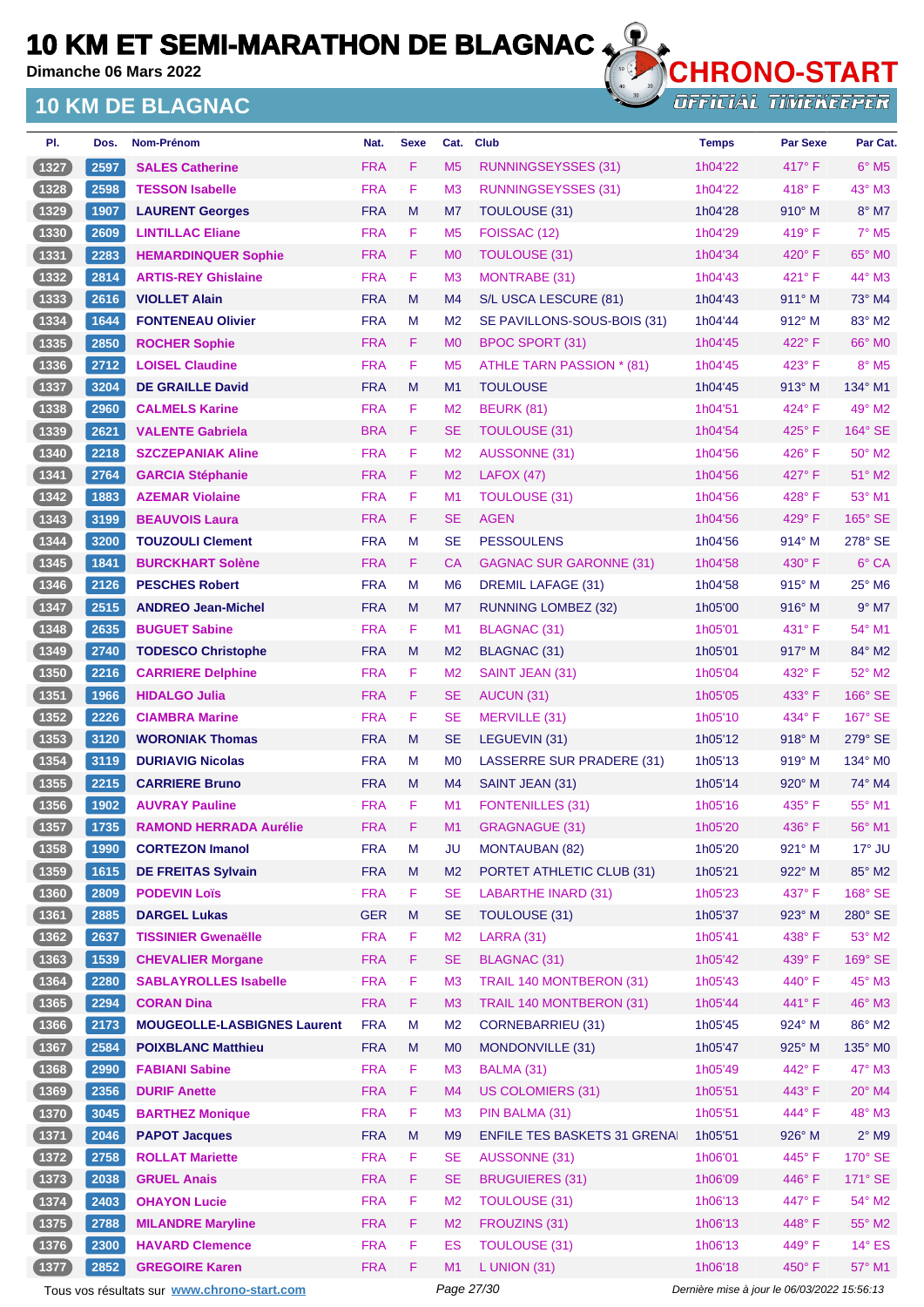**Dimanche 06 Mars 2022**

### **10 KM DE BLAGNAC**



| PI.            | Dos. | Nom-Prénom                    | Nat.       | <b>Sexe</b> | Cat.           | <b>Club</b>                      | <b>Temps</b> | <b>Par Sexe</b> | Par Cat.                  |
|----------------|------|-------------------------------|------------|-------------|----------------|----------------------------------|--------------|-----------------|---------------------------|
| (1378)         | 2853 | <b>PÉRÉ Marc</b>              | <b>FRA</b> | M           | M <sub>5</sub> | L UNION $(31)$                   | 1h06'19      | $927^\circ$ M   | $38^\circ$ M <sub>5</sub> |
| (1379)         | 2579 | <b>MONFRAIX Alain</b>         | <b>FRA</b> | M           | M <sub>8</sub> | <b>COURIR A FONTENILLES (31)</b> | 1h06'24      | 928° M          | $2°$ M <sub>8</sub>       |
| (1380)         | 2782 | <b>FLIPO Marie-Christine</b>  | <b>FRA</b> | F.          | M <sub>3</sub> | BLAGNAC (31)                     | 1h06'28      | $451^{\circ}$ F | $49°$ M3                  |
| (1381)         | 1590 | <b>CASTAY Matthieu</b>        | <b>FRA</b> | M           | M <sub>0</sub> | TOULOUSE (31)                    | 1h06'30      | $929^\circ$ M   | 136° M0                   |
| (1382)         | 1577 | <b>DORIOT Aline</b>           | <b>FRA</b> | F.          | <b>SE</b>      | <b>TOULOUSE (31)</b>             | 1h06'30      | 452°F           | 172° SE                   |
| $\boxed{1383}$ | 2634 | <b>FARIA SOARES Cecile</b>    | <b>FRA</b> | F.          | M <sub>3</sub> | <b>CASTELGINEST (31)</b>         | 1h06'31      | $453^{\circ}$ F | 50° M3                    |
| (1384)         | 2894 | <b>RAMBEAU-OCTEAU Rémy</b>    | <b>FRA</b> | M           | ES             | <b>SIRAC (32)</b>                | 1h06'32      | $930^\circ$ M   | 35° ES                    |
| $(1385)$       | 2527 | <b>RAMBEAU-OCTEAU Pascal</b>  | <b>FRA</b> | M           | M4             | <b>SIRAC (32)</b>                | 1h06'32      | $931^\circ$ M   | 75° M4                    |
| (1386)         | 2810 | <b>DARNEAU Astride</b>        | <b>FRA</b> | F.          | M <sub>2</sub> | AUSSONNE (31)                    | 1h06'36      | 454°F           | 56° M2                    |
| (1387)         | 3181 | <b>CADARS Alain</b>           | <b>FRA</b> | M           | M <sub>8</sub> | PLAISANCE DU TOUCH               | 1h06'38      | $932^\circ$ M   | $3°$ M <sub>8</sub>       |
| (1388)         | 2167 | <b>TONNELLO Sylvie</b>        | <b>FRA</b> | F.          | M3             | PUJAUDRAN (32)                   | 1h06'38      | $455^{\circ}$ F | $51^\circ$ M3             |
| (1389)         | 3128 | <b>POINT Laetitia</b>         | <b>FRA</b> | F           | M <sub>1</sub> | <b>AUSSONNE (31)</b>             | 1h06'38      | $456^{\circ}$ F | 58° M1                    |
| (1390)         | 2009 | <b>TISSERAND Camille</b>      | <b>FRA</b> | F.          | <b>SE</b>      | BORDEAUX (33)                    | 1h06'40      | 457°F           | 173° SE                   |
| $\boxed{1391}$ | 2259 | <b>THIEBAUT Leny</b>          | <b>FRA</b> | M           | CA             | LAPEYROUSE FOSSAT (31)           | 1h06'41      | $933^\circ$ M   | $11^{\circ}$ CA           |
| (1392)         | 2319 | <b>PALCATI Virginie</b>       | <b>FRA</b> | F.          | M <sub>2</sub> | TRAIL 140 MONTBERON (31)         | 1h06'41      | 458°F           | 57° M2                    |
| (1393)         | 2260 | <b>THIEBAUT Tessie</b>        | <b>FRA</b> | F.          | ES             | LAPEYROUSE FOSSAT (31)           | 1h06'42      | $459^{\circ}$ F | $15^\circ$ ES             |
| (1394)         | 1872 | <b>SCHROETER Juergen</b>      | <b>GER</b> | M           | M <sub>5</sub> | TOULOUSE (31)                    | 1h06'44      | 934° M          | 39° M5                    |
| 1395           | 2243 | <b>BINCOLETTO André</b>       | <b>FRA</b> | M           | M <sub>8</sub> | LABARTHE-SUR-LEZE (31)           | 1h06'45      | $935^\circ$ M   | $4^\circ$ M8              |
| (1396)         | 2771 | <b>DARRIEUTORT Chantal</b>    | <b>FRA</b> | F.          | M4             | <b>IDRON</b> (64)                | 1h06'49      | $460^\circ$ F   | $21^\circ$ M4             |
| 1397           | 1597 | <b>QUESNEL Sabine</b>         | <b>FRA</b> | F           | M <sub>0</sub> | <b>AUSSONNE (31)</b>             | 1h06'53      | $461^\circ$ F   | $67^\circ$ MO             |
| (1398)         | 3186 | <b>ABADIE Pierre</b>          | <b>FRA</b> | M           | M1             | <b>GRENADE</b>                   | 1h06'54      | $936^\circ$ M   | 135° M1                   |
| (1399)         | 1548 | <b>TEISSEIRE Estelle</b>      | <b>FRA</b> | F           | <b>SE</b>      | BLAGNAC (31)                     | 1h06'59      | 462°F           | 174° SE                   |
| (1400          | 1550 | <b>TEISSEIRE Frederic</b>     | <b>FRA</b> | M           | M3             | <b>BLAGNAC (31)</b>              | 1h07'00      | 937° M          | 82° M3                    |
| (1401)         | 1568 | <b>TATAREAU Laetitia</b>      | <b>FRA</b> | F           | M <sub>1</sub> | <b>CASTANET TOLOSAN (31)</b>     | 1h07'05      | $463^\circ$ F   | 59° M1                    |
| (1402)         | 1965 | <b>GIRARD Chloe</b>           | <b>FRA</b> | F.          | <b>SE</b>      | TOULOUSE (31)                    | 1h07'06      | $464^{\circ}$ F | $175^\circ$ SE            |
| (1403)         | 2080 | <b>DUMAS Thierry</b>          | <b>FRA</b> | M           | M <sub>3</sub> | VERFEIL (31)                     | 1h07'07      | 938° M          | 83° M3                    |
| (1404)         | 3080 | <b>MARRE Rodolphe</b>         | <b>FRA</b> | M           | M3             | BOULOC (31)                      | 1h07'08      | $939^\circ$ M   | 84° M3                    |
| (1405)         | 3104 | <b>CWICKLINSI Dominique</b>   | <b>FRA</b> | M           | M4             | <b>GAGNAC SUR GARONNE (31)</b>   | 1h07'11      | $940^\circ$ M   | 76° M4                    |
| (1406)         | 1785 | <b>PALACIN Colette</b>        | <b>FRA</b> | F.          | M <sub>3</sub> | TOULOUSE (31)                    | 1h07'13      | $465^{\circ}$ F | 52° M3                    |
| (1407          | 2546 | <b>BOYER Eric</b>             | <b>FRA</b> | M           | M <sub>3</sub> | <b>TOULOUSE (31)</b>             | 1h07'21      | $941^\circ$ M   | 85° M3                    |
| (1408)         | 2826 | <b>GAUTRET Bruno</b>          | <b>FRA</b> | M           | M <sub>6</sub> | HTAPF (31)                       | 1h07'30      | 942° M          | 26° M6                    |
| (1409)         | 2437 | <b>DE BARRAU Nicolas</b>      | <b>FRA</b> | M           | M4             | GARDOUCH (31)                    | 1h07'39      | 943° M          | 77° M4                    |
| (1410)         | 2665 | <b>DE BEAUREGARD Yves</b>     | <b>FRA</b> | ${\sf M}$   | M <sub>5</sub> | <b>PARIS (75)</b>                | 1h07'39      | 944° M          | 40° M5                    |
| (1411)         | 1585 | <b>GIMENEZ Salvador</b>       | <b>FRA</b> | М           | M4             | <b>AUZEVILLE TOLOSAN (31)</b>    | 1h07'43      | $945^\circ$ M   | 78° M4                    |
| (1412)         | 2007 | <b>DELESALLE Sandra</b>       | <b>FRA</b> | F           | M <sub>0</sub> | POMPIGNAN (82)                   | 1h07'43      | 466°F           | 68° M0                    |
| (1413)         | 1564 | <b>ROULMAGNAC Delphine</b>    | <b>FRA</b> | F           | M <sub>2</sub> | <b>VACQUIERS (31)</b>            | 1h07'43      | 467°F           | 58° M2                    |
| (1414)         | 3092 | <b>GALARRAGA Amandine</b>     | <b>FRA</b> | F           | <b>MO</b>      | GRENADE (31)                     | 1h07'49      | 468°F           | 69° M0                    |
| (1415)         | 2328 | <b>CASSE Léa</b>              | <b>FRA</b> | F           | <b>ES</b>      | <b>MONTPELLIER (34)</b>          | 1h07'53      | 469°F           | $16^\circ$ ES             |
| (1416)         | 2327 | <b>CASSE Marie</b>            | <b>FRA</b> | F.          | M <sub>2</sub> | <b>MAURENS (32)</b>              | 1h07'53      | 470° F          | $59^\circ$ M2             |
| 1417           | 2721 | ** Anonymat du Participant ** | <b>FRA</b> | M           | M <sub>0</sub> | S/L ATHLE 632 PLAISANCE DU TC    | 1h08'01      | $946^\circ$ M   | 137° MO                   |
| (1418)         | 2774 | <b>DENERIER Claire</b>        | <b>FRA</b> | F.          | <b>SE</b>      | <b>TOULOUSE (31)</b>             | 1h08'03      | 471°F           | 176° SE                   |
| (1419)         | 2727 | ** Anonymat du Participant ** | <b>FRA</b> | F           | M <sub>0</sub> | PLAISANCE DU TOUCH (31)          | 1h08'04      | 472°F           | 70° M0                    |
| (1420)         | 1541 | <b>DAVOINE Nicolas</b>        | <b>FRA</b> | M           | M <sub>0</sub> | <b>BLAGNAC (31)</b>              | 1h08'04      | 947° M          | 138° MO                   |
| (1421)         | 1955 | <b>CAZES Nathalie</b>         | <b>FRA</b> | F           | M1             | <b>TOURNEFEUILLE (31)</b>        | 1h08'06      | 473° F          | 60° M1                    |
| (1422)         | 1533 | <b>CEGARRA Jean Philippe</b>  | <b>FRA</b> | M           | M1             | <b>SEILH (31)</b>                | 1h08'06      | 948° M          | 136° M1                   |
| (1423)         | 1630 | <b>MESTRES Valérie</b>        | <b>FRA</b> | F           | M <sub>2</sub> | <b>ELNE (66)</b>                 | 1h08'07      | 474° F          | 60° M2                    |
| (1424)         | 1591 | <b>ROPARS Sandra</b>          | <b>FRA</b> | F.          | M <sub>2</sub> | <b>TOULOUSE (31)</b>             | 1h08'08      | 475°F           | 61° M2                    |
| (1425)         | 1950 | <b>EGORTSEVA Yulia</b>        | <b>FRA</b> | F           | M <sub>0</sub> | GRENADE (31)                     | 1h08'09      | 476°F           | 71° M0                    |
| (1426)         | 2932 | <b>NICOT Aurélien</b>         | <b>FRA</b> | M           | M <sub>0</sub> | <b>BLAGNAC TENNIS CLUB (31)</b>  | 1h08'10      | 949° M          | 139° MO                   |
| (1427)         | 2349 | <b>SIRE Romain</b>            | <b>FRA</b> | M           | <b>SE</b>      | SAINT JEAN (31)                  | 1h08'16      | 950° M          | 281° SE                   |
| (1428)         | 2322 | <b>LYET Sophie</b>            | <b>FRA</b> | F.          | M6             | BLAGNAC (31)                     | 1h08'22      | 477°F           | $4^\circ$ M6              |
|                |      |                               |            |             |                |                                  |              |                 |                           |

Tous vos résultats sur **[www.chrono-start.com](https://www.chrono-start.com/)** Page 28/30 Page 28/30 Dernière mise à jour le 06/03/2022 15:56:13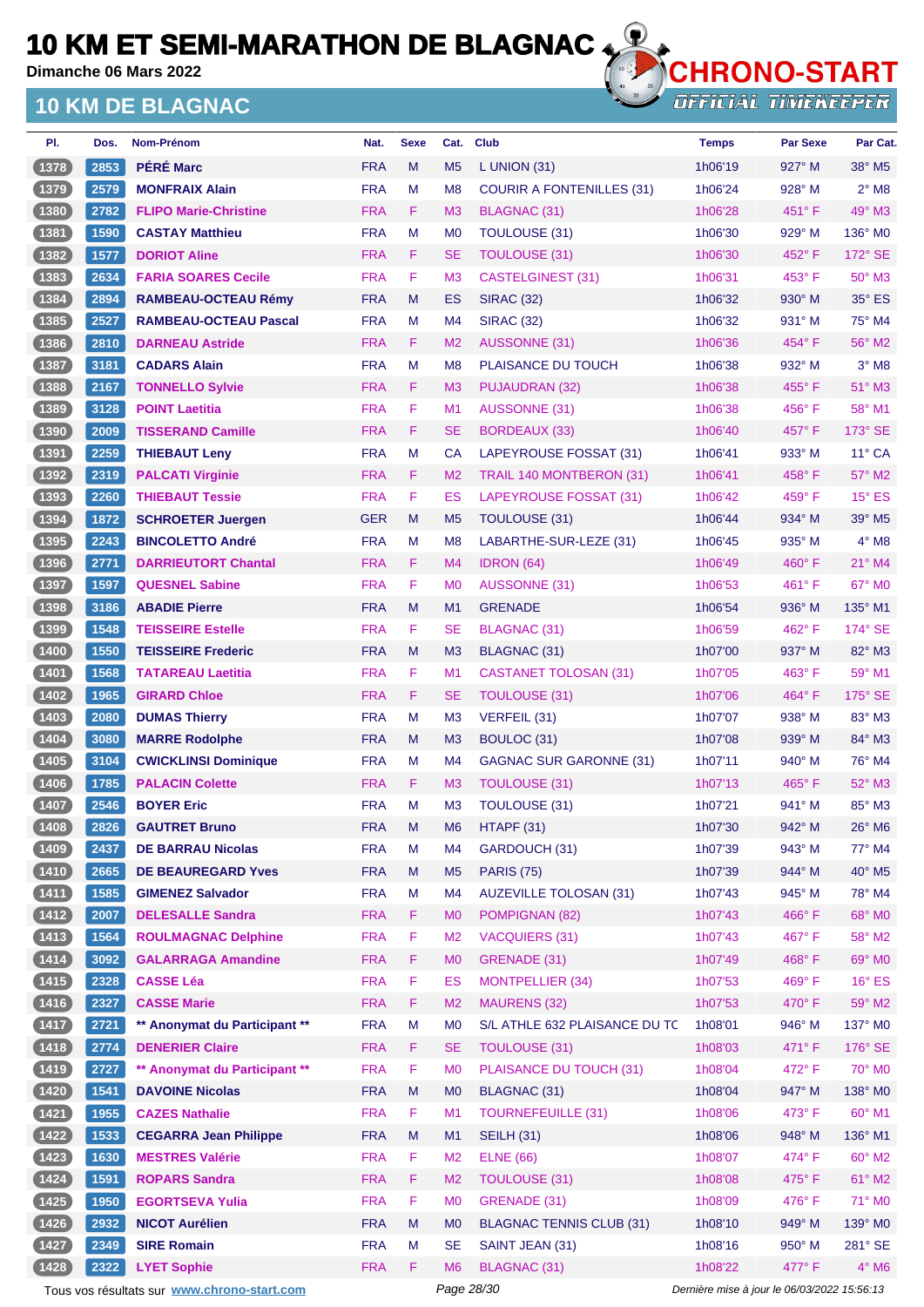**Dimanche 06 Mars 2022**

## **10 KM DE BLAGNAC**



**OFFICIAL TIMEKEEPER** 

| PI.            | Dos. | Nom-Prénom                       | Nat.       | <b>Sexe</b> | Cat.           | <b>Club</b>                     | <b>Temps</b> | <b>Par Sexe</b> | Par Cat.        |
|----------------|------|----------------------------------|------------|-------------|----------------|---------------------------------|--------------|-----------------|-----------------|
| (1429          | 2143 | <b>BRUERE Hervé</b>              | <b>FRA</b> | M           | M <sub>5</sub> | BLAGNAC (31)                    | 1h08'33      | 951° M          | 41° M5          |
| $1430$         | 1811 | <b>MORELLE Judith</b>            | <b>FRA</b> | F           | M <sub>2</sub> | <b>TOURNEFEUILLE (31)</b>       | 1h08'37      | $478^\circ$ F   | $62^\circ$ M2   |
| (1431)         | 1946 | <b>TRIBET Lou</b>                | <b>FRA</b> | F           | ES             | PIBRAC (31)                     | 1h08'39      | $479^\circ$ F   | $17^\circ$ ES   |
| (1432)         | 1947 | <b>TRIBET Emmanuelle</b>         | <b>FRA</b> | F           | M <sub>3</sub> | PIBRAC (31)                     | 1h08'42      | $480^\circ$ F   | 53° M3          |
| 1433           | 1960 | <b>GATIN Marie Astrid</b>        | <b>FRA</b> | F           | M <sub>0</sub> | LA CANOURGUE (48)               | 1h08'46      | 481°F           | 72° M0          |
| (1434)         | 2051 | <b>CESSES Sébastien</b>          | <b>FRA</b> | М           | M <sub>1</sub> | CORNEBARRIEU (31)               | 1h08'50      | 952° M          | 137° M1         |
| (1435)         | 2052 | <b>CESSES Laetitia</b>           | <b>FRA</b> | F           | M1             | <b>CORNEBARRIEU (31)</b>        | 1h08'50      | 482° F          | 61° M1          |
| 1436           | 1880 | <b>DALMAYRAC Nicolas</b>         | <b>FRA</b> | М           | M <sub>1</sub> | <b>TOULOUSE (31)</b>            | 1h08'53      | $953^\circ$ M   | 138° M1         |
| (1437          | 1645 | <b>MECHARLE Laurent</b>          | <b>FRA</b> | M           | M <sub>3</sub> | BEAUZELLE (31)                  | 1h08'59      | 954° M          | 86° M3          |
| 1438           | 3146 | <b>MANGENOT Elisa</b>            | <b>FRA</b> | F           | ES             | <b>BLAGNAC (31)</b>             | 1h09'02      | $483^\circ$ F   | $18°$ ES        |
| (1439)         | 1740 | <b>CHOURRY Armelle</b>           | <b>FRA</b> | F           | M4             | <b>VILLENEUVE TOLOSANE (31)</b> | 1h09'09      | 484°F           | $22^{\circ}$ M4 |
| $1440$         | 2182 | <b>VERGNET Roger</b>             | <b>FRA</b> | M           | M <sub>8</sub> | PUYLAROQUE (82)                 | 1h09'09      | 955° M          | $5^\circ$ M8    |
| (1441)         | 1709 | <b>MICHEL VILLAZ Jean Claude</b> | <b>FRA</b> | M           | M <sub>5</sub> | BLAGNAC (31)                    | 1h09'10      | 956° M          | 42° M5          |
| $1442$         | 2351 | <b>LECHEVALLIER Julie</b>        | <b>FRA</b> | F           | M <sub>2</sub> | <b>BLAGNAC (31)</b>             | 1h09'31      | 485°F           | 63° M2          |
| 1443           | 2022 | <b>RAYNAUD Jacques</b>           | <b>FRA</b> | M           | M <sub>9</sub> | BOULOC (31)                     | 1h09'44      | 957° M          | $3°$ M9         |
| 1444           | 1683 | <b>TOLDI Stéphanie</b>           | <b>FRA</b> | F           | M <sub>3</sub> | LESCAR (64)                     | 1h09'47      | $486^\circ$ F   | 54° M3          |
| 1445           | 1730 | <b>SAVES Emilie</b>              | <b>FRA</b> | F           | <b>SE</b>      | <b>TOULOUSE (31)</b>            | 1h10'07      | 487°F           | $177^\circ$ SE  |
| 1446           | 1899 | ** Anonymat du Participant **    | <b>FRA</b> | F           | <b>SE</b>      | <b>TOULOUSE (31)</b>            | 1h10'07      | 488°F           | 178° SE         |
| (1447          | 2449 | <b>SABES Frédérique</b>          | <b>FRA</b> | F           | M4             | TOULOUSE (31)                   | 1h10'13      | $489^\circ$ F   | $23^\circ$ M4   |
| 1448           | 2520 | <b>GORRIAS Sylvain</b>           | <b>FRA</b> | M           | M <sub>0</sub> | L UNION (31)                    | 1h10'15      | 958° M          | 140° M0         |
| (1449)         | 1775 | <b>THOMAS Elisabeth</b>          | <b>FRA</b> | F           | M1             | COLOMIERS (31)                  | 1h10'26      | 490° F          | 62° M1          |
| 1450           | 3166 | <b>MARROT Mathieu</b>            | <b>FRA</b> | M           | <b>SE</b>      | BALMA (31)                      | 1h10'42      | 959° M          | 282° SE         |
| (1451          | 1543 | <b>GENTILLET Louise</b>          | <b>FRA</b> | F           | <b>SE</b>      | TOULOUSE (31)                   | 1h10'46      | 491°F           | $179^\circ$ SE  |
| $1452$         | 1544 | <b>ENJAUX Adrien</b>             | <b>FRA</b> | М           | <b>SE</b>      | TOULOUSE (31)                   | 1h10'47      | $960^\circ$ M   | 283° SE         |
| (1453)         | 1532 | <b>CEGARRA Stéphanie</b>         | <b>FRA</b> | F           | M <sub>0</sub> | <b>SEILH (31)</b>               | 1h10'57      | 492° F          | 73° M0          |
| 1454           | 2800 | <b>DEPUNTIS Marin</b>            | <b>FRA</b> | M           | <b>SE</b>      | TOULOUSE (31)                   | 1h10'58      | 961° M          | 284° SE         |
| (1455)         | 1810 | <b>MARTEAU Lydie</b>             | <b>FRA</b> | F           | M1             | BLAGNAC (31)                    | 1h11'11      | 493° F          | 63° M1          |
| $1456$         | 3207 | <b>PIACDROS Nadia</b>            | <b>FRA</b> | F           | <b>SE</b>      | <b>TOULOUSE</b>                 | 1h11'12      | 494° F          | 180° SE         |
| (1457          | 2829 | <b>FRITZ Marc</b>                | <b>FRA</b> | M           | M1             | TOULOUSE (31)                   | 1h11'12      | 962° M          | 139° M1         |
| 1458           | 1627 | <b>BENBEKHTI Nabila</b>          | <b>FRA</b> | F           | M1             | BLAGNAC (31)                    | 1h11'14      | 495°F           | $64^{\circ}$ M1 |
| (1459)         | 1951 | <b>SOULARD Cyrielle</b>          | <b>FRA</b> | F           | <b>SE</b>      | <b>TOURNEFEUILLE (31)</b>       | 1h11'16      | 496°F           | 181° SE         |
| (1460)         | 1964 | <b>DUMONTET Julien</b>           | <b>FRA</b> | M           | M <sub>0</sub> | <b>TOULOUSE (31)</b>            | 1h11'16      | 963° M          | 141° MO         |
| (1461)         | 2158 | <b>IRUBETAGOYENA Marina</b>      | <b>FRA</b> | F           | <b>SE</b>      | <b>TOULOUSE (31)</b>            | 1h11'22      | 497° F          | 182° SE         |
| $1462$         | 2469 | <b>ARLET Denis</b>               | <b>FRA</b> | M           | M4             | TOULOUSE (31)                   | 1h11'23      | 964° M          | 79° M4          |
| (1463)         | 2926 | <b>MILANDRE Karine</b>           | <b>FRA</b> | F.          | M <sub>3</sub> | FROUZINS (31)                   | 1h11'33      | 498°F           | 55° M3          |
| (1464)         | 2165 | <b>DJEBBAR Pauline</b>           | <b>FRA</b> | F           | M1             | PLAISANCE DU TOUCH (31)         | 1h11'38      | 499°F           | 65° M1          |
| (1465)         | 1593 | <b>CARLE Hugo</b>                | <b>FRA</b> | M           | <b>SE</b>      | TOULOUSE (31)                   | 1h11'42      | 965° M          | 285° SE         |
| (1466)         | 2567 | <b>BALASQUIE Lydie</b>           | <b>FRA</b> | F           | M <sub>0</sub> | PLAISANCE DU TOUCH (31)         | 1h11'51      | 500° F          | 74° M0          |
| (1467          | 2944 | <b>ESCOT Charline</b>            | <b>FRA</b> | F           | <b>SE</b>      | <b>TOULOUSE (31)</b>            | 1h11'55      | 501° F          | 183° SE         |
| 1468           | 2155 | <b>PELLLEGRINO Jérémy</b>        | <b>FRA</b> | M           | <b>SE</b>      | SAINT SULPICE LA POINTE (81)    | 1h12'05      | $966^\circ$ M   | 286° SE         |
| (1469)         | 1791 | <b>DIA Adama</b>                 | <b>SEN</b> | M           | M1             | PLAISANCE-DU-TOUCH (31)         | 1h12'17      | 967° M          | 140° M1         |
| (1470)         | 3011 | <b>COMMENGE Frédéric</b>         | <b>FRA</b> | M           | M1             | LAVERNOSE LACASSE (31)          | 1h12'22      | 968° M          | 141° M1         |
| (1471)         | 3010 | <b>COMMENGE Cathye</b>           | <b>FRA</b> | F           | M <sub>6</sub> | MURET (31)                      | 1h12'22      | 502° F          | $5^\circ$ M6    |
| (1472)         | 2494 | <b>BRAS Clotilde</b>             | <b>FRA</b> | F           | <b>SE</b>      | <b>BUZET SUR TARN (31)</b>      | 1h12'25      | 503° F          | 184° SE         |
| (1473)         | 1708 | <b>VALES Daniele</b>             | <b>FRA</b> | F           | M4             | <b>BLAGNAC (31)</b>             | 1h12'25      | 504°F           | 24° M4          |
| (1474)         | 2757 | <b>ATHANÉ Marion</b>             | <b>FRA</b> | F           | <b>SE</b>      | <b>CASTELGINEST (31)</b>        | 1h12'50      | $505^{\circ}$ F | 185° SE         |
| (1475)         | 2168 | <b>FALEMPE Graziella</b>         | <b>FRA</b> | F           | M1             | <b>CORNEBARRIEU (31)</b>        | 1h13'18      | 506°F           | 66° M1          |
| (1476)         | 1695 | <b>COURAU Béatrice</b>           | <b>FRA</b> | F           | M <sub>2</sub> | <b>US COLOMIERS (31)</b>        | 1h13'21      | 507°F           | 64° M2          |
| (1477)         | 1829 | <b>PAYET Daniella</b>            | <b>FRA</b> | F           | M <sub>0</sub> | FREGOUVILLE (32)                | 1h13'30      | 508°F           | 75° M0          |
| $\boxed{1478}$ | 2044 | <b>FAGE Marie</b>                | <b>FRA</b> | F           | <b>SE</b>      | <b>TOULOUSE (31)</b>            | 1h13'40      | 509°F           | 186° SE         |
| (1479)         | 1578 | <b>PHAM Isabelle Thuy</b>        | <b>FRA</b> | F           | M1             | <b>TOURNEFEUILLE (31)</b>       | 1h13'53      | 510°F           | 67° M1          |
|                |      |                                  |            |             |                |                                 |              |                 |                 |

Tous vos résultats sur **[www.chrono-start.com](https://www.chrono-start.com/)** Page 29/30 Page 29/30 Dernière mise à jour le 06/03/2022 15:56:13